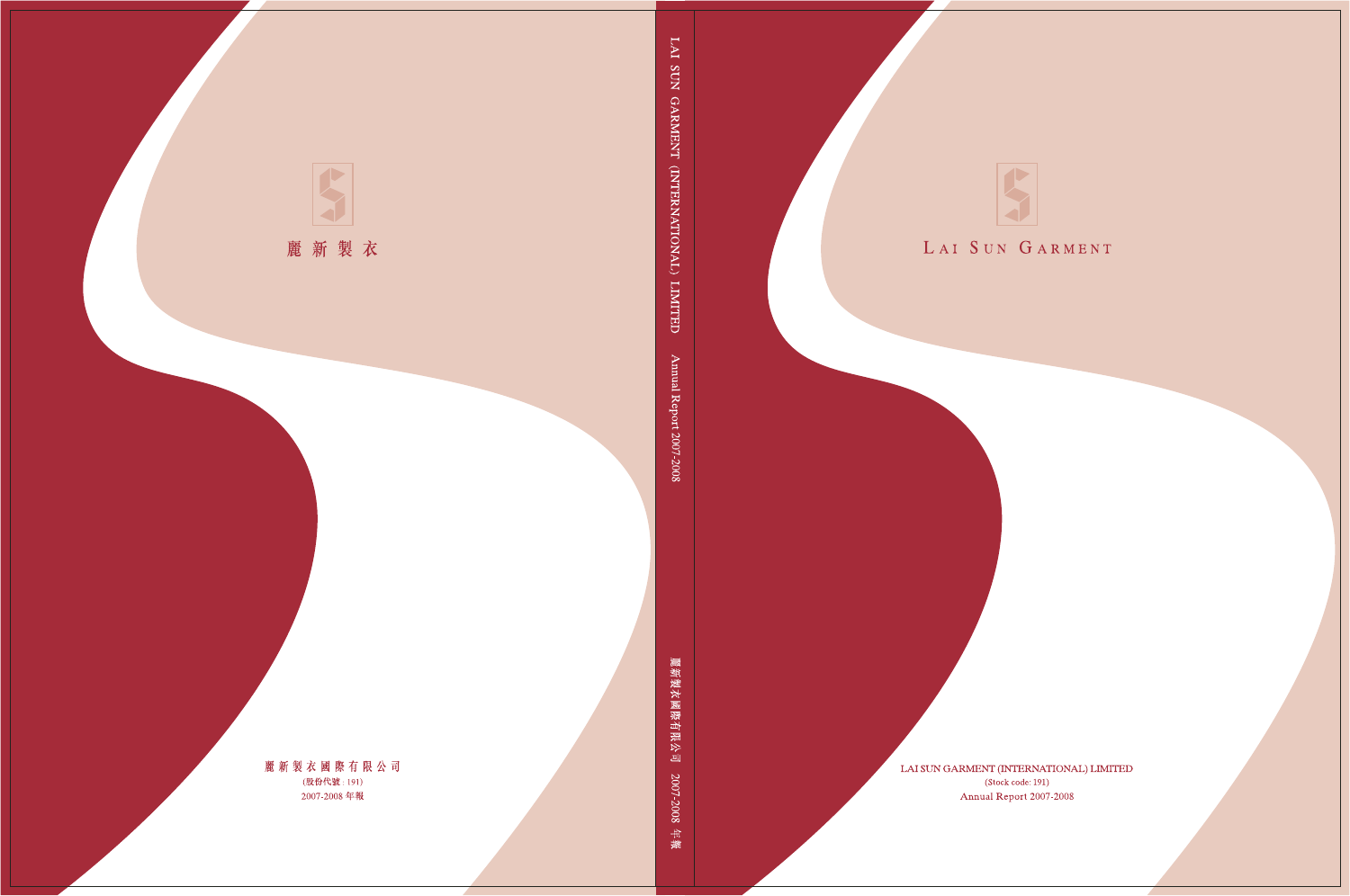#### **Contents**

- 2 Corporate Profile
- 3 Corporate Information
- 4 Chairman's Statement
- 12 Report of the Directors
- 25 Corporate Governance Report
- 29 Independent Auditors' Report
- 31 Consolidated Income Statement
- 32 Consolidated Balance Sheet
- 34 Consolidated Statement of Changes in Equity
- 35 Consolidated Cash Flow Statement
- 37 Balance Sheet
- 38 Notes to Financial Statements
- 92 Notice of Annual General Meeting

## **Lai Sun Garment (International) Limited**

11/F Lai Sun Commercial Centre 680 Cheung Sha Wan Road Kowloon, Hong Kong **Tel** (852) 2741 0391 **Fax** (852) 2785 2775 **Website** http://www.laisun.com **E-mail** advpr@laisun.com

*Stock code on Hong Kong Stock Exchange: 191*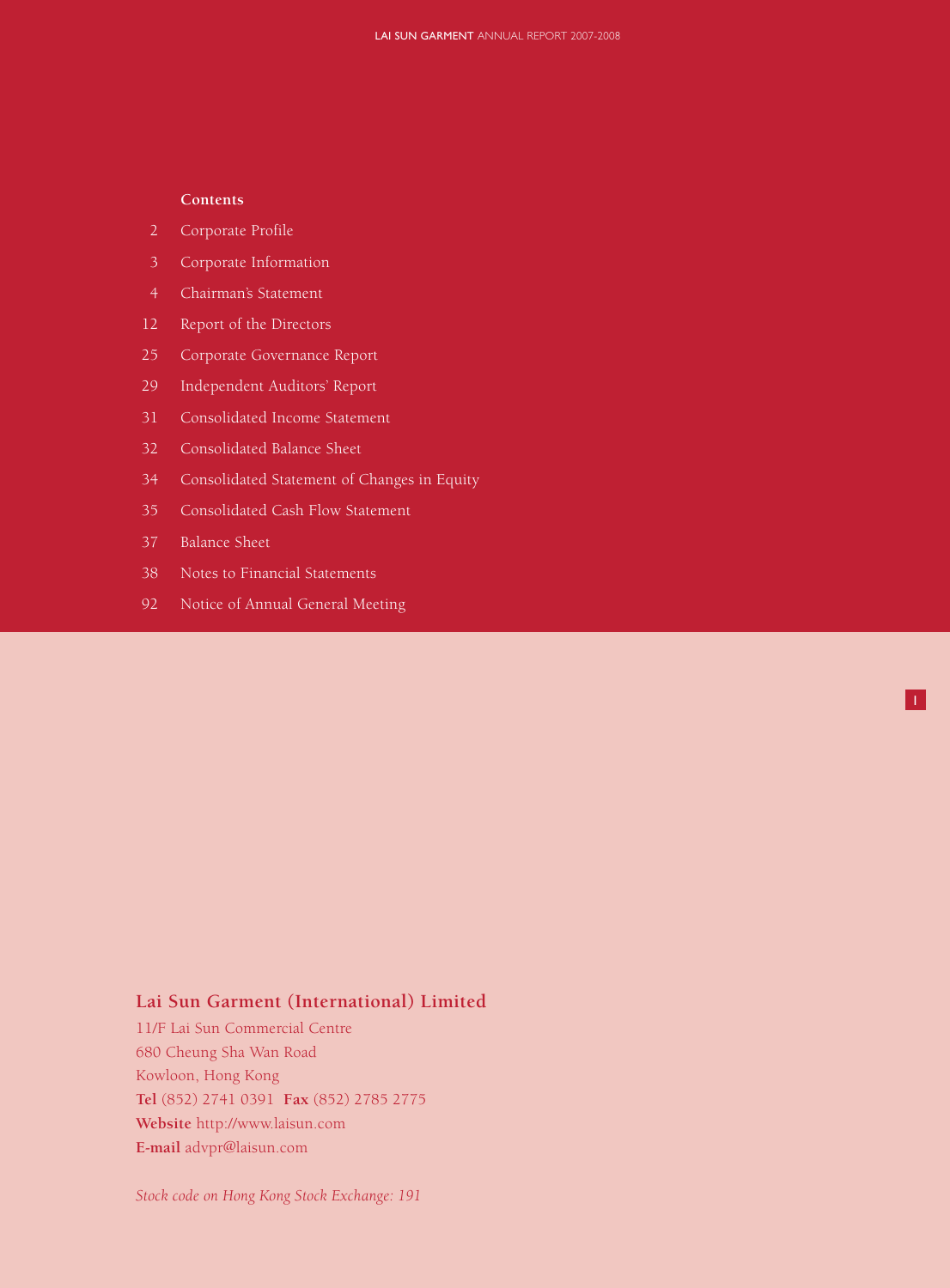## **Corporate Profile**

The Lai Sun Group was founded in 1947 as a garment manufacturer and obtained its first listing on the Hong Kong stock exchange in late 1972. The Group has since evolved into a diversified conglomerate and its principal activities include property development and investment in Hong Kong and China, hotel management, and media and entertainment businesses. Lai Sun Garment (International) Limited is listed on The Stock Exchange of Hong Kong Limited and holds substantial interests in two listed companies of the Group.

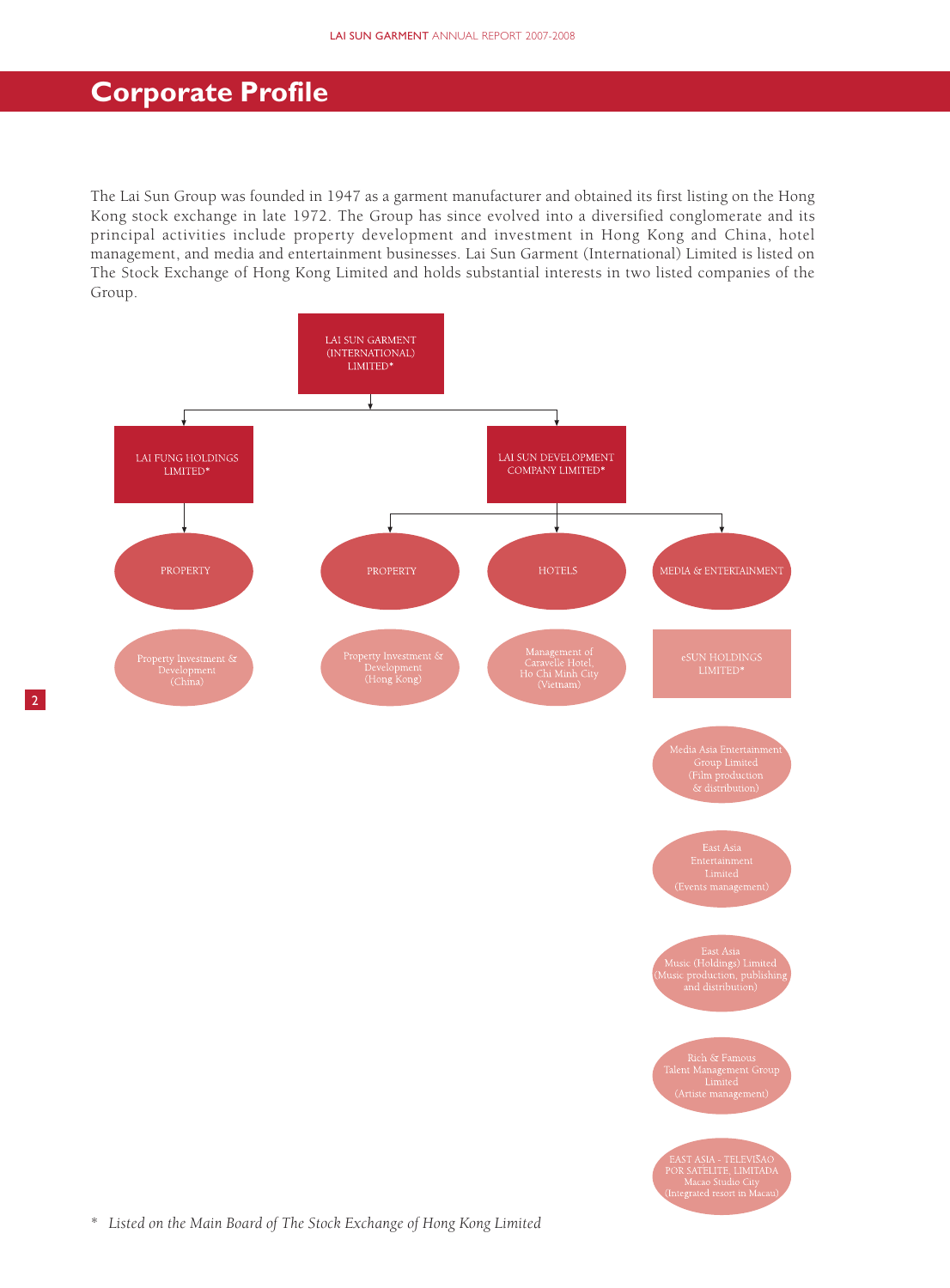## **Corporate Information**

## **Place of Incorporation**

Hong Kong

#### **Directors**

Lam Kin Ming *(Chairman)* Lam Kin Ngok, Peter *(Deputy Chairman)* Shiu Kai Wah Lam Kin Hong, Matthew Tam Kin Man, Kraven Lam Hau Yin, Lester *(also alternate director to Madam U Po Chu )* Leung Churk Yin, Jeanny U Po Chu Chiu Wai Lai Yuen Fong Lam Wai Kei, Vicky *(alternate director to Madam Lai Yuen Fong)* Wan Yee Hwa, Edward\* Leung Shu Yin, William\* Chow Bing Chiu\*

*\* Independent non-executive director*

## **Secretary and Registered Office**

Yeung Kam Hoi 11th Floor Lai Sun Commercial Centre 680 Cheung Sha Wan Road Kowloon Hong Kong

### **Qualified Accountant** Alan K. L. Tse

#### **Share Registrar**

Tricor Tengis Limited 26th Floor Tesbury Centre 28 Queen's Road East Wanchai Hong Kong

#### **Auditors**

Ernst & Young Certified Public Accountants 18th Floor Two International Finance Centre 8 Finance Street Central Hong Kong

#### **Solicitors**

Allen & Overy 9th Floor Three Exchange Square Central Hong Kong

Vincent T.K. Cheung, Yap & Co. 11th Floor Central Building 1-3 Pedder Street Central Hong Kong

## **Bankers**

Hang Seng Bank Limited The Bank of East Asia, Limited The Hongkong and Shanghai Banking Corporation Limited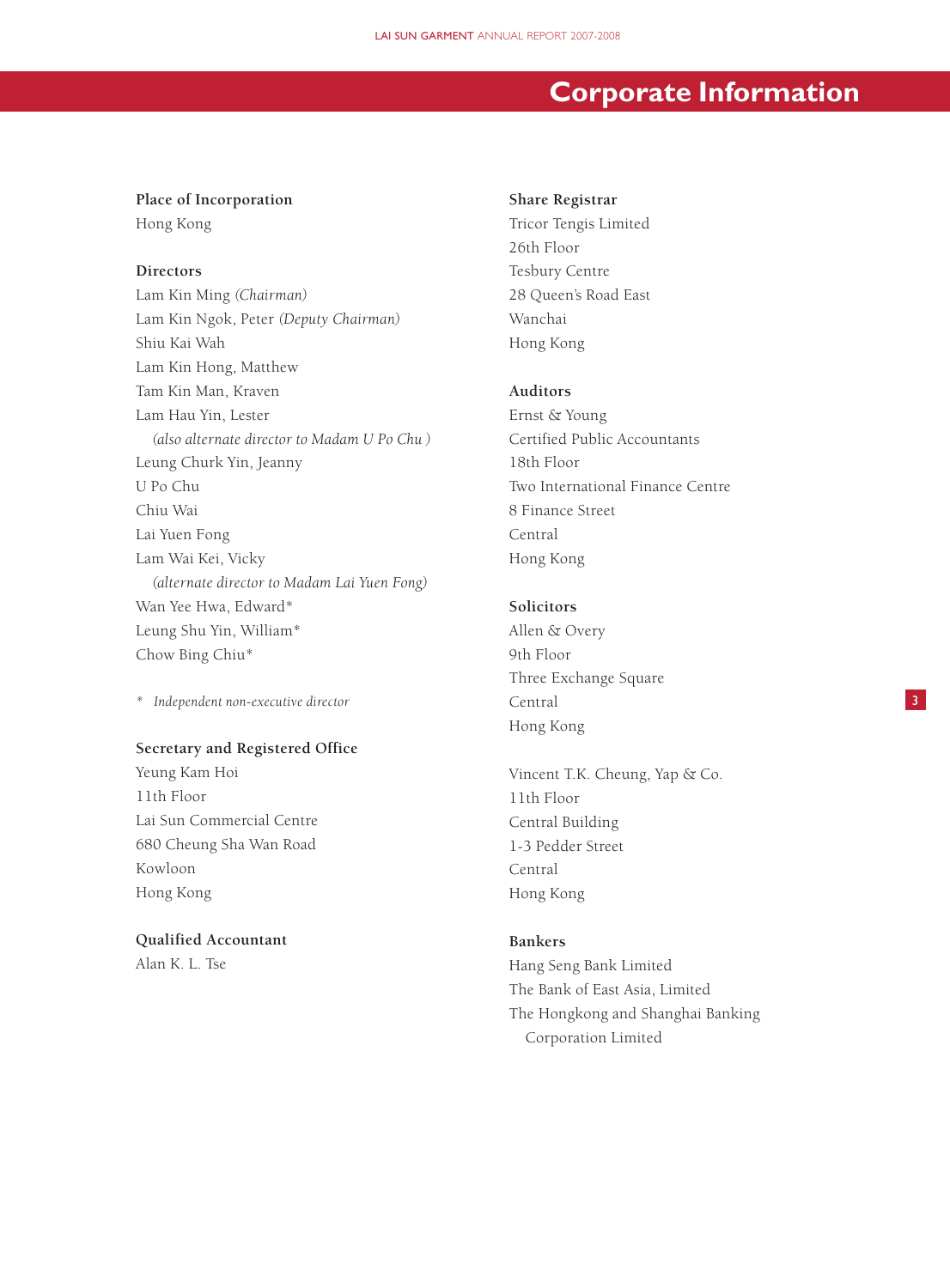## **Chairman's Statement**



*Chairman* LAM Kin Ming

#### **OVERVIEW OF FINAL RESULTS**

For the year ended 31 July 2008, the Group recorded a turnover of HK\$14,303,000 (2007: HK\$11,414,000) and a gross profit of HK\$12,244,000 (2007: HK\$9,453,000), representing an increase of approximately 25.3% and 29.5% respectively from the previous year. The Group derived its turnover and gross profit mainly from rental and related income from industrial properties held for investment.

During the year, the Group booked a fair value gain on investment properties of HK\$43,889,000 (2007: HK\$36,394,000). Such gain was partially offset by a provision of HK\$20,212,000 with regard to a loan amounting to HK\$55 million granted to an independent third party (the "Borrower"). The loan is under a revolving facility of HK\$70 million granted by the Group with a maturity date of 28 July 2008. The loan is secured by, inter alia, (i) fixed and floating charges over the assets of the Borrower; (ii) fixed charge over the sole issued share of the Borrower; and (iii) the personal guarantee of the beneficial owner of the Borrower. The loan bears interest at a rate of 27% per annum. The principal activities of the Borrower are money lending, securities financing and investment holding. Taking into account the current acute economic and market conditions, the Group has, based on the information provided and representations made by the Borrower, assessed the adequacy of the underlying securities and considered the abovementioned provision for the year ended 31 July 2008 is sufficient. As a result, the Group's profit from operating activities decreased to HK\$23,770,000 (2007: HK\$40,575,000), down by approximately 41.4% from the previous year.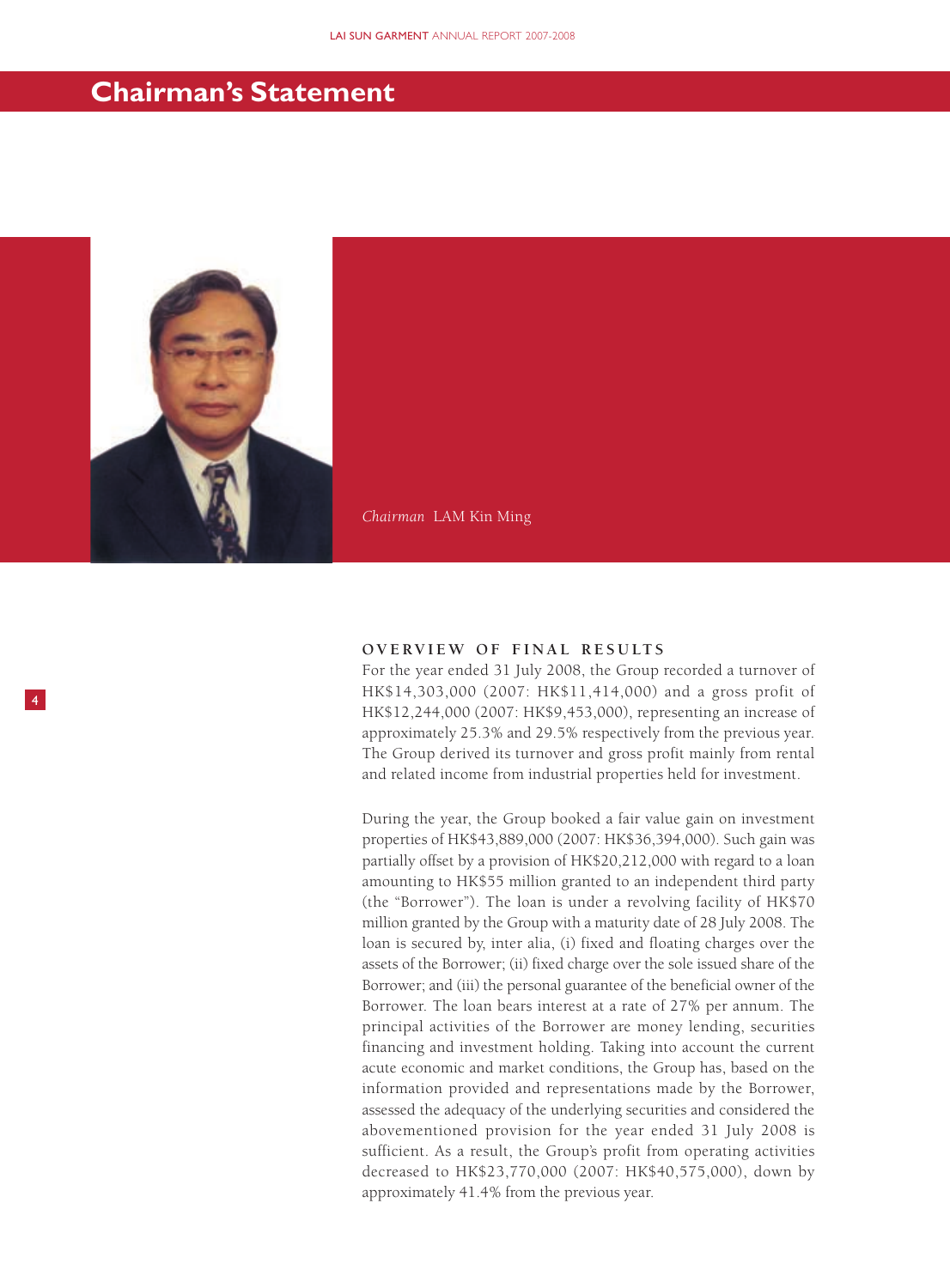## **Chairman's Statement**

#### **OVERVIEW OF FINAL RESULTS (continued)**

Share of profits from associates was HK\$39,554,000 (2007: HK\$259,013,000), down by 84.7% from the previous year. Our Group's share of profit and losses of associates of HK\$39,554,000 is mainly attributable to the Group's share of profit from Lai Fung Holdings Limited ("Lai Fung") of approximately HK\$39,624,000. The substantial decrease in the Group's share of profit from Lai Fung was mainly due to the decrease in Lai Fung's net profit for the year under review and a provision of HK\$54,400,000 for impairment in value of properties under development held by Lai Fung made in the Group's consolidated income statement at the Group level and such provision is partially offset by other adjustments.

For the year ended 31 July 2008, the Group recorded a consolidated profit attributable to equity holders of HK\$45,797,000 (2007: HK\$275,304,000), representing a decrease of approximately 83.4% from the previous year. Shareholders' equity as at 31 July 2008 amounted to HK\$3,455,942,000, up from HK\$3,374,688,000 as at 31 July 2007. Net asset value per share as at 31 July 2008 was HK\$2.14, as compared to HK\$2.09 as at 31 July 2007.

#### *Lai Fung*

As at 31 July 2008, the Group held an effective 40.58% interest in Lai Fung.

For the year ended 31 July 2008, Lai Fung derived a turnover of HK\$868,001,000 (2007: HK\$792,420,000), up approximately 9.5% from the previous year. Out of the total turnover for the year ended 31 July 2008, Lai Fung recorded gross rental income of HK\$254,160,000 (2007: HK\$221,073,000), up 15.0% from the previous year. During the year, Lai Fung also recognised revenue generated from sales of property units amounting to HK\$613,841,000, up 7.4% compared to the revenue recognised from sales of property units in the previous year.

During the year, Lai Fung recorded profit from operating activities of HK\$761,532,000 (2007: HK\$585,752,000) and consolidated profit attributable to equity holders of HK\$206,005,000 (2007: HK\$470,351,000), representing an increase of approximately 30.0% and a decrease of approximately 56.2%, respectively from the previous year. Lai Fung's increase in profit from operating activities was mainly attributable to higher turnover, higher gross profit margin and higher revaluation gain on investment properties of Lai Fung, despite an exchange loss of HK\$160,102,000 (2007: HK\$31,079,000) arising from the cross currency swap on the US\$200,000,000 senior notes issued in April 2007. The decrease in profit attributable to equity holders of Lai Fung was mainly due to higher finance costs which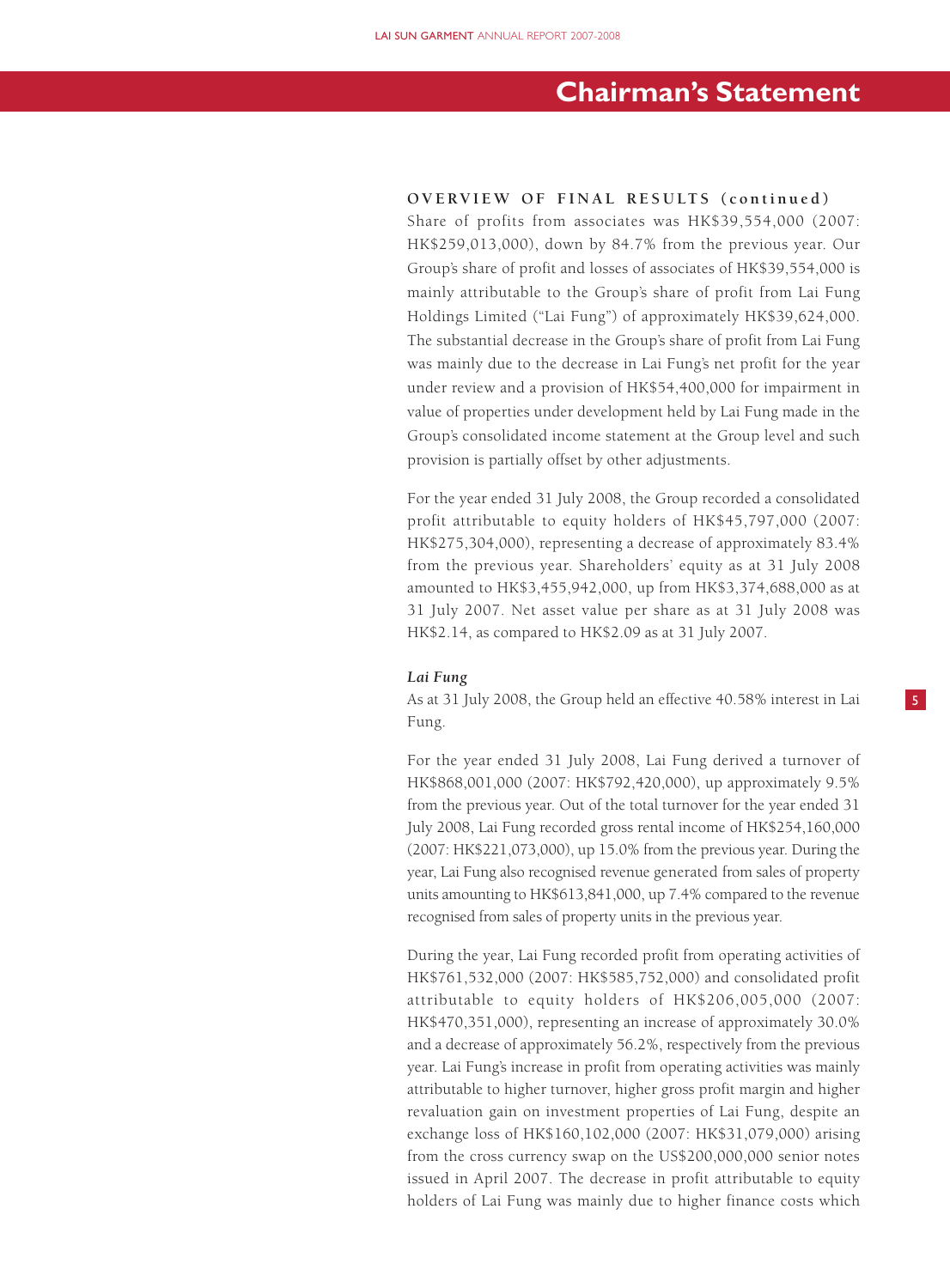## **OVERVIEW OF FINAL RESULTS (continued)** *Lai Fung (continued)*

included full-year interest expenses on the US\$200,000,000 senior notes issued in April 2007 and higher provision for corporate income tax and land appreciation tax as a result of sales of Regents Park Phase II in Shanghai. In addition, the deferred tax for the year ended 31 July 2008 also increased as a result of increase in value of Lai Fung's investment properties while there were certain write-back of provisions on deferred tax as a result of adjustment in the corporate income tax rate in China for the year ended 31 July 2007.

#### *Lai Sun Development Company Limited ("LSD")*

As at 31 July 2008, the Group held an effective 11.18% interest in LSD.

For the year ended 31 July 2008, LSD recorded a turnover of HK\$826,506,000 (2007: HK\$908,906,000) and a consolidated profit attributable to equity holders of the Company of HK\$1,013,333,000 (2007: HK\$1,495,091,000), representing a decrease of approximately 9.1% and 32.2% respectively from the previous year.

During the year, LSD derived a turnover of HK\$331,370,000 from gross rental income from investment properties (2007: HK\$299,886,000) and a turnover of HK\$469,979,000 from its hotel operations (2007: HK\$576,796,000), representing an increase of 10.5% and a decrease of 18.5% respectively from the previous year. The decrease in turnover was largely due to the cessation of the hotel operations of The Ritz-Carlton Hong Kong since 1 February 2008.

As partially boosted by a fair value gain on investment properties of HK\$721,604,000 (2007: HK\$468,758,000), and a gain on disposal of HK\$699,036,000 from the disposal of an aggregate of a 26.57% interest in Diamond String Limited, which owns the property of The Ritz-Carlton Hong Kong, LSD's profit from operating activities increased to HK\$1,240,831,000 (2007: HK\$774,748,000), an increase of approximately 60.2% from the previous year.

Compared to the previous year, LSD had a substantially lower share of profits from associates of HK\$19,736,000 (2007: HK\$1,041,340,000), due to the fact that the share of profits from associates recorded by LSD in the previous year included nonrecurrent gains on disposal by LSD's associated company, eSun Holdings Limited, of its 60% effective interest in Macao Studio City project, and gain on disposal by LSD's 50% owned associated company, Fortune Sign Venture Inc., of its entire interest in Majestic Hotel and Majestic Centre, Kowloon, Hong Kong.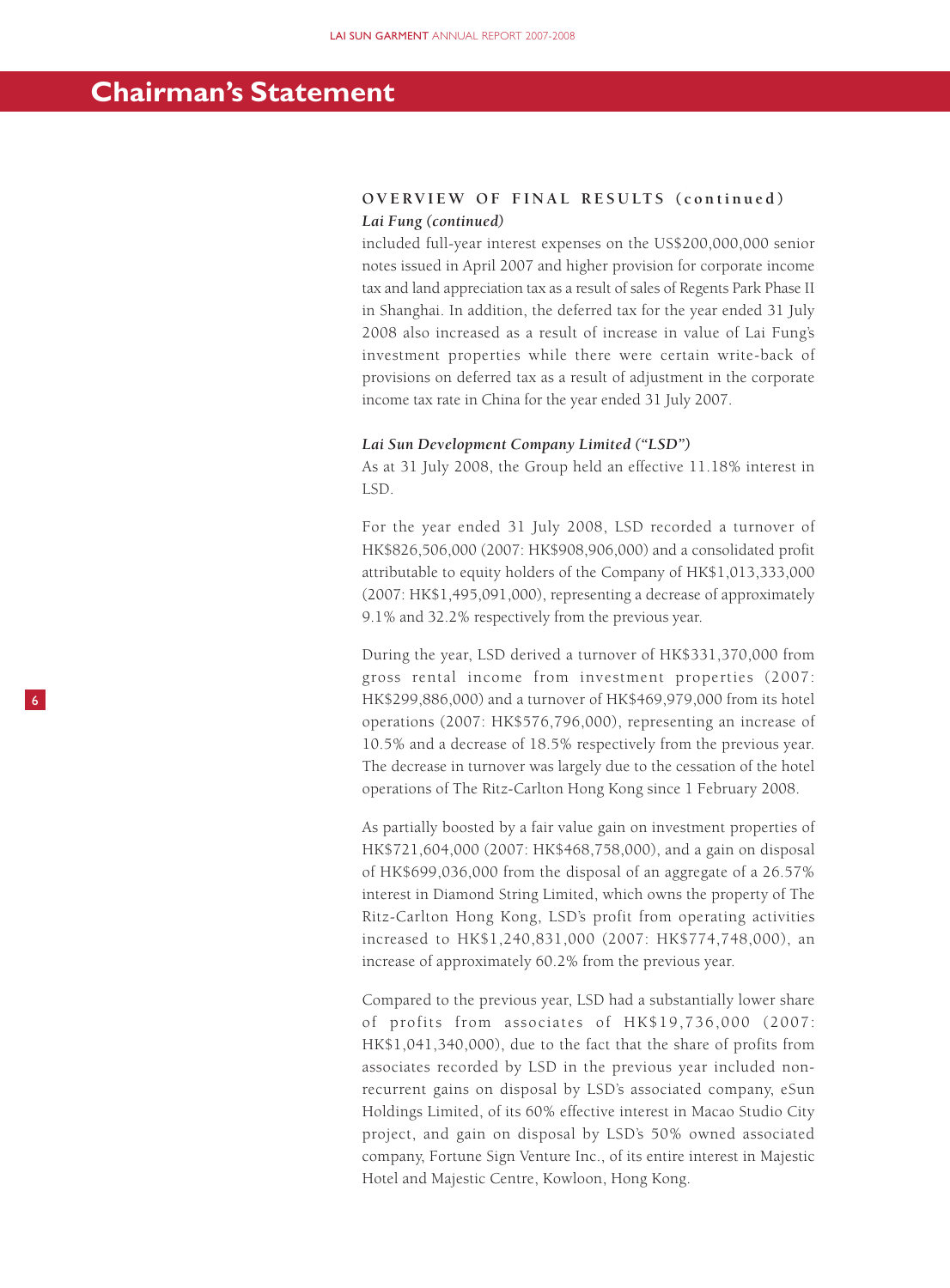

Shanghai Hong Kong Plaza



Guangzhou Jinshazhou Project *(architectual rendering)*



Shanghai Regents Park



Guangzhou West Point *(architectual rendering)*



79 Hoi Yuen Road, Kwun Tong, Hong Kong *(architectual rendering)*



Tai Po Road residential project *(architectual rendering)*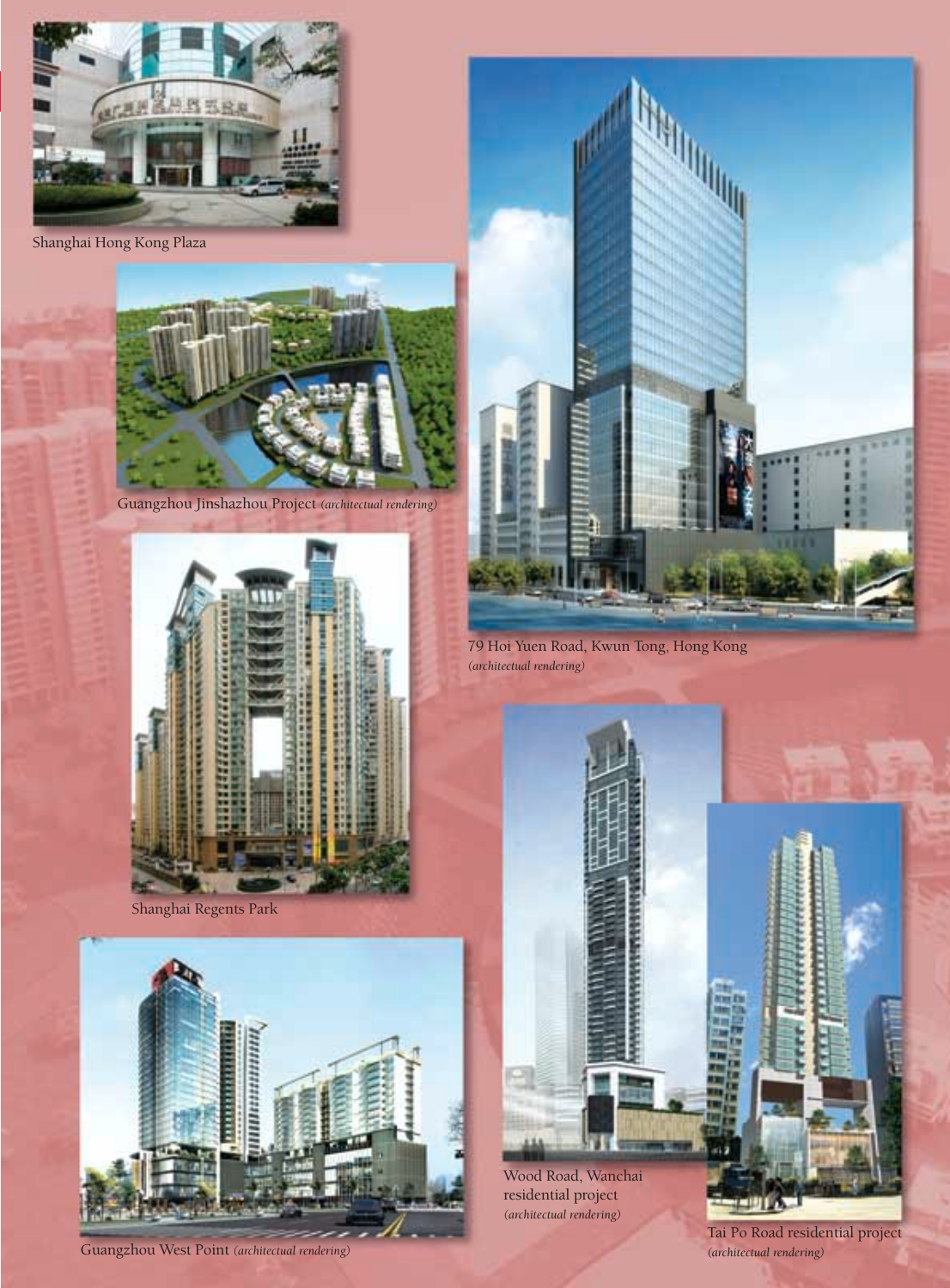## **OVERVIEW OF FINAL RESULTS (continued)** *Development of 79 Hoi Yuen Road, Kwun Tong, Hong Kong*

Construction of this joint office and commercial development project with Crocodile Garments Limited continued with good progress. This project is now scheduled for completion by mid-2009. Upon completion, the Group will retain the retail portion of this redeveloped property with a gross floor area of approximately 100,000 square feet.

## **PROSPECTS**

In the last few months, the US financial crisis materialises, resulting in a meltdown of global financial markets. Credit crunch, crash in financial markets and the worry of global economic recession are affecting every single economy in the world. Hong Kong and the mainland of China will inevitably experience the slowdown in its economy. Under current circumstances, the Group and its associated companies will maintain a prudent approach to manage their businesses.

#### *Lai Fung*

In order to cope with the risks and uncertainties associated with the current economic environment, Lai Fung will continue its prudent approach in acquisition strategy and in managing its business in China. In the next few months, Lai Fung will focus on the sale of Regents Park Phase II in Shanghai and pre-sale of West Point in Guangzhou. Lai Fung will closely monitor the market conditions and adjust the sales and marketing strategy accordingly. Lai Fung will also focus on the construction progress of its existing projects and the renovation work of its major investment property, Shanghai Hong Kong Plaza. Overall, Lai Fung is still cautiously optimistic about China's real estate market in the medium-to-long term.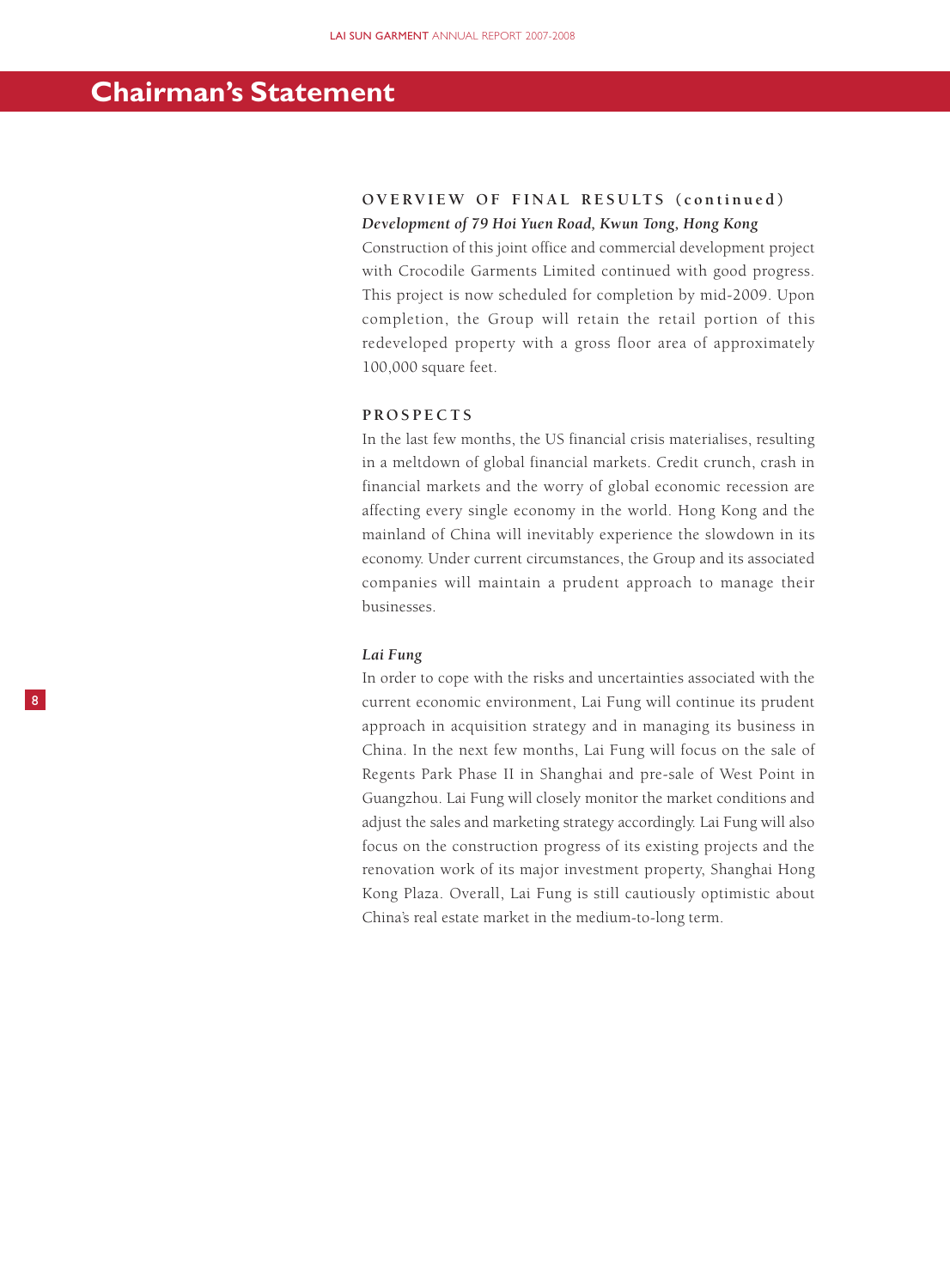## **Chairman's Statement**

## **PROSPECTS (continued)** *LSD*

With most of the world's economy going into recession in the coming year, retail and office rental rates in Hong Kong will be under pressure. With close to full occupancy in its investment properties at the moment, LSD has in the past economic cycle successfully strengthened its tenant and trade mix, and believes to be well prepared to operate through difficult economy sentiment ahead.

In anticipation of a possible sharp downturn in the Hong Kong's economy, negative market sentiment has been hammering the prices of residential properties in Hong Kong in the past two months. LSD currently holds a few residential projects under development in Hong Kong. As two of LSD's development properties, Wood Road, Wanchai residential project and Tai Po Road residential project, are both in early development phase, LSD's development and realisation plan are not severely affected by the market at the moment. Given the shortage in supply in core city areas in Hong Kong, LSD is still cautiously optimistic on the Hong Kong residential properties in the longer term. In the near term, LSD will adopt a more prudent approach in acquiring new development projects in future.

#### *79 Hoi Yuen Road, Kwun Tong, Hong Kong*

This redevelopment project is expected to be completed by mid-2009 and the Group will retain the retail portion of this redeveloped property with a gross floor area of about 100,000 square feet. Upon its completion, the project will augment the Group's recurring rental income base. The Group will start pre-leasing the retail spaces of this project in the coming year.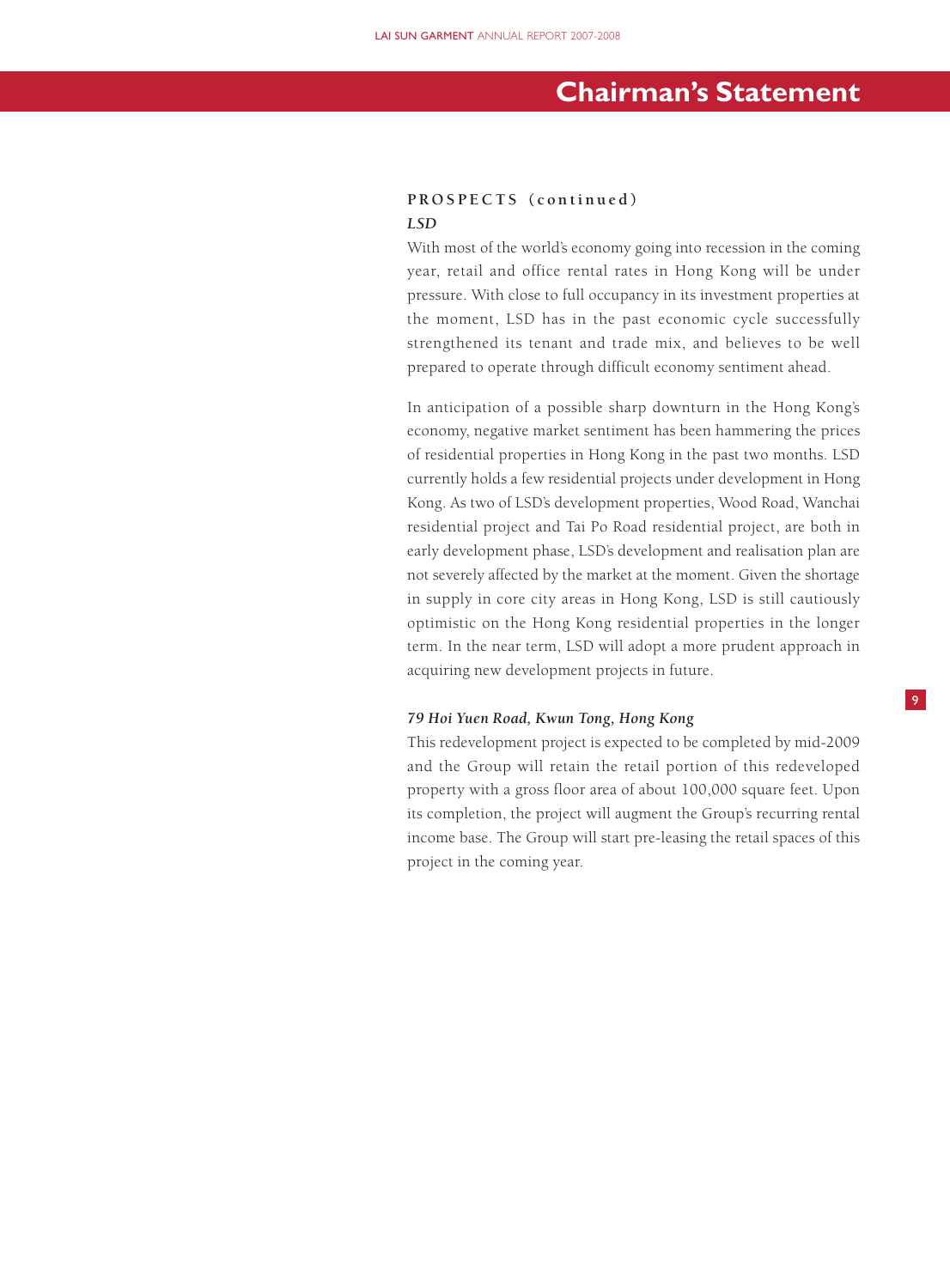#### **LIQUIDITY AND FINANCIAL RESOURCES**

The Group has diverse sources of financing comprising internal funds generated from the Group's business operations, interest income generated from the promissory note, dividend income from investment in a listed associate and loan facilities provided by banks and the late Mr. Lim Por Yen.

As at 31 July 2008, total borrowings (comprising a secured bank loan of HK\$82 million, a note payable of HK\$195 million and a loan of HK\$32 million payable to the late Mr. Lim Por Yen) amounted to a total of HK\$309 million. As at the same date, consolidated net assets of the Group amounted to HK\$3,456 million. The debt to equity ratio as expressed in a percentage of total borrowings to consolidated net assets as at that date was approximately 8.9%. The Group's borrowings were maintained as floating rate debts.

The note payable of HK\$195 million and the loan of HK\$32 million payable to the late Mr. Lim Por Yen have maturity dates of 30 April 2006 and 30 November 2005, respectively. The Group has received confirmation from the executor of the estate of the late Mr. Lim Por Yen that such note and loan payables are not repayable within one year from the balance sheet date.

As at 31 July 2008, certain investment properties with carrying value of approximately HK\$196 million were pledged to a bank to secure banking facilities granted to the Group. In addition, the Group's properties under development with carrying cost of HK\$274 million and share in a subsidiary held by the Group were pledged to a bank to secure a construction loan facility for financing the redevelopment of that property.

As at 31 July 2008, the Group had cash and bank balances amounting to approximately HK\$23 million and unutilised banking facility of HK\$339 million (including HK\$279 million unutilised banking facility for financing the construction costs of a property redevelopment project), which was considered adequate to cover the working capital requirement of the Group.

The Group's monetary assets and liabilities and transactions are principally denominated in Hong Kong dollar. The Group does not have any significant exposure to exchange rate risk.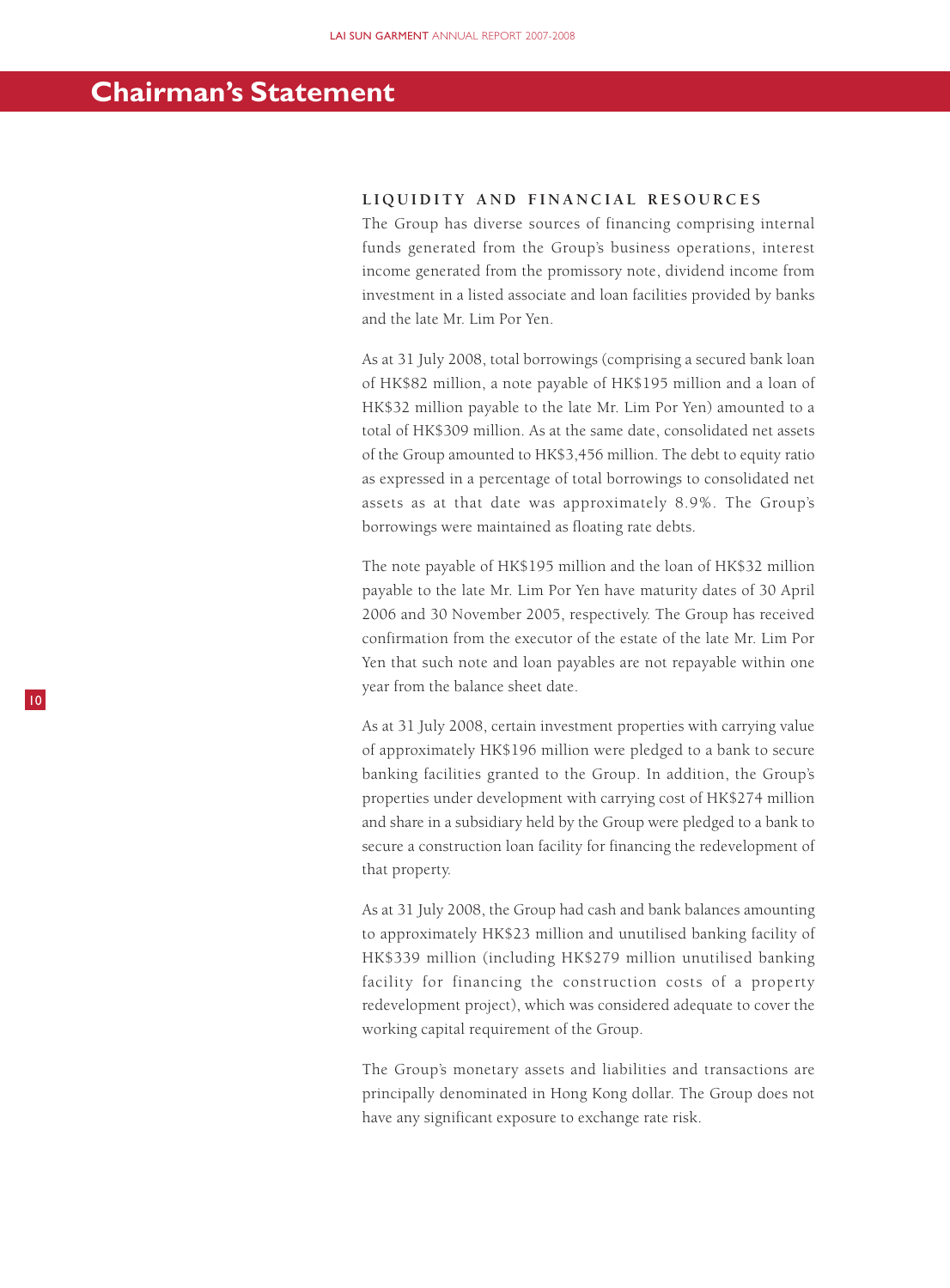## **Chairman's Statement**

## **EMPLOYEES AND REMUNERATION POLICIES**

The Group employed a total of approximately 20 (2007: 40) employees as at 31 July 2008. Pay rates of employees are maintained at competitive levels and salary adjustments are made on a performance related basis. Other staff benefits included a share option scheme, a mandatory provident fund scheme for all eligible employees, a free hospitalisation insurance plan, subsidised medical care and subsidies for external educational and training programmes.

## **CONTINGENT LIABILITIES**

Details of contingent liabilities of the Group at the balance sheet date are set out in note 31 to the financial statements.

## **MANAGEMENT AND STAFF**

On behalf of my fellow directors, I wish to thank all members of staff and management for their unfailing dedication and contribution. I would also like to thank our shareholders and business associates for their continuing and valuable support.

**Lam Kin Ming** *Chairman*

Hong Kong 7 November 2008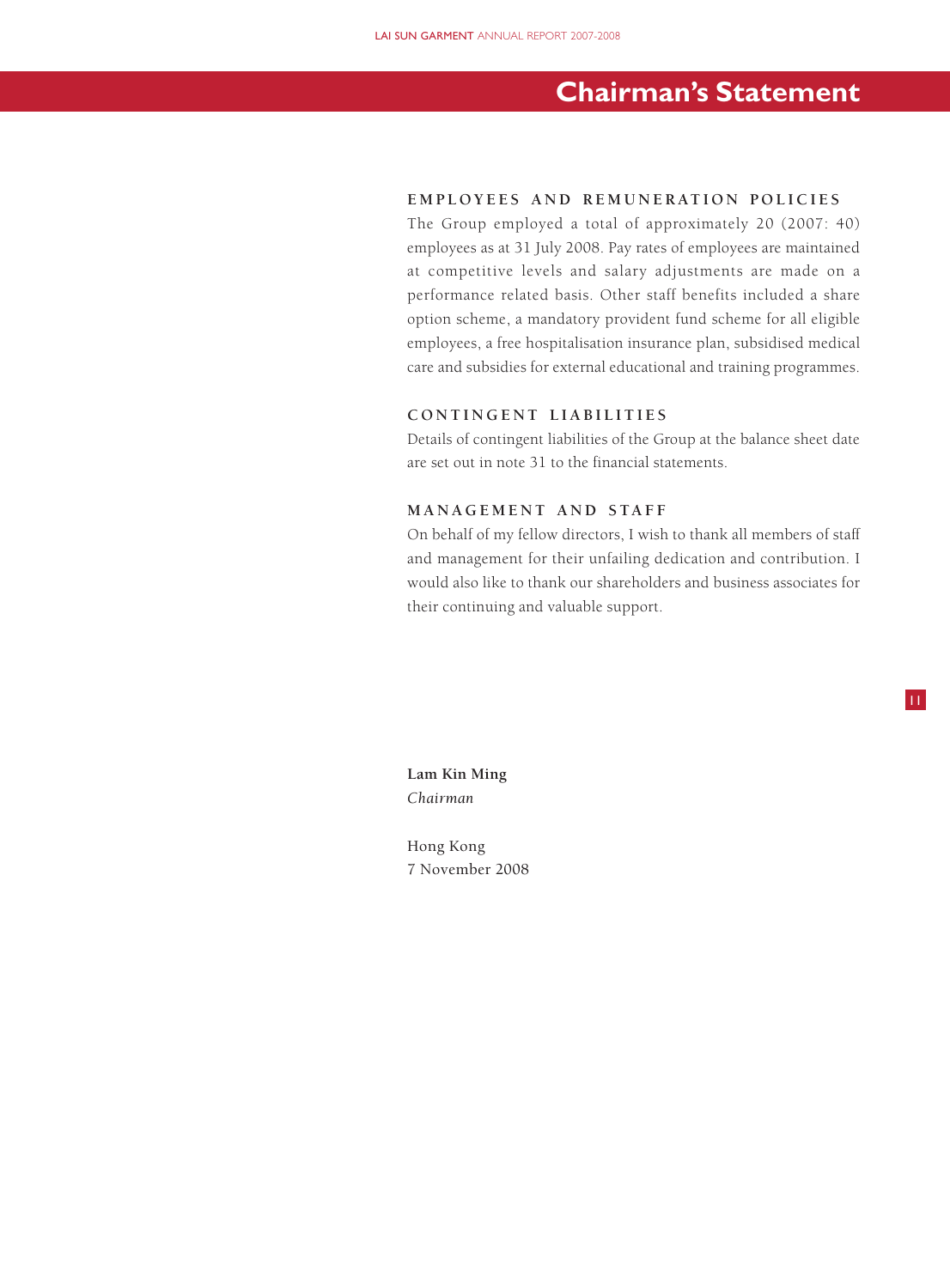The directors of the Company present their report and the audited financial statements of the Company and the Group for the year ended 31 July 2008.

## **PRINCIPAL ACTIVITIES**

The principal activities of the Company and the Group have not changed during the year and consisted of property development, property investment and investment holding.

## **RESULTS AND DIVIDENDS**

The Group's profit for the year ended 31 July 2008 and the state of affairs of the Company and of the Group as at that date are set out in the financial statements on pages 31 to 91.

The directors do not recommend the payment of a dividend for the year ended 31 July 2008 (2007: Nil). No interim dividend had been declared or paid by the Company for the year ended 31 July 2008 (2007: Nil).

### **SHARE CAPITAL**

Details of the share capital of the Company during the year are set out in note 28 to the financial statements.

### **RESERVES**

Details of movements in the reserves of the Company and the Group during the year are set out in note 30 to the financial statements and in the consolidated statement of changes in equity respectively.

## **DISTRIBUTABLE RESERVES**

At 31 July 2008, the Company did not have any reserves for distribution in accordance with the provisions of Section 79B of the Companies Ordinance.

#### **DONATIONS**

During the year, the Group made charitable and other donations totalling HK\$140,000.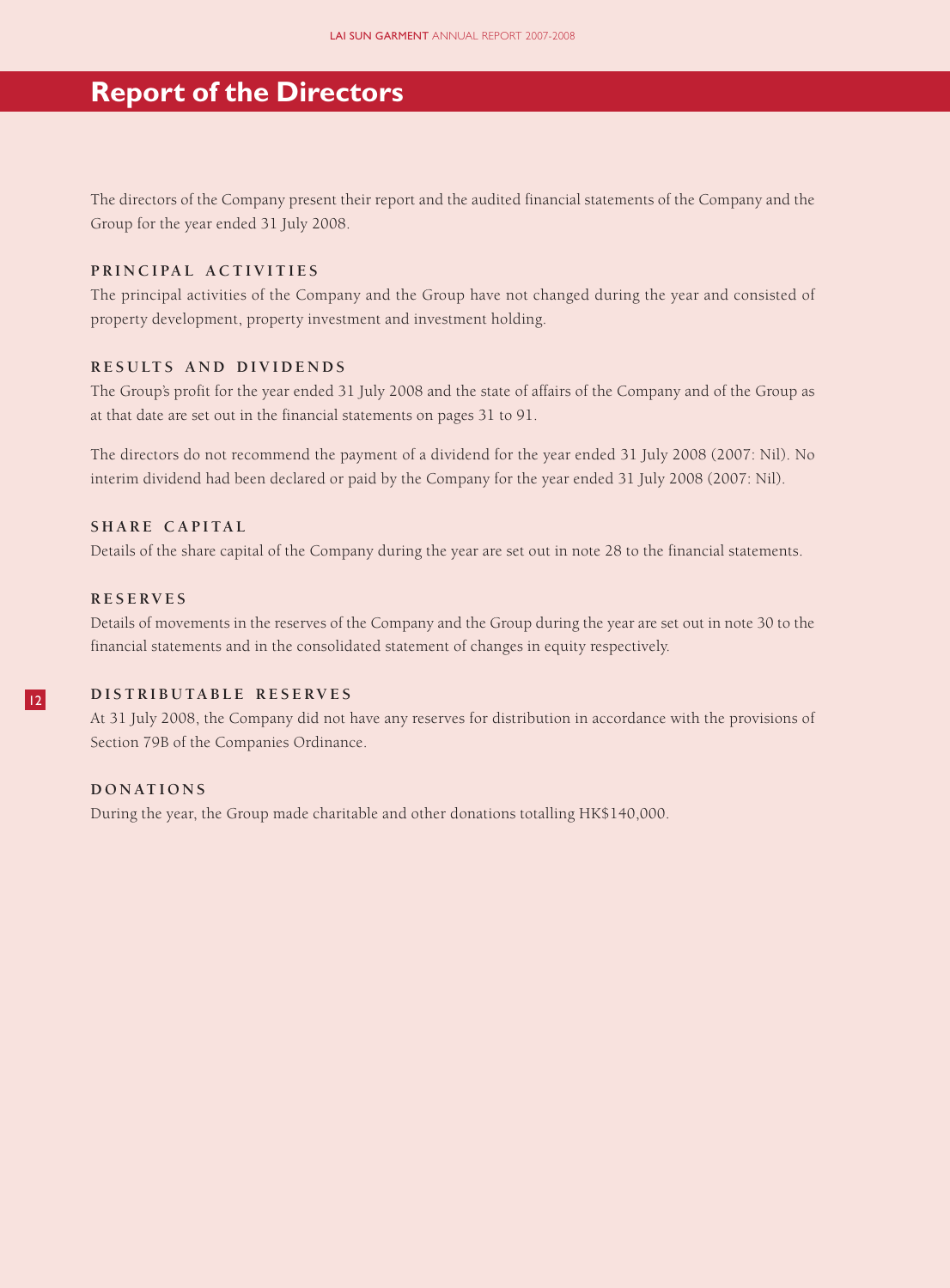#### **MAJOR CUSTOMERS AND SUPPLIERS**

During the year, the Group's sales to its five largest customers accounted for approximately 39% of the Group's total turnover, while the largest customer accounted for approximately 14% of the Group's total turnover. None of the directors or any of their associates or any shareholders, which to the best knowledge of the directors, own more than 5% of the Company's issued share capital, had any beneficial interest in the Group's five largest customers.

During the year, the Group's purchases from its five largest suppliers accounted for approximately 46% of the Group's total purchases, while the largest supplier accounted for approximately 13% of the Group's total purchases. Included in the Group's five largest suppliers is a supplier company in which certain directors of the Company have indirect interest through their shareholdings in Lai Sun Development Company Limited and the Group's purchases from this supplier during the year accounted for approximately 12% of the Group's total purchases.

#### **DIRECTORS**

The directors who were in office during the year and those as at the date of this report are as follows:

Lam Kin Ming *(Chairman)* Lam Kin Ngok, Peter *(Deputy Chairman)* Shiu Kai Wah Lam Kin Hong, Matthew Tam Kin Man, Kraven Lam Hau Yin, Lester† Leung Churk Yin, Jeanny U Po Chu Chiu Wai Lai Yuen Fong Lam Wai Kei, Vicky*#* Wan Yee Hwa, Edward*\** Leung Shu Yin, William*\** Chow Bing Chiu*\**

† *Also alternate director to Madam U Po Chu*

*# Alternate director to Madam Lai Yuen Fong*

*\* Independent non-executive director*

13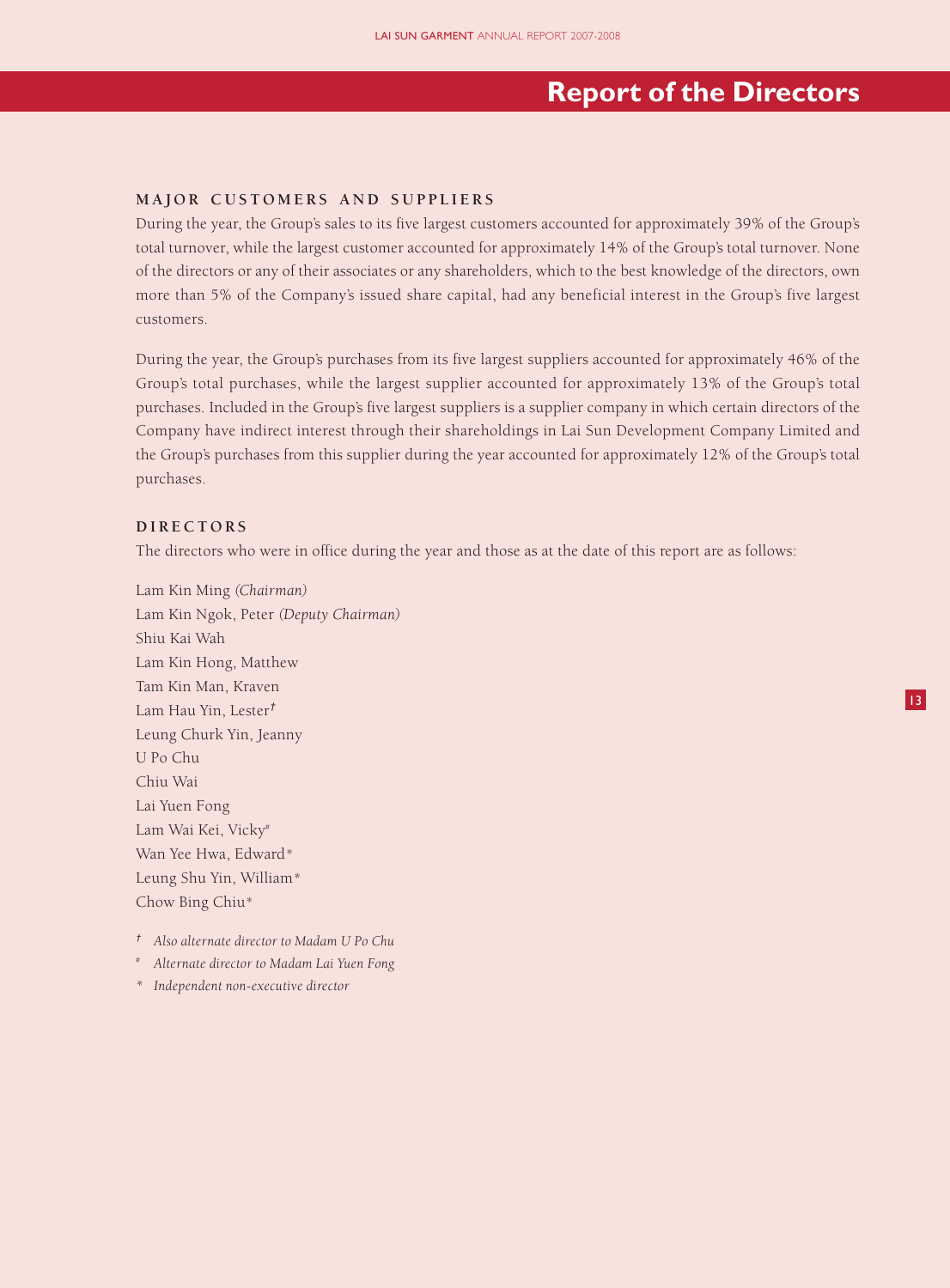#### **DIRECTORS (continued)**

In accordance with Article 102 of the Company's Articles of Association, Mr. Lam Kin Ming, Madam Lai Yuen Fong, Mr. Wan Yee Hwa, Edward and Mr. Leung Shu Yin, William retire by rotation at the forthcoming Annual General Meeting and, being eligible, offer themselves for re-election at the said meeting.

## **DIRECTORS' SERVICE CONTRACTS**

None of the directors proposed for re-election at the forthcoming Annual General Meeting has a service contract with the Company and/or any of its subsidiaries, which is not determinable by the employing company within one year without payment of compensation, other than statutory compensation.

#### **DIRECTORS' INTERESTS IN CONTRACTS**

Save as disclosed in note 5 to the financial statements, no director had a material interest, whether direct or indirect, in any contract of significance to the business of the Group to which the Company or any of its subsidiaries was a party during the year.

#### **DIRECTORS' INTERESTS IN COMPETING BUSINESSES**

During the year and up to the date of this report, the following directors are considered to have interests in businesses which compete or are likely to compete, either directly or indirectly, with the businesses of the Group pursuant to the Rules Governing the Listing of Securities on The Stock Exchange of Hong Kong Limited (the "Listing Rules"):

Mr. Lam Kin Ming, Mr. Lam Kin Ngok, Peter, Mr. Lam Kin Hong, Matthew, Mr. Lam Hau Yin, Lester, Madam U Po Chu, Madam Lai Yuen Fong, Miss Lam Wai Kei, Vicky (alternate director to Madam Lai Yuen Fong) and Mr. Chiu Wai held interests and/or directorships in companies engaged in the businesses of property investment and development in Hong Kong and China.

As the board of directors of the Company (the "Board") is independent from the boards of the abovementioned companies and none of the above directors can control the Board, the Group is capable of carrying on its businesses independently of, and at arm's length from, the businesses of such companies.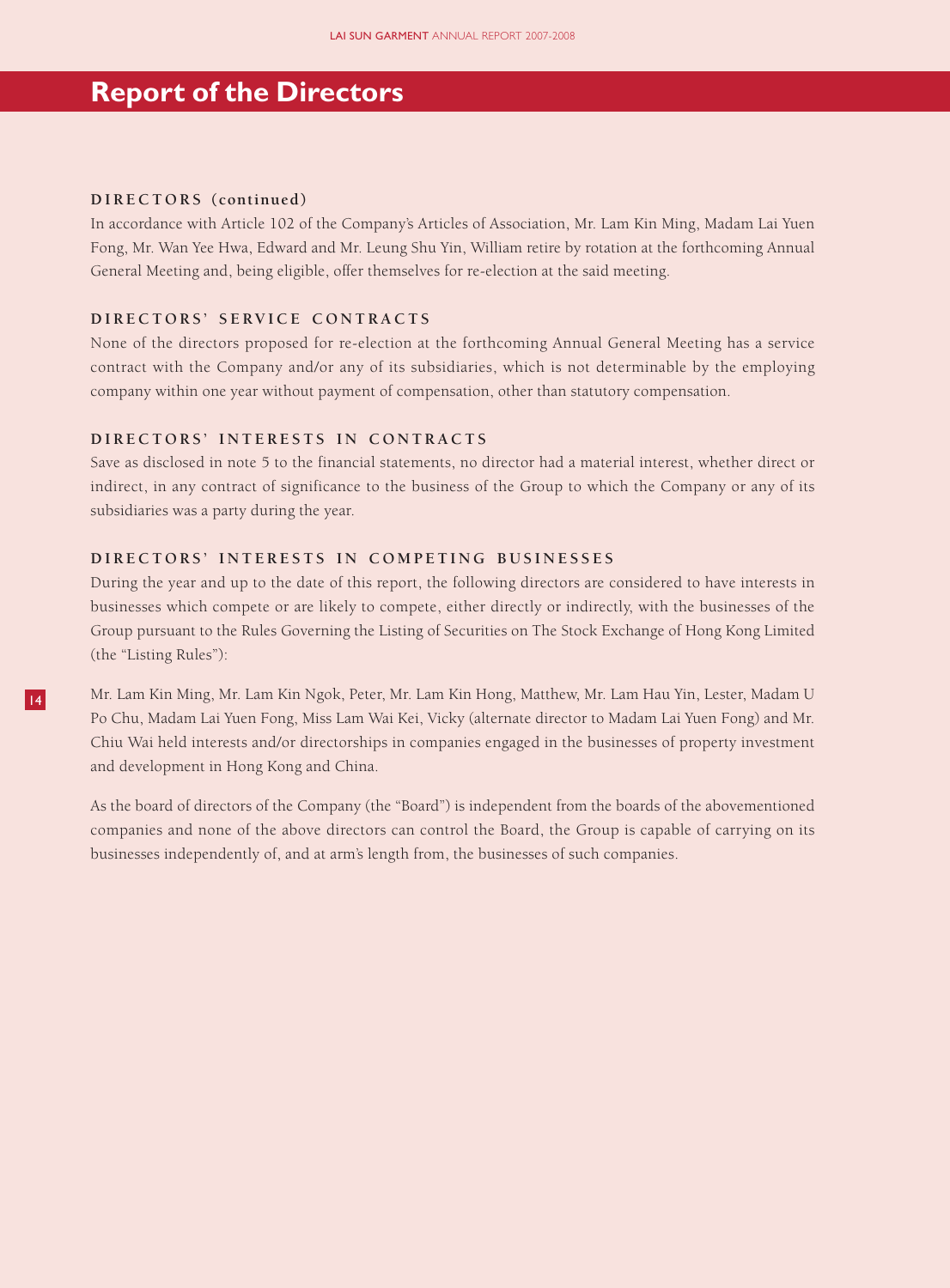## **BIOGRAPHICAL DETAILS OF DIRECTORS AND SENIOR MANAGEMENT Executive Directors**

**Mr. Lam Kin Ming**, aged 71, is the Chairman of the Company. He has been a director since October 1987 and has been involved in the management of garment business since 1958. Mr. Lam is also the chairman and chief executive officer of Crocodile Garments Limited and deputy chairman of Lai Fung Holdings Limited, and a non-executive director of Lai Sun Development Company Limited and eSun Holdings Limited. Mr. Lam is interested, or deemed to be interested, within the meaning of Part XV of the Securities and Futures Ordinance, 5,008,263 shares in the Company, representing approximately 0.31% of the issued share capital of the Company. Mr. Lam is the elder brother of Mr. Lam Kin Ngok, Peter. Mr. Lam does not have a service contract with the Company. He will be subject to retirement by rotation once every three years since his last election in 2005 and will be eligible for re-election at future annual general meetings of the Company, in accordance with the provisions of the Articles of Association of the Company. He will receive such remuneration and discretionary bonus to be determined by the Board with reference to the performance of the Company, duties and responsibilities of the director concerned and prevailing market conditions. For the purpose of his reelection as a director of the Company at the forthcoming annual general meeting in accordance with Article 102 of the Articles of Association of the Company, there are no other matters which need to be brought to the attention of the shareholders of the Company, and there is no information which is discloseable pursuant to any of the requirements under Rule 13.51(2) of the Listing Rules.

**Mr. Lam Kin Ngok, Peter**, aged 51, is the Deputy Chairman of the Company. He has been a director since October 1987. Mr. Lam is also the chairman of Lai Sun Development Company Limited and Lai Fung Holdings Limited, an executive director of eSun Holdings Limited and Crocodile Garments Limited, the chairman of Media Asia Entertainment Group Limited, and a director of Wisdoman Limited (a substantial shareholder of the Company). Mr. Lam has extensive experience in the property development and investment business, hospitality and media and entertainment business. He is currently Chairman of the Hong Kong Chamber of Films, Honorary Chairman of the Hong Kong Kowloon & New Territories Motion Picture Industry Association, a member of the Hong Kong Film Development Council and a member of the Hong Kong Tourism Board. He is also a member of the Entertainment Industry Advisory Committee of the Hong Kong Trade Development Council and a Trustee of the Better Hong Kong Foundation. Mr. Lam is a director of Hong Kong-Vietnam Chamber of Commerce Limited and the Real Estate Developers Association of Hong Kong. Mr. Lam is a member of the 11th National Committee of the Chinese People's Political Consultative Conference. Mr. Lam is the younger brother of Mr. Lam Kin Ming.

**Mr. Shiu Kai Wah**, aged 76, has been a director since December 1990. He has over 30 years' experience in the management of the garment business.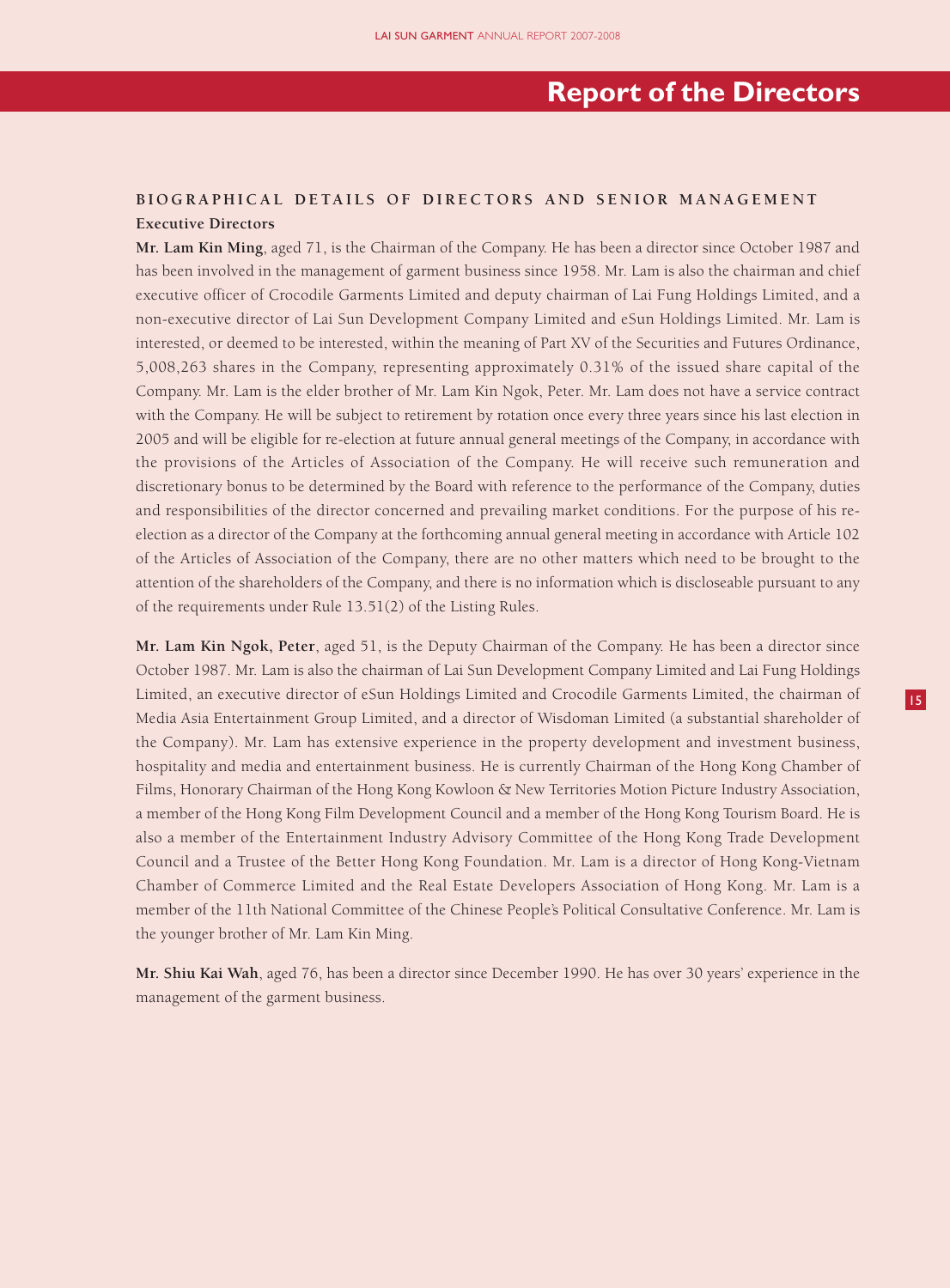## **BIOGRAPHICAL DETAILS OF DIRECTORS AND SENIOR MANAGEMENT (continued)**

#### **Executive Directors (continued)**

**Mr. Lam Kin Hong, Matthew**, aged 40, was appointed a director in March 2001. He is a legal adviser of the Company and is also an executive director of Crocodile Garments Limited, and executive deputy chairman of Lai Fung Holdings Limited. He attained a Bachelor of Science degree from the University of London and underwent his training as a solicitor with an international law firm, Messrs. Richards Butler. He is a member of the Law Society of Hong Kong and the Law Society of England and Wales. Mr. Lam has considerable experience in the property development and corporate finance fields in Hong Kong and China. He is the younger brother of Mr. Lam Kin Ming and Mr. Lam Kin Ngok, Peter.

**Mr. Tam Kin Man, Kraven**, aged 60, was appointed a director in May 2006. He first joined the Lai Sun Group in 1989 and is currently an executive director of Lai Sun Development Company Limited and Lai Fung Holdings Limited, and a director of Furama Hotel Enterprises Limited. Mr. Tam is a fellow member of the Real Estate Institute of Canada and has 30 years' experience in property development, investment and management. He also has over 18 years' experience in the hospitality business including hotels, restaurants and clubs in Asia and North America.

**Mr. Lam Hau Yin, Lester**, aged 27, was appointed a director in May 2006. He is also the alternate director to Madam U Po Chu, a non-executive director of the Company. He joined Lai Sun Development Company Limited as a vice president in January 2004 and is currently an executive director and chief executive officer of Lai Fung Holdings Limited. He holds a Bachelor of Science in Business Administration degree from Northeastern University, Boston, USA. He has attained working experience since 1999 in various companies engaged in securities investment, hotel operations, environmental products and entertainment. Mr. Lam is a son of Mr. Lam Kin Ngok, Peter.

**Miss Leung Churk Yin, Jeanny**, aged 43, was appointed a director with effect from 1 September 2007. She is also an executive director and the chief executive officer of eSun Holdings Limited and an executive director of both Lai Sun Development Company Limited and Lai Fung Holdings Limited. She is also an independent nonexecutive director of Top Form International Limited. Miss Leung has over 20 years of corporate finance experience in Hong Kong, China and Taiwan.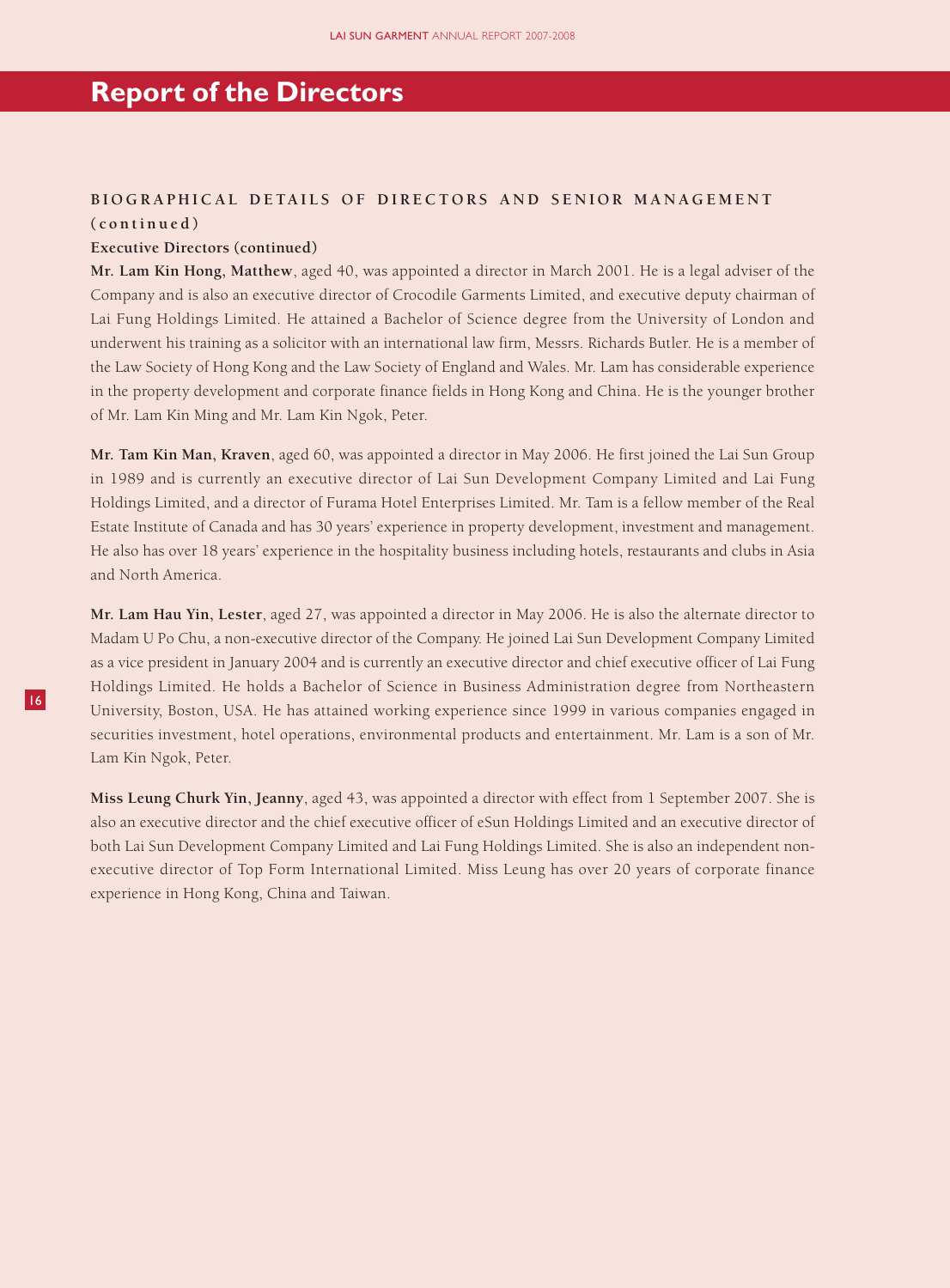## **BIOGRAPHICAL DETAILS OF DIRECTORS AND SENIOR MANAGEMENT (continued)**

### **Non-executive Directors**

**Madam U Po Chu**, aged 83, has been a director since December 1990. She is also a non-executive director of Lai Sun Development Company Limited and eSun Holdings Limited, an executive director of Lai Fung Holdings Limited and a director of Wisdoman Limited (a substantial shareholder of the Company). Madam U has over 55 years' experience in the garment manufacturing business and had been involved in the printing business in the mid-1960's. In the early 1970's, she started to expand the business to fabric bleaching and dyeing, and in the late 1980's also became involved in property development and investment. She is the mother of Mr. Lam Kin Ngok, Peter.

**Mr. Chiu Wai**, aged 77, has been a director since October 1987. Mr. Chiu has over 45 years' experience in production management.

**Madam Lai Yuen Fong,** aged 94, has been a director since May 1992. She does not have any interest in the listed securities of the Company within the meaning of Part XV of the Securities and Futures Ordinance. Madam Lai is the mother of Mr. Lam Kin Ming. She does not have a service contract with the Company. She will be subject to retirement by rotation once every three years since her last election in 2005 and will be eligible for re-election at future annual general meetings of the Company, in accordance with the provisions of the Articles of Association of the Company. She will receive such remuneration and discretionary bonus to be determined by the Board with reference to the performance of the Company, duties and responsibilities of the director concerned and prevailing market conditions. For the purpose of her re-election as a director of the Company at the forthcoming annual general meeting in accordance with Article 102 of the Articles of Association of the Company, there are no other matters which need to be brought to the attention of the shareholders of the Company, and there is no information which is discloseable pursuant to any of the requirements under Rule 13.51(2) of the Listing Rules.

**Miss Lam Wai Kei, Vicky**, aged 36, was appointed the alternate director to Madam Lai Yuen Fong in September 2001. She graduated from the University of Southern California in the United States with Bachelor's degrees in Business Administration and Architecture in 1996. She is a member of the American Institute of Architects and Urban Land Institute. Prior to joining the Lai Sun Group in August 2000, she worked as an architect and project manager with Skidmore, Owings and Merrill Co. Ltd. Miss Lam is a daughter of Mr. Lam Kin Ming.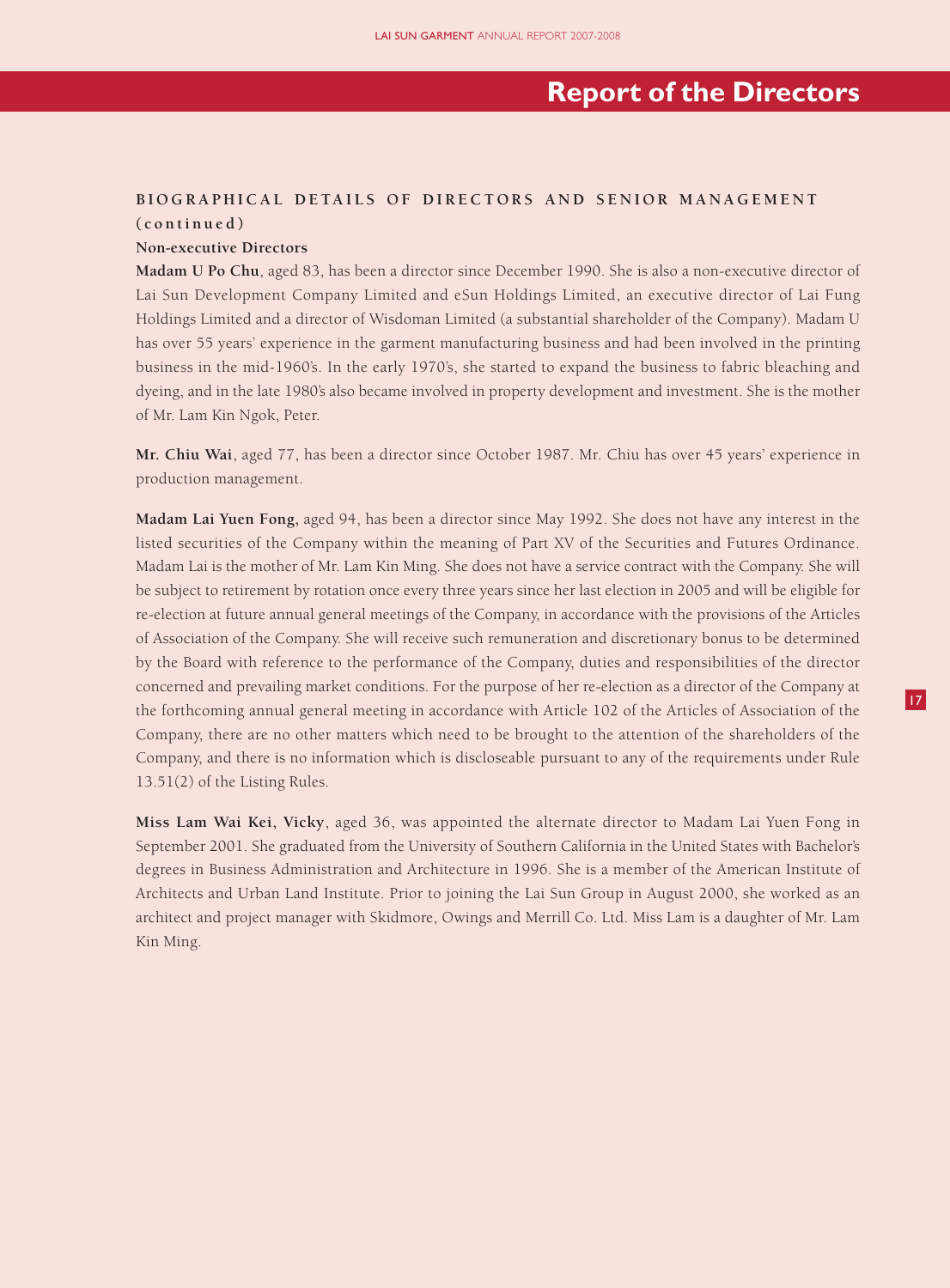## **BIOGRAPHICAL DETAILS OF DIRECTORS AND SENIOR MANAGEMENT (continued)**

### **Non-executive Directors (continued)**

**Mr. Wan Yee Hwa, Edward**, aged 72, was appointed an independent non-executive director in March 2002. Mr. Wan is also an independent non-executive director of Lai Sun Development Company Limited and Crocodile Garments Limited. He is a Fellow of the Hong Kong Institute of Certified Public Accountants and has been a certified public accountant in Hong Kong since 1961. He does not have any interest in the listed securities of the Company within the meaning of Part XV of the Securities and Futures Ordinance. Mr. Wan does not have any relationship with any other directors, senior management, substantial or controlling shareholders of the Company. Mr. Wan does not have a service contract with the Company. He will be subject to retirement from office by rotation once every three years since his last election in 2005 and will be eligible for re-election at future annual general meetings of the Company, in accordance with the provisions of the Articles of Association of the Company. He will receive such remuneration and discretionary bonus to be determined by the Board with reference to the performance of the Company, duties and responsibilities of the director concerned and prevailing market conditions. For the purpose of his re-election as a director of the Company at the forthcoming annual general meeting in accordance with Article 102 of the Articles of Association of the Company, there are no other matters which need to be brought to the attention of the shareholders of the Company, and there is no information which is discloseable pursuant to any of the requirements under Rule 13.51(2) of the Listing Rules.

**Mr. Leung Shu Yin, William**, aged 59, was appointed an independent non-executive director in July 2002. Mr. Leung is a certified public accountant, a member of the Hong Kong Securities Institute and a Fellow of both the Association of Chartered Certified Accountants and the Hong Kong Institute of Certified Public Accountants. He is practising as a practising director of two Certified Public Accountants' firms in Hong Kong and is also an independent non-executive director of Lai Sun Development Company Limited and several companies listed in Hong Kong. Mr. Leung is also an executive director of another company listed in Hong Kong. He does not have any interest in the listed securities of the Company within the meaning of Part XV of the Securities and Futures Ordinance. Mr. Leung does not have any relationship with any other directors, senior management, substantial or controlling shareholders of the Company. Mr. Leung does not have a service contract with the Company. He will be subject to retirement from office by rotation once every three years since his last election in 2005 and will be eligible for re-election at future annual general meetings of the Company, in accordance with the provisions of the Articles of Association of the Company. He will receive such remuneration and discretionary bonus to be determined by the Board with reference to the performance of the Company, duties and responsibilities of the director concerned and prevailing market conditions. For the purpose of his re-election as a director of the Company at the forthcoming annual general meeting in accordance with Article 102 of the Articles of Association of the Company, there are no other matters which need to be brought to the attention of the shareholders of the Company, and there is no information which is discloseable pursuant to any of the requirements under Rule 13.51(2) of the Listing Rules.

**Mr. Chow Bing Chiu**, aged 57, was appointed an independent non-executive director in September 2004. He is also an independent non-executive director of Crocodile Garments Limited. Mr. Chow obtained his Bachelor of Law degree in 1980 and qualified as a solicitor in Hong Kong in 1983. He is the sole proprietor of B.C. Chow & Co., Solicitors, in Hong Kong. Mr. Chow is also a China-appointed Attesting Officer.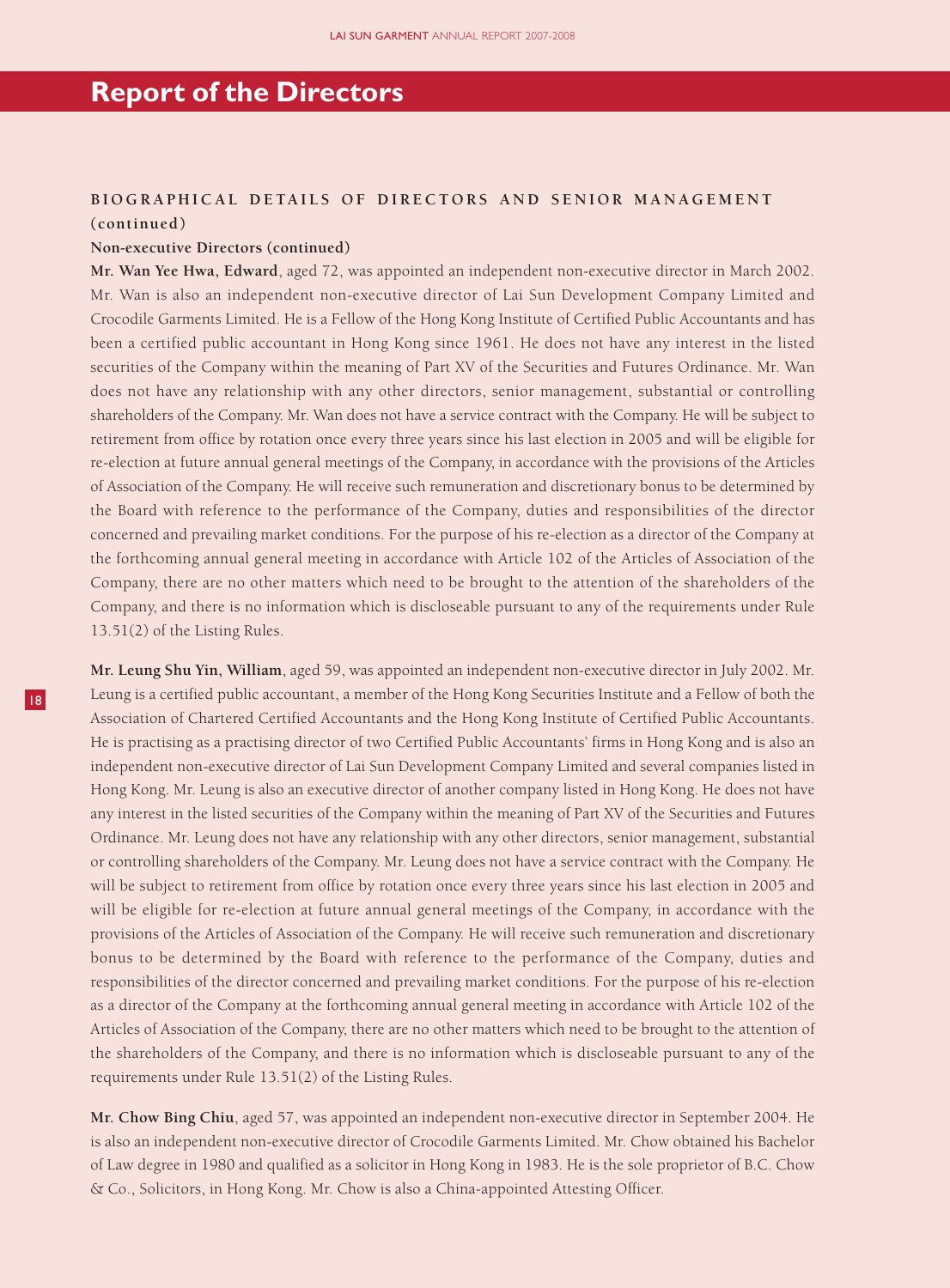### **ARRANGEMENT FOR DIRECTORS TO ACQUIRE SHARES OR DEBENTURES**

Save as disclosed in the section "Share Option Scheme" in this report, at no time during the year was the Company or any of its subsidiaries a party to any arrangement to enable a director of the Company to acquire benefits by means of acquisition of shares in or debentures of the Company or any other body corporate.

## **DIRECTORS' INTERESTS**

As at 31 July 2008, the following directors and chief executive of the Company were interested, or were deemed to be interested in the following long and short positions in the shares, underlying shares and debentures of the Company or any associated corporation (within the meaning of the Securities and Futures Ordinance (the "SFO")), which (a) were required to be notified to the Company and The Stock Exchange of Hong Kong Limited (the "Stock Exchange") pursuant to Divisions 7 and 8 of Part XV of the SFO; or (b) were required, pursuant to Section 352 of the SFO, to be entered in the register referred to therein (the "Register"); or (c) were required, pursuant to the Code of Practice for Securities Transactions by Directors and Designated Employees adopted by the Company, to be notified to the Company and the Stock Exchange:

## **(1) The Company**

|                     | Personal    | Family    | Corporate             |                  |             |            |
|---------------------|-------------|-----------|-----------------------|------------------|-------------|------------|
| Name of Director    | Interests   | Interests | Interests             | Capacity         | Total       | Percentage |
| Lam Kin Ngok, Peter | 124,644,319 | Nil       | 484.991.750<br>(Note) | Beneficial owner | 609,636,069 | 37.69%     |
| Lam Kin Ming        | 5,008,263   | Nil       | Nil                   | Beneficial owner | 5,008,263   | 0.31%      |
| U Po Chu            | 4,127,625   | Nil       | 484,991,750<br>(Note) | Beneficial owner | 489,119,375 | 30.24%     |
| Lam Hau Yin, Lester | 60,623,968  | Nil       | Nil                   | Beneficial owner | 60,623,968  | 3.75%      |
| Chiu Wai            | 199,600     | Nil       | Nil                   | Beneficial owner | 199,600     | 0.01%      |

#### *Note:*

Both Mr. Lam Kin Ngok, Peter and Madam U Po Chu were deemed to be interested in 484,991,750 shares by virtue of their respective 50% interest in the issued share capital of Wisdoman Limited which directly owned 484,991,750 shares in the Company.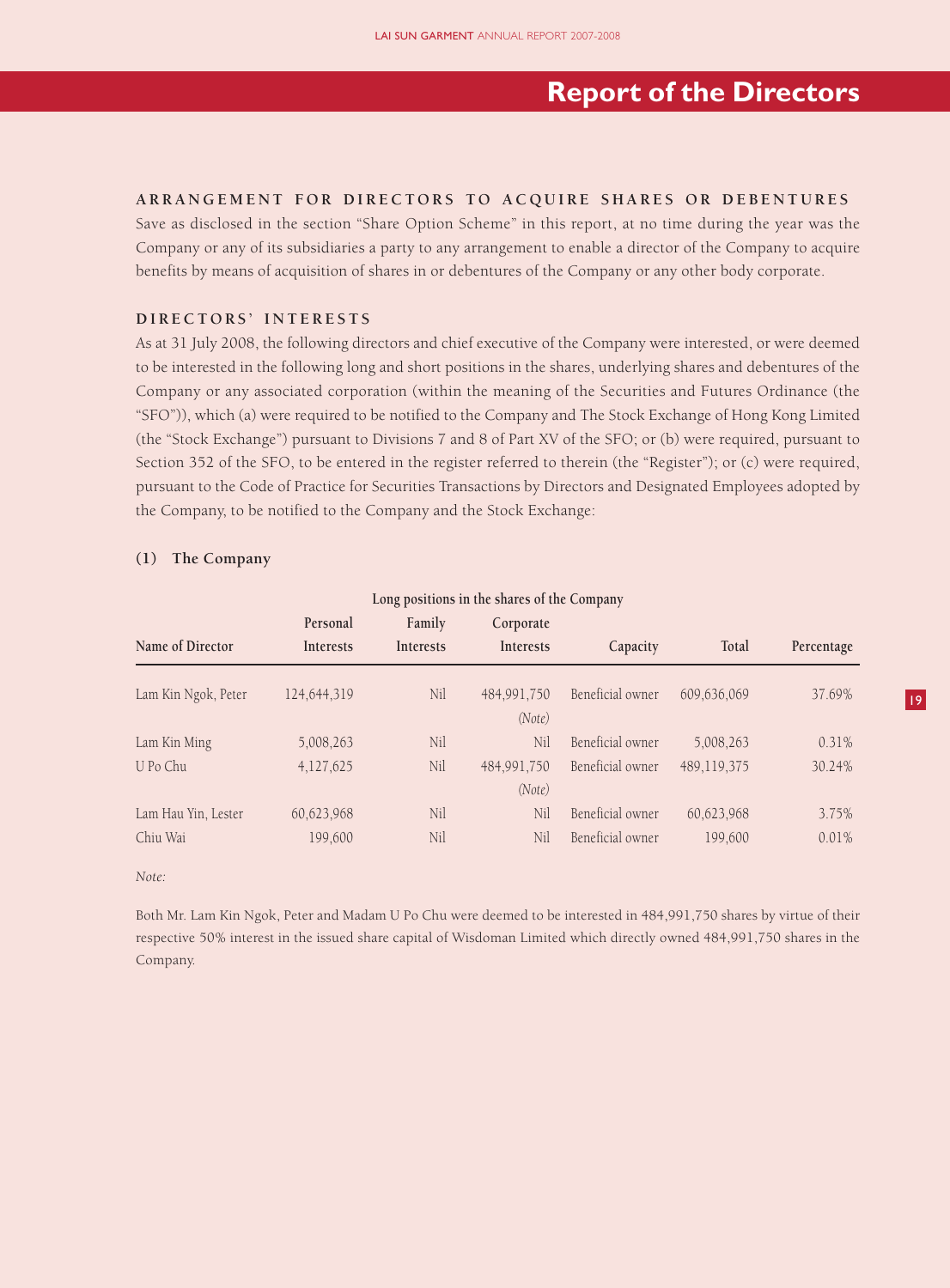### **DIRECTORS' INTERESTS (continued)**

### **(2) Associated Corporation**

## **Lai Fung Holdings Limited ("Lai Fung")**

|                     | Personal  | Family    | Corporate                 | Other                  |                           |                        |            |
|---------------------|-----------|-----------|---------------------------|------------------------|---------------------------|------------------------|------------|
| Name of Director    | Interests | Interests | Interests                 | Interests              | Capacity                  | Total                  | Percentage |
| Lam Kin Ngok, Peter | Nil       | Nil       | 3,265,688,037<br>(Note 1) | Nil                    | controlled<br>corporation | Owner of 3,265,688,037 | 40.58%     |
| Tam Kin Man, Kraven | Nil       | Nil       | Nil                       | 30,000,000<br>(Note 2) | Beneficial<br>owner       | 30,000,000             | $0.37\%$   |

*Notes:*

- 1. The Company and its wholly-owned subsidiary beneficially owned 3,265,688,037 shares in Lai Fung. Mr. Lam Kin Ngok, Peter was deemed to be interested in 3,265,688,037 shares in Lai Fung by virtue of his approximate 37.69% interest in the issued share capital of the Company.
- 2. A share option scheme was adopted by Lai Fung on 21 August 2003 and will remain in force for 10 years from the date of adoption. During the year under review, 10,000,000 share options granted to the following director lapsed under the share option scheme of Lai Fung. Details of the share options outstanding as at 31 July 2008 are set out below:

| Name of Director    | Date<br>of Grant<br>$\text{(dd/mm/yyyy)}$ | No. of Share<br>Options<br>Outstanding | Option<br>Exercisable Period<br>$(dd/\text{mm/yyy})$ | Subscription<br>Price<br>per Share |
|---------------------|-------------------------------------------|----------------------------------------|------------------------------------------------------|------------------------------------|
| Tam Kin Man, Kraven | 09/01/2007                                | 10,000,000                             | $01/01/2008 - 31/12/2008$                            | HK\$0.55                           |
|                     | 09/01/2007                                | 10,000,000                             | $01/01/2009 - 31/12/2009$                            | HK\$0.65                           |
|                     | 09/01/2007                                | 10,000,000                             | $01/01/2010 - 31/12/2010$                            | HK\$0.75                           |
|                     |                                           | 30,000,000                             |                                                      |                                    |

Save as disclosed above, as at 31 July 2008, none of the directors and chief executive of the Company was interested, or was deemed to be interested in the long and short positions in the shares, underlying shares and debentures of the Company or any associated corporation, which were required to be notified to the Company and the Stock Exchange or were required to be entered in the Register as aforesaid.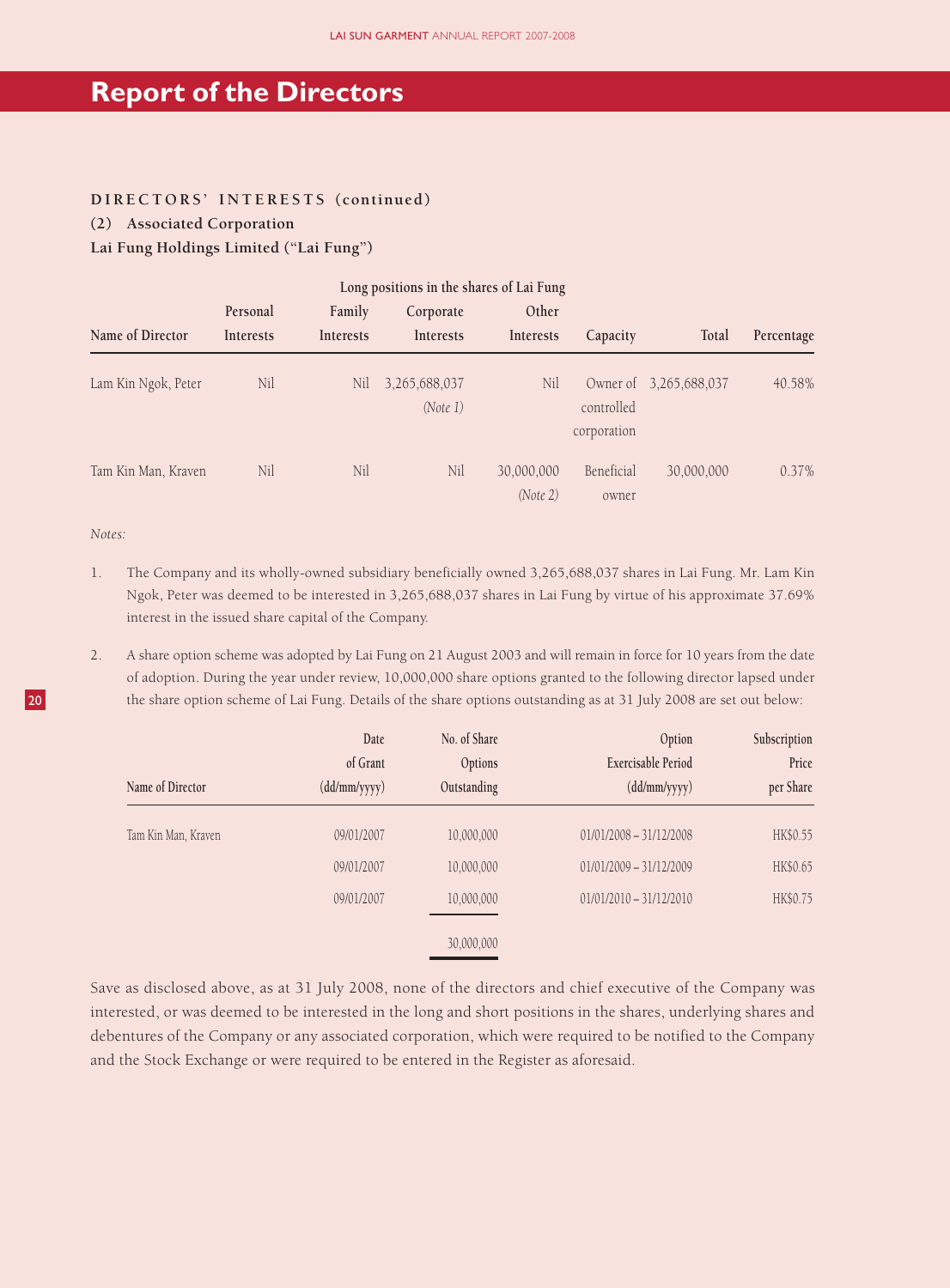#### **SHARE OPTION SCHEME**

The Company adopted a share option scheme (the "Share Option Scheme") on 22 December 2006 for the purpose of providing incentives and rewards to Participants as defined in the Share Option Scheme. No share options under the scheme have been granted by the Company as at the date of this report.

Details of the Share Option Scheme are set out in note 29 to the financial statements.

### **SUBSTANTIAL SHAREHOLDERS' AND OTHER PERSONS' INTERESTS**

As at 31 July 2008, the following persons, some of whom are directors or chief executive of the Company, had an interest in the following long positions in the shares and underlying shares of the Company as recorded in the register required to be kept under Section 336 of the SFO:

| Name                | Capacity         | Nature of<br>Interests    | Number of<br><b>Shares</b> | Percentage       |
|---------------------|------------------|---------------------------|----------------------------|------------------|
| Lam Kin Ngok, Peter | Beneficial owner | Personal and<br>corporate | 609,636,069                | 37.69%<br>(Note) |
| U Po Chu            | Beneficial owner | Personal and<br>corporate | 489,119,375                | 30.24%<br>(Note) |
| Wisdoman Limited    | Beneficial owner | Corporate                 | 484,991,750                | 29.99%           |

### **Long positions in the shares of the Company**

*Note:*

Both Mr. Lam Kin Ngok, Peter and Madam U Po Chu were deemed to be interested in 484,991,750 shares in the Company owned by Wisdoman Limited by virtue of their respective 50% interest in the issued share capital of Wisdoman Limited.

Save as disclosed above, no other person was recorded in the register required to be kept under Section 336 of the SFO as having an interest or short position in the shares and underlying shares of the Company as at 31 July 2008.

## **CONTROLLING SHAREHOLDER'S INTERESTS IN CONTRACTS**

At no time during the year had the Company or any of its subsidiaries, and the controlling shareholder or any of its subsidiaries entered into any contract of significance or any contract of significance for the provision of services by the controlling shareholder or any of its subsidiaries to the Company or any of its subsidiaries.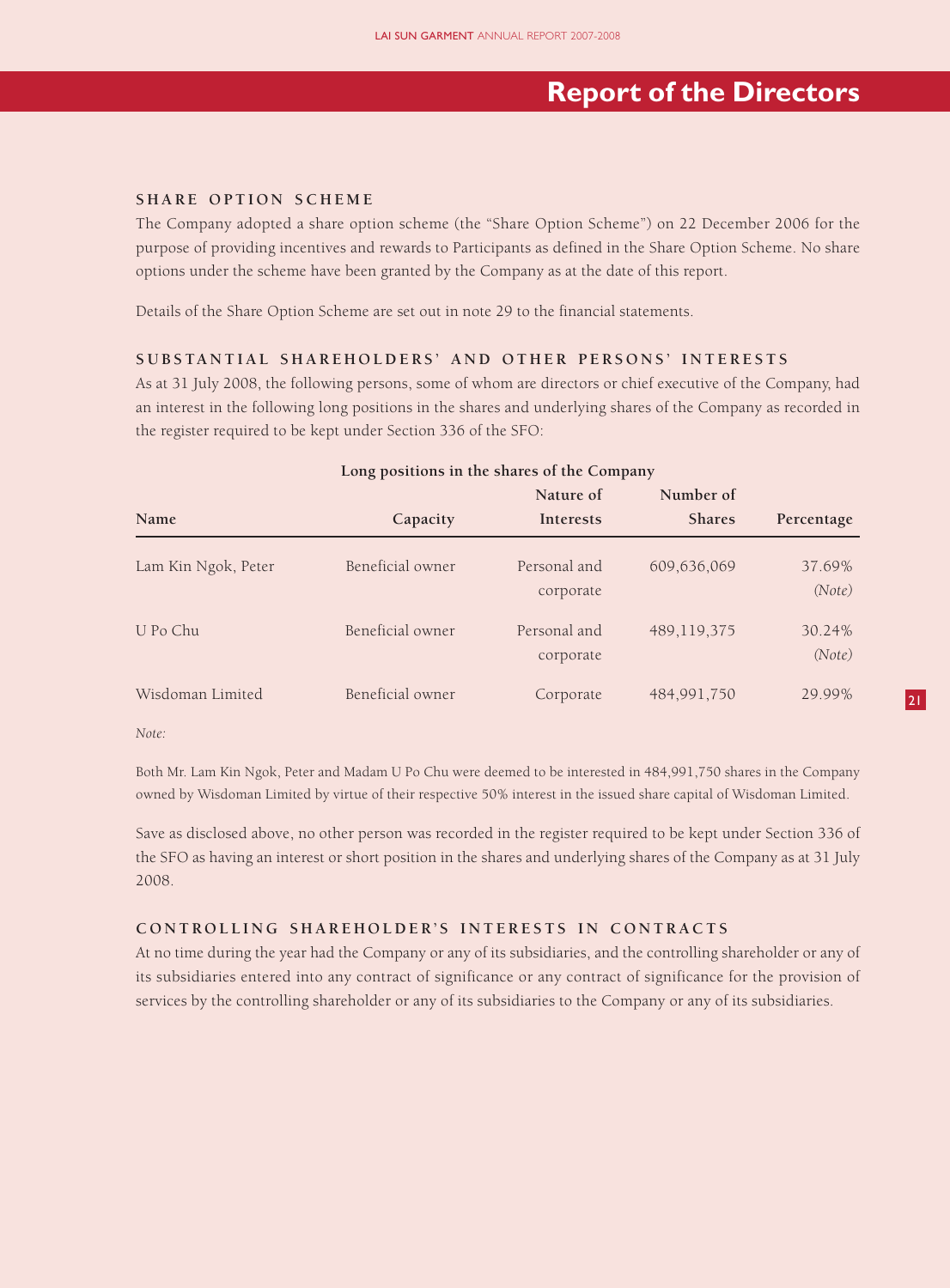## **DETAILS OF PROPERTIES**

The investment properties of the Group are as follows:

|                                  | Group's  |                               |             |
|----------------------------------|----------|-------------------------------|-------------|
| Location                         | Interest | <b>Tenure</b>                 | <b>Use</b>  |
| Por Yen Building                 | 100%     | New Kowloon                   | Industrial/ |
| 478 Castle Peak Road             |          | Inland Lot No. 2081           | car park    |
| Cheung Sha Wan, Kowloon          |          | is held for a term which      |             |
| Hong Kong                        |          | expired on 27 June 1997       |             |
|                                  |          | and had been extended upon    |             |
|                                  |          | expiry until 30 June 2047     |             |
| Units A, B, C and D on 3rd Floor | 100%     | New Kowloon Inland Lot        | Industrial  |
| Por Mee Factory Building         |          | No. 2091 is held for a term   |             |
| 500 Castle Peak Road             |          | which expired on 27 June 1997 |             |
| Cheung Sha Wan, Kowloon          |          | and had been extended upon    |             |
| Hong Kong                        |          | expiry until 30 June 2047     |             |
| 6th Floor and Carparks Nos.      | 100%     | Yuen Long Town Lot            | Industrial/ |
| 10, 22 and 27 on Ground Floor    |          | No. 221 is held for a term    | car park    |
| Forda Industrial Building        |          | which expired on 27 June 1997 |             |
| 16 Wang Chau Road                |          | and had been extended upon    |             |
| Yuen Long, New Territories       |          | expiry until 30 June 2047     |             |
| Hong Kong                        |          |                               |             |
| Unit B on 5th Floor              | 100%     | New Kowloon Inland Lot        | Industrial  |
| Victorious Factory Building      |          | No. 4435 is held for a term   |             |
| 33A-37A Tseuk Luk Street and     |          | which expired on 27 June 1997 |             |
| 16-20 Sam Chuk Street            |          | and had been extended upon    |             |
| San Po Kong, Kowloon             |          | expiry until 30 June 2047     |             |
| Hong Kong                        |          |                               |             |

The Group's property under development is its interest in a redevelopment of a property situated at 79 Hoi Yuen Road, Kwun Tong, Kowloon, Hong Kong pursuant to an agreement entered into between the Group and Crocodile Garments Limited on 28 February 2006, details of which are set out in note 16 to the financial statements. As at the date of this report, superstructure work of this project is in progress. The redevelopment project is expected to be completed by mid-2009.

## **PROPERTY, PLANT AND EQUIPMENT, INVESTMENT PROPERTIES AND PROPERTIES UNDER DEVELOPMENT**

Details of movements in the property, plant and equipment, investment properties and properties under development of the Company and the Group during the year are set out in notes 14, 15 and 16 to the financial statements respectively. Further details of the Group's investment properties and properties under development are set out above under the heading "Details of Properties".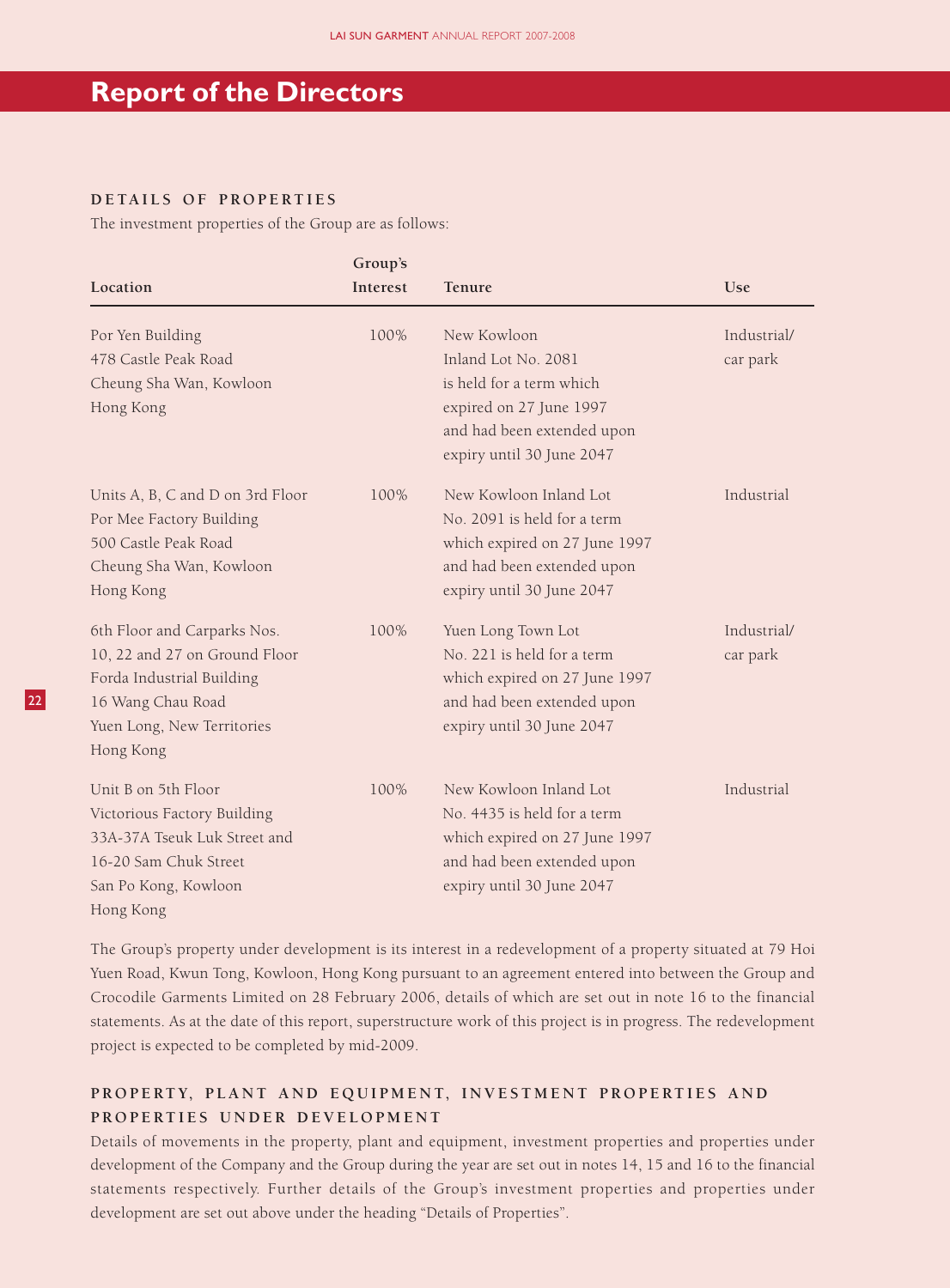### **SUMMARY OF FINANCIAL INFORMATION**

A summary of the results and of the assets, liabilities and minority interests of the Group for the last five financial years, as extracted from the published audited financial statements is set out below.

## **Results**

|                               | Year ended 31 July |          |            |           |           |  |  |
|-------------------------------|--------------------|----------|------------|-----------|-----------|--|--|
|                               | 2008               | 2007     | 2006       | 2005      | 2004      |  |  |
|                               | <b>HK\$'000</b>    | HK\$'000 | HK\$'000   | HK\$'000  | HK\$'000  |  |  |
| <b>TURNOVER</b>               | 14,303             | 11,414   | 347,158    | 481,725   | 858,755   |  |  |
| PROFIT/(LOSS) BEFORE TAX      | 48,841             | 281,673  | (41,898)   | 395,320   | 115,280   |  |  |
| Tax                           | (3,044)            | (6,369)  | (20, 012)  | (19, 948) | (11, 448) |  |  |
| PROFIT/(LOSS) FOR THE YEAR    | 45,797             | 275,304  | (61, 910)  | 375,372   | 103,832   |  |  |
| Attributable to:              |                    |          |            |           |           |  |  |
| Equity holders of the Company | 45,797             | 275,304  | (120, 776) | 318,041   | 82,246    |  |  |
| Minority interests            |                    |          | 58,866     | 57,331    | 21,586    |  |  |
|                               | 45,797             | 275,304  | (61, 910)  | 375,372   | 103,832   |  |  |

## **Assets, Liabilities and Minority Interests**

|                               | As at 31 July   |           |            |            |            |  |
|-------------------------------|-----------------|-----------|------------|------------|------------|--|
|                               | 2008            | 2007      | 2006       | 2005       | 2004       |  |
|                               | <b>HK\$'000</b> | HK\$'000  | HK\$'000   | HK\$'000   | HK\$'000   |  |
| Property, plant and equipment | 1,481           | 2,974     | 4,276      | 31,708     | 21,241     |  |
| Investment properties         | 200,800         | 156,100   | 119,100    | 250,600    | 265,680    |  |
| Properties under development  | 273,503         | 183,529   | 138,494    | 233,250    | 178,150    |  |
| Goodwill                      |                 |           |            | 71,907     | 71,907     |  |
| Interests in associates       | 3,025,253       | 2,656,103 | 2,268,218  | 2,177,085  | 1,535,567  |  |
| Available-for-sale equity     |                 |           |            |            |            |  |
| investments                   | 167,784         | 474,860   | 466,946    | 188,361    |            |  |
| Loan and interest receivable  |                 |           | 40,730     |            |            |  |
| Promissory note receivable    | 167,000         | 167,000   | 167,000    |            |            |  |
| Deferred tax assets           |                 |           |            |            | 13,398     |  |
| Current assets                | 61,981          | 79,500    | 40,851     | 533,408    | 400,439    |  |
| <b>TOTAL ASSETS</b>           | 3,897,802       | 3,720,066 | 3,245,615  | 3,486,319  | 2,486,382  |  |
| Current liabilities           | (45, 486)       | (23,062)  | (15, 879)  | (174, 817) | (356, 123) |  |
| Interest-bearing bank and     |                 |           |            |            |            |  |
| other borrowings              | (113, 745)      | (59, 745) | (31, 745)  | (100, 902) | (38, 800)  |  |
| Note payable                  | (195,000)       | (195,000) | (195,000)  | (195,000)  | (195,000)  |  |
| Accrued interest payable      | (55,370)        | (41, 037) | (23, 313)  | (6,148)    |            |  |
| Deferred tax liabilities      | (32, 259)       | (26, 534) | (20, 165)  | (20, 379)  | (12, 443)  |  |
| <b>TOTAL LIABILITIES</b>      | (441, 860)      | (345,378) | (286, 102) | (497, 246) | (602, 366) |  |
| MINORITY INTERESTS            |                 |           |            | (201, 745) | (144, 320) |  |
| NET ASSETS ATTRIBUTABLE       |                 |           |            |            |            |  |
| TO EQUITY HOLDERS OF          |                 |           |            |            |            |  |
| THE COMPANY                   | 3,455,942       | 3,374,688 | 2,959,513  | 2,787,328  | 1,739,696  |  |
|                               |                 |           |            |            |            |  |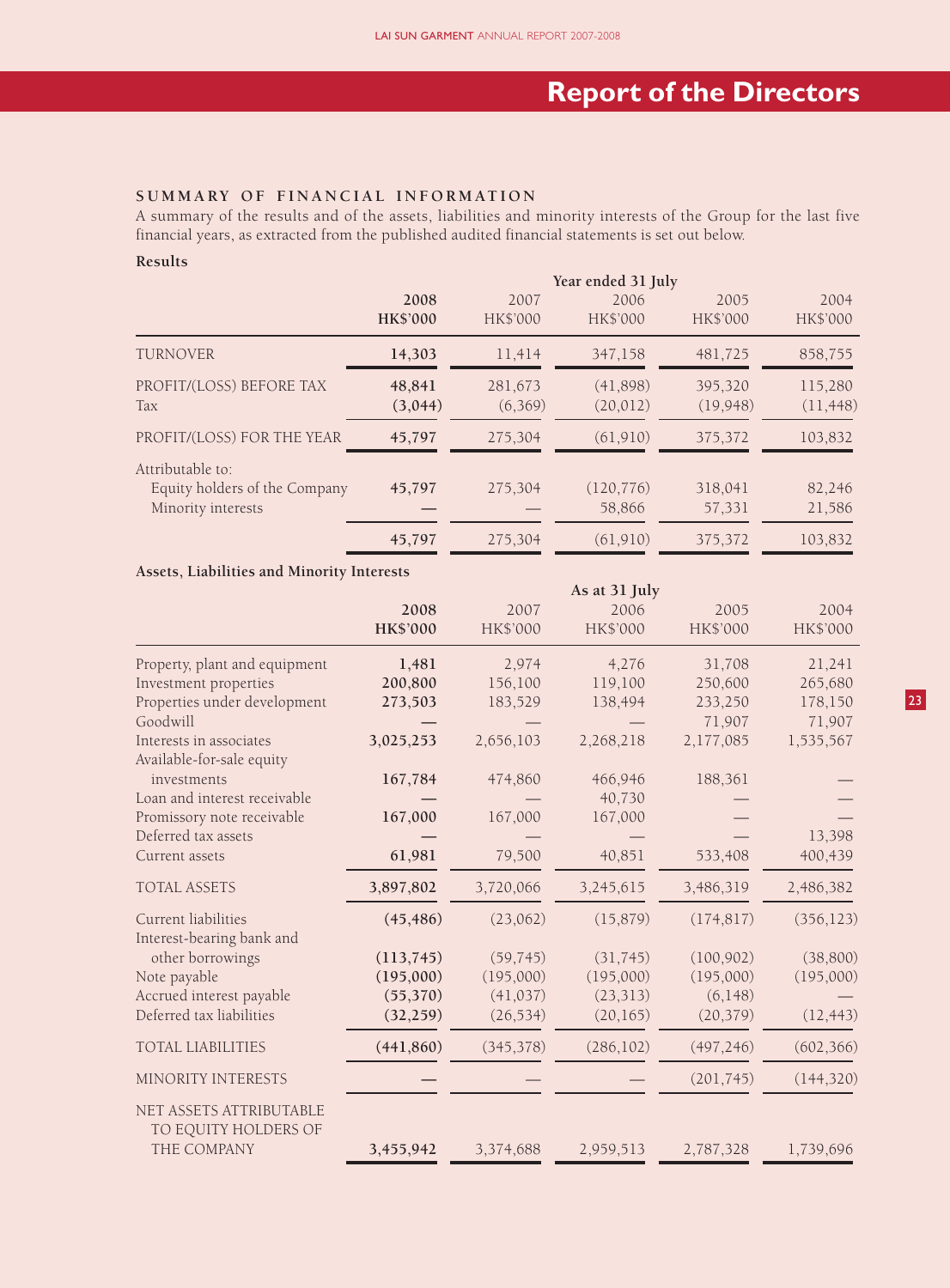### **PURCHASE, SALE OR REDEMPTION OF LISTED SECURITIES**

During the year ended 31 July 2008, there was no purchase, sale or redemption by the Company, or any of its subsidiaries, of the Company's listed securities.

### **PUBLIC FLOAT**

Based on information that is publicly available to the Company and within the knowledge of the directors as at the date of this report, the Company has complied with the sufficiency of public float requirement under the Listing Rules from the date of the last Annual Report of the Company to the date of this Annual Report.

### **CORPORATE GOVERNANCE**

Details of the Company's corporate governance practices are set out in the Corporate Governance Report on pages 25 to 28 of this report.

### **INDEPENDENCE OF INDEPENDENT NON-EXECUTIVE DIRECTORS**

The Company has received from each of its independent non-executive directors an annual confirmation of his independence pursuant to Rule 3.13 of the Listing Rules and the Company still considers the independent nonexecutive directors to be independent.

## **AUDITORS**

Ernst & Young retire at the forthcoming annual general meeting and a resolution for their reappointment as auditors of the Company will be proposed.

On behalf of the Board

**Lam Kin Ming** *Chairman*

Hong Kong 7 November 2008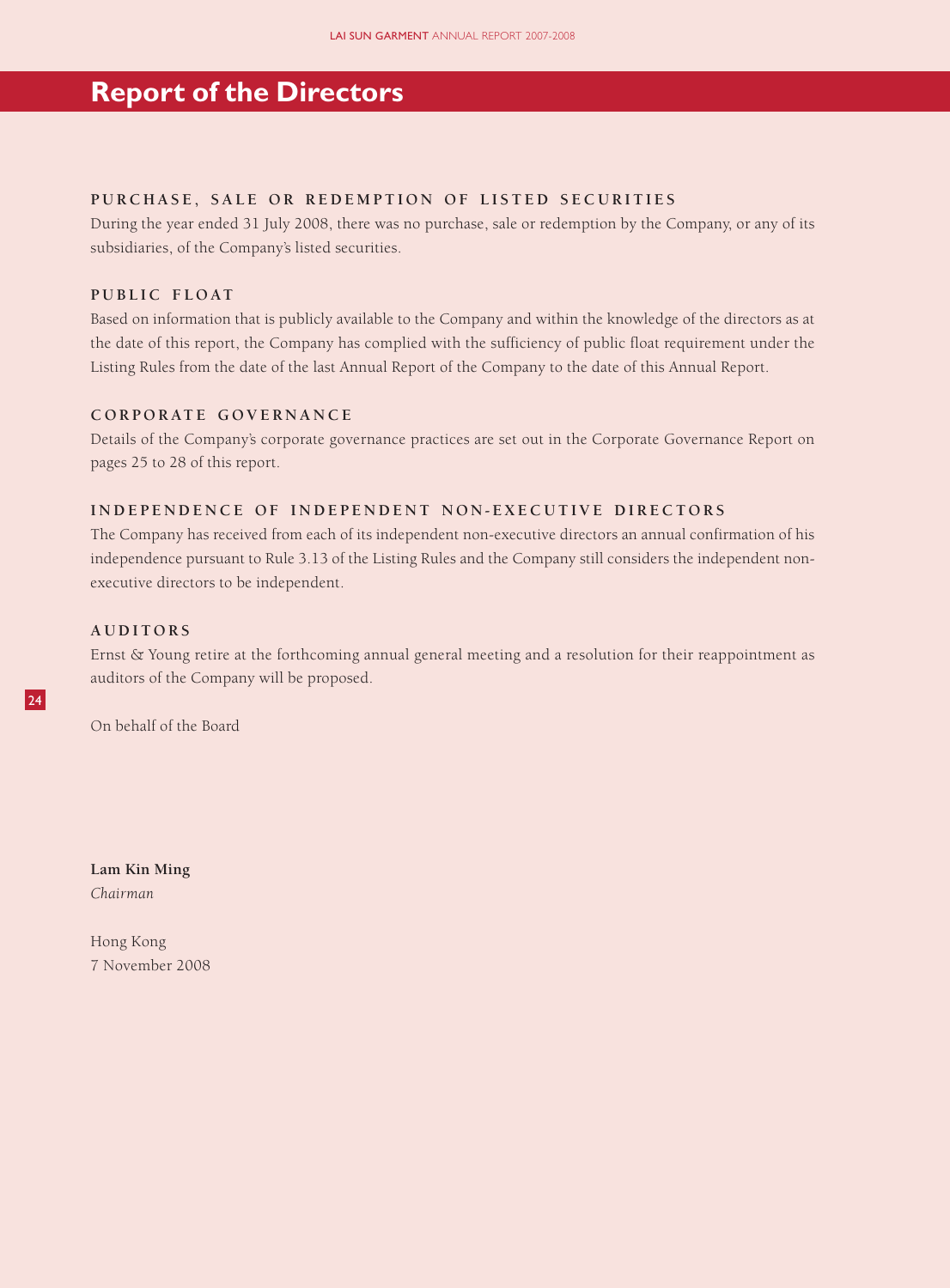The Company is committed to achieving and maintaining high standards of corporate governance, in compliance with the principles set out in the Code on Corporate Governance Practices (the "CG Code") contained in Appendix 14 to the Rules Governing the Listing of Securities on The Stock Exchange of Hong Kong Limited (the "Listing Rules") which came into effect on 1 January 2005.

### **(1) CORPORATE GOVERNANCE PRACTICES**

The Company has complied with all the code provisions set out in the CG Code throughout the accounting period covered by this Annual Report save for the deviation from code provision A.4.1.

Under code provision A.4.1, non-executive directors should be appointed for a specific term and be subject to re-election. None of the existing non-executive directors of the Company was appointed for a specific term. However, all directors of the Company are subject to the retirement provisions in the Articles of Association of the Company which provide that the directors for the time being shall retire from office by rotation once every three years since their last election at each annual general meeting and a retiring director shall be eligible for re-election.

### **(2) DIRECTORS ' SECURITIES TRANSACTIONS**

The Company has adopted a Code of Practice for Securities Transactions by Directors and Designated Employees (the "Securities Code") on terms no less exacting than the required standard set out in the Model Code in Appendix 10 to the Listing Rules. The Company has made specific enquiry of all directors who have confirmed their compliance with the required standard set out in the Securities Code during the year ended 31 July 2008.

## **(3) BOARD OF DIRECTORS**

(3.1) The board of directors of the Company (the "Board") supervises the management of the business and affairs of the Company. The Board's primary duty is to ensure the viability of the Company and to ensure that it is managed in the best interests of the shareholders as a whole while taking into account the interests of other stakeholders.

The Board has established specific committees with written terms of reference to assist it in the efficient implementation of its functions, namely Executive Committee, Audit Committee and Remuneration Committee. Specific responsibilities have been delegated to the above committees.

(3.2) The Board comprises seven executive directors, namely Mr. Lam Kin Ming (Chairman), Mr. Lam Kin Ngok, Peter (Deputy Chairman), Mr. Shiu Kai Wah, Mr. Lam Kin Hong, Matthew, Mr. Tam Kin Man, Kraven, Mr. Lam Hau Yin, Lester (also alternate to Madam U Po Chu) and Miss Leung Churk Yin, Jeanny (who was appointed director with effect from 1 September 2007); three non-executive directors, namely Madam U Po Chu, Mr. Chiu Wai and Madam Lai Yuen Fong (alternate director: Miss Lam Wai Kei, Vicky) and three independent non-executive directors, namely Mr. Wan Yee Hwa, Edward, Mr. Leung Shu Yin, William and Mr. Chow Bing Chiu.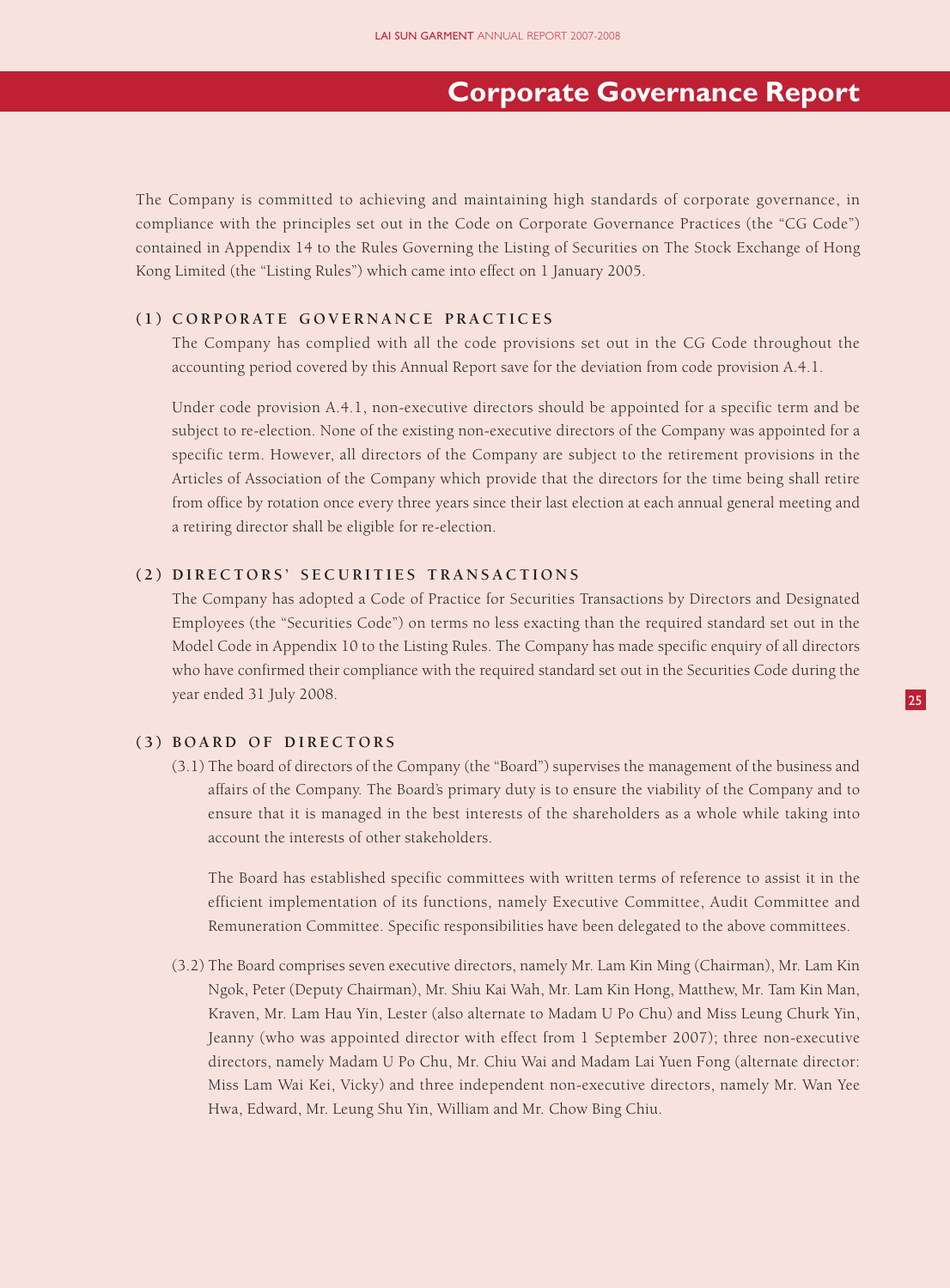### **(3) BOARD OF DIRECTORS (continued)**

(3.3) The Board met four times during the financial year ended 31 July 2008. The attendance record of individual directors at these board meetings is set out in the following table:

|                                               | <b>Board Meetings</b> |                |  |  |
|-----------------------------------------------|-----------------------|----------------|--|--|
| <b>Directors</b>                              | Held                  | Attended       |  |  |
| <b>Executive directors</b>                    |                       |                |  |  |
| Lam Kin Ming (Chairman)                       | $\overline{4}$        | 3              |  |  |
| Lam Kin Ngok, Peter (Deputy Chairman)         | $\overline{4}$        | $\mathbf{I}$   |  |  |
| Shiu Kai Wah                                  | $\overline{4}$        | $\overline{2}$ |  |  |
| Lam Kin Hong, Matthew                         | $\overline{4}$        | $\overline{2}$ |  |  |
| Tam Kin Man, Kraven                           | $\overline{4}$        | $\overline{4}$ |  |  |
| Lam Hau Yin, Lester                           | $\overline{4}$        | 3              |  |  |
| Leung Churk Yin, Jeanny*                      | $\overline{4}$        | $\overline{4}$ |  |  |
| Non-executive directors                       |                       |                |  |  |
| U Po Chu (alternate: Lam Hau Yin, Lester)     | $\overline{4}$        | 3              |  |  |
| Chiu Wai                                      | $\overline{4}$        | $\Omega$       |  |  |
| Lai Yuen Fong (alternate: Lam Wai Kei, Vicky) | $\overline{4}$        | $\overline{4}$ |  |  |
| Independent non-executive directors           |                       |                |  |  |
| Wan Yee Hwa, Edward                           | $\overline{4}$        | $\overline{4}$ |  |  |
| Leung Shu Yin, William                        | $\overline{4}$        | $\overline{4}$ |  |  |
| Chow Bing Chiu                                | 4                     | 4              |  |  |

\* *appointed during the year*

- (3.4) The Company has complied with the requirements under Rule 3.10(1) and (2) of the Listing Rules. All independent non-executive directors also meet the guidelines for assessment of their independence as set out in Rule 3.13 of the Listing Rules.
- (3.5) Mr. Lam Kin Ming is the son of Madam Lai Yuen Fong and the father of Miss Lam Wai Kei, Vicky. Mr. Lam Kin Ngok, Peter is the son of Madam U Po Chu and the father of Mr. Lam Hau Yin, Lester. Mr. Lam Kin Hong, Matthew is the younger brother of Mr. Lam Kin Ming and Mr. Lam Kin Ngok, Peter.

Save as disclosed above and in the "Biographical Details of Directors and Senior Management" section of this Annual Report, none of the directors of the Company has any financial, business, family or other material/relevant relationships with one another.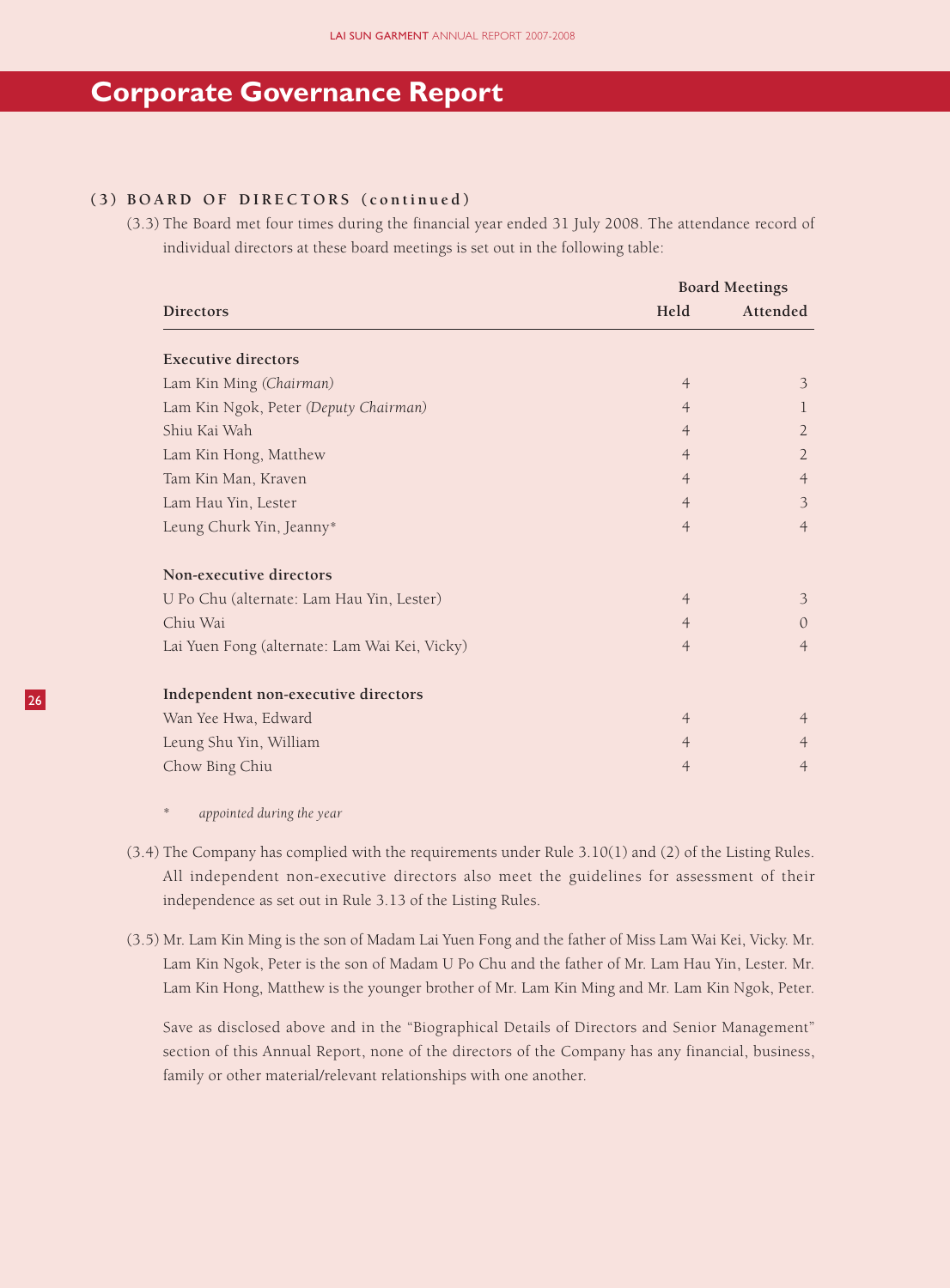### **(4) CHAIRMAN AND CHIEF EXECUTIVE OFFICER**

The CG Code requires that the roles of chairman and chief executive officer be separated and not performed by the same individual.

During the year under review, Mr. Lam Kin Ming was the Chairman of the Company while other duties and responsibilities of the Board were undertaken by other executive directors of the Company.

#### **(5) NON-EXECUTIVE DIRECTORS**

As explained in Paragraph (1) above, none of the existing non-executive directors of the Company is appointed for a specific term.

#### **(6) REMUNERATION COMMITTEE**

- (6.1) The Board established a Remuneration Committee on 18 November 2005, which currently comprises three independent non-executive directors, namely Messrs. Leung Shu Yin, William (Chairman), Wan Yee Hwa, Edward and Chow Bing Chiu, and an executive director, Miss Leung Churk Yin, Jeanny (who was appointed on 9 November 2007).
- (6.2) The Remuneration Committee has been charged with the responsibility to recommend to the Board, in consultation with the Chairman of the Board and/or the executive director, on an appropriate policy and framework for all aspects of remuneration of all directors and senior management, including but not limited to directors' fees, salaries, allowances, bonuses, share options, benefits in kind and pension rights, to ensure that the level of remuneration offered by the Company is competitive and sufficient to attract, retain and motivate personnel of the required quality to manage the Company successfully.
- (6.3) The Remuneration Committee held one meeting during the year under review to discuss remuneration-related matters. All members of the Remuneration Committee, namely Messrs. Leung Shu Yin, William, Wan Yee Hwa, Edward and Chow Bing Chiu, and Miss Leung Churk Yin, Jeanny, attended the meeting.

#### **(7) NOMINATION OF DIRECTORS**

The Company has not established a nomination committee. Potential new directors will be recruited based on their skills, experience and expertise and the requirements of the Company at the relevant time. The process of identifying and selecting appropriate candidates for approval by the Board will be carried out by the executive directors of the Company.

## **(8) AUDITORS ' REMUNERATION**

The auditors of the Company, Ernst & Young, received audit fees amounting to HK\$680,000 for the year under review. Ernst & Young also received fees amounting to HK\$219,500 for providing non-audit services (mainly taxation services) to the Company and its subsidiaries during the year.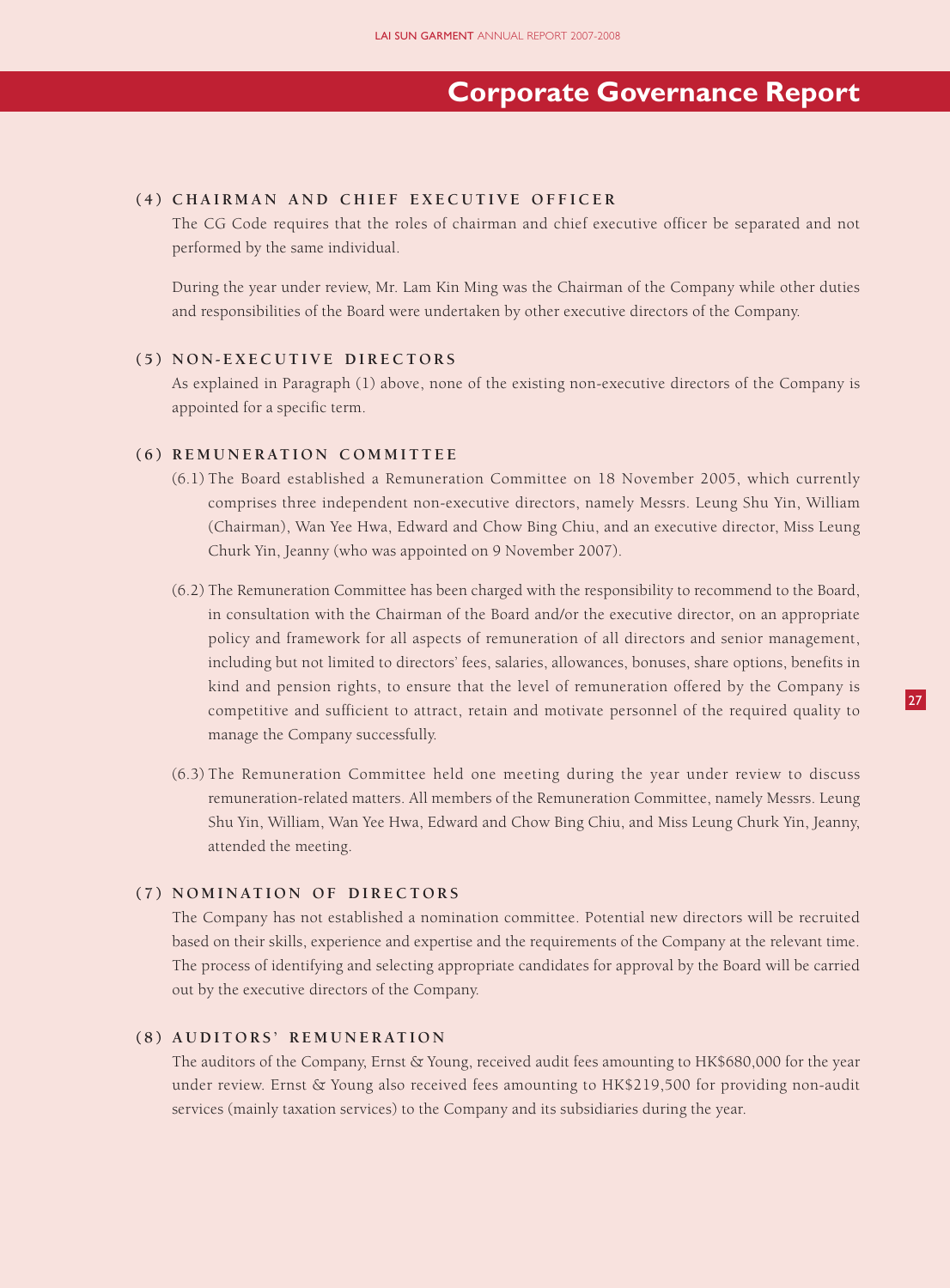### **(9) AUDIT COMMITTEE**

(9.1) The Board established an Audit Committee on 23 March 2000, which currently comprises three independent non-executive directors, namely Messrs. Wan Yee Hwa, Edward (Chairman), Leung Shu Yin, William and Chow Bing Chiu.

The principal responsibilities of the Audit Committee include the monitoring of the integrity of the periodical financial statements of the Company and the review of significant financial reporting judgments contained in them before submission to the Board for approval.

The Company has complied with Rule 3.21 of the Listing Rules in that two of the members of the Audit Committee possess appropriate professional qualifications or accounting or related financial management experience.

- (9.2) The Audit Committee held two meetings during the year under review. All members of the Audit Committee, namely Messrs. Wan Yee Hwa, Edward, Leung Shu Yin, William and Chow Bing Chiu, attended all the meetings.
- (9.3) The Audit Committee reviewed the half-yearly and annual results of the Company, and other matters related to the financial and accounting policies and practices of the Company.

### **(10) FINANCIAL REPORTING**

The directors are responsible for the preparation of the financial statements which give a true and fair view of the state of affairs of the Company and its subsidiaries, in accordance with accounting principles generally accepted in Hong Kong.

The statement by the auditors of the Company about their responsibilities for the financial statements is set out in the independent auditors' report contained in this Annual Report.

### **(11)INTERNAL CONTROLS**

During the year, Horwath Risk Advisory Services Limited has been engaged to perform internal audit functions and to assist the Board in reviewing the effectiveness of the internal control system of the Group. The periodic review will cover all material controls, including financial, operational and compliance controls and risk management functions of the Group.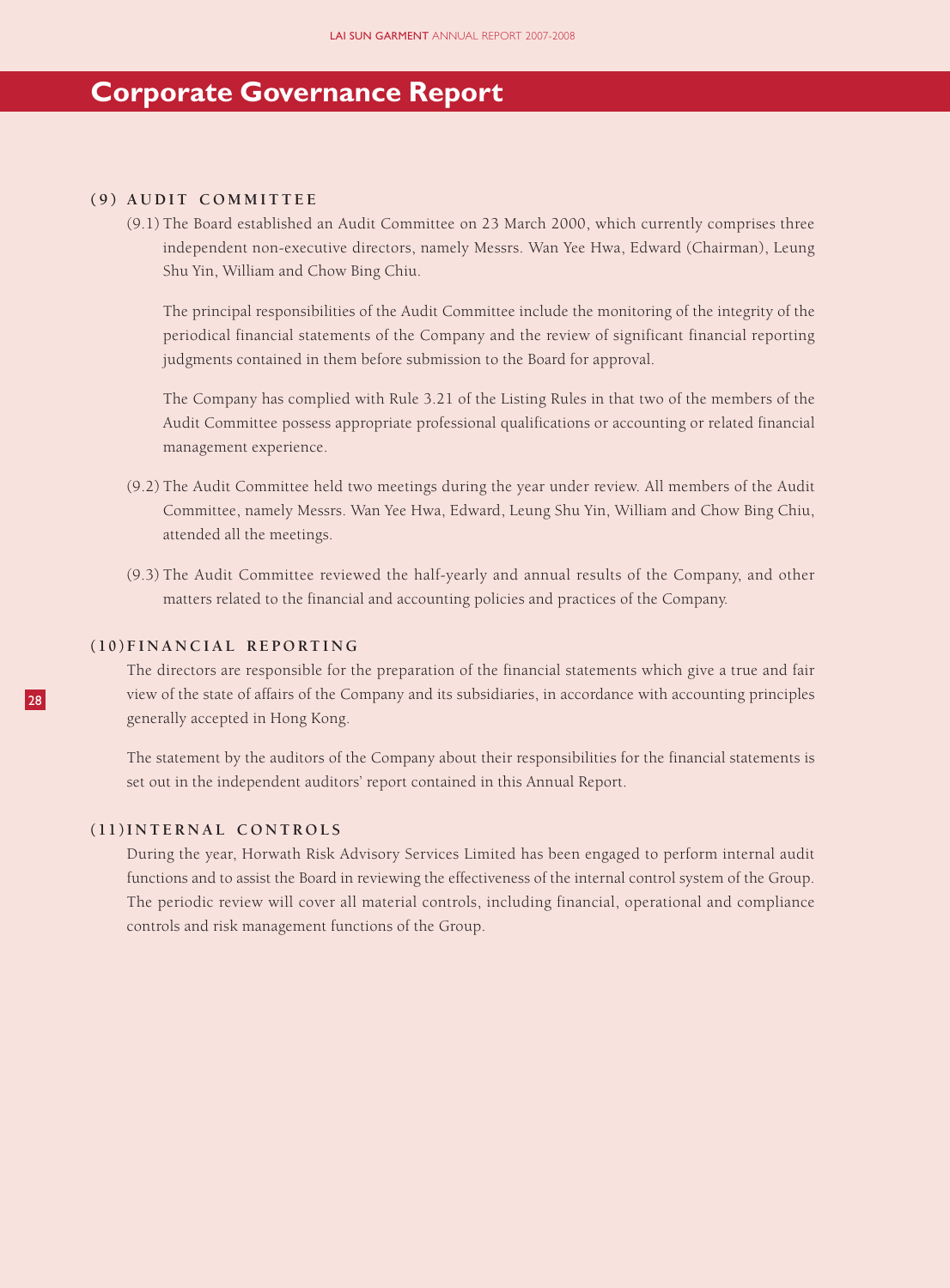## **Independent Auditors' Report**



#### **To the shareholders of Lai Sun Garment (International) Limited**

*(Incorporated in Hong Kong with limited liability)*

We have audited the financial statements of Lai Sun Garment (International) Limited set out on pages 31 to 91, which comprise the consolidated and company balance sheets as at 31 July 2008, and the consolidated income statement, the consolidated statement of changes in equity and the consolidated cash flow statement for the year then ended, and a summary of significant accounting policies and other explanatory notes.

#### **DIRECTORS ' RESPONSIBILITY FOR THE FINANCIAL STATEMENTS**

The directors of the Company are responsible for the preparation and the true and fair presentation of these financial statements in accordance with Hong Kong Financial Reporting Standards issued by the Hong Kong Institute of Certified Public Accountants and the Hong Kong Companies Ordinance. This responsibility includes designing, implementing and maintaining internal control relevant to the preparation and the true and fair presentation of financial statements that are free from material misstatement, whether due to fraud or error; selecting and applying appropriate accounting policies; and making accounting estimates that are reasonable in the circumstances.

## **AUDITORS ' RESPONSIBILITY**

Our responsibility is to express an opinion on these financial statements based on our audit. Our report is made solely to you, as a body, in accordance with Section 141 of the Hong Kong Companies Ordinance, and for no other purpose. We do not assume responsibility towards or accept liability to any other person for the contents of this report.

We conducted our audit in accordance with Hong Kong Standards on Auditing issued by the Hong Kong Institute of Certified Public Accountants. Those standards require that we comply with ethical requirements and plan and perform the audit to obtain reasonable assurance as to whether the financial statements are free from material misstatement.

An audit involves performing procedures to obtain audit evidence about the amounts and disclosures in the financial statements. The procedures selected depend on the auditors' judgement, including the assessment of the risks of material misstatement of the financial statements, whether due to fraud or error. In making those risk assessments, the auditors consider internal control relevant to the entity's preparation and true and fair presentation of the financial statements in order to design audit procedures that are appropriate in the circumstances, but not for the purpose of expressing an opinion on the effectiveness of the entity's internal control. An audit also includes evaluating the appropriateness of accounting policies used and the reasonableness of accounting estimates made by the directors, as well as evaluating the overall presentation of the financial statements.

We believe that the audit evidence we have obtained is sufficient and appropriate to provide a basis for our audit opinion.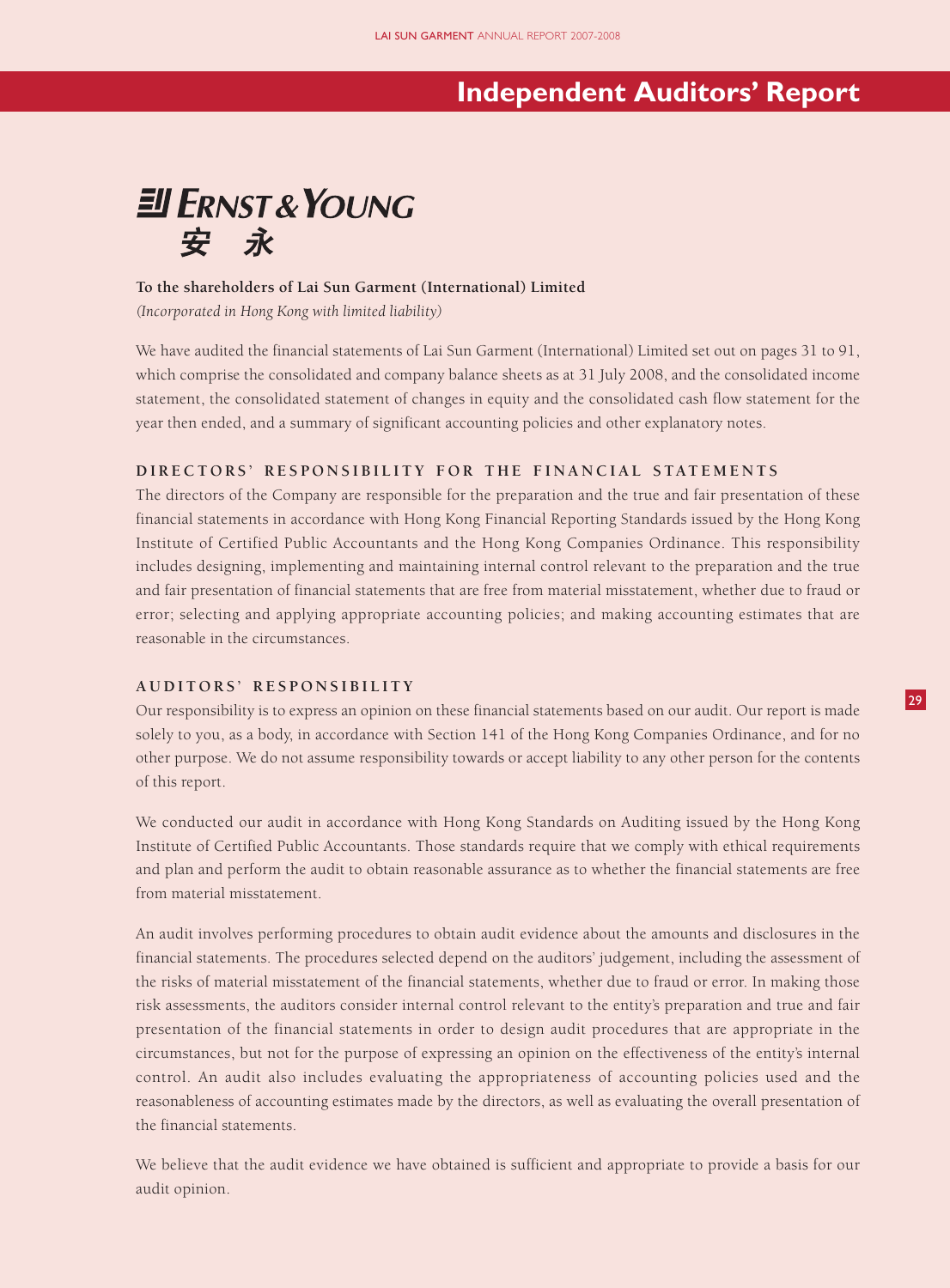## **Independent Auditors' Report**

## **OPINION**

In our opinion, the financial statements give a true and fair view of the state of affairs of the Company and of the Group as at 31 July 2008 and of the Group's profit and cash flows for the year then ended in accordance with Hong Kong Financial Reporting Standards and have been properly prepared in accordance with the Hong Kong Companies Ordinance.

**Ernst & Young** *Certified Public Accountants* 18th Floor Two International Finance Centre 8 Finance Street Central Hong Kong

7 November 2008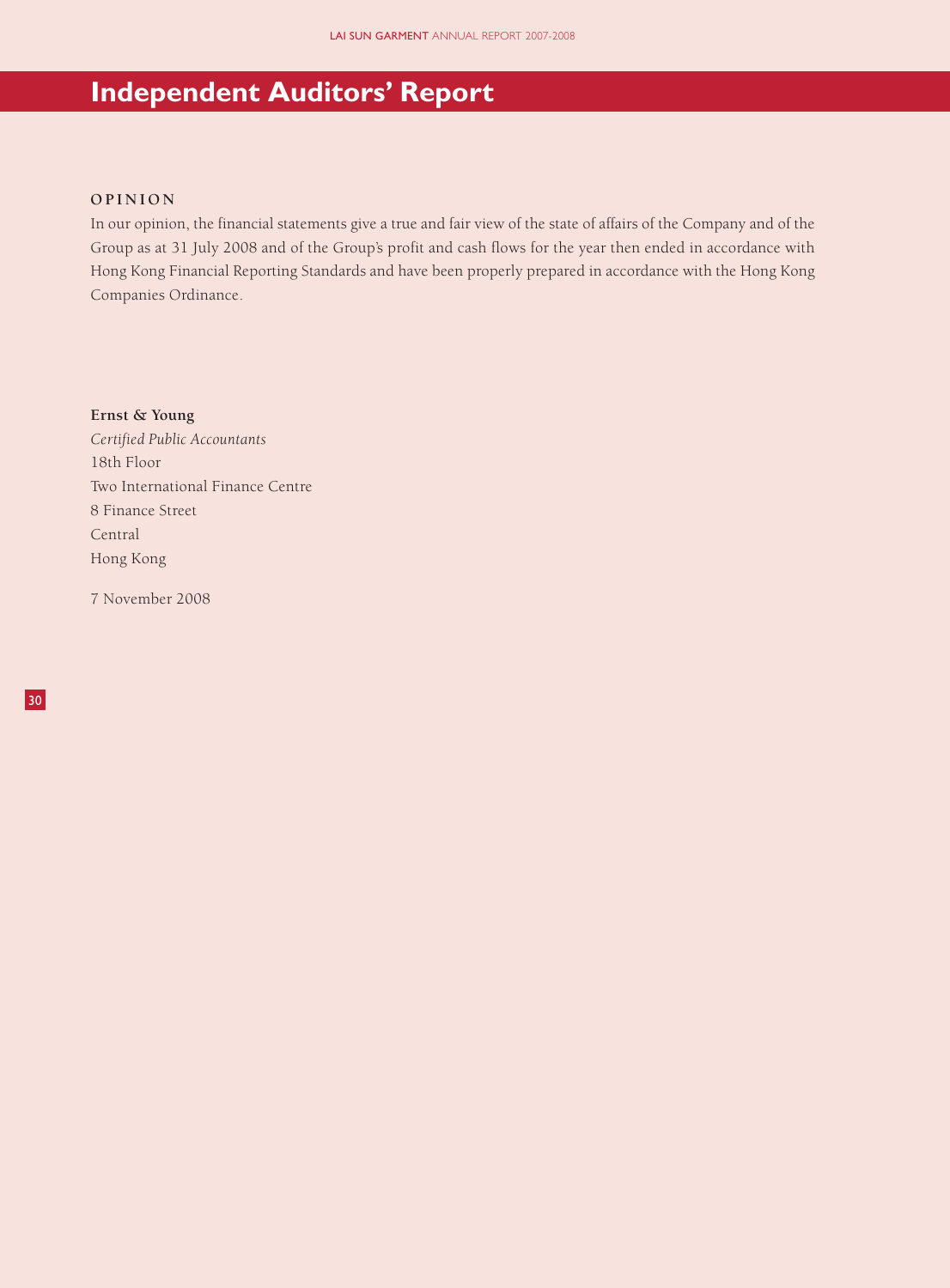# **Consolidated Income Statement**

Year ended 31 July 2008

|                                           |                | 2008            | 2007          |
|-------------------------------------------|----------------|-----------------|---------------|
|                                           | Notes          | <b>HK\$'000</b> | HK\$'000      |
| TURNOVER                                  | 6              | 14,303          | 11,414        |
| Cost of sales                             |                | (2,059)         | (1,961)       |
| Gross profit                              |                | 12,244          | 9,453         |
| Other revenue and gain                    | 6              | 11,030          | 21,146        |
| Administrative expenses                   |                | (23, 181)       | (30, 477)     |
| Other operating income/(expenses)         |                | (20,212)        | 4,059         |
| Fair value gain on investment properties  | 15             | 43,889          | 36,394        |
| PROFIT FROM OPERATING ACTIVITIES          | $\overline{7}$ | 23,770          | 40,575        |
| Finance costs                             | $8\,$          | (14, 483)       | (17, 915)     |
| Share of profits and losses of associates |                | 39,554          | 259,013       |
| PROFIT BEFORE TAX                         |                | 48,841          | 281,673       |
| Tax                                       | 11             | (3,044)         | (6,369)       |
| PROFIT FOR THE YEAR ATTRIBUTABLE TO       |                |                 |               |
| ORDINARY EQUITY HOLDERS OF THE COMPANY    |                | 45,797          | 275,304       |
| EARNINGS PER SHARE ATTRIBUTABLE TO        |                |                 |               |
| ORDINARY EQUITY HOLDERS OF THE COMPANY    | 13             |                 |               |
| Basic                                     |                | HK2.83 cents    | HK17.02 cents |
| Diluted                                   |                | N/A             | $\rm N/A$     |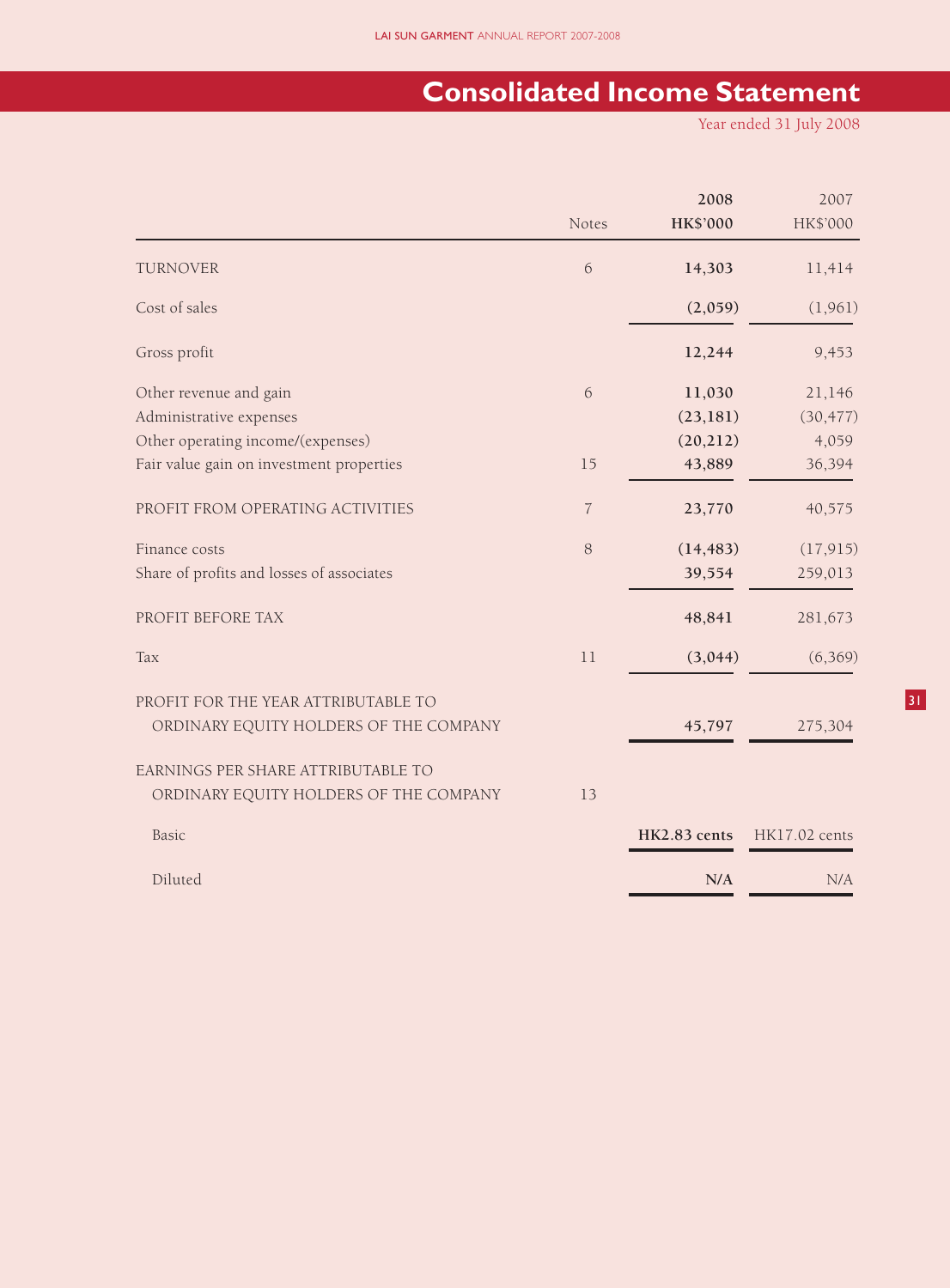# **Consolidated Balance Sheet**

31 July 2008

|                                            |       | 2008            | 2007       |
|--------------------------------------------|-------|-----------------|------------|
|                                            | Notes | <b>HK\$'000</b> | HK\$'000   |
| NON-CURRENT ASSETS                         |       |                 |            |
| Property, plant and equipment              | 14    | 1,481           | 2,974      |
| Investment properties                      | 15    | 200,800         | 156,100    |
| Properties under development               | 16    | 273,503         | 183,529    |
| Interests in associates                    | 18    | 3,025,253       | 2,656,103  |
| Available-for-sale equity investments      | 19    | 167,784         | 474,860    |
| Promissory note receivable                 | 20    | 167,000         | 167,000    |
| Total non-current assets                   |       | 3,835,821       | 3,640,566  |
| <b>CURRENT ASSETS</b>                      |       |                 |            |
| Debtors, deposits and other receivables    | 21    | 5,476           | 7,047      |
| Loan and interest receivables              | 22    | 33,840          | 54,052     |
| Cash and cash equivalents                  | 23    | 22,665          | 18,401     |
| Total current assets                       |       | 61,981          | 79,500     |
| <b>CURRENT LIABILITIES</b>                 |       |                 |            |
| Creditors, deposits received and accruals  | 24    | 44,817          | 22,831     |
| Tax payable                                |       | 669             | 231        |
| Total current liabilities                  |       | 45,486          | 23,062     |
| NET CURRENT ASSETS                         |       | 16,495          | 56,438     |
| TOTAL ASSETS LESS CURRENT LIABILITIES      |       | 3,852,316       | 3,697,004  |
| NON-CURRENT LIABILITIES                    |       |                 |            |
| Interest-bearing bank and other borrowings | 25    | (113, 745)      | (59, 745)  |
| Note payable                               | 26    | (195,000)       | (195,000)  |
| Accrued interest payable                   | 26    | (55,370)        | (41, 037)  |
| Deferred tax liabilities                   | 27    | (32, 259)       | (26, 534)  |
| Total non-current liabilities              |       | (396, 374)      | (322, 316) |
|                                            |       | 3,455,942       | 3,374,688  |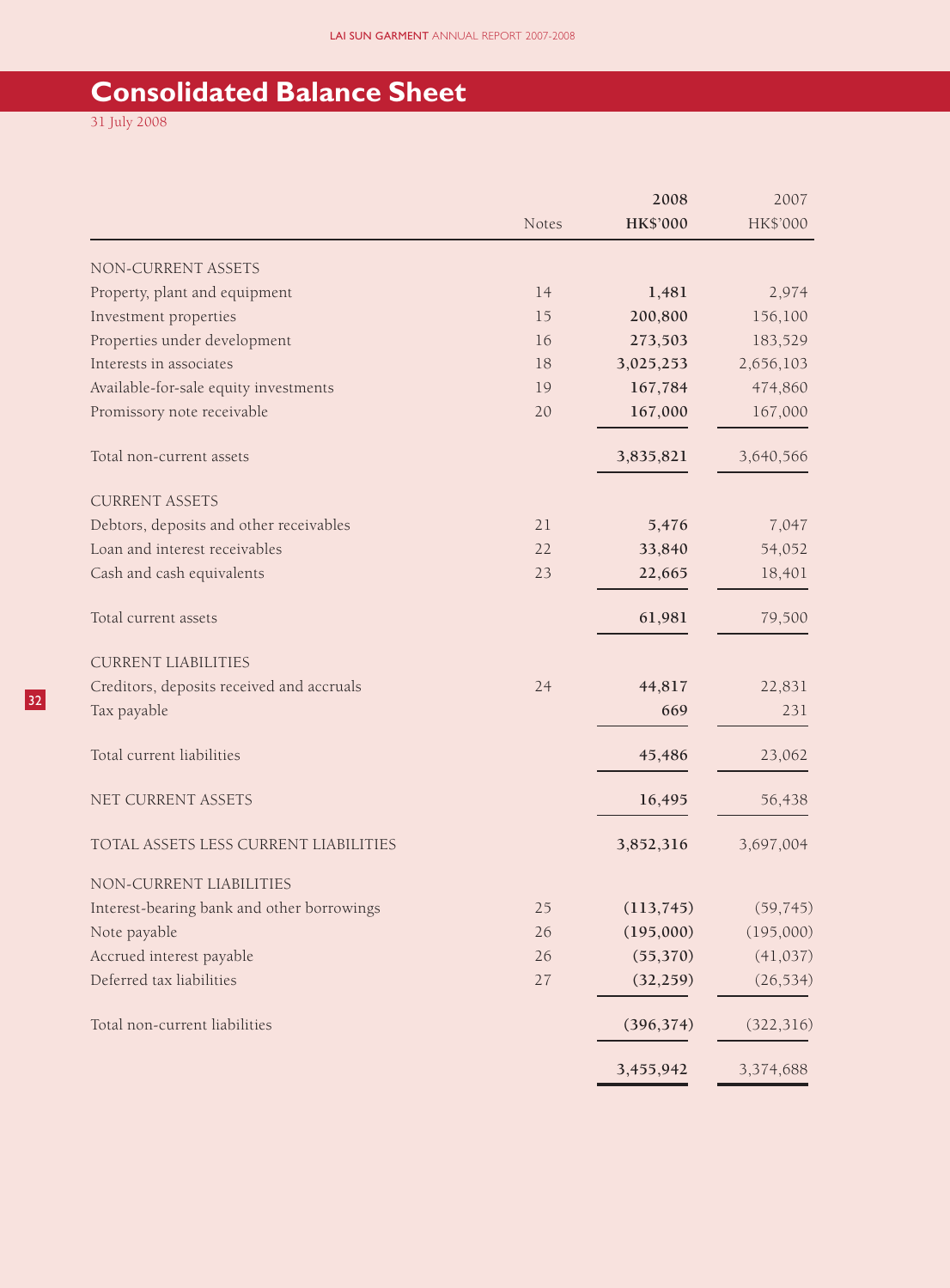# **Consolidated Balance Sheet**

31 July 2008

|                                                      |       | 2008            | 2007      |
|------------------------------------------------------|-------|-----------------|-----------|
|                                                      | Notes | <b>HK\$'000</b> | HK\$'000  |
| <b>EQUITY</b>                                        |       |                 |           |
| Equity attributable to equity holders of the Company |       |                 |           |
| Issued capital                                       | 28    | 16,174          | 16,174    |
| Share premium account                                |       | 1,908,840       | 1,908,840 |
| Asset revaluation reserve                            |       | 83,478          | 55,494    |
| Share option reserve                                 |       | 1,440           | 747       |
| Hedging reserve                                      |       | 2,321           | (16, 954) |
| Investment revaluation reserve                       |       | (33,240)        | 273,836   |
| Capital reserve                                      |       | 148,694         | 148,694   |
| Exchange fluctuation reserve                         |       | 500,284         | 206,084   |
| Retained earnings                                    |       | 827,951         | 781,773   |
|                                                      |       | 3,455,942       | 3,374,688 |

*Director Director*

**Lam Kin Ming Lam Kin Ngok, Peter**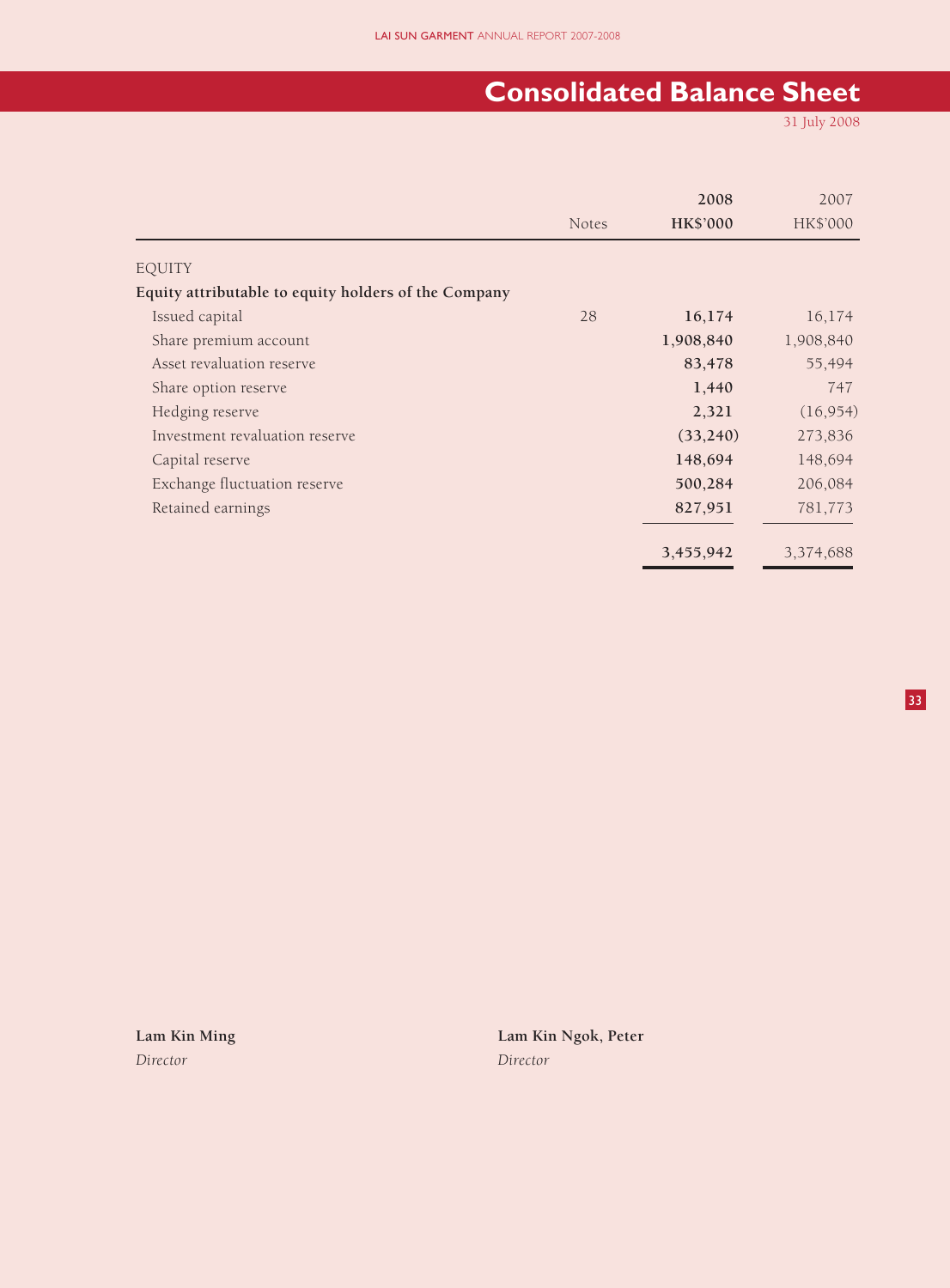# **Consolidated Statement of Changes in Equity**

Year ended 31 July 2008

|                                                                                  |                               |                                         |                                             |                                        |                                | Attributable to equity holders of the Company    |                                |                                                |                                  |                     |
|----------------------------------------------------------------------------------|-------------------------------|-----------------------------------------|---------------------------------------------|----------------------------------------|--------------------------------|--------------------------------------------------|--------------------------------|------------------------------------------------|----------------------------------|---------------------|
|                                                                                  | Issued<br>capital<br>HK\$'000 | Share<br>premium<br>account<br>HK\$'000 | Asset<br>revaluation<br>reserve<br>HK\$'000 | Share<br>option<br>reserve<br>HK\$'000 | Hedging<br>reserve<br>HK\$'000 | Investment<br>revaluation<br>reserve<br>HK\$'000 | Capital<br>reserve<br>HK\$'000 | Exchange<br>fluctuation<br>reserve<br>HK\$'000 | Retained<br>earnings<br>HK\$'000 | Total<br>HK\$'000   |
| At 1 August 2006<br>Changes in fair value of                                     | 16,174                        | 1,908,840                               | 55,494                                      |                                        |                                | 265,331                                          | 148,694                        | 58,511                                         | 506,469                          | 2,959,513           |
| available-for-sale equity<br>investments                                         |                               |                                         |                                             |                                        |                                | 7,914                                            |                                |                                                |                                  | 7,914               |
| Share of reserve movements<br>of an associate                                    |                               |                                         |                                             | 747                                    | (16,954)                       | 591                                              |                                | 147,573                                        |                                  | 131,957             |
| Total income and expense<br>recognised directly in equity<br>Profit for the year |                               |                                         |                                             | 747                                    | (16,954)                       | 8,505                                            |                                | 147,573                                        | —<br>275,304                     | 139,871<br>275,304  |
| Total income and expense<br>for the year                                         |                               |                                         |                                             | 747                                    | (16,954)                       | 8,505                                            |                                | 147,573                                        | 275,304                          | 415,175             |
| At 31 July 2007 and<br>1 August 2007                                             | 16,174                        | 1,908,840                               | 55,494                                      | 747                                    | (16,954)                       | 273,836                                          | 148,694                        | 206,084                                        | 781,773                          | 3,374,688           |
| Changes in fair value of<br>available-for-sale equity                            |                               |                                         |                                             |                                        |                                |                                                  |                                |                                                |                                  |                     |
| investments<br>Share of reserve movements                                        |                               |                                         |                                             |                                        |                                | (307,076)                                        |                                |                                                |                                  | (307,076)           |
| of an associate                                                                  |                               |                                         | 27,984                                      | 693                                    | 19,275                         |                                                  |                                | 294,200                                        | 381                              | 342,533             |
| Total income and expense<br>recognised directly in equity<br>Profit for the year |                               |                                         | 27,984                                      | 693                                    | 19,275                         | (307,076)                                        |                                | 294,200                                        | 381<br>45,797                    | 35,457<br>45,797    |
| Total income and expense                                                         |                               |                                         |                                             |                                        |                                |                                                  |                                |                                                |                                  |                     |
| for the year<br>At 31 July 2008                                                  | 16,174                        | 1,908,840                               | 27,984<br>83,478                            | 693<br>1,440                           | 19,275<br>2,321                | (307,076)<br>(33,240)                            | 148,694                        | 294,200<br>500,284                             | 46,178<br>827,951                | 81,254<br>3,455,942 |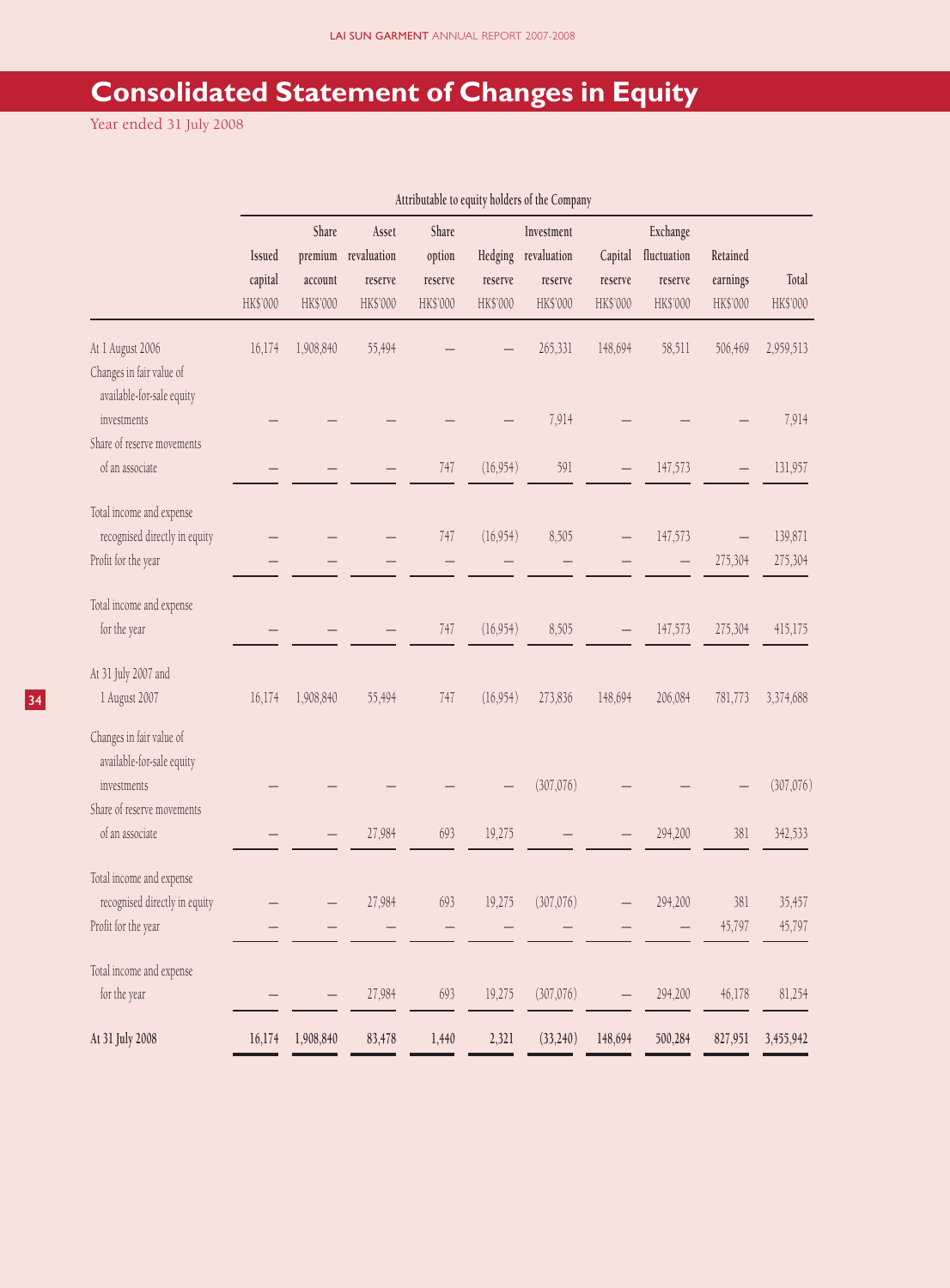# **Consolidated Cash Flow Statement**

Year ended 31 July 2008

|                                                                  | Notes | 2008<br><b>HK\$'000</b> | 2007<br>HK\$'000 |
|------------------------------------------------------------------|-------|-------------------------|------------------|
| CASH FLOWS FROM OPERATING ACTIVITIES                             |       |                         |                  |
| Profit before tax                                                |       | 48,841                  | 281,673          |
| Adjustments for:                                                 |       |                         |                  |
| Fair value gain on investment properties                         |       | (43, 889)               | (36, 394)        |
| Interest income from bank deposits                               | 6     | (216)                   | (1,686)          |
| Other interest income                                            | 6     | (10,741)                | (19, 456)        |
| Depreciation                                                     | 7     | 1,493                   | 1,812            |
| Gain on disposal of items of property,                           |       |                         |                  |
| plant and equipment                                              | 7     |                         | (220)            |
| Provision for impairment/(reversal of provision for              |       |                         |                  |
| impairment) of loan and interest receivables                     | 7     | 20,212                  | (4,059)          |
| Finance costs                                                    | $8\,$ | 14,483                  | 17,915           |
| Share of profits and losses of associates                        |       | (39, 554)               | (259, 013)       |
|                                                                  |       | (9,371)                 | (19, 428)        |
| Increase in amounts due from associates                          |       | (148)                   | (185)            |
| Increase in amounts due to associates                            |       | 22                      | 5                |
| Decrease/(increase) in debtors, deposits and other receivables   |       | 588                     | (181)            |
| (Decrease)/increase in creditors, deposits received and accruals |       | (121)                   | 7,096            |
| Cash used in operations                                          |       | (9,030)                 | (12, 693)        |
| Hong Kong profits tax refunded                                   |       | 3,119                   |                  |
| Net cash outflow from operating activities                       |       | (5, 911)                | (12, 693)        |
| CASH FLOWS FROM INVESTING ACTIVITIES                             |       |                         |                  |
| Increase in loan principal                                       |       |                         | (11,700)         |
| Dividend received from an associate                              |       | 13,063                  | 3,265            |
| Interest received                                                |       | 11,682                  | 23,651           |
| Additions to investment properties                               |       | (811)                   | (606)            |
| Proceeds from disposal of items of property, plant and equipment |       |                         | 220              |
| Purchases of items of property, plant and equipment              |       |                         | (510)            |
| Additions to properties under development                        |       | (65, 485)               | (44,570)         |
| Net cash outflow from investing activities                       |       | (41,551)                | (30, 250)        |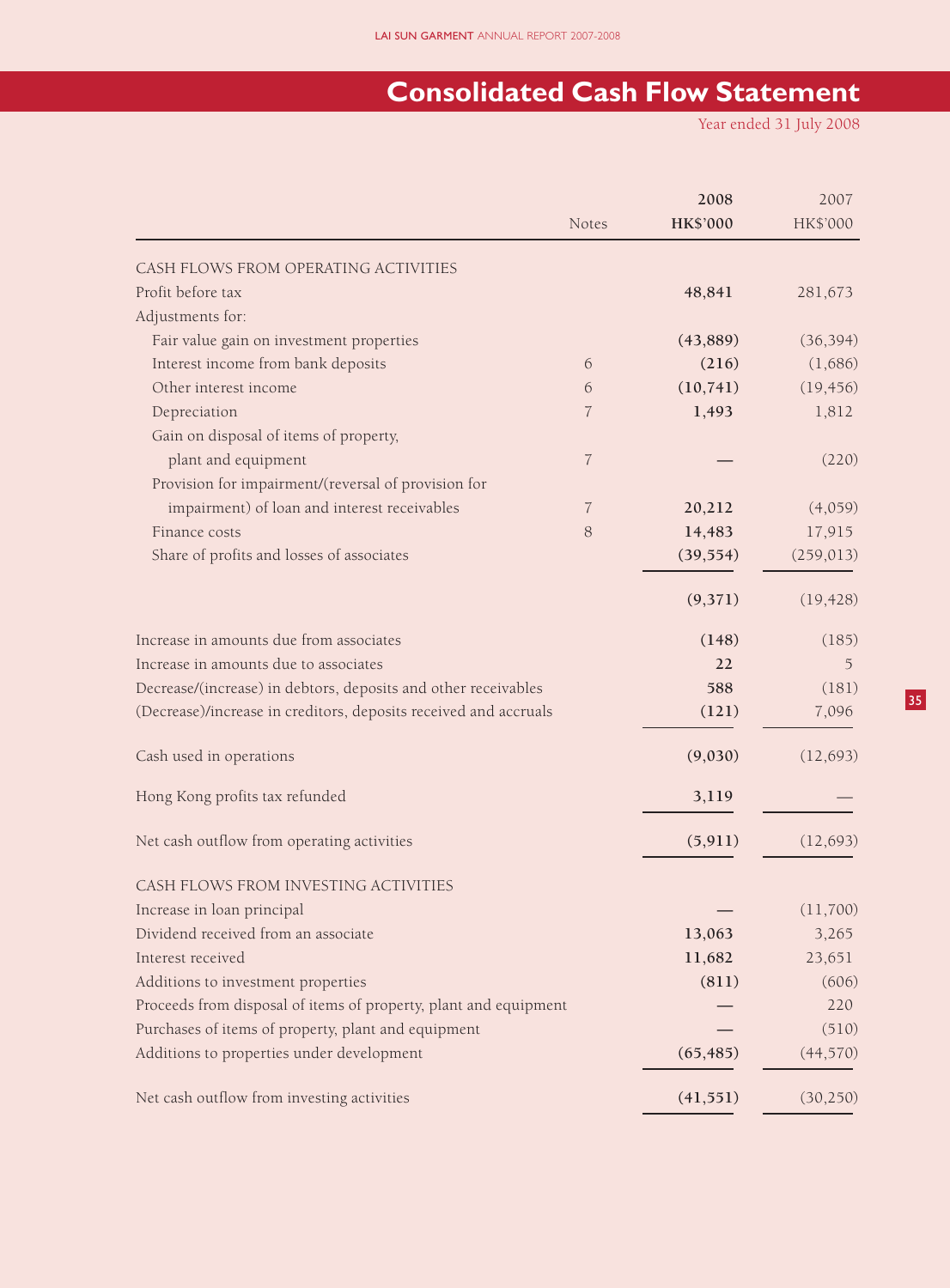# **Consolidated Cash Flow Statement**

Year ended 31 July 2008

|                                                     |              | 2008            | 2007     |
|-----------------------------------------------------|--------------|-----------------|----------|
|                                                     | <b>Notes</b> | <b>HK\$'000</b> | HK\$'000 |
| CASH FLOWS FROM FINANCING ACTIVITIES                |              |                 |          |
| Bank refinancing charges paid                       |              | (646)           | (1,259)  |
| Interest paid on bank loans                         |              | (1,628)         | (89)     |
| New bank borrowings                                 |              | 54,000          | 43,000   |
| Repayment of bank and other borrowings              |              |                 | (15,000) |
| Net cash inflow from financing activities           |              | 51,726          | 26,652   |
| NET INCREASE/(DECREASE) IN CASH AND                 |              |                 |          |
| <b>CASH EQUIVALENTS</b>                             |              | 4,264           | (16,291) |
| Cash and cash equivalents at beginning of year      |              | 18,401          | 34,692   |
| CASH AND CASH EQUIVALENTS AT END OF YEAR            |              | 22,665          | 18,401   |
| ANALYSIS OF BALANCES OF CASH AND CASH               |              |                 |          |
| <b>EQUIVALENTS</b>                                  | 23           |                 |          |
| Cash and bank balances                              |              | 22,665          | 8,401    |
| Non-pledged time deposits with original maturity of |              |                 |          |
| less than three months when acquired                |              |                 | 10,000   |
|                                                     |              | 22,665          | 18,401   |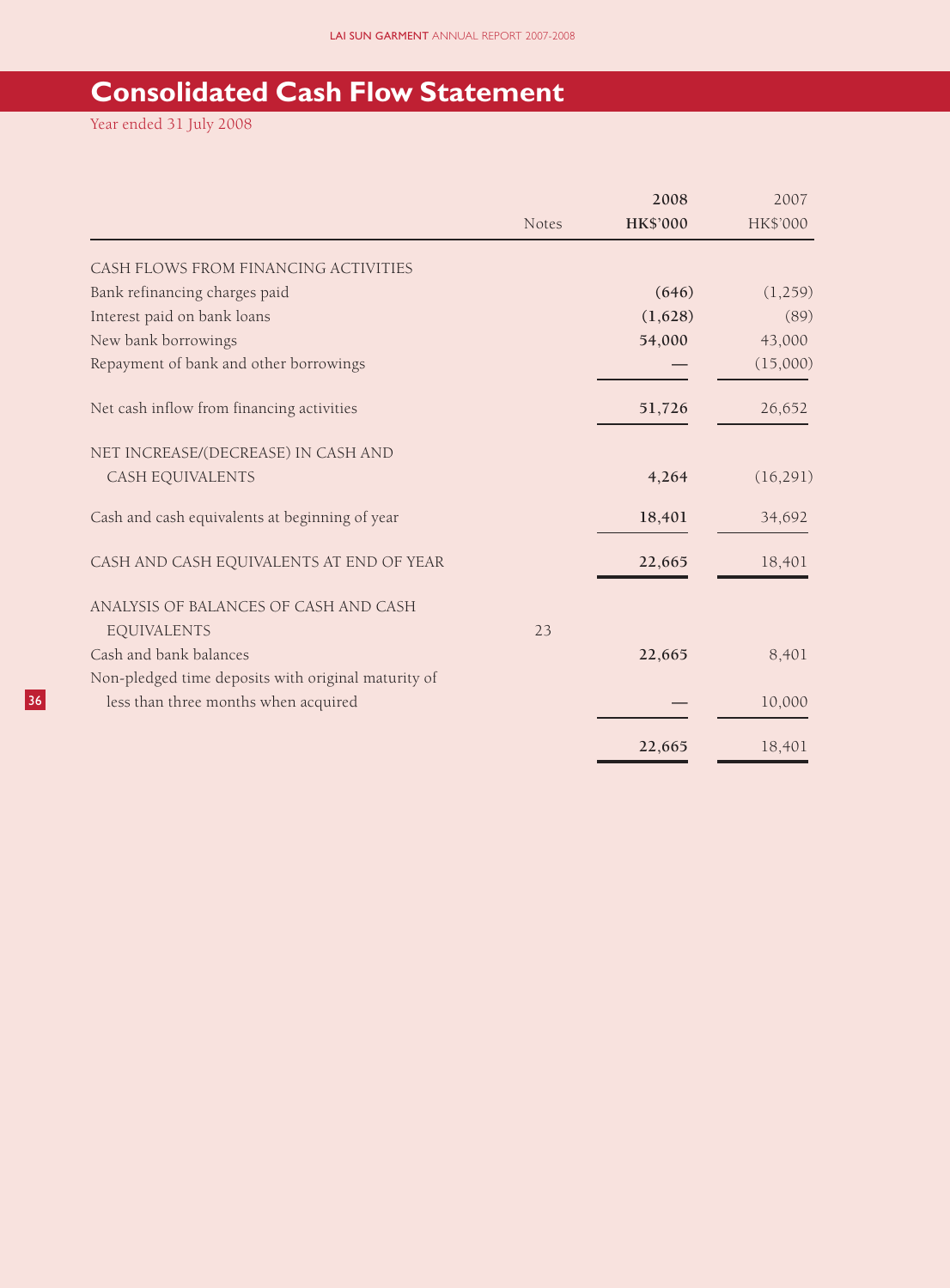# **Balance Sheet**

31 July 2008

|                                           |       | 2008            | 2007       |
|-------------------------------------------|-------|-----------------|------------|
|                                           | Notes | <b>HK\$'000</b> | HK\$'000   |
| NON-CURRENT ASSETS                        |       |                 |            |
| Property, plant and equipment             | 14    | 1,481           | 2,974      |
| Investment properties                     | 15    | 200,800         | 156,100    |
| Interests in subsidiaries                 | 17    | 299,778         | 311,835    |
| Interests in associates                   | 18    | 376,353         | 376,227    |
| Available-for-sale equity investments     | 19    | 151,980         | 430,132    |
| Promissory note receivable                | 20    | 167,000         | 167,000    |
| Total non-current assets                  |       | 1,197,392       | 1,444,268  |
| <b>CURRENT ASSETS</b>                     |       |                 |            |
| Debtors, deposits and other receivables   | 21    | 4,955           | 6,269      |
| Cash and cash equivalents                 | 23    | 22,429          | 17,904     |
| Total current assets                      |       | 27,384          | 24,173     |
| <b>CURRENT LIABILITIES</b>                |       |                 |            |
| Creditors, deposits received and accruals |       | 16,022          | 16,058     |
| Tax payable                               |       | 669             | 231        |
| Total current liabilities                 |       | 16,691          | 16,289     |
| NET CURRENT ASSETS                        |       | 10,693          | 7,884      |
| TOTAL ASSETS LESS CURRENT LIABILITIES     |       | 1,208,085       | 1,452,152  |
| NON-CURRENT LIABILITIES                   |       |                 |            |
| Interest-bearing other borrowings         | 25    | (31, 745)       | (31, 745)  |
| Note payable                              | 26    | (195,000)       | (195,000)  |
| Accrued interest payable                  | 26    | (55,370)        | (41, 037)  |
| Deferred tax liabilities                  | 27    | (32, 259)       | (26, 534)  |
| Total non-current liabilities             |       | (314, 374)      | (294, 316) |
|                                           |       | 893,711         | 1,157,836  |
| <b>EQUITY</b>                             |       |                 |            |
| Issued capital                            | 28    | 16,174          | 16,174     |
| Reserves                                  | 30(b) | 877,537         | 1,141,662  |
|                                           |       | 893,711         | 1,157,836  |

**Lam Kin Ming Lam Kin Ngok, Peter**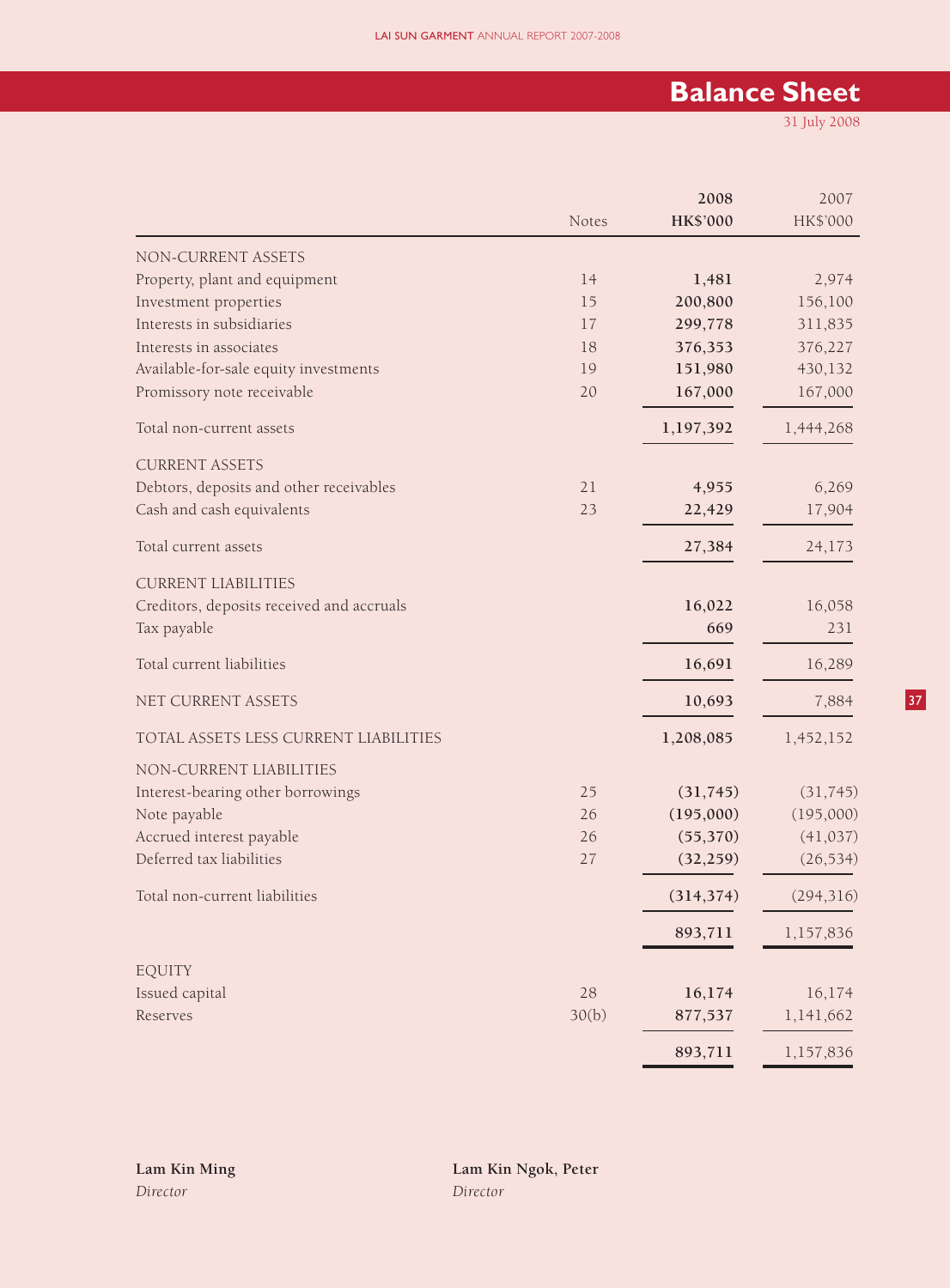31 July 2008

#### **1. CORPORATE INFORMATION**

Lai Sun Garment (International) Limited (the "Company") is a limited liability company incorporated in Hong Kong. The registered office of the Company is located at 11th Floor, Lai Sun Commercial Centre, 680 Cheung Sha Wan Road, Kowloon, Hong Kong.

During the year, the principal activities of the Company and its subsidiaries (collectively referred to as the "Group") consisted of property development, property investment and investment holding. Details of the principal activities of the principal subsidiaries and associates are set out in notes 17 and 18 to the financial statements, respectively.

#### **2.1 BASIS OF PREPARATION**

These financial statements have been prepared in accordance with Hong Kong Financial Reporting Standards ("HKFRSs") (which include all Hong Kong Financial Reporting Standards, Hong Kong Accounting Standards ("HKASs") and Interpretations) issued by the Hong Kong Institute of Certified Public Accountants, accounting principles generally accepted in Hong Kong and the Hong Kong Companies Ordinance. They have been prepared under the historical cost convention, except for investment properties and available-for-sale equity investments, which have been measured at fair values. These financial statements are presented in Hong Kong dollars ("HK\$") and all values are rounded to the nearest thousand except when otherwise indicated.

#### **Basis of consolidation**

The consolidated financial statements include the financial statements of the Group for the year ended 31 July 2008. The results of subsidiaries are consolidated from the date of acquisition, being the date on which the Group obtains control, and continue to be consolidated until the date that such control ceases. All significant intercompany transactions and balances within the Group are eliminated on consolidation.

## **2.2 IMPACT OF NEW AND REVISED HONG KONG FINANCIAL REPORTING STANDARDS**

The Group has adopted the following new and revised HKFRSs, for the first time for the current year's financial statements. Except for in certain cases, giving rise to new and revised accounting policies and additional disclosures, the adoption of these new and revised standards and interpretations has had no material impact on these financial statements.

| HKAS 1 Amendment    | Capital Disclosures                             |
|---------------------|-------------------------------------------------|
| HKAS 39 and HKFRS 7 | Reclassification of Financial Assets            |
| (Amendments)        |                                                 |
| <b>HKFRS 7</b>      | Financial Instruments: Disclosures              |
| HK(IFRIC)-Int 10    | Interim Financial Reporting and Impairment      |
| HK(IFRIC)-Int 11    | HKFRS 2 - Group and Treasury Share Transactions |
|                     |                                                 |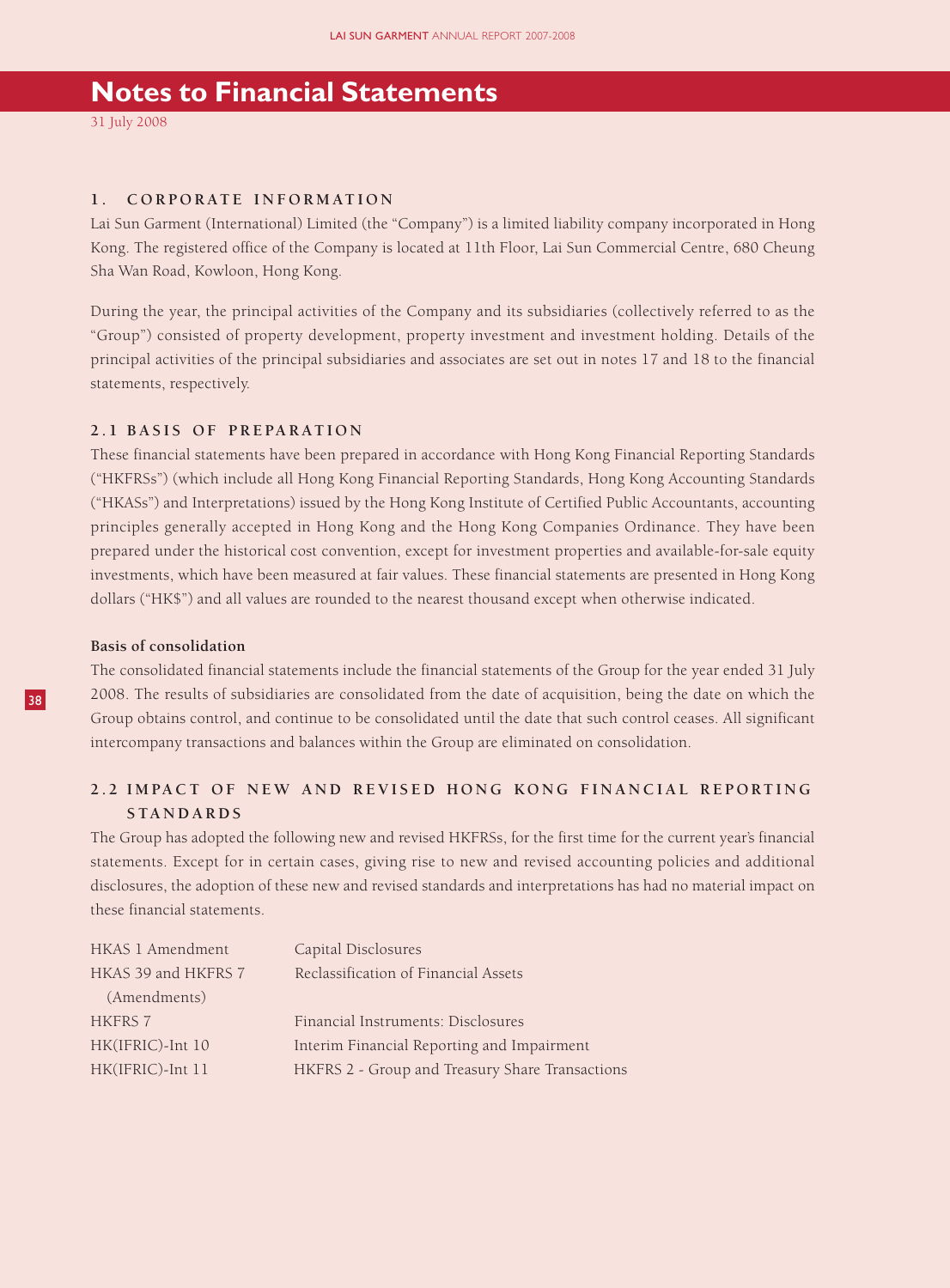31 July 2008

## **2.2 IMPACT OF NEW AND REVISED HONG KONG FINANCIAL REPORTING STANDARDS (continued)**

The principal effects of adopting these new and revised HKFRSs are as follows:

#### **(a) Amendment to HKAS 1 Presentation of Financial Statements – Capital Disclosures**

This amendment requires the Group to make disclosures that enable users of the financial statements to evaluate the Group's objectives, policies and processes for managing capital. These new disclosures are shown in note 36 to the financial statements.

#### **(b) Amendments to HKAS 39 and HKFRS 7 Reclassification of Financial Assets**

HKAS 39 and HKFRS 7 (Amendments) permits an entity to reclassify non-derivative financial assets (other than those designated at fair value through profit or loss by the entity upon initial recognition) out of the fair value through profit or loss category in particular circumstances. The amendments also permits an entity to transfer from the available-for-sale category to the loans and receivables category a financial asset that would have met the definition of loans and receivables (if the financial asset had not been designated as available for sale), if the entity has the intention and ability to hold that financial asset for the foreseeable future.

#### **(c) HKFRS 7 Financial Instruments: Disclosures**

This standard requires disclosures that enable users of the financial statements to evaluate the significance of the Group's financial instruments and the nature and extent of risks arising from those financial instruments. The new disclosures are included throughout the financial statements. While there has been no effect on the financial position or results of operations of the Group, comparative information has been included/revised where appropriate.

#### **(d) HK(IFRIC)-Int 10 Interim Financial Reporting and Impairment**

The Group has adopted this interpretation as of 1 August 2007, which requires that an impairment loss recognised in a previous interim period in respect of goodwill or an investment in either an equity instrument classified as available-for-sale or a financial asset carried at cost is not subsequently reversed. As the Group had no impairment losses reversed in respect of such assets, the interpretation has had no impact on the financial position or results of operations of the Group.

#### **(e) HK(IFRIC)-Int 11 HKFRS 2 - Group and Treasury Share Transactions**

The interpretation requires arrangements whereby an employee is granted rights to the Group's equity instruments, to be accounted for as an equity-settled scheme, even if the Group acquires the instruments from another party, or the shareholders provide the equity instruments needed. The interpretation also addresses the accounting for share-based payment transactions involving two or more entities within the Group. As the Group currently has no such transactions, the interpretation is unlikely to have any financial impact on the Group.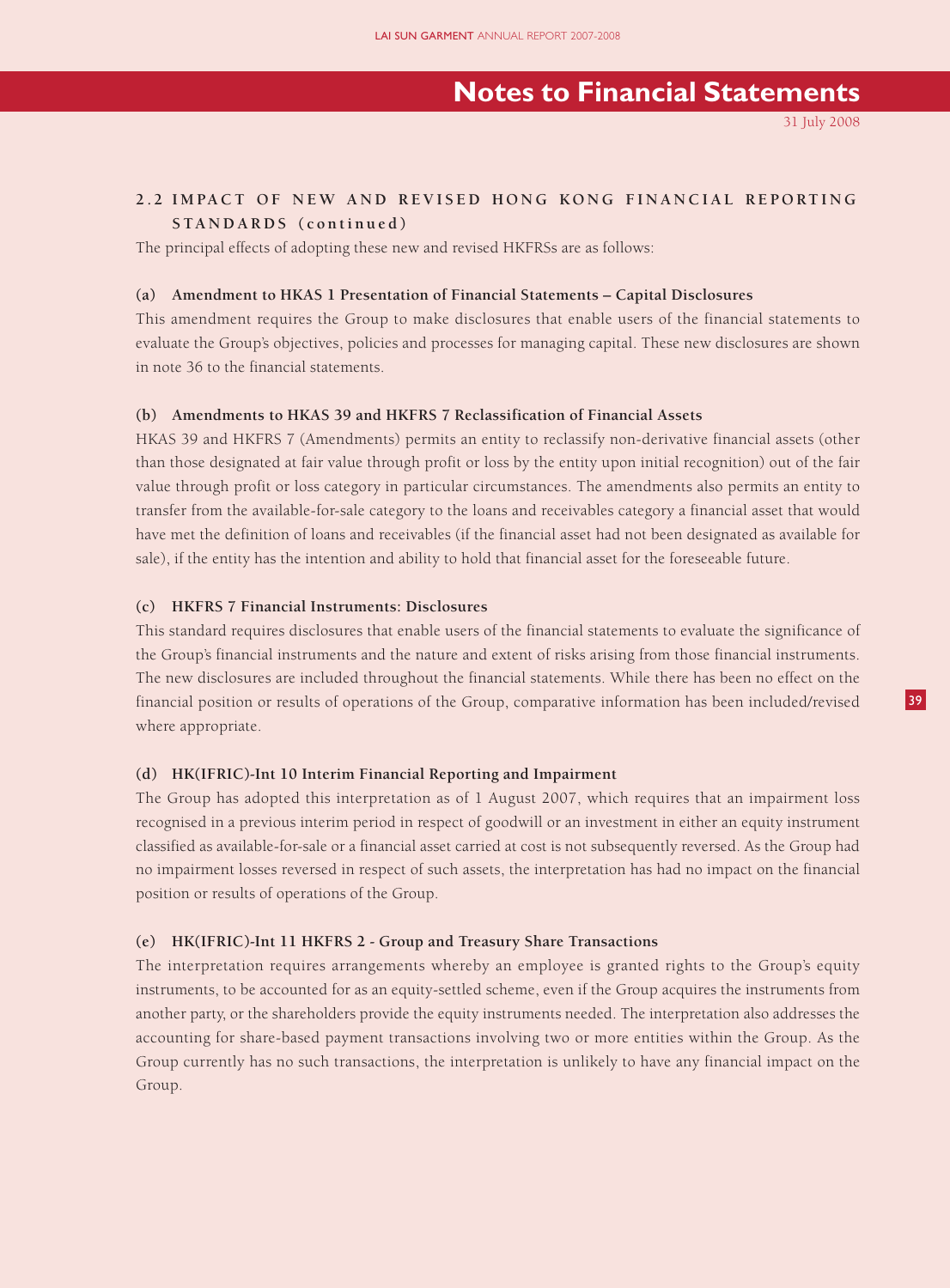31 July 2008

## **2.3 IMPACT OF ISSUED BUT NOT YET EFFECTIVE HONG KONG FINANCIAL REPORTING STANDARDS**

The Group has not applied the following new and revised HKFRSs that have been issued but are not yet effective, in these financial statements.

| HKAS 1 (Revised)   | Presentation of Financial Statements <sup>1</sup>               |
|--------------------|-----------------------------------------------------------------|
| HKAS 23 (Revised)  | Borrowing Costs <sup>1</sup>                                    |
| HKAS 27 (Revised)  | Consolidated and Separate Financial Statements <sup>5</sup>     |
| HKAS 32 and HKAS 1 | Puttable Financial Instruments and Obligations                  |
| (Amendments)       | Arising on Liquidation <sup>1</sup>                             |
| HKFRS 2 Amendment  | Share-based Payment <sup>1</sup>                                |
| HKFRS 3 (Revised)  | Business Combinations <sup>5</sup>                              |
| HKFRS 8            | Operating Segments <sup>1</sup>                                 |
| HK(IFRIC)-Int 12   | Service Concession Arrangements <sup>3</sup>                    |
| HK(IFRIC)-Int 13   | Customer Loyalty Programmes <sup>2</sup>                        |
| HK(IFRIC)-Int 14   | HKAS 19 - The Limit on a Defined Benefit Asset, Minimum Funding |
|                    | Requirements and their Interaction <sup>3</sup>                 |
| HK(IFRIC)-Int 15   | Agreements for the Construction of Real Estate <sup>1</sup>     |
| HK(IFRIC)-Int 16   | Hedges of a Net Investment in a Foreign Operation <sup>4</sup>  |

<sup>1</sup> Effective for annual periods beginning on or after 1 January 2009

<sup>2</sup> Effective for annual periods beginning on or after 1 July 2008

<sup>3</sup> Effective for annual periods beginning on or after 1 January 2008

<sup>4</sup> Effective for annual periods beginning on or after 1 October 2008

<sup>5</sup> Effective for annual periods beginning on or after 1 July 2009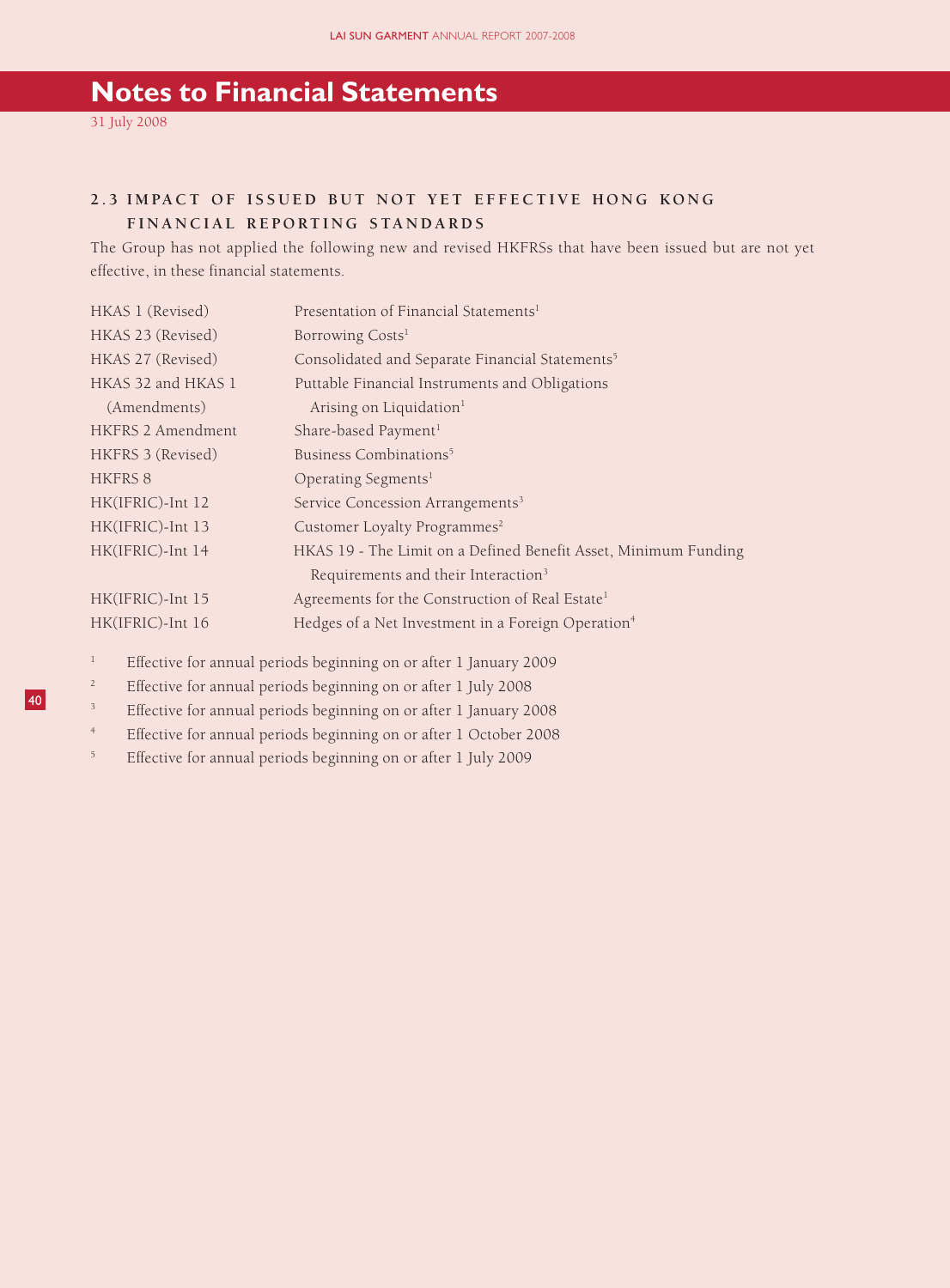31 July 2008

## **2.3 IMPACT OF ISSUED BUT NOT YET EFFECTIVE HONG KONG FINANCIAL REPORTING STANDARDS (continued)**

HKAS 1 (Revised) separates owner and non-owner changes in equity. The statement of changes in equity will include only details of transactions with owners, with all non-owner changes in equity presented as a single line. In addition, the standard introduces the statement of comprehensive income: it presents all items of income and expense recognised in profit or loss, together with all other items of recognised income and expense, either in a single statement, or in two linked statements. The Group is evaluating whether it will have one or more statements.

HKAS 23 has been revised to require capitalisation of borrowing costs when such costs are directly attributable to the acquisition, construction or production of a qualifying asset. As the Group's current policy for borrowing costs aligns with the requirements of the revised standard, the revised standard is unlikely to have any financial impact on the Group.

HKAS 27 has been revised to require that a change in the ownership interest of a subsidiary is accounted for as an equity transaction. Therefore, such a change will have no impact on goodwill, nor will it give rise to a gain or loss. Furthermore, the revised standard changes the accounting treatment for attributing losses to the noncontrolling interest as well as the loss of control of a subsidiary. The changes introduced by the revisions to HKAS 27 will be applied by the Group prospectively as required under the revised standards and will affect future acquisitions and transactions of the Group with minority interests.

HKAS 32 and HKAS 1 (Amendments) are relevant to entities that have issued financial instruments that are (a) puttable financial instruments, and (b) instruments, or components of instruments, that impose on the entity an obligation to deliver to another party a pro rata share of the net assets of the entity only on liquidation. As the Group currently has no such arrangements, the amendments are unlikely to have any financial impact on the Group.

HKFRS 2 (Amendments) restricts the definition of "vesting condition" to a condition that includes an explicit or implicit requirement to provide services. Any other conditions are non-vesting conditions, which have to be taken into account to determine the fair value of the equity instruments granted. In the case that the award does not vest as the result of a failure to meet a non-vesting condition that is within the control of either the entity or the counterparty, this must be accounted for as a cancellation. As the Group has not entered into any sharebased payment schemes with vesting conditions attached, the amendment is unlikely to have any financial impact on the Group.

HKFRS 3 has been revised to introduce a number of changes in the accounting for business combinations that will impact the amount of goodwill recognised, the reported results in the period that an acquisition occurs, and future reported results. The changes introduced by the revisions to HKFRS 3 will be applied by the Group prospectively as required under the revised standards and will affect future acquisitions and transactions of the Group.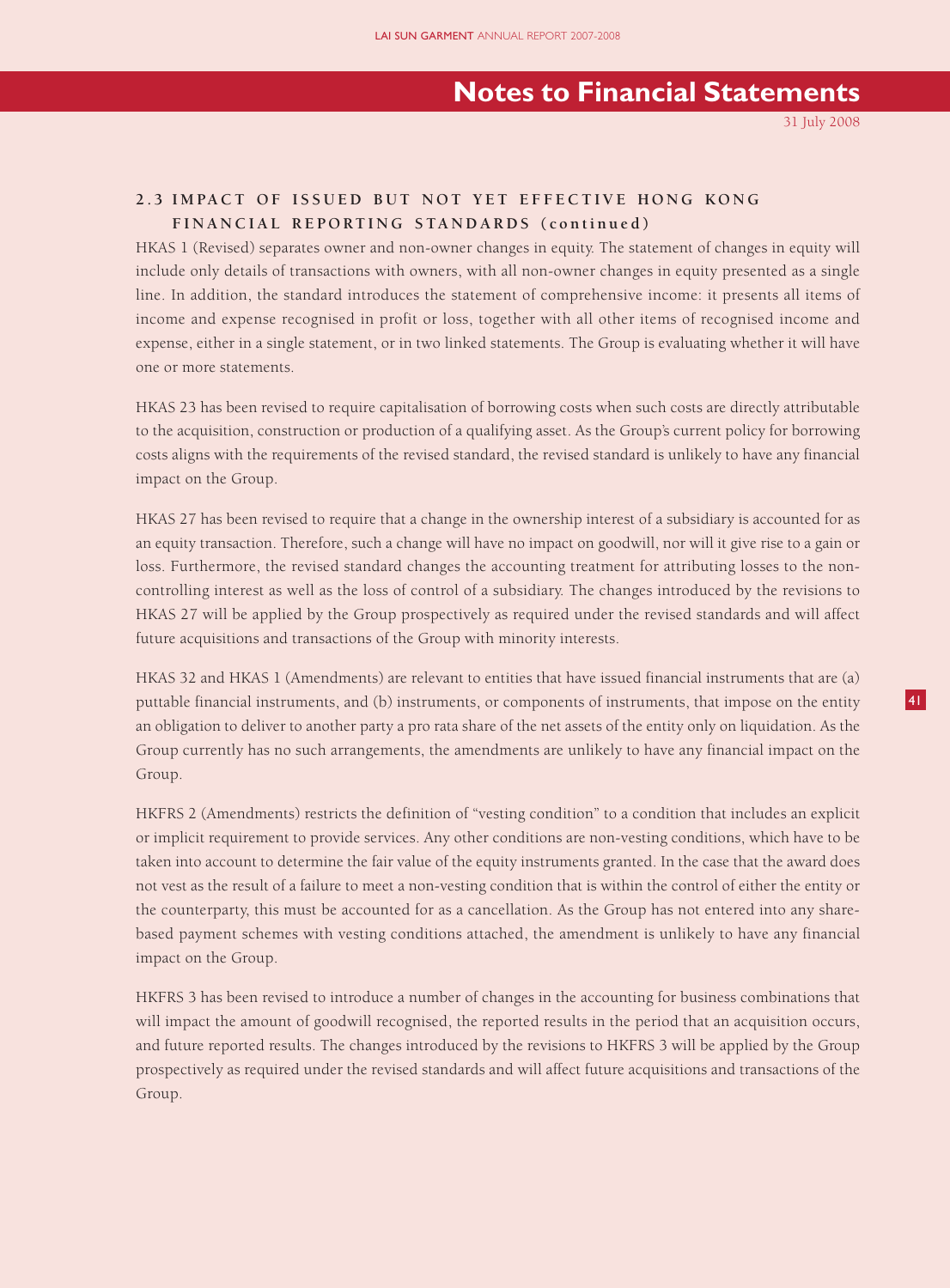31 July 2008

## **2.3 IMPACT OF ISSUED BUT NOT YET EFFECTIVE HONG KONG FINANCIAL REPORTING STANDARDS (continued)**

HKFRS 8, which will replace HKAS 14 Segment Reporting, specifies how an entity should report information about its operating segments, based on information about the components of the entity that is available to the chief operating decision maker for the purposes of allocating resources to the segments and assessing their performance. The standard also requires the disclosure of information about the products and services provided by the segments, the geographical areas in which the Group operates, and revenue from the Group's major customers.

HK(IFRIC)-Int 12 requires an operator under public-to-private service concession arrangements to recognise the consideration received or receivable in exchange for the construction services as a financial asset and/or an intangible asset, based on the terms of the contractual arrangements. HK(IFRIC)-Int 12 also addresses how an operator shall apply existing HKFRSs to account for the obligations and the rights arising from service concession arrangements by which a government or a public sector entity grants a contract for the construction of infrastructure used to provide public services and/or for the supply of public services. As the Group currently has no such arrangements, the interpretation is unlikely to have any financial impact on the Group.

HK(IFRIC)-Int 13 requires that loyalty award credits granted to customers as part of a sales transaction are accounted for as a separate component of the sales transaction. The consideration received in the sales transaction is allocated between the loyalty award credits and the other components of the sale. The amount allocated to the loyalty award credits is determined by reference to their fair value and is deferred until the awards are redeemed or the liability is otherwise extinguished. As the Group currently has no such arrangements, the interpretation is unlikely to have any financial impact on the Group.

HK(IFRIC)-Int 14 addresses how to assess the limit under HKAS 19 Employee Benefits, on the amount of a refund or a reduction in future contributions in relation to a defined benefit scheme that can be recognised as an asset, in particular, when a minimum funding requirement exists. As the Group currently has no such arrangements, the interpretation is unlikely to have any financial impact on the Group.

HK(IFRIC)-Int 15 provides guidance on how to determine whether an agreement for the construction of real estate is within the scope of HKAS 11 Construction Contracts or HKAS 18 Revenue and when revenue from the construction should be recognised.

An agreement for the construction of real estate meets the definition of a construction contract when the buyer is able to specify:

- the major structural elements of the design of the real estate before construction begins; and/or
- major structural changes once construction is in progress (whether it exercises that ability or not).

In contrast, if construction could take place independently of the agreement and buyers have only limited ability to influence the design of the real estate (e.g. to select a design from a range of options specified by the entity, or to specify only minor variations to the basic design), the agreement will be for the sale of goods or the rendering of services and within the scope of HKAS 18.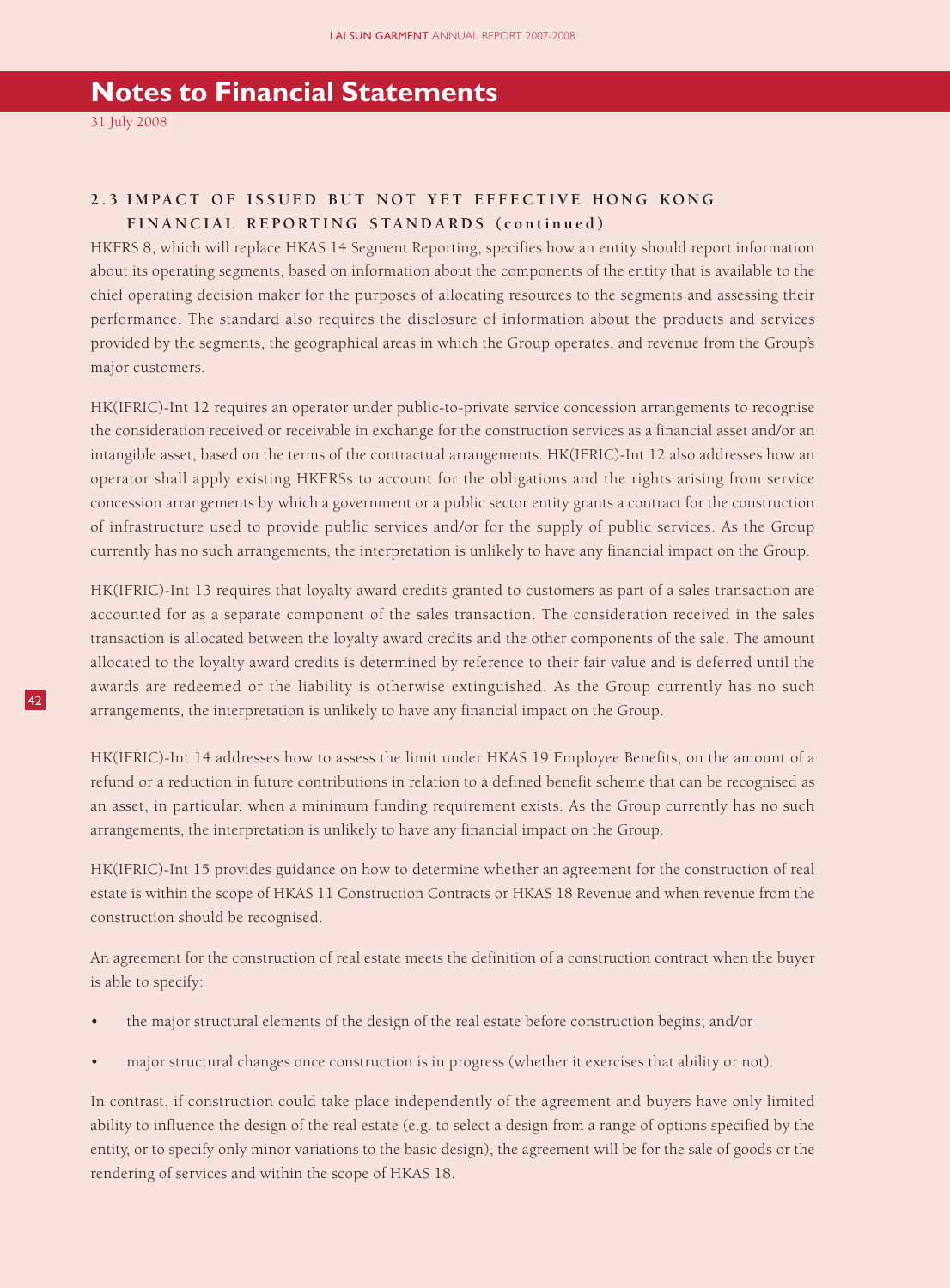31 July 2008

## **2.3 IMPACT OF ISSUED BUT NOT YET EFFECTIVE HONG KONG FINANCIAL REPORTING STANDARDS (continued)**

Where the agreement falls within the scope of HKAS 18, and the entity is responsible only for assembling materials supplied by others (i.e. it has no inventory risk for the construction materials), the agreement is an agreement for the rendering of services. In such circumstances, revenue is recognised by reference to the stage of completion of the transaction using the percentage of completion method. An agreement for the construction of real estate will be an agreement for the sale of goods under HKAS 18 if it involves the provision of services together with construction materials. Revenue can only be recognised when the entity has transferred to the buyer control and the significant risks and rewards of ownership of the goods. As the agreements for construction of real estate entered into by the Group are within the scope HKAS 18, the interpretation is unlikely to have any impact on the Group's results of operations and financial position.

HK(IFRIC)-Int 16 applies to an entity that hedges the foreign currency risk arising from its net investments in foreign operations and wishes to qualify for hedge accounting in accordance with HKAS 39. As the Group currently has no hedging instruments, HK(IFRIC)-Int 16 is not applicable to the Group and therefore is unlikely to have any financial impact on the Group.

#### **2.4 SUMMARY OF SIGNIFICANT ACCOUNTING POLICIES Subsidiaries**

A subsidiary is an entity in which the Company, directly or indirectly, controls more than half of its voting power or issued share capital or controls the composition of its board of directors; or over which the Company has a contractual right to exercise a dominant influence with respect to that entity's financial and operating policies.

The results of subsidiaries are included in the Company's income statement to the extent of dividends received and receivable. The Company's interests in subsidiaries are stated at cost less any accumulated impairment losses.

#### **Associates**

An associate is an entity, not being a subsidiary, in which the Group has a long term interest of generally not less than 20% of the equity voting rights and over which it is in a position to exercise significant influence.

The Group's interests in associates are stated in the consolidated balance sheet at the Group's share of net assets under the equity method of accounting, less any impairment losses. The Group's share of the post-acquisition results and reserves of associates is included in the consolidated income statement and consolidated reserves, respectively. Unrealised gains and losses resulting from transactions between the Group and its associates are eliminated to the extent of the Group's interest in the associates, except where unrealised losses provide evidence of an impairment of the asset transferred.

The results of associates are included in the Company's income statement to the extent of dividends received and receivable. The Company's interests in associates are treated as non-current assets and are stated at cost less any impairment losses.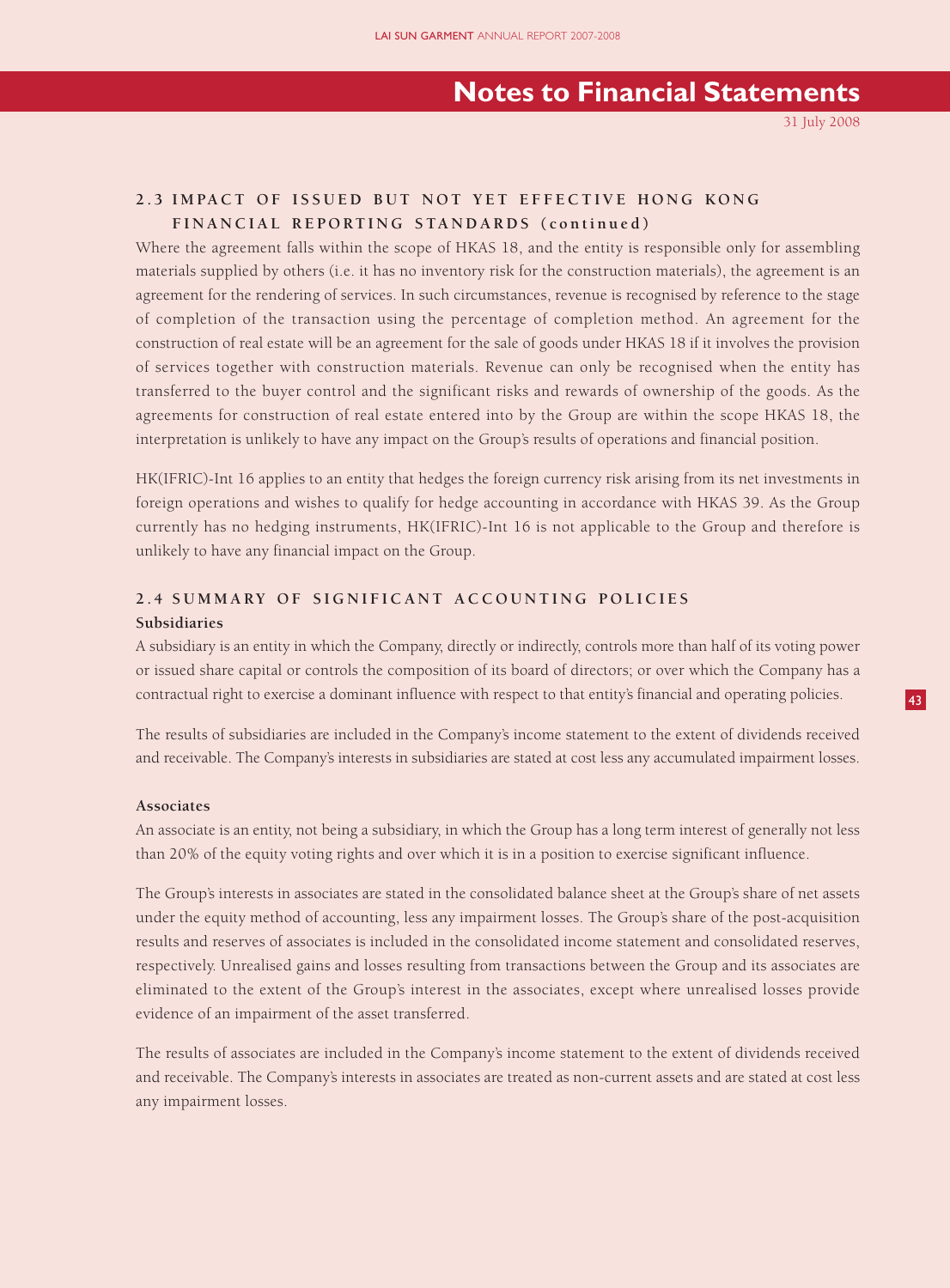31 July 2008

## **2.4 SUMMARY OF SIGNIFICANT ACCOUNTING POLICIES (continued) Impairment of non-financial assets**

Where an indication of impairment exists, or when annual impairment testing for an asset is required (other than financial assets and investment properties), the asset's recoverable amount is estimated. An asset's recoverable amount is the higher of the asset's or cash-generating unit's value in use and its fair value less costs to sell, and is determined for an individual asset, unless the asset does not generate cash inflows that are largely independent of those from other assets or groups of assets, in which case, the recoverable amount is determined for the cash-generating unit to which the asset belongs.

An impairment loss is recognised only if the carrying amount of an asset exceeds its recoverable amount. In assessing value in use, the estimated future cash flows are discounted to their present value using a pre-tax discount rate that reflects current market assessments of the time value of money and the risks specific to the asset. An impairment loss is charged to the income statement in the period in which it arises, unless the asset is carried at a revalued amount, in which case the impairment loss is accounted for in accordance with the relevant accounting policy for that revalued asset.

An assessment is made at each reporting date as to whether there is any indication that previously recognised impairment losses may no longer exist or may have decreased. If such indication exists, the recoverable amount is estimated. A previously recognised impairment loss of an asset other than certain financial assets and investment properties is reversed only if there has been a change in the estimates used to determine the recoverable amount of that asset, but not to an amount higher than the carrying amount that would have been determined (net of any depreciation), had no impairment loss been recognised for the asset in prior years. A reversal of such impairment loss is credited to the income statement in the period in which it arises, unless the asset is carried at a revalued amount, in which case the reversal of the impairment loss is accounted for in accordance with the relevant accounting policy for that revalued asset.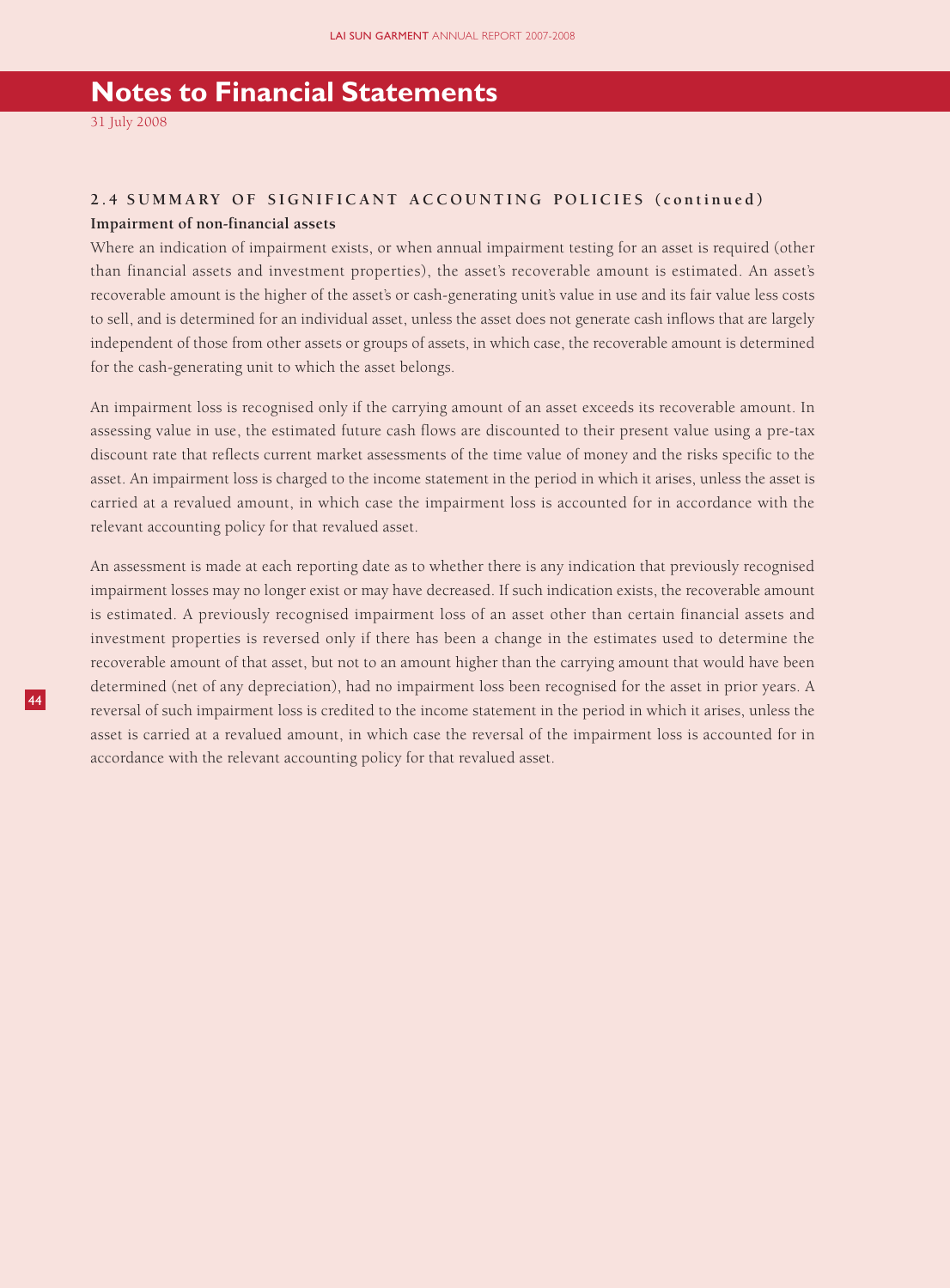31 July 2008

## **2.4 SUMMARY OF SIGNIFICANT ACCOUNTING POLICIES (continued) Related parties**

A party is considered to be related to the Group if:

- (a) the party, directly or indirectly through one or more intermediaries, (i) controls, is controlled by, or is under common control with, the Group; (ii) has an interest in the Group that gives it significant influence over the Group; or (iii) has joint control over the Group;
- (b) the party is an associate;
- (c) the party is a member of the key management personnel of the Group;
- (d) the party is a member of the family of any individual referred to in (a) or (c);
- (e) the party is an entity that is controlled, jointly controlled or significantly influenced by or for which significant voting power in such entity resides with, directly or indirectly, any individual referred to in (c) or (d); or
- (f) the party is a post-employment benefit plan for the benefit of the employees of the Group, or of any entity that is a related party of the Group.

#### **Property, plant and equipment and depreciation**

Property, plant and equipment are stated at cost less accumulated depreciation and any impairment losses. The cost of an item of property, plant and equipment comprises its purchase price and any directly attributable costs of bringing the asset to its working condition and location for its intended use. Expenditure incurred after items of property, plant and equipment have been put into operation, such as repairs and maintenance, is normally charged to the income statement in the period in which it is incurred. In situations where it can be clearly demonstrated that the expenditure has resulted in an increase in the future economic benefits expected to be obtained from the use of an item of property, plant and equipment, and where the cost of the item can be measured reliably, the expenditure is capitalised as an additional cost of that asset or as a replacement.

Depreciation is calculated on the straight-line basis to write off the cost of each item of property, plant and equipment to its residual value over its estimated useful life. The principal annual rates used for this purpose are as follows:

| Furniture, fixtures and equipment | 20% |
|-----------------------------------|-----|
| Motor vehicles                    | 25% |
| Motor vessels                     | 25% |

Where parts of an item of property, plant and equipment have different useful lives, the cost of that item is allocated on a reasonable basis among the parts and each part is depreciated separately.

Residual values, useful lives and the depreciation methods are reviewed, and adjusted if appropriate, at each balance sheet date.

An item of property, plant and equipment is derecognised upon disposal or when no future economic benefits are expected from its use or disposal. Any gain or loss on disposal or retirement recognised in the income statement in the year the asset is derecognised is the difference between the net sales proceeds and the carrying amount of the relevant asset.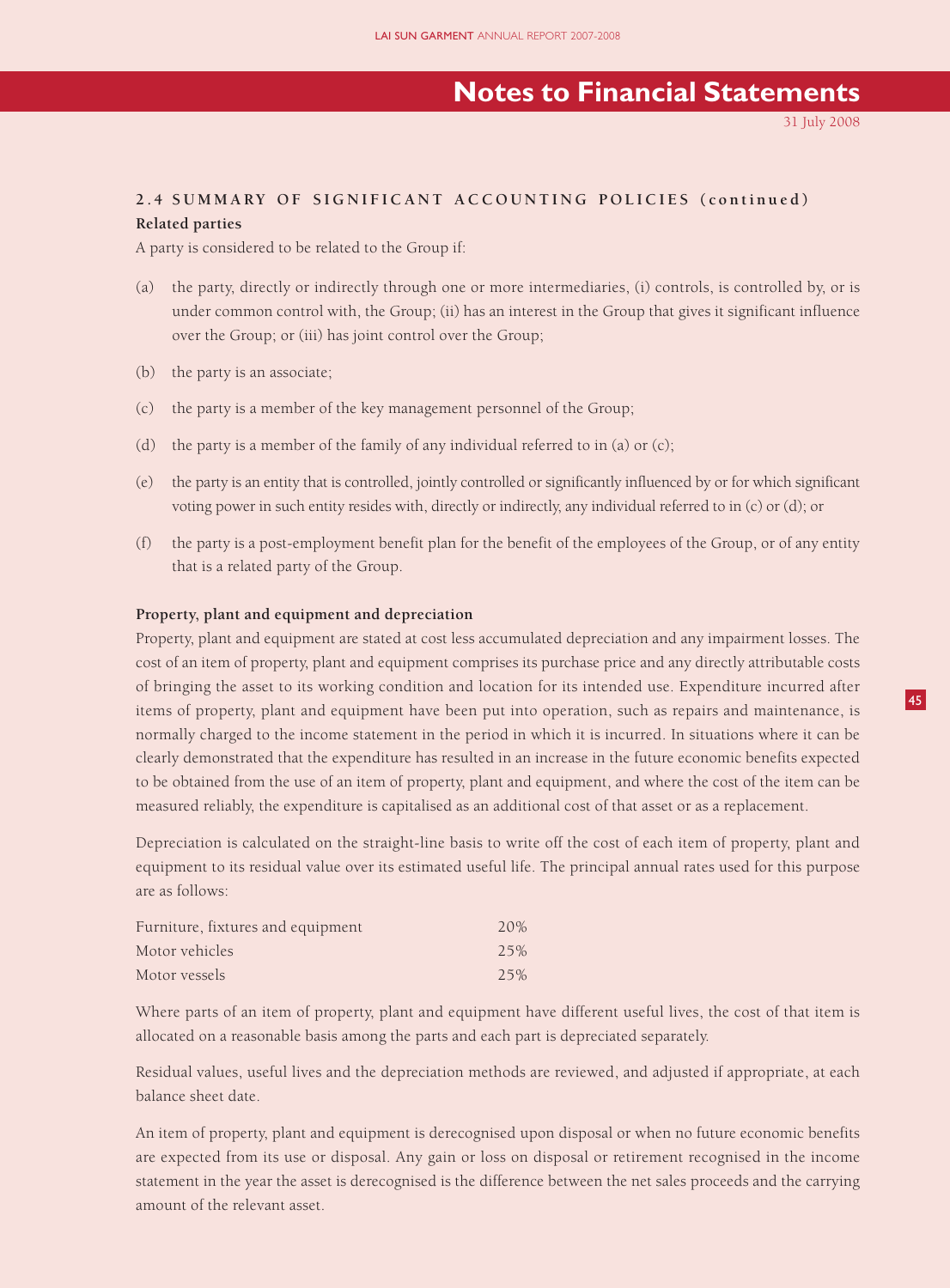31 July 2008

### **2.4 SUMMARY OF SIGNIFICANT ACCOUNTING POLICIES (continued) Jointly controlled assets**

Jointly controlled assets are assets of a joint venture over which the Group has joint control with other venturers in accordance with contractual arrangements and through the joint control of which the Group has control over its share of future economic benefits earned from the assets.

The Group's share of jointly controlled assets are any liabilities incurred jointly with other ventures are recognised in the balance sheets and classified according to their nature. Liabilities and expenses incurred directly in respect of its interests in jointly controlled assets are accounted for on an accrual basis. Income from sale of the Group's share of the output of the jointly controlled assets, together with any expenses incurred by the Group are recognised when it is probable that future economic benefits associated to the transactions will flow to/from the Group.

#### **Properties under development**

Properties under development are stated at cost less any impairment losses. Cost comprises the prepaid land lease payments together with any other direct costs attributable to the development of the properties. Borrowing costs, professional fees, and other related expenses incurred during the construction or development phase of the property are capitalised as part of the costs of that property.

Once the construction or development of these properties are completed, these properties are reclassified to the appropriate asset categories.

#### **Investment properties**

Investment properties are interests in land and buildings held to earn rental income and/or for capital appreciation, rather than for use in the production or supply of goods or services or for administrative purposes; or for sale in the ordinary course of business. Such properties are measured initially at cost, including transaction costs. Subsequent to initial recognition, investment properties are stated at fair value, which reflects market conditions at the balance sheet date.

Gains or losses arising from changes in the fair values of investment properties are included in the income statement in the year in which they arise.

Any gains or losses on the retirement or disposal of an investment property are recognised in the income statement in the year of the retirement or disposal.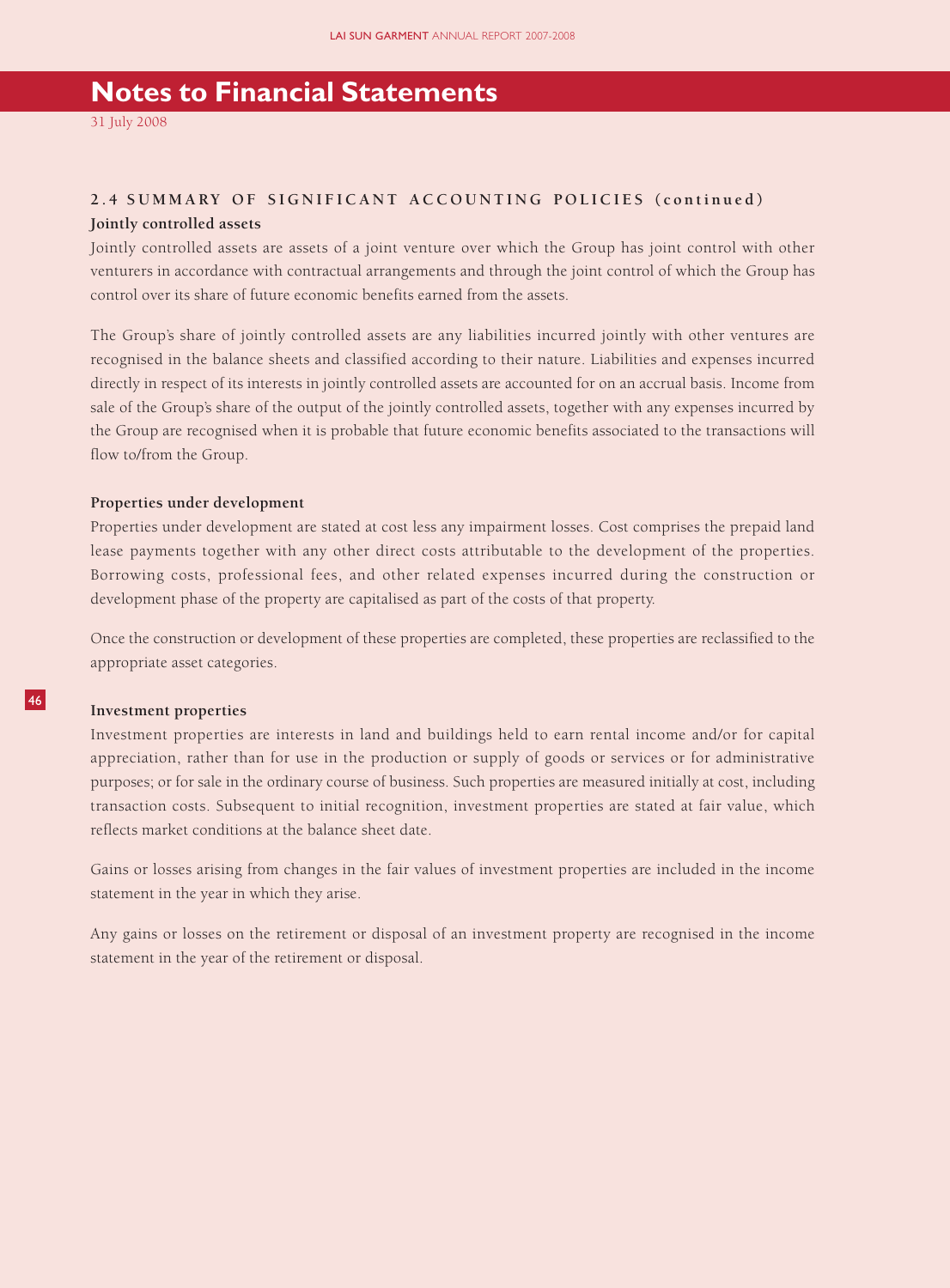31 July 2008

## **2.4 SUMMARY OF SIGNIFICANT ACCOUNTING POLICIES (continued) Leases**

Leases where substantially all the rewards and risks of ownership of assets remain with the lessor are accounted for as operating leases. Where the Group is the lessor, assets leased by the Group under operating leases are included in non-current assets, and rentals receivable under the operating leases are credited to the income statement on the straight-line basis over the lease terms. Where the Group is the lessee, rentals payable under the operating leases are charged to the income statement on the straight-line basis over the lease terms.

Prepaid land lease payments under operating leases are initially stated at cost and subsequently recognised on the straight-line basis over the lease terms. When the lease payments cannot be allocated reliably between the land and buildings elements, the entire lease payments are included in the cost of the land and buildings as a finance lease in property, plant and equipment.

#### **Investments and other financial assets**

Financial assets in the scope of HKAS 39 are classified as financial assets at fair value through profit or loss, loans and receivables, or available-for-sale equity investments, as appropriate. When financial assets are recognised initially, they are measured at fair value, plus, in the case of investments not at fair value through profit or loss, directly attributable transaction costs. The Group determines the classification of its financial assets after initial recognition and, where allowed and appropriate, re-evaluates this designation at the balance sheet date.

All regular way purchases and sales of financial assets are recognised on the trade date, that is, the date that the Group commits to purchase or sell the asset. Regular way purchases or sales are purchases or sales of financial assets that require delivery of assets within the period generally established by regulation or convention in the marketplace.

#### *Loans and receivables*

Loans and receivables are non-derivative financial assets with fixed or determinable payments that are not quoted in an active market. Such assets are subsequently carried at amortised cost using the effective interest method less any allowance for impairment. Amortised cost is calculated taking into account any discount or premium on acquisition and includes fees that are an integral part of the effective interest rate and transaction costs. Gains and losses are recognised in the income statement when the loans and receivables are derecognised or impaired, as well as through the amortisation process.

#### *Available-for-sale equity investments*

Available-for-sale equity investments are those non-derivative financial assets in listed equity securities that are designated as available for sale or are not classified in any of the other two categories under the scope of HKAS 39 as stated above. After initial recognition, available-for-sale equity investments are measured at fair value, with gains or losses recognised as a separate component of equity until the investment is derecognised or until the investment is determined to be impaired, at which time the cumulative gain or loss previously reported in equity is included in the income statement.

#### *Fair value*

The fair value of investments that are actively traded in organised financial markets is determined by reference to quoted market bid prices at the close of business at the balance sheet date.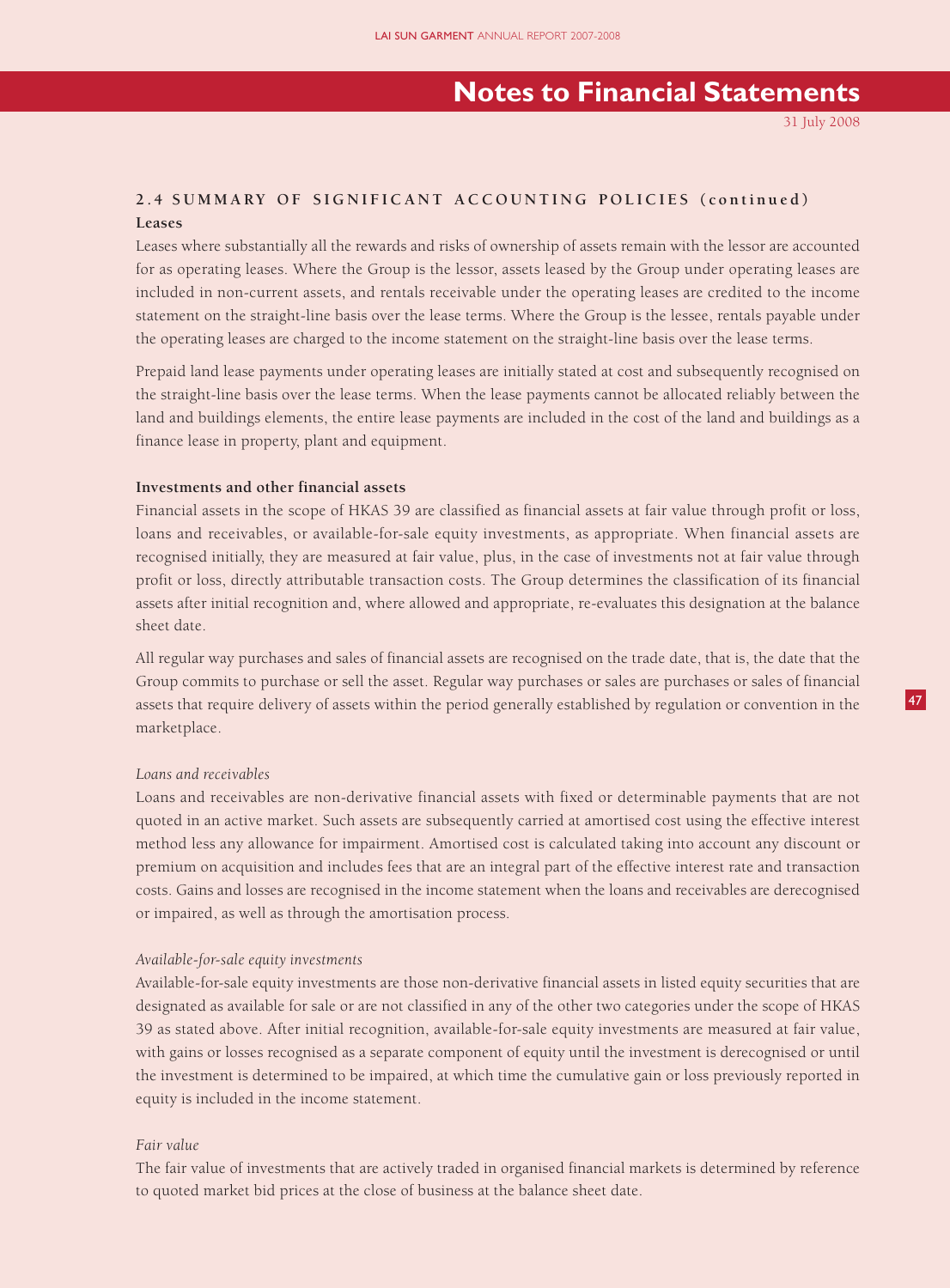31 July 2008

## **2.4 SUMMARY OF SIGNIFICANT ACCOUNTING POLICIES (continued) Impairment of financial assets**

The Group assesses at each balance sheet date whether there is any objective evidence that a financial asset or a group of financial assets is impaired.

#### *Assets carried at amortised cost*

If there is objective evidence that an impairment loss on loans and receivables carried at amortised cost has been incurred, the amount of the loss is measured as the difference between the asset's carrying amount and the present value of estimated future cash flows (excluding future credit losses that have not been incurred) discounted at the financial asset's original effective interest rate (i.e. the effective interest rate computed at initial recognition). The carrying amount of the asset is reduced either directly or through the use of an allowance account. The amount of the impairment loss is recognised in the income statement. Loans and receivables together with any associated allowance are written off when there is no realistic prospect of future recovery.

If, in a subsequent period, the amount of the impairment loss decreases and the decrease can be related objectively to an event occurring after the impairment was recognised, the previously recognised impairment loss is reversed by adjusting the allowance account. Any subsequent reversal of an impairment loss is recognised in the income statement, to the extent that the carrying value of the asset does not exceed its amortised cost at the reversal date.

In relation to debtors, a provision for impairment is made when there is objective evidence (such as the probability of insolvency or significant financial difficulties of the debtor and significant changes in the technological, market economic or legal environment that have an adverse effect on the debtor) that the Group will not be able to collect all of the amounts due under the original terms of an invoice. The carrying amount of the debtors is reduced through the use of an allowance account. Impaired debts are derecognised when they are assessed as uncollectible.

#### *Available-for-sale equity investments*

If an available-for-sale investment is impaired, an amount comprising the difference between its cost (net of any principal payment and amortisation) and its current fair value, less any impairment loss previously recognised in the income statement, is transferred from equity to the income statement. Impairment losses on equity instruments classified as available-for-sale are not reversed through the income statement.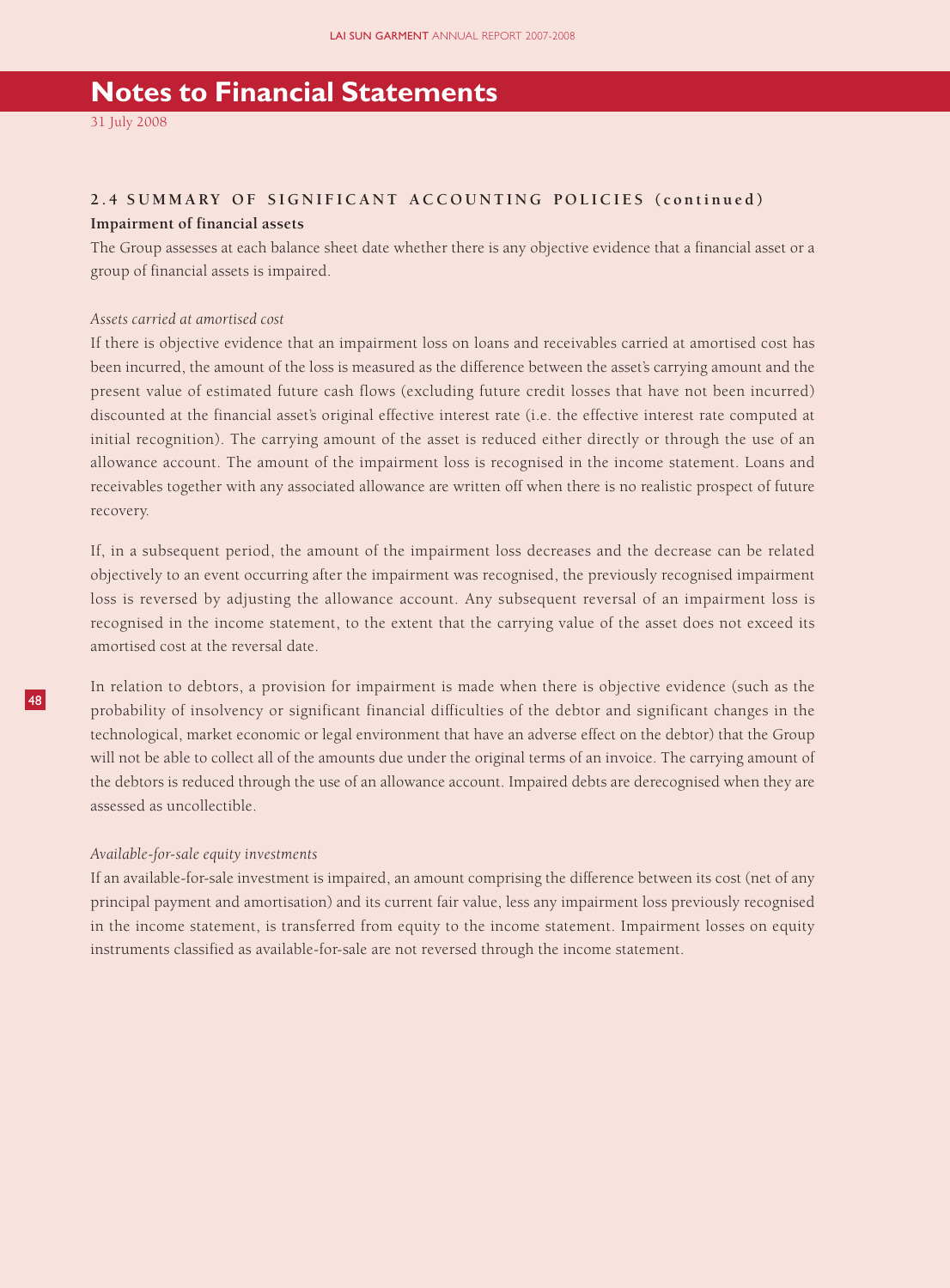31 July 2008

## **2.4 SUMMARY OF SIGNIFICANT ACCOUNTING POLICIES (continued) Derecognition of financial assets**

A financial asset (or, where applicable, a part of a financial asset or part of a group of similar financial assets) is derecognised where:

- the rights to receive cash flows from the asset have expired;
- the Group retains the rights to receive cash flows from the asset, but has assumed an obligation to pay them in full without material delay to a third party under a "pass-through" arrangement; or
- the Group has transferred its rights to receive cash flows from the asset and either (a) has transferred substantially all the risks and rewards of the asset, or (b) has neither transferred nor retained substantially all the risks and rewards of the asset, but has transferred control of the asset.

Where the Group has transferred its rights to receive cash flows from an asset and has neither transferred nor retained substantially all the risks and rewards of the asset nor transferred control of the asset, the asset is recognised to the extent of the Group's continuing involvement in the asset. Continuing involvement that takes the form of a guarantee over the transferred asset is measured at the lower of the original carrying amount of the asset and the maximum amount of consideration that the Group could be required to repay.

#### **Financial liabilities at amortised cost (including interest-bearing bank and other borrowings)**

Financial liabilities including creditors, note payable and interest-bearing bank and other borrowings are initially stated at fair value less directly attributable transaction costs and are subsequently measured at amortised cost, using the effective interest method unless the effect of discounting would be immaterial, in which case they are stated at cost. The related interest expense is recognised within "finance costs" in the income statement.

Gains and losses are recognised in the income statement when the liabilities are derecognised as well as through the amortisation process.

#### **Derecognition of financial liabilities**

A financial liability is derecognised when the obligation under the liability is discharged or cancelled or expires.

When an existing financial liability is replaced by another from the same lender on substantially different terms, or the terms of an existing liability are substantially modified, such an exchange or modification is treated as a derecognition of the original liability and a recognition of a new liability, and the difference between the respective carrying amounts is recognised in the income statement.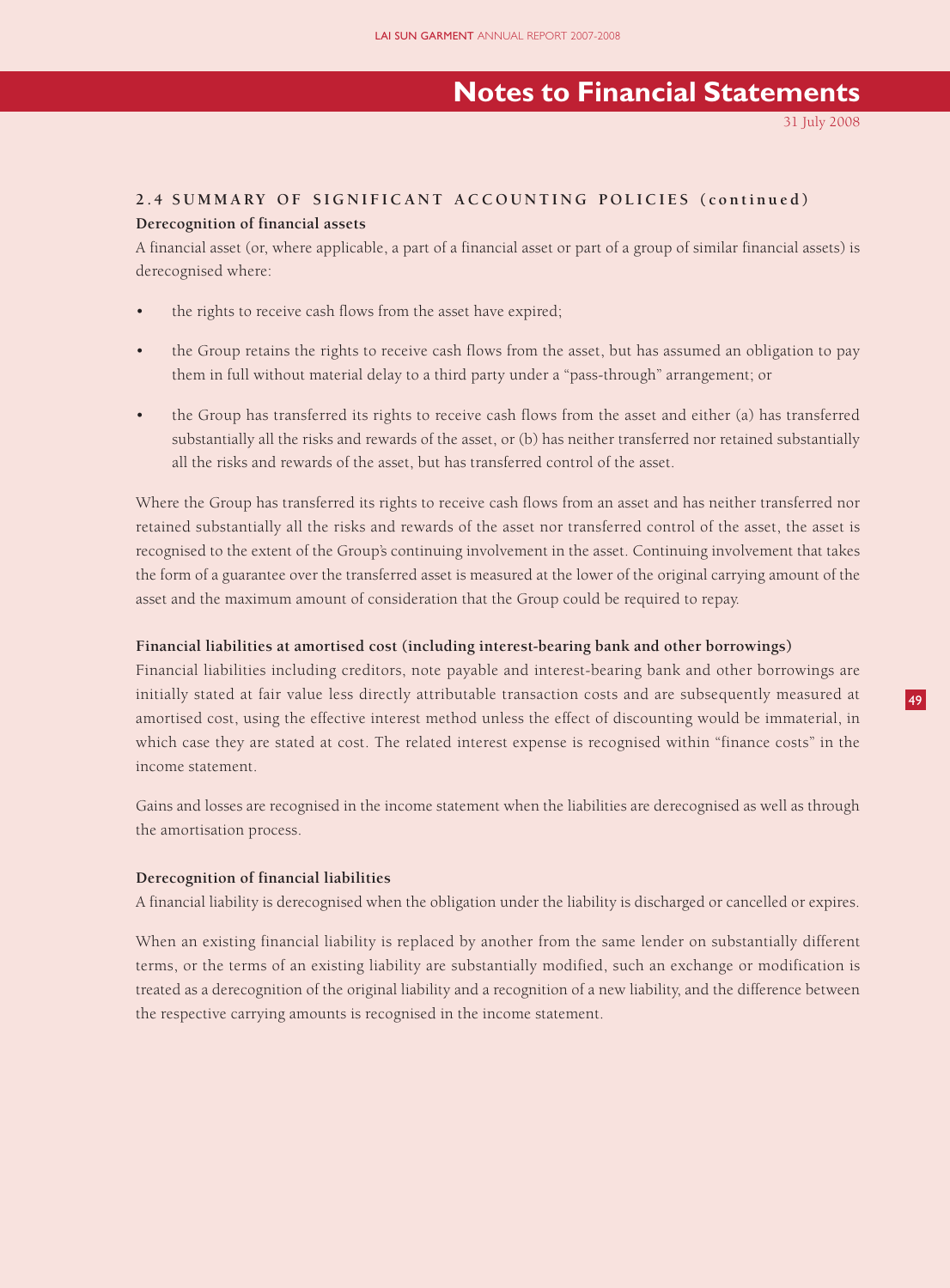31 July 2008

## **2.4 SUMMARY OF SIGNIFICANT ACCOUNTING POLICIES (continued) Cash and cash equivalents**

For the purpose of the consolidated cash flow statement, cash and cash equivalents comprise cash on hand and demand deposits, and short term highly liquid investments that are readily convertible into known amounts of cash, and which are subject to an insignificant risk of changes in value, and have a short maturity of generally within three months when acquired, less bank overdrafts which are repayable on demand and form an integral part of the Group's cash management.

For the purpose of the balance sheets, cash and cash equivalents comprise cash on hand and at banks, including term deposits, which are not restricted as to use.

#### **Income tax**

Income tax comprises current and deferred tax. Income tax is recognised in the income statement, or in equity if it relates to items that are recognised, in the same or a different period, directly in equity.

Current tax assets and liabilities for the current and prior periods are measured at the amount expected to be recovered from or paid to the taxation authorities.

Deferred tax is provided, using the liability method, on all temporary differences at the balance sheet date between the tax bases of assets and liabilities and their carrying amounts for financial reporting purposes.

Deferred tax liabilities are recognised for all taxable temporary differences, except:

- where the deferred tax liability arises from the initial recognition of an asset or liability in a transaction that is not a business combination and, at the time of the transaction, affects neither the accounting profit nor taxable profit or loss; and
- in respect of taxable temporary differences associated with interests in subsidiaries and associates, where the timing of the reversal of the temporary differences can be controlled and it is probable that the temporary differences will not reverse in the foreseeable future.

Deferred tax assets are recognised for all deductible temporary differences, carryforward of unused tax credits and unused tax losses, to the extent that it is probable that taxable profit will be available against which the deductible temporary differences, and the carryforward of unused tax credits and unused tax losses can be utilised, except:

- where the deferred tax asset relating to the deductible temporary differences arises from the initial recognition of an asset or liability in a transaction that is not a business combination and, at the time of the transaction, affects neither the accounting profit nor taxable profit or loss; and
- in respect of deductible temporary differences associated with interests in subsidiaries and associates, deferred tax assets are only recognised to the extent that it is probable that the temporary differences will reverse in the foreseeable future and taxable profit will be available against which the temporary differences can be utilised.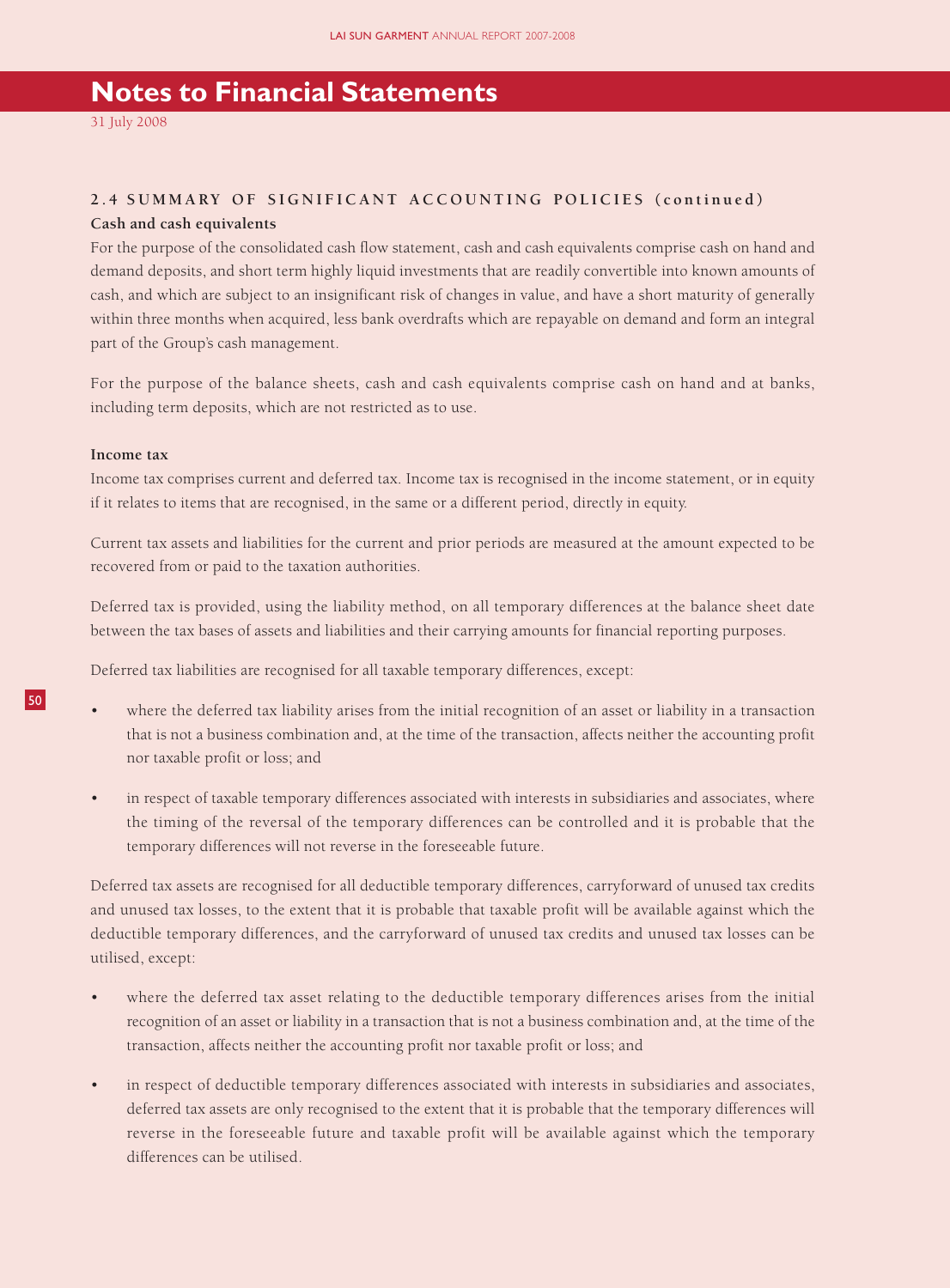31 July 2008

## **2.4 SUMMARY OF SIGNIFICANT ACCOUNTING POLICIES (continued) Income tax (continued)**

The carrying amount of deferred tax assets is reviewed at each balance sheet date and reduced to the extent that it is no longer probable that sufficient taxable profit will be available to allow all or part of the deferred tax asset to be utilised. Conversely, previously unrecognised deferred tax assets are reassessed at each balance sheet date and are recognised to the extent that it is probable that sufficient taxable profit will be available to allow all or part of the deferred tax asset to be utilised.

Deferred tax assets and liabilities are measured at the tax rates that are expected to apply to the period when the asset is realised or the liability is settled, based on tax rates (and tax laws) that have been enacted or substantively enacted at the balance sheet date.

Deferred tax assets and deferred tax liabilities are offset, if a legally enforceable right exists to set off current tax assets against current tax liabilities and the deferred taxes relate to the same taxable entity and the same taxation authority.

#### **Revenue recognition**

Revenue is recognised when it is probable that the economic benefits will flow to the Group and when the revenue can be measured reliably, on the following bases:

- (a) rental and property management fee income, in the period in which the properties are let out and on the straight-line basis over the lease terms;
- (b) interest income, on an accrual basis using the effective interest method by applying the rate that discounts the estimated future cash receipts through the expected life of the financial instrument to the net carrying amount of the financial assets; and
- (c) dividend income, when the shareholders' right to receive payment has been established.

#### **Borrowing costs**

Borrowing costs directly attributable to the acquisition, construction or production of qualifying assets, i.e. assets that necessarily take a substantial period of time to get ready for their intended use or sale, are capitalised as part of the cost of those assets. The capitalisation of such borrowing costs ceases when the assets are substantially ready for their intended use or sale. Investment income earned on the temporary investment of specific borrowings pending their expenditure on qualifying assets is deducted from the borrowing costs capitalised.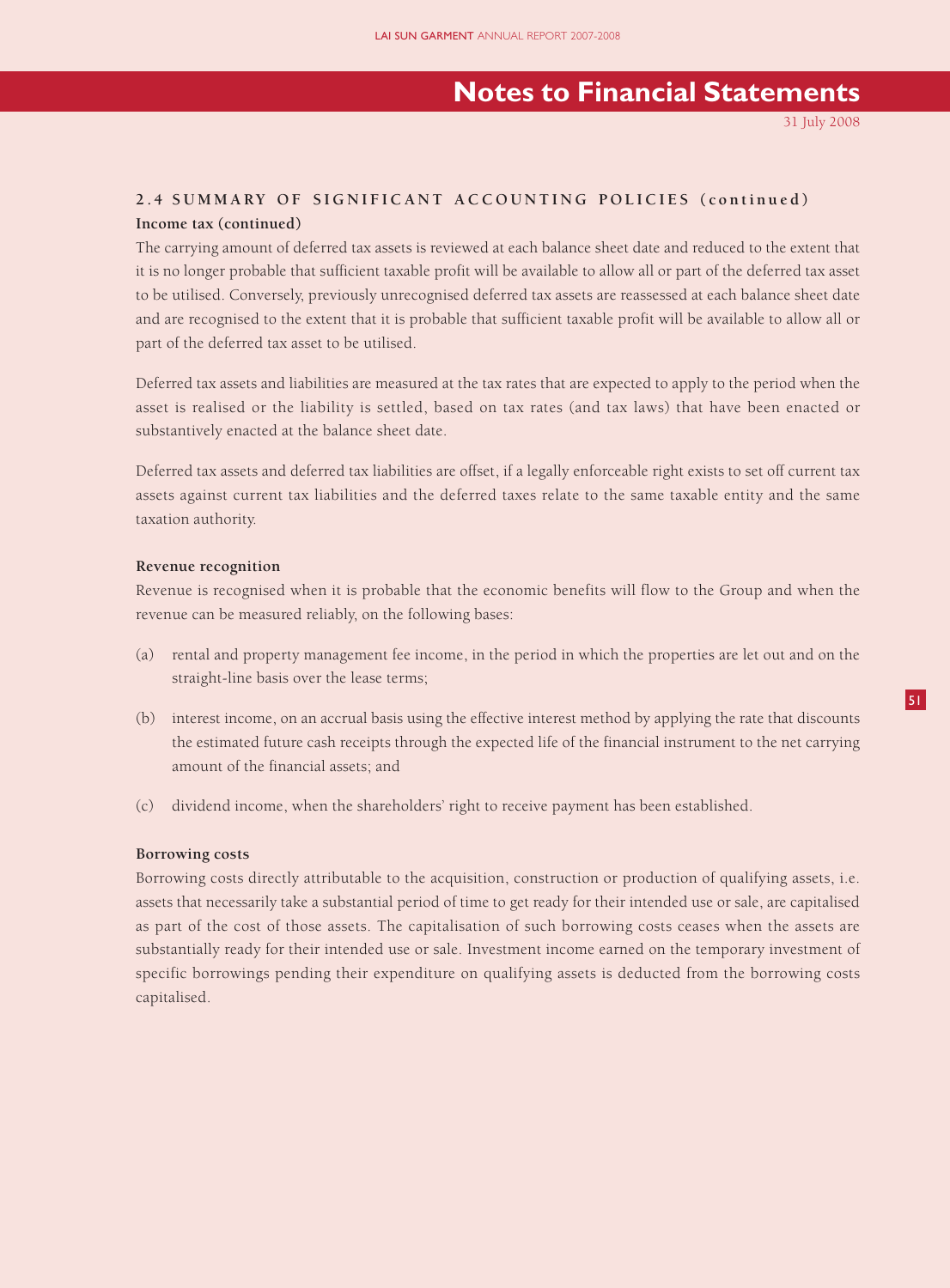31 July 2008

# **2.4 SUMMARY OF SIGNIFICANT ACCOUNTING POLICIES (continued)**

#### **Employee benefits**

#### *Share-based payment transactions*

The Company operates a share option scheme for the purpose of providing incentives and rewards to eligible participants who contribute to the success of the Group's operations. Employees (including directors) of the Group receive remuneration in the form of share-based payment transactions, whereby employees render services as consideration for equity instruments ("equity-settled transactions").

The cost of equity-settled transactions with employees is measured by reference to the fair value at the date at which they are granted. The fair value is determined by using a Black-Scholes Model, further details of which are given in note 29 to the financial statements. In valuing equity-settled transactions, no account is taken of any performance conditions, other than conditions linked to the price of the shares of the Company ("market conditions"), if applicable.

#### *Paid leave carried forward*

The Group provides paid annual leave to its employees under their employment contracts on a calendar year basis. Under certain circumstances, such leave which remains untaken as at the year is permitted to be carried forward and utilised by the respective employees in the following year. An accrual is made at the balance sheet date for the material expected future cost of such paid leave earned during the current financial year by the employees and carried forward.

#### *Employment Ordinance long service payments*

Certain of the Group's employees have completed the required number of years of service to the Group in order to be eligible for long service payments under the Hong Kong Employment Ordinance in the event of the termination of their employment. The Group is liable to make such payments in the event that such a termination of employment meets the circumstances specified in the Employment Ordinance.

A provision is recognised in respect of the probable future long service payments expected to be made. The provision is based on the best estimate of the probable future payments that have been earned by the employees from their service to the Group at the balance sheet date.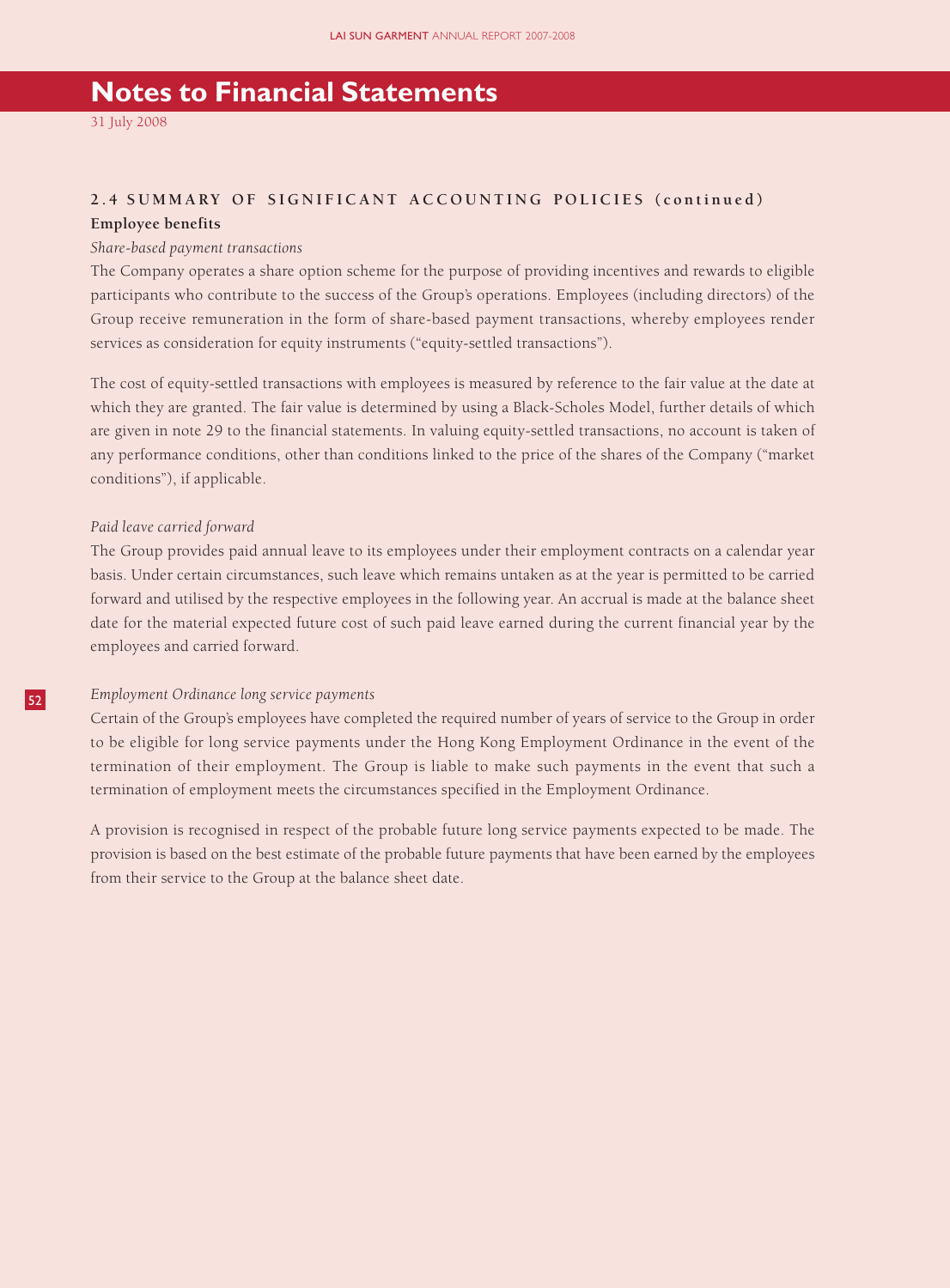31 July 2008

## **2.4 SUMMARY OF SIGNIFICANT ACCOUNTING POLICIES (continued) Employee benefits (continued)**

#### *Retirement benefits*

The Group operates a defined contribution Mandatory Provident Fund retirement benefits scheme (the "MPF Scheme") under the Mandatory Provident Fund Schemes Ordinance and defined contribution retirement schemes (the "Contribution Schemes") for those employees who are eligible to participate in the respective schemes during the year. The assets of the schemes are held separately from those of the Group in the respective independently administered funds. Contributions to the MPF Scheme and the Contribution Schemes are made based on a percentage of the employees' basic salaries and are charged to the income statement as they become payable in accordance with the rules of the respective schemes. The Group's employer contributions vest fully with the employees when contributed into the MPF Scheme, while under the Contribution Schemes, when an employee leaves the scheme prior to his/her interest in the Group's contributions vesting fully, the ongoing contributions payable by the Group may be reduced by the relevant amount of forfeited contributions.

#### **Foreign currencies**

These financial statements are presented in Hong Kong dollars, which is the Company's functional and presentation currency. Each entity in the Group determines its own functional currency and items included in the financial statements of each entity are measured using that functional currency. Foreign currency transactions are initially recorded using the functional currency rates ruling at the date of the transactions. Monetary assets and liabilities denominated in foreign currencies are retranslated at the functional currency rates of exchange ruling at the balance sheet date. All differences are taken to the income statement. Nonmonetary items that are measured in terms of historical cost in a foreign currency are translated using the exchange rates at the dates of the initial transactions. Non-monetary items measured at fair value in a foreign currency are translated using the exchange rates at the date when the fair value was determined.

The functional currencies of certain overseas associates are currencies other than the Hong Kong dollar. As at the balance sheet date, the assets and liabilities of these entities are translated into the presentation currency of the Company at the exchange rates ruling at the balance sheet date and, their income statements are translated into Hong Kong dollars at the weighted average exchange rates for the year. The resulting exchange differences are included in the exchange fluctuation reserve. On disposal of a foreign entity, the deferred cumulative amount recognised in equity relating to that particular foreign operation is recognised in the income statement.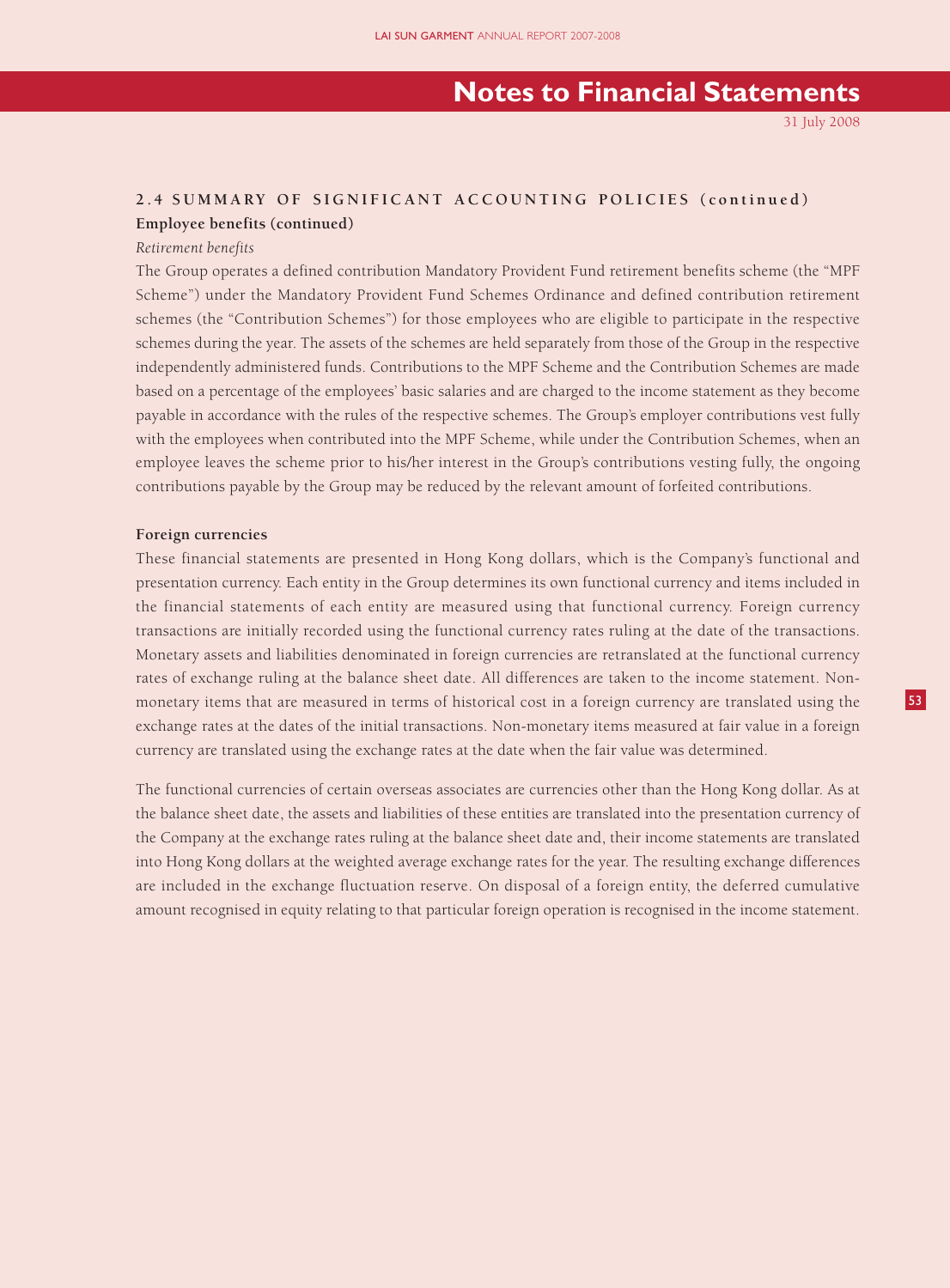31 July 2008

#### **3. SIGNIFICANT ACCOUNTING JUDGEMENTS AND ESTIMATES**

#### **Judgements**

In the process of applying the Group's accounting policies, management has made the following judgements, apart from those involving estimations, which have the most significant effect on the amounts recognised in the financial statements:

#### *Impairment of assets*

The Group has to exercise judgement in determining whether an asset is impaired or the event previously causing the asset impairment no longer exists, particularly in assessing: (1) whether an event has occurred that may affect the asset value or such event affecting the asset value has not been in existence; (2) whether the carrying value of an asset can be supported by the net present value of future cash flows which are estimated based upon the continued use of the asset or derecognition; and (3) the appropriate key assumptions to be applied in preparing cash flow projections including whether these cash flow projections are discounted using an appropriate rate. Changing the assumptions selected by management to determine the level of impairment, including the discount rates or the growth rate assumptions in the cash flow projections, could materially affect the net present value used in the impairment test.

#### **Estimation uncertainty**

The key assumptions concerning the future and other key sources of estimation uncertainty at the balance sheet date, that have a significant risk of causing a material adjustment to the carrying amounts of assets and liabilities within the next financial year, are discussed below.

#### *(i) Estimation of fair value of investment properties*

The best evidence of fair value is current prices in an active market for similar lease terms and other contracts. In the absence of such information, management determines the amount within a range of reasonable fair value estimates. In making its judgement, management considers information from a variety of sources, including (a) independent valuations; (b) current prices in an active market for properties of a different nature, condition and location by reference to available market information; (c) recent prices of similar properties in less active markets, with adjustments to reflect any changes in economic conditions since the date of transactions that occurred at those prices; and (d) discounted cash flow projections, based on reliable estimates of future cash flows, derived from the terms of any existing lease and other contracts, and (where possible) from external evidence such as current market rates for similar properties in the same location and condition, and using discount rates that reflect current market assessments of the uncertainty in the amount and timing of cash flows.

The carrying amounts of investment properties at fair values as at 31 July 2008 was HK\$200,800,000 (2007: HK\$156,100,000) (note 15).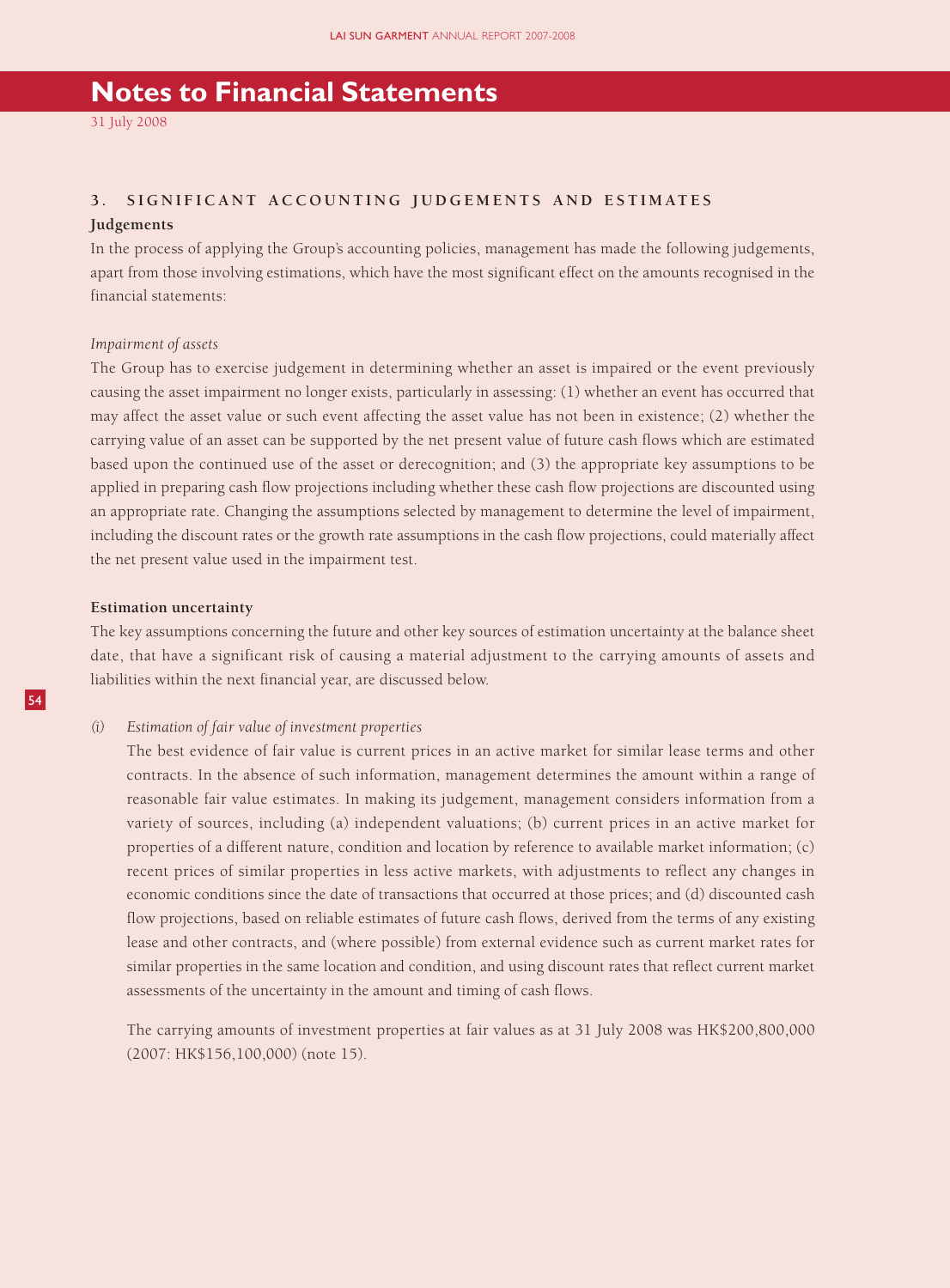31 July 2008

## **3. SIGNIFICANT ACCOUNTING JUDGEMENTS AND ESTIMATES (continued)**

#### **Estimation uncertainty (continued)**

*(ii) Estimation of total budgeted costs and costs to completion for properties under development*

Total budgeted costs for properties under development comprise (a) prepaid land lease payments, (b) building costs, and (c) any other direct costs attributable to the development of the properties. In estimating the total budgeted costs for properties under development, management makes reference to information such as (a) current offers from contractors and suppliers, (b) recent offers agreed with contractors and suppliers, and (c) professional estimation on construction and material costs.

The carrying amount of properties under development as at 31 July 2008 was HK\$273,503,000 (2007: HK\$183,529,000) (note 16).

*(iii) Impairment of assets*

The Group has to determine whether an asset is impaired or the event previously causing the asset impairment no longer exists. This requires an estimation of the value in use of the asset. Estimating the value in use requires the Group to make an estimate of the expected future cash flows from the asset and also to choose a suitable discount rate in order to calculate the present value of those cash flows. A change in the estimated future cash flows and/or the discount rate applied will result in an adjustment to the previous estimation.

#### *(iv) Impairment of loan and interest receivables*

The Group regularly conducts assessments on possible losses resulting from the inability of the borrower to settle the loan and interest receivables due to the Group. Taking into account the current acute economic and market conditions, the Group has, based on the information provided and representations made by the borrower, made a provision for impairment of HK\$20,212,000 for the loan and interest receivables in the current year. If there is any change in the financial conditions in respect of the information provided and representations made by the borrower, the amount of provision for impairment made would be different from that provided for in the consolidated financial statements.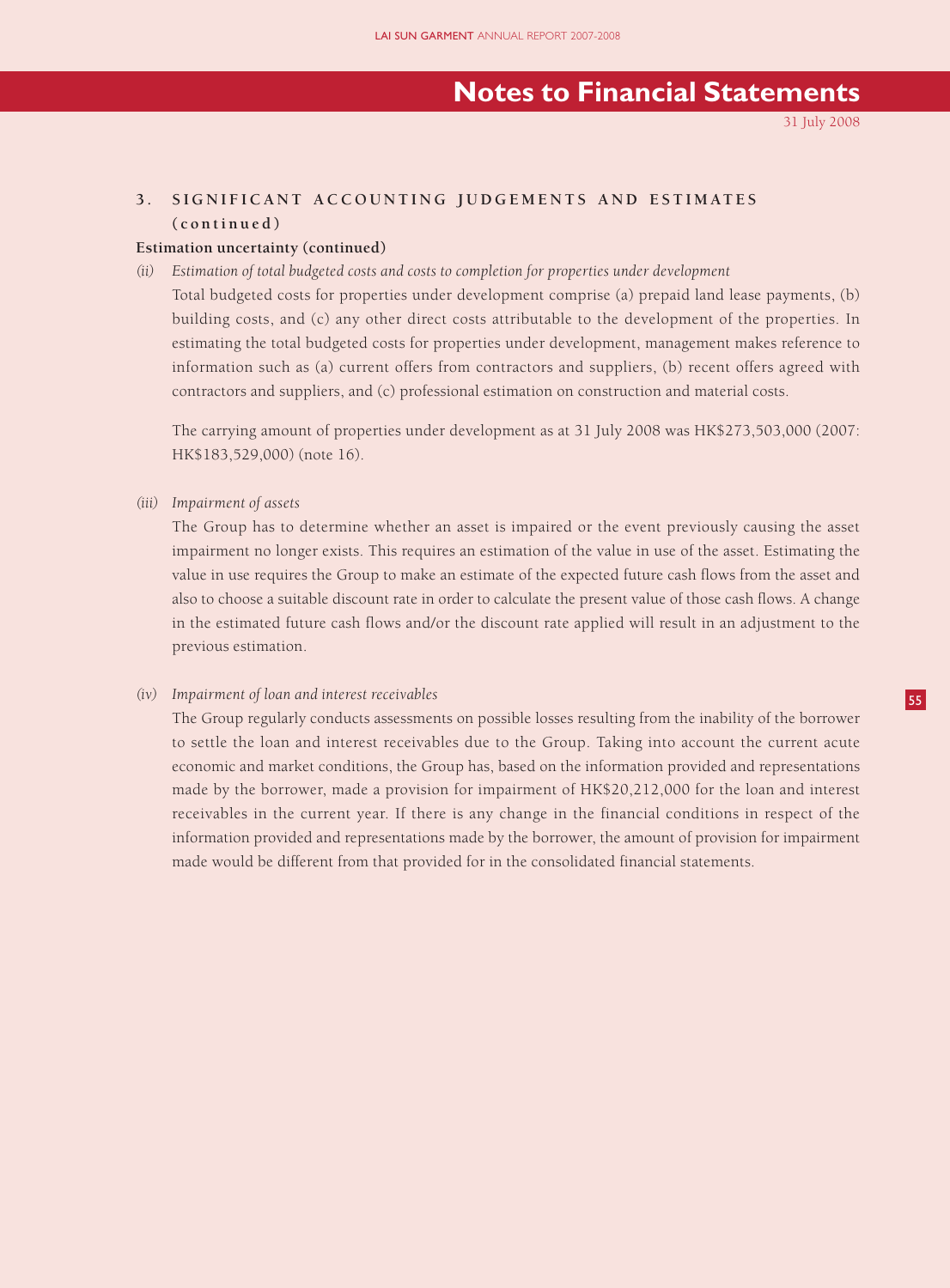31 July 2008

#### **4. SEGMENT INFORMATION**

Segment information is presented on a primary segment reporting basis, by business segment.

The Group's operating businesses are structured and managed separately, according to the nature of their operations and the products and services they provide. Each of the Group's business segments represents a strategic business unit that offers products and services that are subject to risks and returns which are different from those of the other business segments. Summary details of the business segments are as follows:

- (a) the property development segment engages in property development;
- (b) the property investment segment engages in the leasing of commercial premises.

No further geographical segment information is presented as all of the Group's revenue and operations are located in Hong Kong.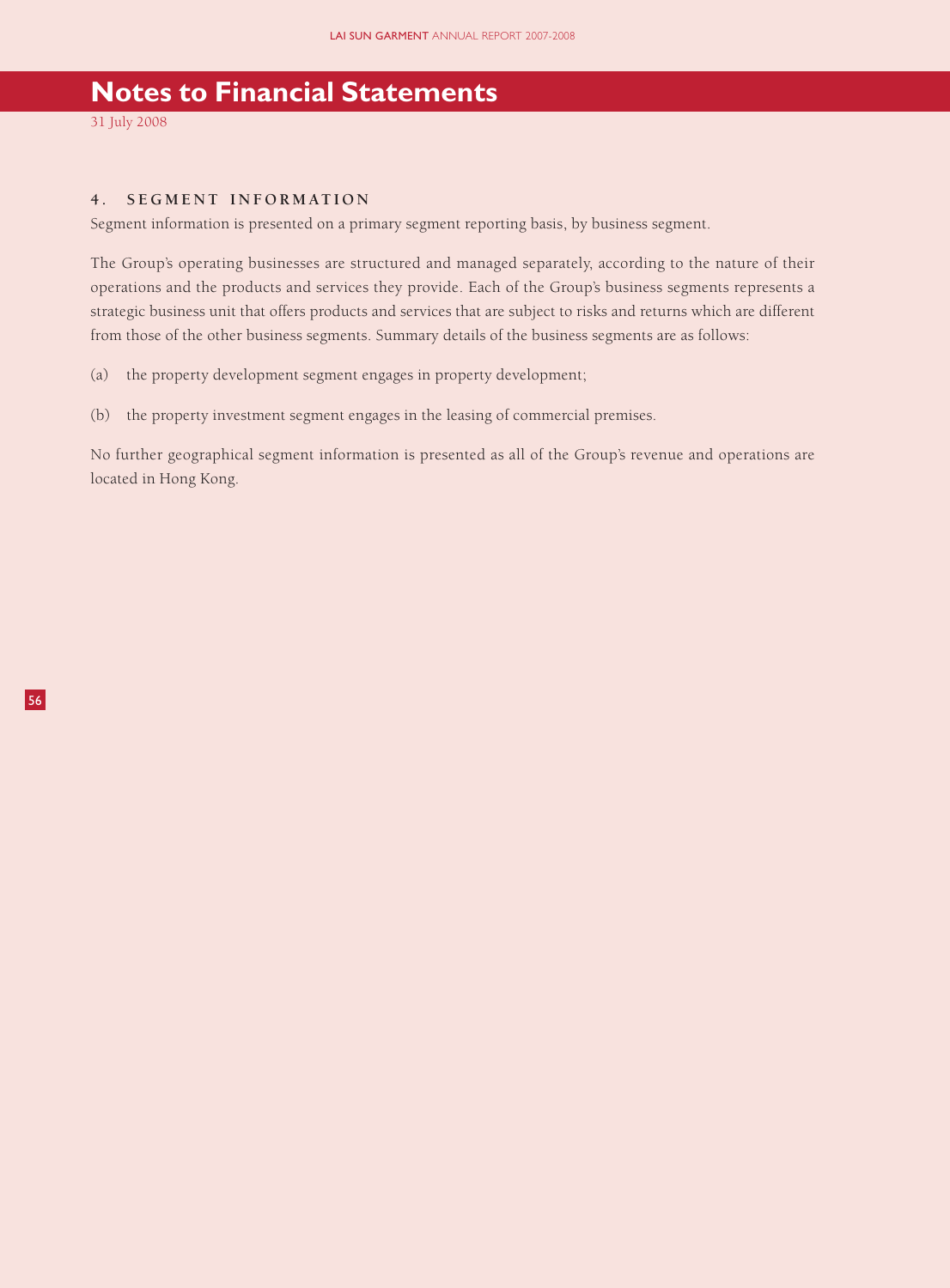31 July 2008

## **4. SEGMENT INFORMATION (continued)**

#### **Business segments**

The following tables present revenue, profit and certain asset, liability and expenditure information for the Group's business segments for the years ended 31 July 2008 and 2007:

#### **Group**

|                                           |                      | Property development | Property investment |           | Consolidated    |           |
|-------------------------------------------|----------------------|----------------------|---------------------|-----------|-----------------|-----------|
|                                           | 2008<br>2007<br>2008 |                      | 2007                | 2008      | 2007            |           |
|                                           | <b>HK\$'000</b>      | HK\$'000             | HK\$'000            | HK\$'000  | <b>HK\$'000</b> | HK\$'000  |
| Segment revenue:                          |                      |                      |                     |           |                 |           |
| Sales to external customers               |                      |                      | 14,303              | 11,414    | 14,303          | 11,414    |
| Segment results                           | (9)                  | (8)                  | 56,133              | 45,847    | 56,124          | 45,839    |
| Interest income and unallocated           |                      |                      |                     |           |                 |           |
| other revenue and gain                    |                      |                      |                     |           | 11,030          | 21,146    |
| Unallocated expenses                      |                      |                      |                     |           | (43, 384)       | (26, 410) |
| Profit from operating activities          |                      |                      |                     |           | 23,770          | 40,575    |
| Finance costs                             |                      |                      |                     |           | (14, 483)       | (17, 915) |
| Share of profits and losses of associates |                      |                      |                     |           | 39,554          | 259,013   |
| Profit before tax                         |                      |                      |                     |           | 48,841          | 281,673   |
| Tax                                       |                      |                      |                     |           | (3,044)         | (6,369)   |
| Profit for the year                       |                      |                      |                     |           | 45,797          | 275,304   |
| Assets and liabilities:                   |                      |                      |                     |           |                 |           |
| Segment assets                            | 274,024              | 184,308              | 201,056             | 156,492   | 475,080         | 340,800   |
| Interests in associates                   |                      |                      |                     |           | 3,025,253       | 2,656,103 |
| Unallocated assets                        |                      |                      |                     |           | 397,469         | 723,163   |
| Total assets                              |                      |                      |                     |           | 3,897,802       | 3,720,066 |
| Segment liabilities                       | 28,917               | 6,787                | 4,183               | 3,778     | 33,100          | 10,565    |
| Unallocated liabilities                   |                      |                      |                     |           | 408,760         | 334,813   |
| Total liabilities                         |                      |                      |                     |           | 441,860         | 345,378   |
| Other segment information:                |                      |                      |                     |           |                 |           |
| Depreciation -unallocated amounts         |                      |                      |                     |           | 1,493           | 1,812     |
| Fair value gain on investment             |                      |                      |                     |           |                 |           |
| properties                                |                      |                      | (43, 889)           | (36, 394) | (43, 889)       | (36, 394) |
| Capital expenditure                       | 87,594               | 44,570               | 811                 | 606       | 88,405          | 45,176    |
| Unallocated amounts                       |                      |                      |                     |           |                 | 510       |
|                                           |                      |                      |                     |           | 88,405          | 45,686    |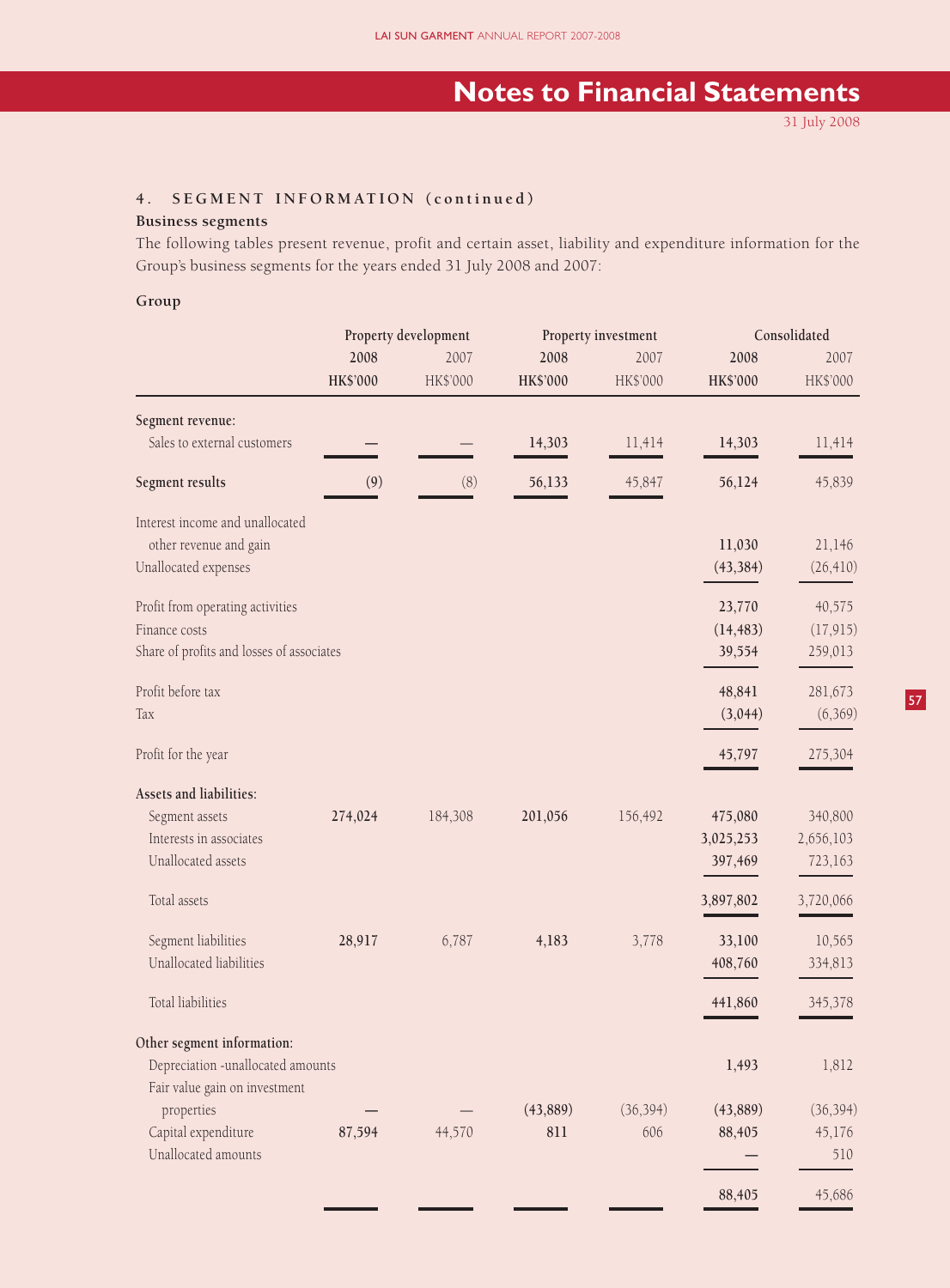31 July 2008

### **5. RELATED PARTY TRANSACTIONS**

(a) In addition to the related party transactions and balances detailed elsewhere in these financial statements, the Group entered into the following material transactions with related parties during the year:

|                                               | Group        |                 |          |
|-----------------------------------------------|--------------|-----------------|----------|
|                                               |              | 2008            | 2007     |
|                                               | <b>Notes</b> | <b>HK\$'000</b> | HK\$'000 |
| Rental expenses and building management       |              |                 |          |
| fees paid and payable to related companies    | (i)          | 688             | 844      |
| Interest expense on note payable to and other |              |                 |          |
| borrowing granted by a former director        |              |                 |          |
| of the Company, the late Mr. Lim Por Yen      | (ii)         | 14,333          | 17,724   |
| Interest income received and receivable from  |              |                 |          |
| an associate of the Group, Lai Fung           |              |                 |          |
| Holdings Limited ("Lai Fung")                 | (iii)        | 10,557          | 13,053   |
| Consideration paid and payable to Crocodile   |              |                 |          |
| Garments Limited ("CGL") for                  |              |                 |          |
| pledging a property as security               |              |                 |          |
| for the construction finance                  | (iv)         | 8,520           | 8,520    |

#### *Notes:*

- (i) Rental expenses and building management fees were paid to these related companies, of which certain directors are also the directors of the Company, based on the terms stated in the respective lease agreements.
- (ii) Interest expense was charged at the best lending rate quoted by a designated bank in Hong Kong in respect of the other borrowing (note 25(b)) and note payable (note 26).
- (iii) The interest income was charged on the promissory note receivable from Lai Fung, details of which are set out in note 20 to the financial statements.
- (iv) In consideration of CGL pledging the Property (as defined in note 16) as security for the construction finance of a joint development project of the Group and CGL, details of which are set out in note 16 to the financial statements, the Group agreed to make quarterly payments of HK\$2,130,000 to CGL for the period from the date of delivery of vacant possession of the Property for development to the date of issuance of a certificate of practical completion of construction. Mr. Lam Kin Ming, a director of the Company, is a major beneficial shareholder of CGL.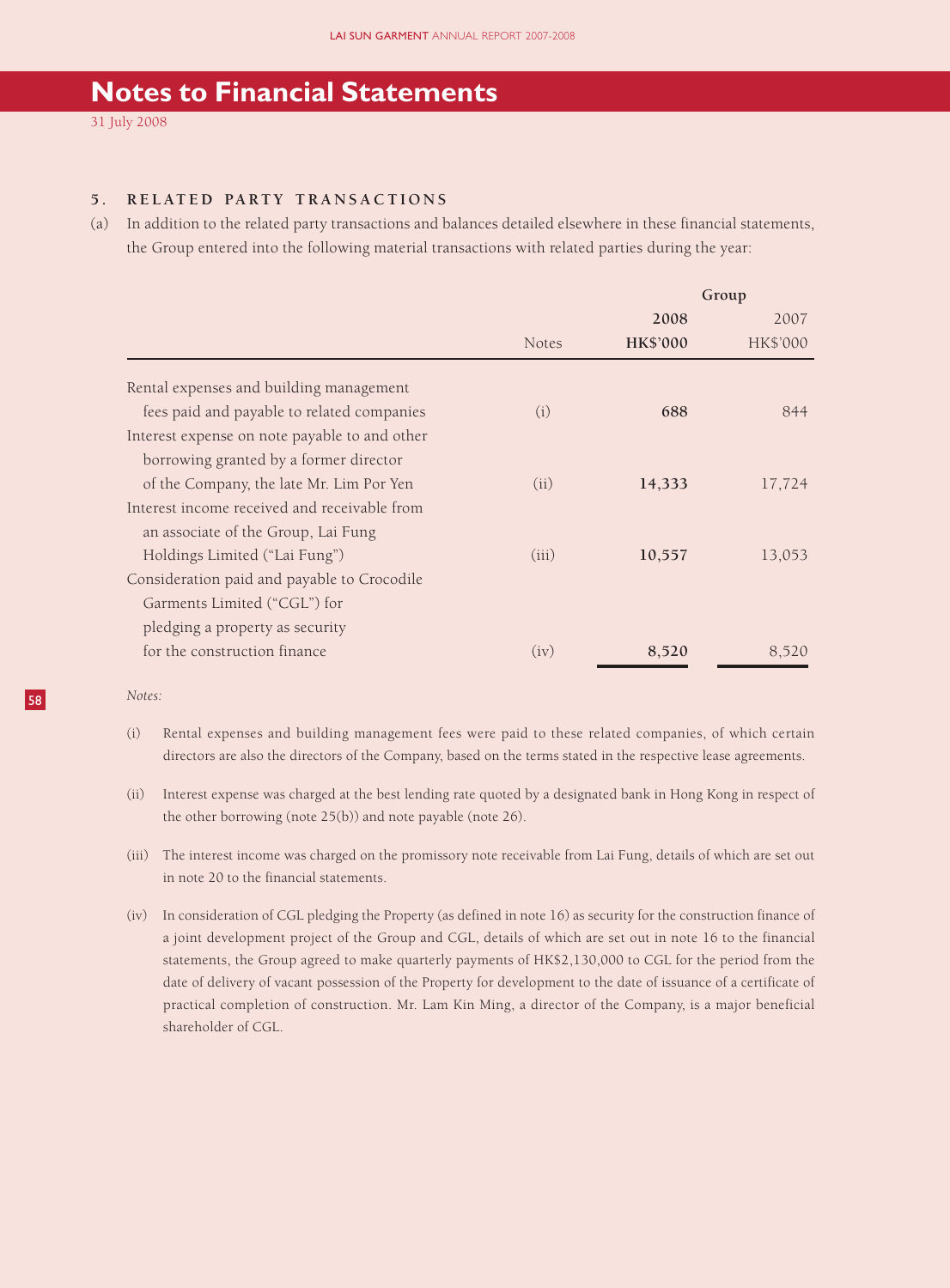31 July 2008

## **5. RELATED PARTY TRANSACTIONS (continued)**

(b) Compensation of key management personnel of the Group

|                                                     |                 | Group    |  |
|-----------------------------------------------------|-----------------|----------|--|
|                                                     | 2008            | 2007     |  |
|                                                     | <b>HK\$'000</b> | HK\$'000 |  |
|                                                     |                 |          |  |
| Short term employee benefits                        | 6,610           | 8,945    |  |
| Post-employment benefits                            | 24              | 25       |  |
|                                                     |                 |          |  |
| Total compensation paid to key management personnel | 6,634           | 8,970    |  |

Further details of directors' emoluments are included in note 9 to the financial statements.

### **6. TURNOVER, OTHER REVENUE AND GAIN**

Turnover represents gross rental income and property management fee income from investment properties during the year. An analysis of turnover, other revenue and gain is as follows:

|                                    | Group           |                |  |
|------------------------------------|-----------------|----------------|--|
|                                    | 2008            | 2007           |  |
|                                    | <b>HK\$'000</b> | HK\$'000       |  |
| Turnover                           |                 |                |  |
| Gross rental income                | 12,725          | 10,072         |  |
| Property management fee income     | 1,578           | 1,342          |  |
|                                    | 14,303          | 11,414         |  |
| Other revenue and gain             |                 |                |  |
| Interest income from bank deposits | 216             | 1,686          |  |
| Other interest income              | 10,741          | 19,456         |  |
| Others                             | 73              | $\overline{4}$ |  |
|                                    | 11,030          | 21,146         |  |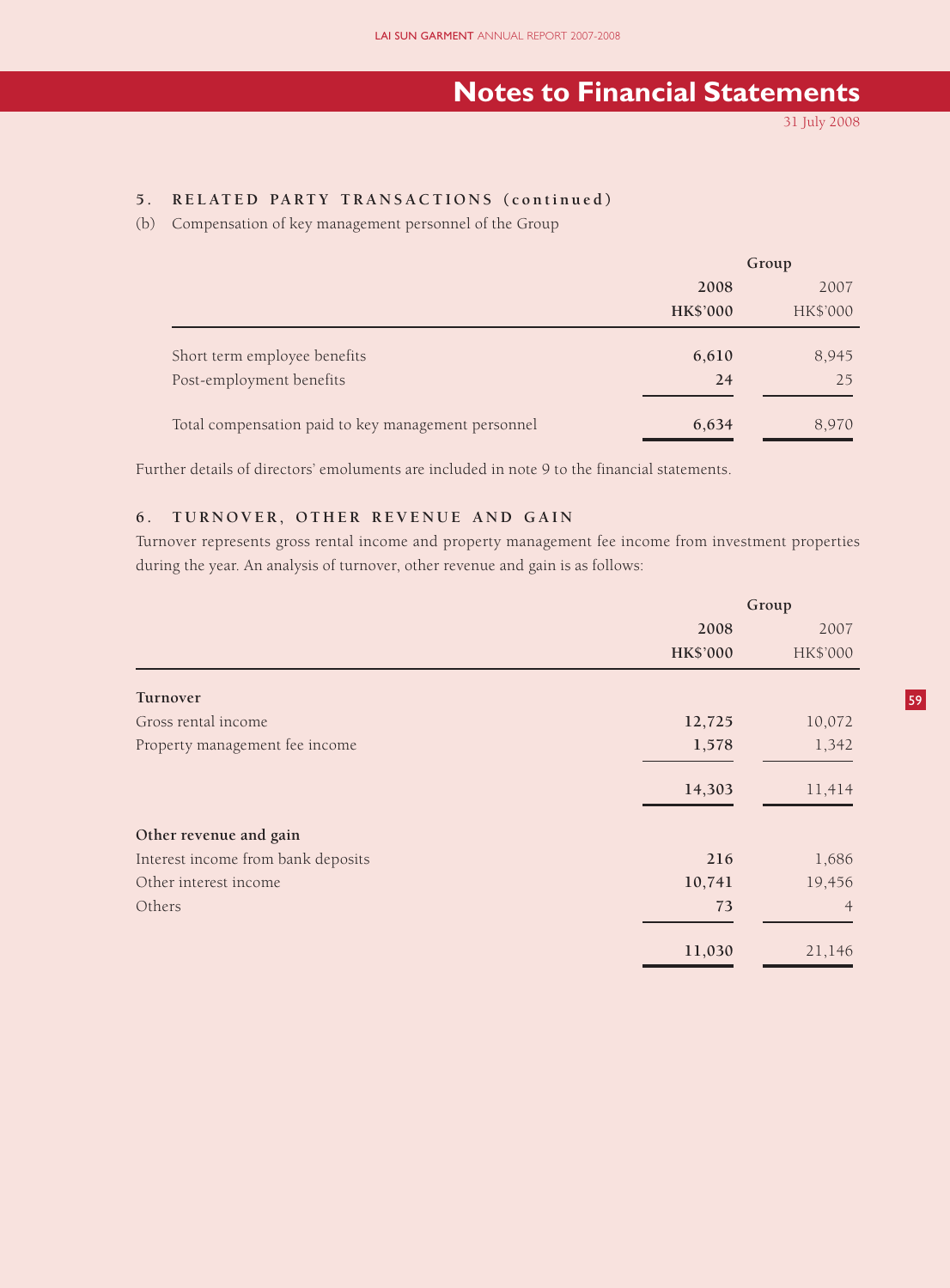31 July 2008

## **7. PROFIT FROM OPERATING ACTIVITIES**

The Group's profit from operating activities is arrived at after charging/(crediting):

|                                                            | Group           |           |
|------------------------------------------------------------|-----------------|-----------|
|                                                            | 2008            | 2007      |
|                                                            | <b>HK\$'000</b> | HK\$'000  |
| Auditors' remuneration                                     | 680             | 600       |
| Depreciation                                               | 1,493           | 1,812     |
| Minimum lease payments under operating leases              |                 |           |
| in respect of land and buildings                           | 978             | 1,626     |
| Employee benefits scheme (including                        |                 |           |
| directors' remuneration (note 9)):                         |                 |           |
| Wages and salaries                                         | 12,736          | 16,027    |
| Pension scheme contributions                               | 187             | 213       |
|                                                            | 12,923          | 16,240    |
| Gain on disposal of items of property, plant and equipment |                 | (220)     |
| Provision for impairment/(reversal of provision for        |                 |           |
| impairment) of loan and interest receivables               |                 |           |
| (included in other operating income/(expenses))            | 20,212          | (4,059)   |
| Gross rental and property management fee income            | (14, 303)       | (11, 414) |
| Less: Outgoings                                            | 1,011           | 1,033     |
|                                                            | (13,292)        | (10, 381) |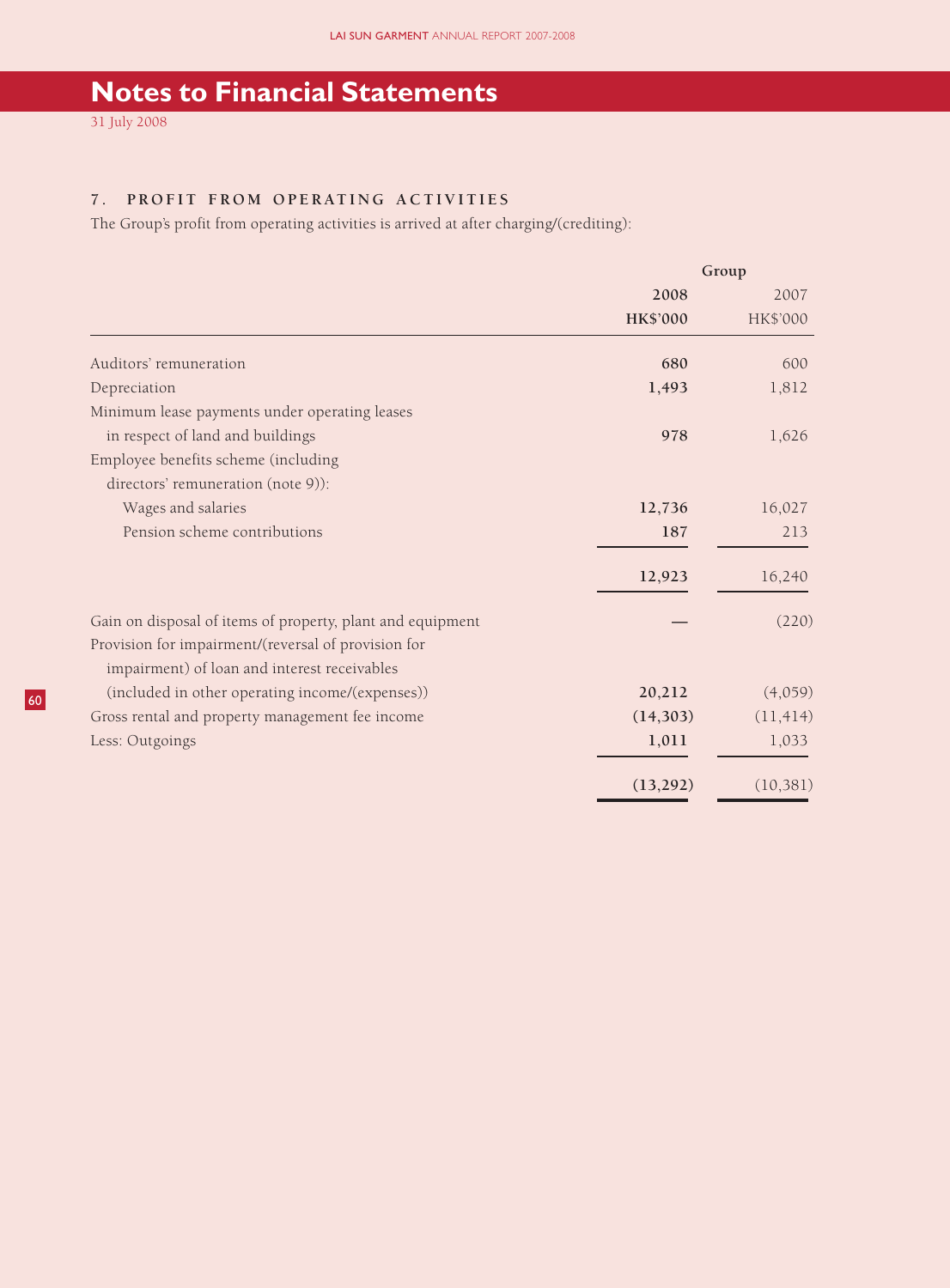31 July 2008

### **8. FINANCE COSTS**

|                                                                    | Group           |          |  |
|--------------------------------------------------------------------|-----------------|----------|--|
|                                                                    | 2008            | 2007     |  |
|                                                                    | <b>HK\$'000</b> | HK\$'000 |  |
| Interest on:                                                       |                 |          |  |
| Bank loans wholly repayable within five years                      | 1,645           | 176      |  |
| Other borrowings and note payable wholly repayable                 |                 |          |  |
| within five years                                                  | 14,333          | 17,724   |  |
| Total interest expenses                                            | 15,978          | 17,900   |  |
| Bank financing charges                                             | 885             | 480      |  |
|                                                                    | 16,863          | 18,380   |  |
| Less: Amount capitalised in properties under development (note 16) | (2,380)         | (465)    |  |
|                                                                    | 14,483          | 17,915   |  |

## **9. DIRECTORS ' REMUNERATION**

Directors' remuneration for the year, disclosed pursuant to the Listing Rules and Section 161 of the Hong Kong Companies Ordinance, is as follows:

|                                           | Group           |          |  |
|-------------------------------------------|-----------------|----------|--|
|                                           | 2008            | 2007     |  |
|                                           | <b>HK\$'000</b> | HK\$'000 |  |
| Fees                                      | 544             | 528      |  |
| Other emoluments:                         |                 |          |  |
| Salaries, allowances and benefits in kind | 6,066           | 8,417    |  |
| Pension scheme contributions              | 24              | 25       |  |
|                                           | 6,090           | 8,442    |  |
|                                           | 6,634           | 8,970    |  |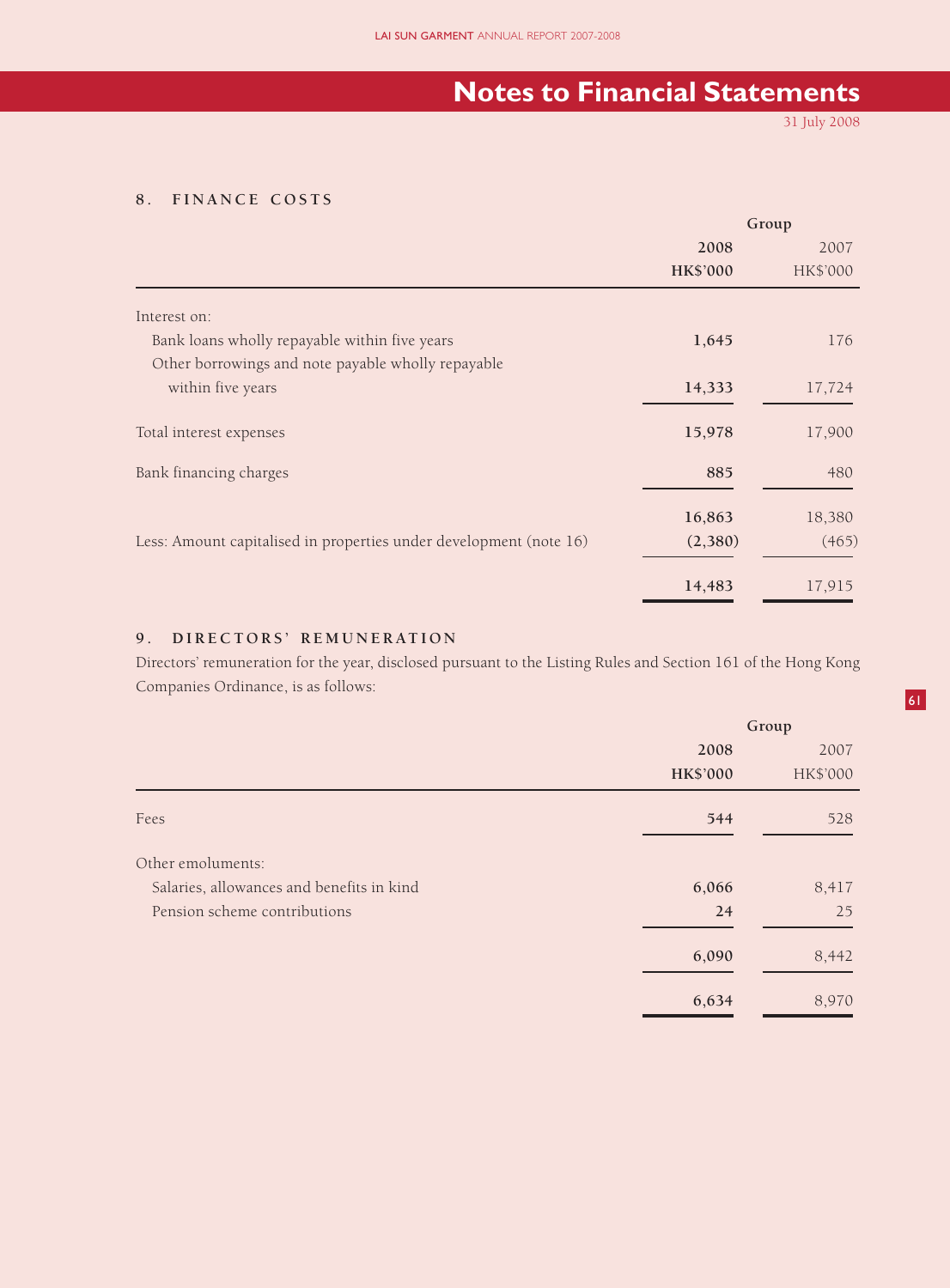31 July 2008

## **9. DIRECTORS ' REMUNERATION (continued)**

|                                        |                 | Salaries,       |                 |                 |
|----------------------------------------|-----------------|-----------------|-----------------|-----------------|
|                                        |                 | allowances      | Pension         |                 |
|                                        |                 | and benefits    | scheme          |                 |
|                                        | Fees            | in kind         | contributions   | Total           |
|                                        | <b>HK\$'000</b> | <b>HK\$'000</b> | <b>HK\$'000</b> | <b>HK\$'000</b> |
| 2008                                   |                 |                 |                 |                 |
| Executive and non-executive directors: |                 |                 |                 |                 |
| Lam Kin Ngok, Peter                    | 48              | 480             | 12              | 540             |
| Lam Kin Ming                           | 48              | 815             |                 | 863             |
| Lam Hau Yin, Lester                    |                 |                 |                 |                 |
| (also alternate to U Po Chu)           |                 |                 |                 |                 |
| Tam Kin Man, Kraven                    |                 |                 |                 |                 |
| Shiu Kai Wah                           | 48              | 595             |                 | 643             |
| Lam Kin Hong, Matthew                  | 48              | 384             | 12              | 444             |
| U Po Chu                               | 48              | 3,622           |                 | 3,670           |
| Chiu Wai                               | 48              |                 |                 | 48              |
| Lai Yuen Fong                          | 48              | 170             |                 | 218             |
| Lam Wai Kei, Vicky                     |                 |                 |                 |                 |
| (alternate to Lai Yuen Fong)           |                 |                 |                 |                 |
| Leung Churk Yin, Jeanny                |                 |                 |                 |                 |
| Independent non-executive directors:   |                 |                 |                 |                 |
| Wan Yee Hwa, Edward                    | 64              |                 |                 | 64              |
| Chow Bing Chiu                         | 72              |                 |                 | 72              |
| Leung Shu Yin, William                 | 72              |                 |                 | 72              |
|                                        | 544             | 6,066           | 24              | 6,634           |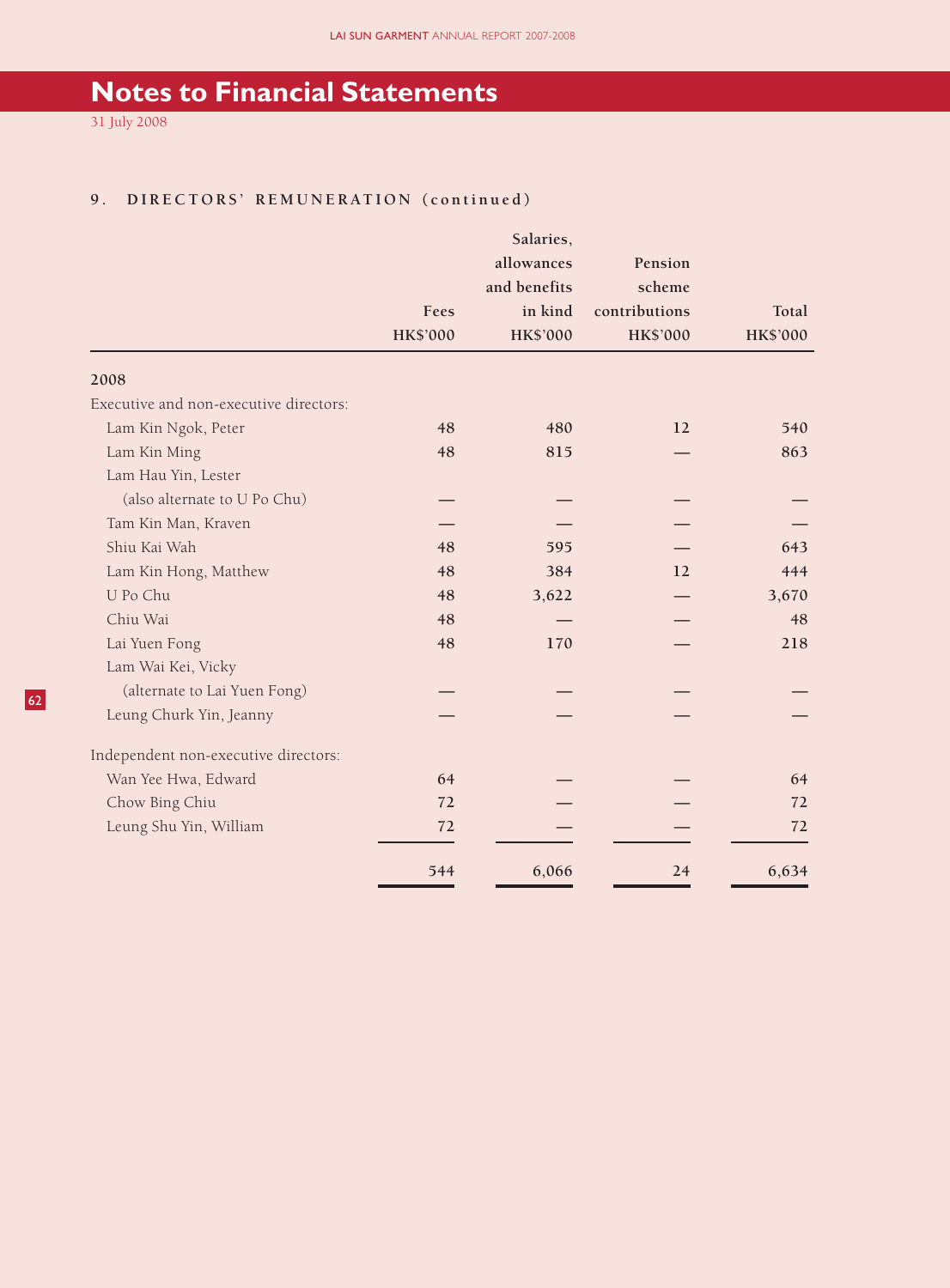31 July 2008

|                                         |          | Salaries,    |               |          |
|-----------------------------------------|----------|--------------|---------------|----------|
|                                         |          | allowances   | Pension       |          |
|                                         |          | and benefits | scheme        |          |
|                                         | Fees     | in kind      | contributions | Total    |
|                                         | HK\$'000 | HK\$'000     | HK\$'000      | HK\$'000 |
| 2007                                    |          |              |               |          |
| Executive and non-executive directors:  |          |              |               |          |
| Lam Kin Ngok, Peter                     | 48       | 2,480        | 12            | 2,540    |
| Lam Kin Ming                            | 48       | 830          |               | 878      |
| Lam Hau Yin, Lester                     |          |              |               |          |
| (also alternate to U Po Chu)            |          |              |               |          |
| Tam Kin Man, Kraven                     |          |              |               |          |
| Shiu Kai Wah                            | 48       | 795          |               | 843      |
| Lam Kin Hong, Matthew                   | 48       | 384          | 12            | 444      |
| U Po Chu                                | 48       | 3,640        |               | 3,688    |
| Chiu Wai                                | 48       |              |               | 48       |
| Lai Yuen Fong                           | 48       | 288          |               | 336      |
| Lam Wai Kei, Vicky                      |          |              |               |          |
| (alternate to Lai Yuen Fong)            |          |              |               |          |
| Lee Po On (resigned on 22 January 2007) | 24       |              | $\mathbf{1}$  | 25       |
| Independent non-executive directors:    |          |              |               |          |
| Wan Yee Hwa, Edward                     | 48       |              |               | 48       |
| Chow Bing Chiu                          | 60       |              |               | 60       |
| Leung Shu Yin, William                  | 60       |              |               | 60       |
|                                         | 528      | 8,417        | 25            | 8,970    |

## **9. DIRECTORS ' REMUNERATION (continued)**

There were no other emoluments payable to the independent non-executive directors during the year (2007: Nil).

There was no arrangement under which a director waived or agreed to waive any remuneration during the year (2007: Nil).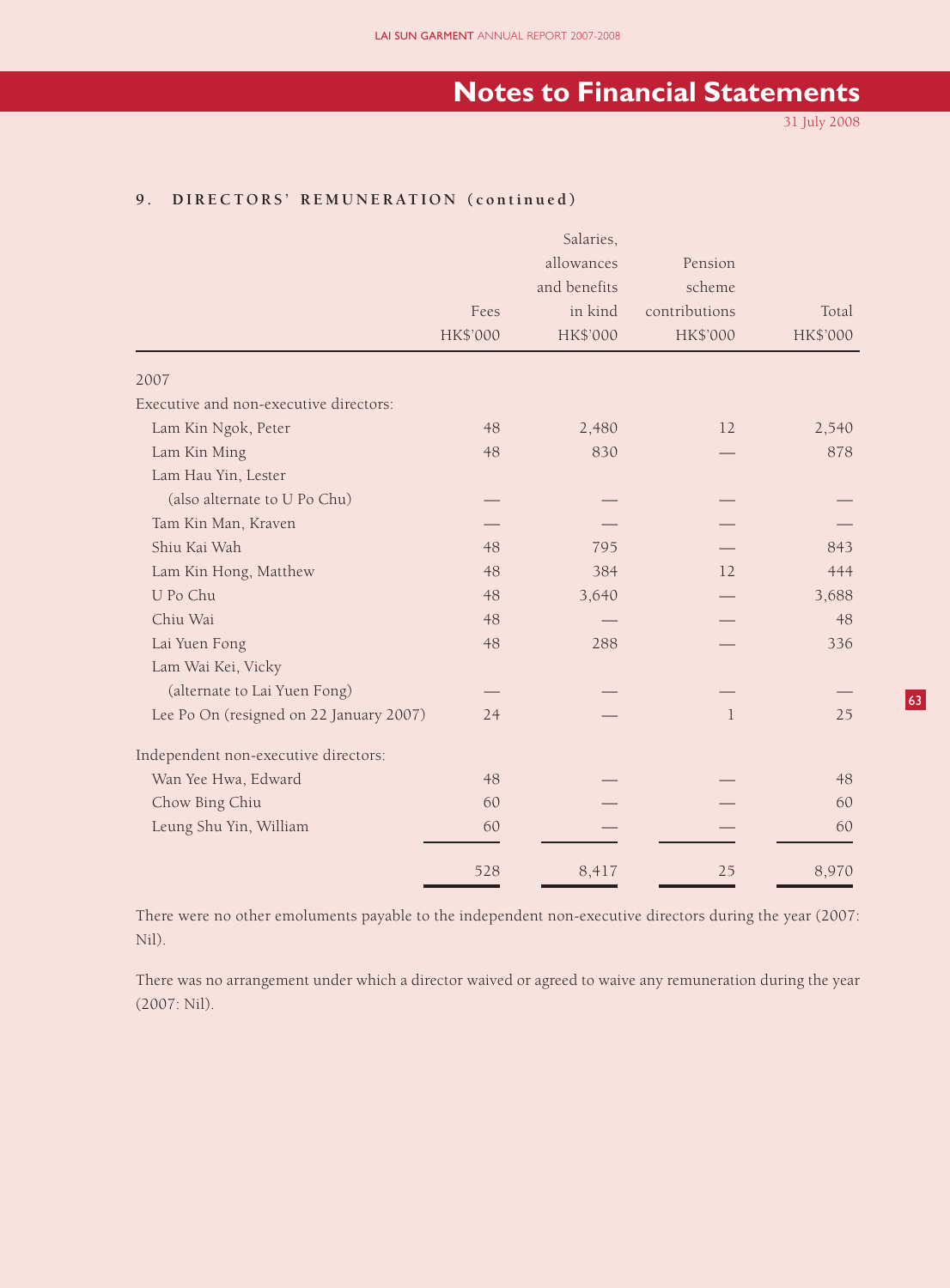31 July 2008

## **10. FIVE HIGHEST PAID EMPLOYEES**

The five highest paid employees during the year included three directors (2007: four directors), details of whose remuneration are set out in note 9 above. Details of the remuneration of the remaining two (2007: one) non-director, highest paid employees for the year are as follows:

|                                           |                 | Group    |  |
|-------------------------------------------|-----------------|----------|--|
|                                           | 2008            |          |  |
|                                           | <b>HK\$'000</b> | HK\$'000 |  |
|                                           |                 |          |  |
| Salaries, allowances and benefits in kind | 1,256           | 618      |  |
| Pension scheme contributions              | 12              | 12       |  |
|                                           |                 |          |  |
|                                           | 1,268           | 630      |  |

The number of non-director, highest paid employees whose remuneration fell within the following bands is as follows:

|                             |      | Number of employees |  |
|-----------------------------|------|---------------------|--|
|                             | 2008 | 2007                |  |
| HK\$500,001 - HK\$1,000,000 |      |                     |  |

## **11. TAX**

64

Hong Kong profits tax has been provided at the rate of 16.5% (2007: 17.5%) on the estimated assessable profits arising in Hong Kong during the year.

|                                      | Group           |          |  |
|--------------------------------------|-----------------|----------|--|
|                                      | 2008            | 2007     |  |
|                                      | <b>HK\$'000</b> | HK\$'000 |  |
| Current tax                          |                 |          |  |
| Charge for the year                  | 669             |          |  |
| Overprovision in prior years         | (3,350)         |          |  |
|                                      | (2,681)         |          |  |
| Deferred tax                         |                 |          |  |
| Current year (note 27)               | 7,241           | 6,369    |  |
| Change in profits tax rate (note 27) | (1,516)         |          |  |
|                                      | 5,725           | 6,369    |  |
| Tax charge for the year              | 3,044           | 6,369    |  |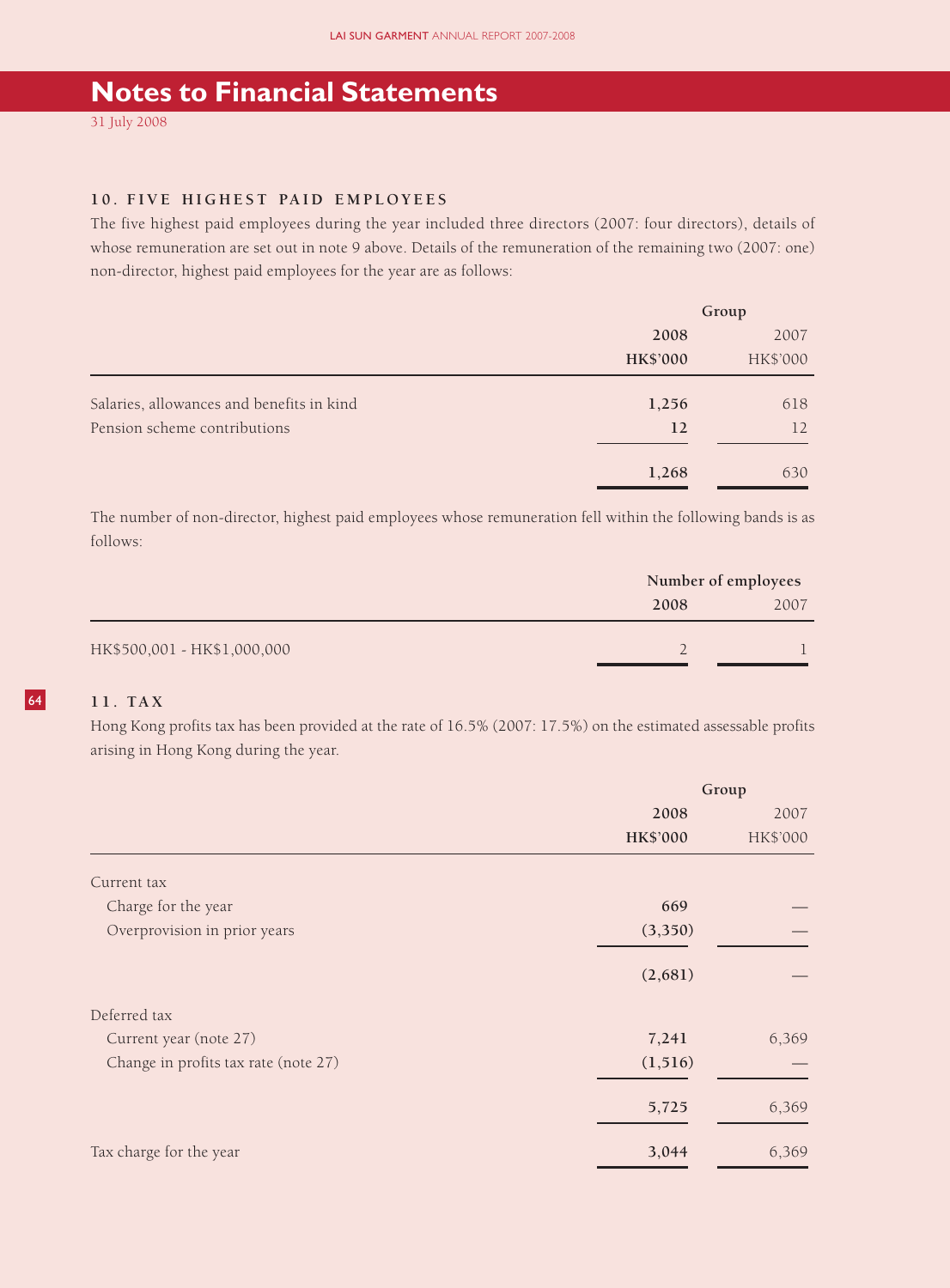31 July 2008

#### **11. TAX (continued)**

A reconciliation of the tax expense applicable to profit before tax using Hong Kong profits tax rate to the tax charge for the year is as follows:

|                                                           | Group           |           |
|-----------------------------------------------------------|-----------------|-----------|
|                                                           | 2008            | 2007      |
|                                                           | <b>HK\$'000</b> | HK\$'000  |
| Profit before tax                                         | 48,841          | 281,673   |
| Tax at the statutory rate of 16.5% (2007: 17.5%)          | 8,059           | 49,293    |
| Effect of change in tax rate on opening deferred tax      | (1,516)         |           |
| Adjustments in respect of current tax of previous periods | (3,350)         |           |
| Profits and losses attributable to associates             | (6,526)         | (45, 327) |
| Income not subject to tax                                 | (36)            | (1,005)   |
| Expenses not deductible for tax                           | 6,708           | 3,375     |
| Utilisation of tax losses of previous periods             | (321)           |           |
| Tax losses not recognised                                 | 26              | 33        |
| Tax charge for the year                                   | 3,044           | 6,369     |

#### **12. PROFIT FOR THE YEAR OF THE COMPANY**

The Company's profit for the year ended 31 July 2008 dealt with in the financial statements of the Company was HK\$14,027,000 (2007: HK\$19,193,000) (note 30(b)).

## **13. EARNINGS PER SHARE ATTRIBUTABLE TO ORDINARY EQUITY HOLDERS OF THE COMPANY**

The calculation of basic earnings per share is based on profit for the year attributable to ordinary equity holders of the Company of HK\$45,797,000 (2007: HK\$275,304,000) and the weighted average number of 1,617,423,423 (2007: 1,617,423,423) ordinary shares in issue during the year.

The diluted earnings per share for the years ended 31 July 2008 and 2007 have not been disclosed as no diluting event existed during both years.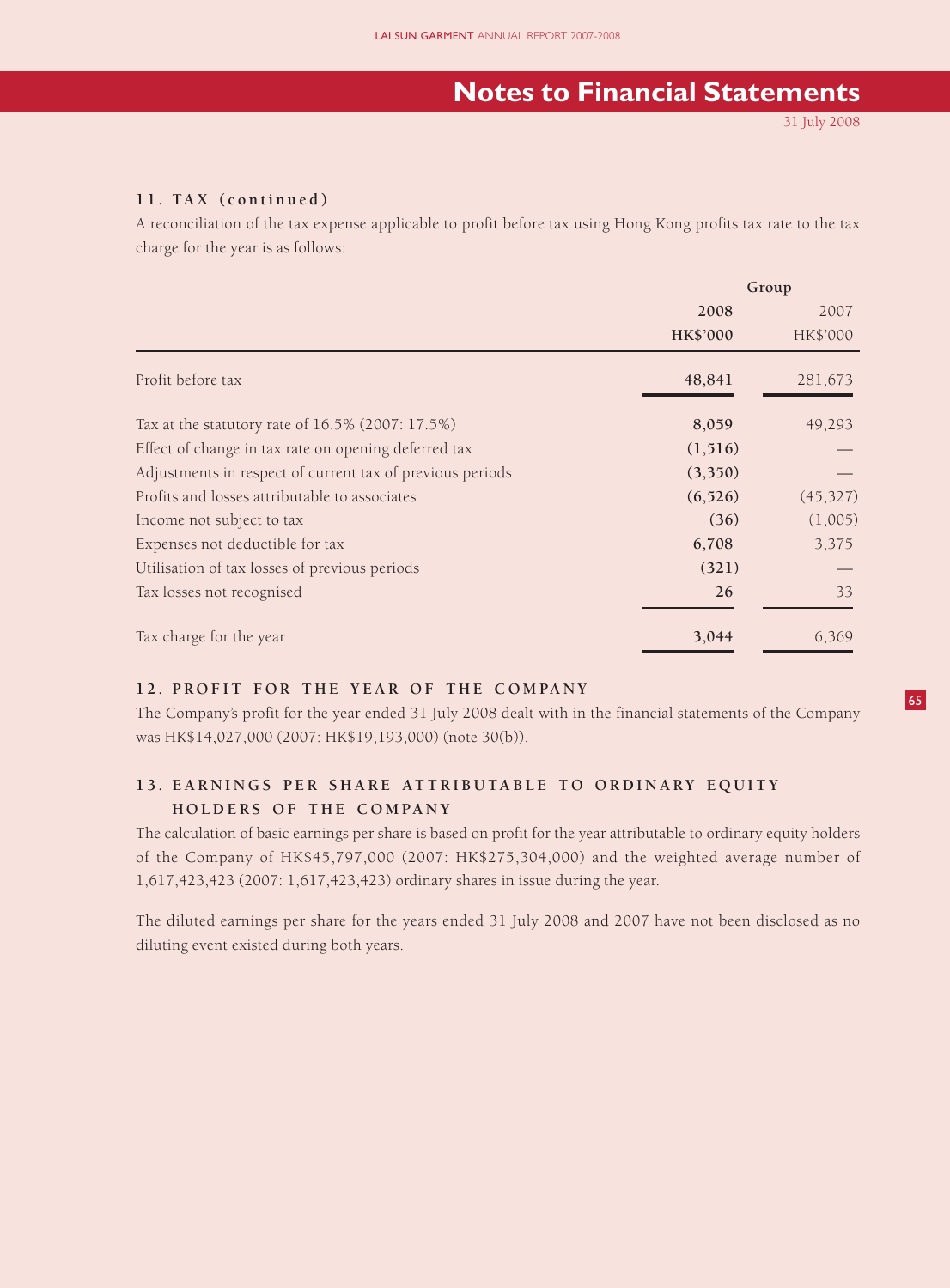# 31 July 2008

# **14. PROPERTY, PLANT AND EQUIPMENT**

**Group and Company**

|                                       | Furniture,   |          |          |          |
|---------------------------------------|--------------|----------|----------|----------|
|                                       | fixtures and | Motor    | Motor    |          |
|                                       | equipment    | vehicles | vessels  | Total    |
|                                       | HK\$'000     | HK\$'000 | HK\$'000 | HK\$'000 |
| Cost:                                 |              |          |          |          |
| At 1 August 2006                      | 7,465        | 11,231   | 16,951   | 35,647   |
| Additions                             | 117          | 393      |          | 510      |
| Disposals                             |              | (1,020)  |          | (1,020)  |
| At 31 July 2007 and 1 August 2007     | 7,582        | 10,604   | 16,951   | 35,137   |
| Write off                             |              | (5,000)  |          | (5,000)  |
| At 31 July 2008                       | 7,582        | 5,604    | 16,951   | 30,137   |
| Accumulated depreciation:             |              |          |          |          |
| At 1 August 2006                      | 3,696        | 10,724   | 16,951   | 31,371   |
| Depreciation provided during the year | 1,441        | 371      |          | 1,812    |
| Disposals                             |              | (1,020)  |          | (1,020)  |
| At 31 July 2007 and 1 August 2007     | 5,137        | 10,075   | 16,951   | 32,163   |
| Depreciation provided during the year | 1,226        | 267      |          | 1,493    |
| Write off                             |              | (5,000)  |          | (5,000)  |
| At 31 July 2008                       | 6,363        | 5,342    | 16,951   | 28,656   |
| Net book value:                       |              |          |          |          |
| At 31 July 2008                       | 1,219        | 262      |          | 1,481    |
| At 31 July 2007                       | 2,445        | 529      |          | 2,974    |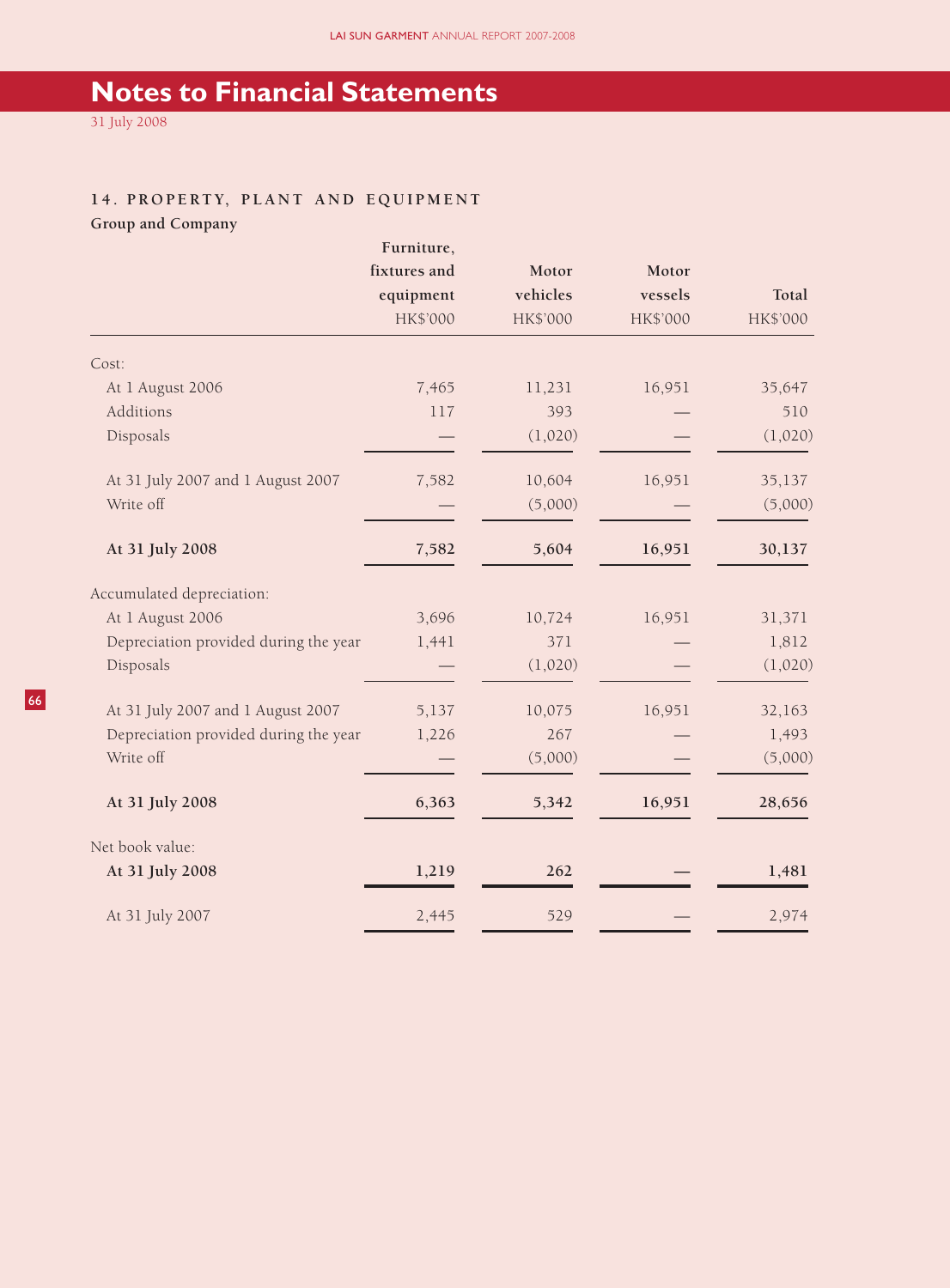31 July 2008

#### **15. INVESTMENT PROPERTIES**

|                                      | <b>Group and Company</b> |          |  |
|--------------------------------------|--------------------------|----------|--|
|                                      | 2008                     |          |  |
|                                      | <b>HK\$'000</b>          | HK\$'000 |  |
|                                      |                          |          |  |
| Carrying amount at beginning of year | 156,100                  | 119,100  |  |
| Additions, at cost                   | 811                      | 606      |  |
| Gain on revaluation                  | 43,889                   | 36,394   |  |
|                                      |                          |          |  |
| Carrying amount at end of year       | 200,800                  | 156,100  |  |

The investment properties on 31 July 2008 were revalued by Savills Valuation and Professional Services Limited, independent professionally qualified valuers, at HK\$200,800,000 (2007: HK\$156,100,000) on an open market, existing use basis.

The Group's and the Company's investment properties as at 31 July 2008 are situated in Hong Kong and are held under medium term leases.

Certain investment properties of the Group and the Company were leased to third parties under operating leases, further summary details of which are included in note 33(a) to the financial statements.

At 31 July 2008, certain investment properties of the Group and of the Company with an aggregate carrying amount of HK\$195,900,000 (2007: HK\$152,200,000) were pledged to a bank to secure banking facilities granted by the bank to the Group.

Further details of the Group's investment properties are included on page 22.

#### **16. PROPERTIES UNDER DEVELOPMENT**

|                                                            |                 | Group    |  |
|------------------------------------------------------------|-----------------|----------|--|
|                                                            | 2008            | 2007     |  |
|                                                            | <b>HK\$'000</b> | HK\$'000 |  |
|                                                            |                 |          |  |
| At beginning of year                                       | 183,529         | 138,494  |  |
| Additions during the year                                  | 87,594          | 44,570   |  |
| Interest and bank refinancing charges capitalised (note 8) | 2,380           | 465      |  |
| At end of year                                             | 273,503         | 183,529  |  |

The Group's properties under development as at 31 July 2008 are situated in Hong Kong and are held under long term leases. These properties are carried at cost.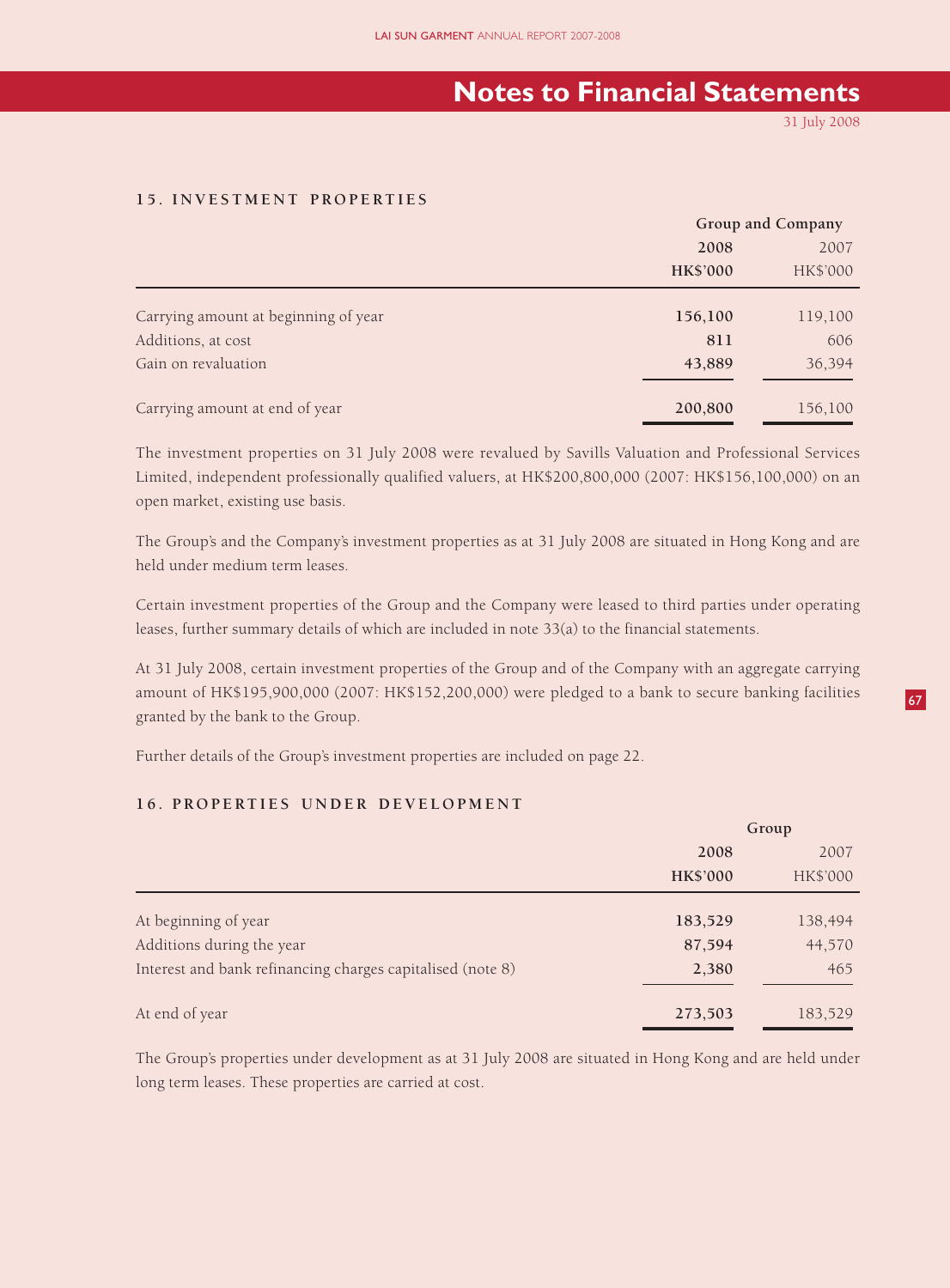31 July 2008

## **16. PROPERTIES UNDER DEVELOPMENT (continued) Joint development of a property with CGL**

On 28 February 2006, the Company, Unipress Investments Limited ("Unipress"), a wholly-owned subsidiary of the Company, and CGL entered into a development agreement (the "Development Agreement") in connection with the redevelopment of a property situated at 79 Hoi Yuen Road, Kwun Tong, Kowloon, Hong Kong (the "Property") which was beneficially owned by CGL (hereinafter referred as the "Joint Development"). The redeveloped building (the "New Building") on the Property is currently envisaged to be a commercial/ office building.

Pursuant to the Development Agreement:

- (i) CGL is responsible for payment to the relevant government authority of the land premium of HK\$274,070,000 (the "Land Premium") in respect of a lease modification that was granted by the relevant government authority and accepted by CGL on 14 January 2006. The Land Premium has been fully paid by CGL as of 28 March 2006;
- (ii) Unipress needs to pay CGL a sum of HK\$137,035,000 representing 50% of the Land Premium;
- (iii) CGL grants to Unipress the exclusive right to develop the Property;
- (iv) Unipress is responsible for the demolishing of the existing building and constructing the New Building in accordance with the development plan of the Property as agreed by Unipress and CGL and shall bear all development and construction costs and project management fee in connection with the construction and completion of the New Building;
- (v) If construction finance is required by Unipress for financing the development and construction costs, CGL has agreed to provide or procure such security over or in relation to the Property as may reasonably be required by the relevant lending institution(s) and the Company is expected to provide a corporate guarantee as security for such finance; and
- (vi) In consideration of CGL agrees to contribute the Property as security for the construction finance, Unipress shall make a quarterly payment of HK\$2,130,000 to CGL during the period from delivery of vacant possession of the Property for development to the date of issuance of a certificate of practical completion of construction.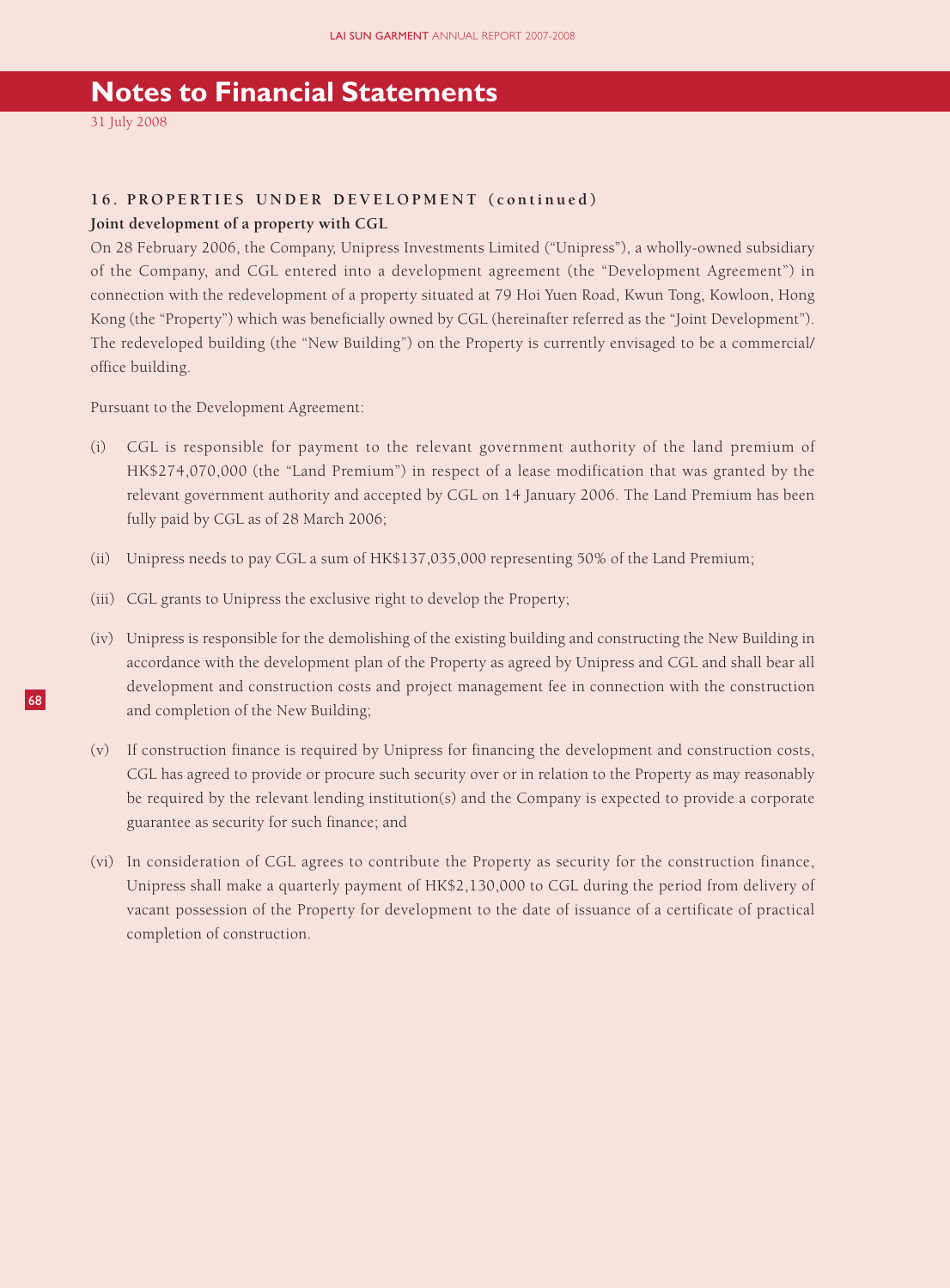31 July 2008

### **16. PROPERTIES UNDER DEVELOPMENT (continued) Joint development of a property with CGL (continued)**

On completion of the construction of the New Building, according to the Development Agreement, the ownership of the New Building shall be allocated and distributed between Unipress and CGL in proportion of 1 to 1.4 in terms of the gross floor area. Assuming a total gross floor area of 240,000 square feet of the New Building as currently anticipated, Unipress shall be entitled to the ownership of such portion of the New Building with 100,000 square feet gross floor area, comprised mainly retail and restaurant space, and CGL shall be entitled to the remaining portion of the New Building with 140,000 square feet gross floor area, comprised mainly office space. In addition, CGL shall assign the ownership of all car parking spaces to an investment holding company which will be owned in equal shares by the Company and CGL.

At 31 July 2008, a HK\$361 million term loan facility granted by a bank in Hong Kong for financing in full the estimated construction costs of the New Building was secured by, inter alia, the Property. Details of the loan arrangement are set out in note 25(a) to the financial statements.

|                               | Company         |            |  |
|-------------------------------|-----------------|------------|--|
|                               | 2008            | 2007       |  |
|                               | <b>HK\$'000</b> | HK\$'000   |  |
| Unlisted shares, at cost      | 486             | 486        |  |
| Amounts due from subsidiaries | 1,104,726       | 1,096,542  |  |
| Amounts due to subsidiaries   | (289, 176)      | (289, 147) |  |
|                               | 815,550         | 807,395    |  |
| Provision for impairment      | (516, 258)      | (496, 046) |  |
|                               | 299,292         | 311,349    |  |
|                               | 299,778         | 311,835    |  |

#### **17. INTERESTS IN SUBSIDIARIES**

The balances with subsidiaries as at 31 July 2008 are unsecured, non-interest-bearing and have no fixed terms of repayment. At 31 July 2007, an amount due from a subsidiary to the extent of HK\$55,000,000 bore an interest at a rate of 27% per annum. The remaining amounts due from subsidiaries were non-interest bearing. The carrying amounts of balances with subsidiaries approximate to their fair values.

The provision for impairment in respect of the amount due from subsidiaries at the balance sheet date was determined on the basis of the amounts recoverable from the subsidiaries with reference to the fair value of the underlying assets held by the subsidiaries.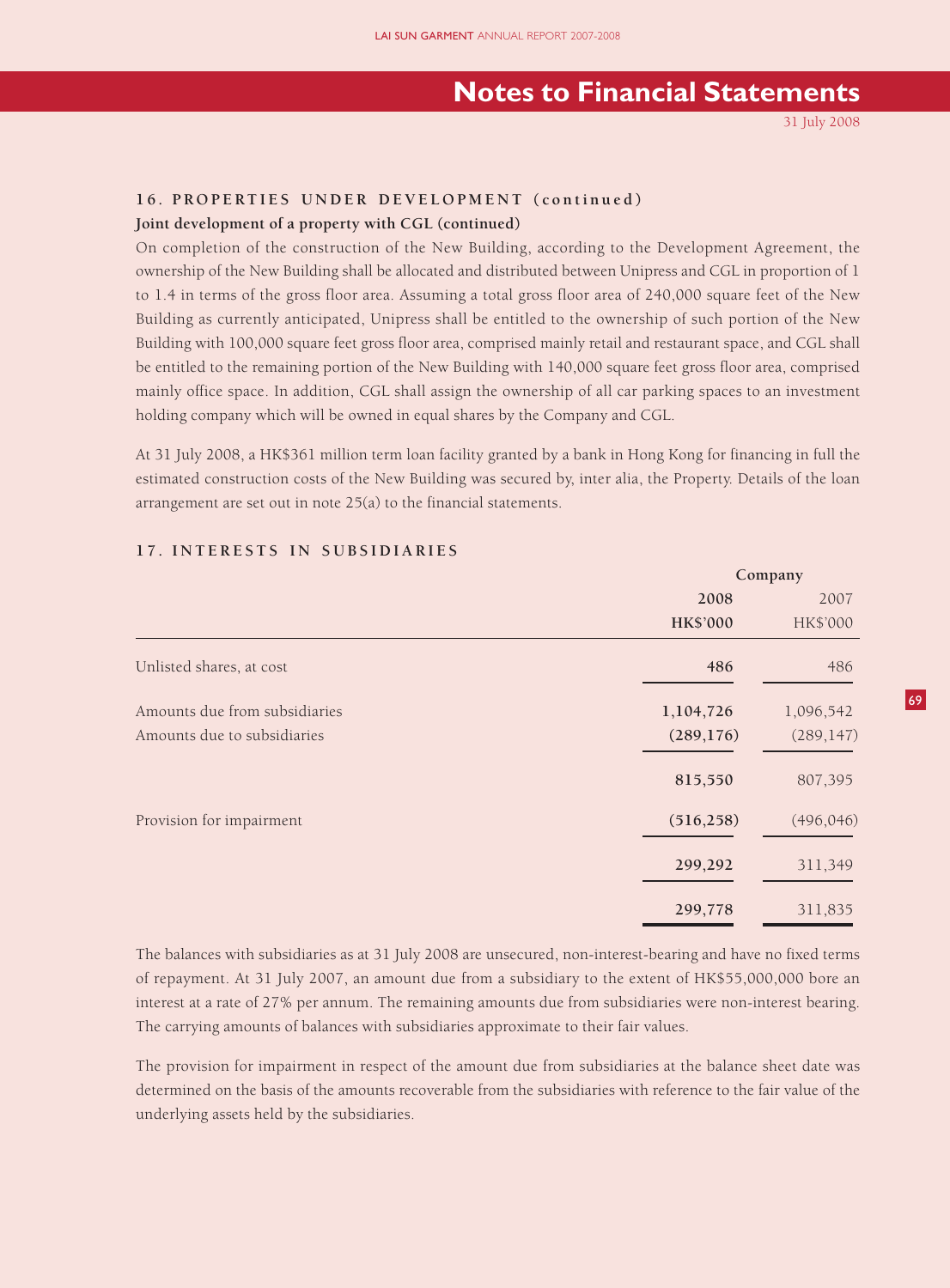31 July 2008

## **17. INTERESTS IN SUBSIDIARIES (continued)**

Particulars of the principal subsidiaries as at 31 July 2008 are as follows:

|                                    |                            |                            |        | Percentage of             |                         |
|------------------------------------|----------------------------|----------------------------|--------|---------------------------|-------------------------|
|                                    | Place of<br>incorporation/ | Nominal<br>value of issued |        | equity<br>attributable to |                         |
|                                    | registration and           | ordinary                   |        | the Company               | Principal               |
| Name                               | operations                 | share capital              | Direct | Indirect                  | activities              |
| Joy Mind Limited                   | Hong Kong                  | <b>HK\$2</b>               | 100    |                           | Investment<br>holding   |
| Silver Glory Securities<br>Limited | British Virgin<br>Islands  | US\$1                      | 100    |                           | Investment<br>holding   |
| Starfeel Hong Kong<br>Limited      | Hong Kong                  | HK\$1                      |        | 100                       | Investment<br>holding   |
| Unipress Investments<br>Limited    | Hong Kong                  | HK\$1                      |        | 100                       | Property<br>development |

The above table lists the subsidiaries of the Company which, in the opinion of the directors, principally affected the results for the year or formed a substantial portion of the net assets of the Group. To give details of other subsidiaries would, in the opinion of the directors, result in particulars of excessive length.

As at 31 July 2008, the entire interest in Unipress is pledged to a bank to secure the banking facilities as referred to in note 25(a).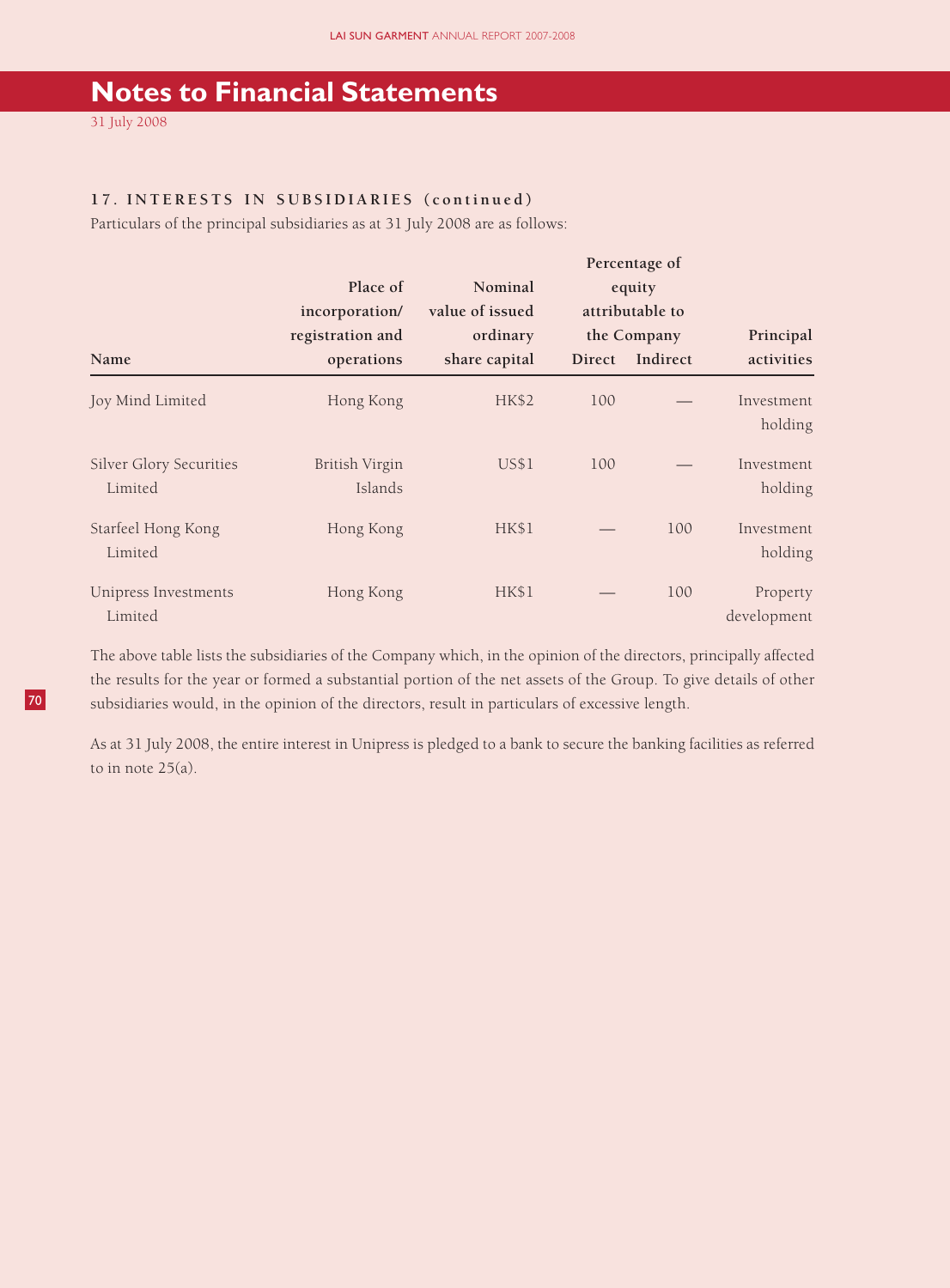31 July 2008

#### **18. INTERESTS IN ASSOCIATES**

|                                     |                 | Group     |                 | Company  |  |
|-------------------------------------|-----------------|-----------|-----------------|----------|--|
|                                     | 2008            | 2007      | 2008            | 2007     |  |
|                                     | <b>HK\$'000</b> | HK\$'000  | <b>HK\$'000</b> | HK\$'000 |  |
| Shares listed in Hong Kong, at cost |                 |           | 376,436         | 376,436  |  |
| Share of net assets                 | 3,025,336       | 2,656,312 |                 |          |  |
|                                     | 3,025,336       | 2,656,312 | 376,436         | 376,436  |  |
| Amounts due from associates         | 2,873           | 2,725     | 2,873           | 2,725    |  |
| Amounts due to associates           | (2,000)         | (1,978)   | (2,000)         | (1,978)  |  |
|                                     | 3,026,209       | 2,657,059 | 377,309         | 377,183  |  |
| Provision for impairment            | (956)           | (956)     | (956)           | (956)    |  |
|                                     | 3,025,253       | 2,656,103 | 376,353         | 376,227  |  |
| Market value of listed shares at    |                 |           |                 |          |  |
| balance sheet date                  | 568,230         | 1,518,545 | 325,242         | 869,181  |  |

Balances with associates are unsecured, interest-free and have no fixed terms of repayment, except for an amount of HK\$2,873,000 (2007: HK\$2,725,000) as at 31 July 2008 due from an associate which bears interest at the prevailing market rate. The carrying amounts of balances with associates approximate to their fair values.

Particulars of the principal associate as at 31 July 2008 are as follows:

| Name                         | Particulars of<br>issued shares held |                           | Percentage of<br>ownership<br>interest<br>attributable<br>to the Group | Principal<br>activities |
|------------------------------|--------------------------------------|---------------------------|------------------------------------------------------------------------|-------------------------|
|                              |                                      | Place of<br>incorporation |                                                                        |                         |
| Lai Fung Holdings<br>Limited | Ordinary shares<br>of HK\$0.10 each  | Cayman Islands            | 40.58                                                                  | Note                    |

*Note:*

Lai Fung's principal activity was investment holding. The principal activities of the subsidiaries of Lai Fung during the year consisted of property development for sale and property investment for rental purposes.

The above table lists the associates of the Group which, in the opinion of the directors, principally affected the results for the year or formed a substantial portion of the net assets of the Group. To give details of other associates would, in the opinion of the directors, result in particulars of excessive length.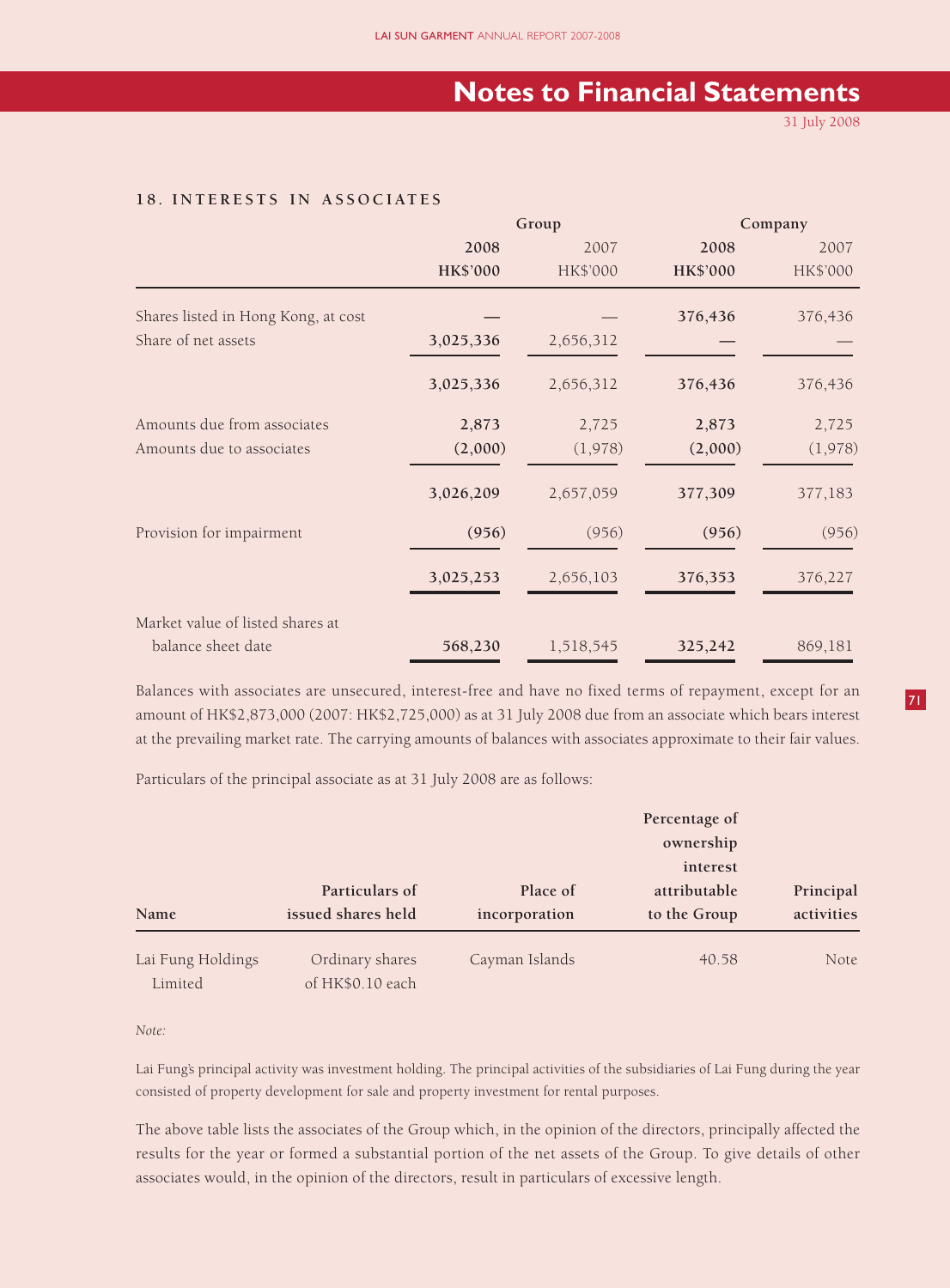31 July 2008

### **18. INTERESTS IN ASSOCIATES (continued)**

The following table illustrates the summarised financial information of the Group's associates extracted from their unaudited management accounts/audited financial statements:

|             | 2008            | 2007       |
|-------------|-----------------|------------|
|             | <b>HK\$'000</b> | HK\$'000   |
|             |                 |            |
| Assets      | 12,365,880      | 10,429,709 |
| Liabilities | 5,046,262       | 4,158,444  |
| Revenues    | 868,320         | 792,682    |
| Profit      | 205,853         | 470,114    |

## **19. AVAILABLE-FOR-SALE EQUITY INVESTMENTS**

|                                                          | Group           |          | Company         |          |
|----------------------------------------------------------|-----------------|----------|-----------------|----------|
|                                                          | 2008            | 2007     | 2008            | 2007     |
|                                                          | <b>HK\$'000</b> | HK\$'000 | <b>HK\$'000</b> | HK\$'000 |
| Listed equity investments in Hong Kong,<br>at fair value | 167,784         | 474,860  | 151,980         | 430,132  |

Available-for-sale equity investments at 31 July 2008 represented 11.18% (2007: 11.18%) and 10.12% (2007: 10.12%) equity investments in ordinary shares of Lai Sun Development Company Limited ("LSD") held by the Group and the Company, respectively. Particulars of LSD at the balance sheet date are as follows:

|                     |                    |               | Percentage of      |
|---------------------|--------------------|---------------|--------------------|
|                     |                    |               | ownership interest |
|                     | Particulars of     | Place of      | attributable       |
| Name                | issued shares held | incorporation | to the Group       |
| Lai Sun Development | Ordinary shares    | Hong Kong     | 11.18              |
| Company Limited     | of HK\$0.01 each   |               |                    |

During the year, the fair value loss on the available-for-sale equity investments of the Group and the Company recognised directly in equity amounted to HK\$307,076,000 (2007: gain of HK\$7,914,000) and HK\$278,152,000 (2007: gain of HK\$7,169,000), respectively.

The fair values of listed equity investments are based on quoted market prices.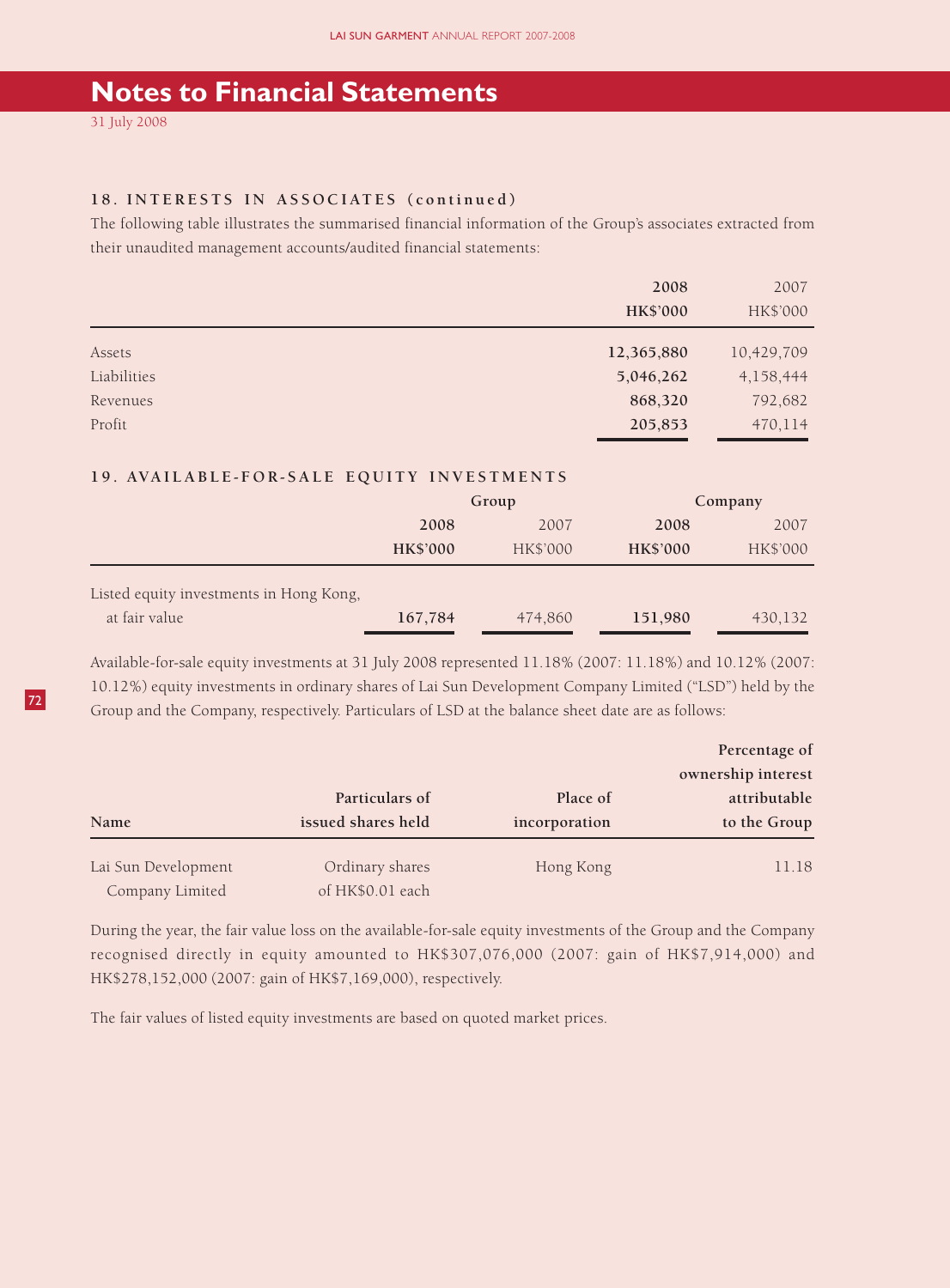31 July 2008

### **20. PROMISSORY NOTE RECEIVABLE**

Promissory Note, being part of the consideration arising from the disposal of Assetop Asia Limited, a former subsidiary of the Company, is unsecured, interest-bearing at the prevailing Hong Kong dollar prime rate quoted by a designated bank in Hong Kong with a maturity date of 29 May 2010. The carrying amount of the Promissory Note approximates to its fair value.

### **21. DEBTORS, DEPOSITS AND OTHER RECEIVABLES**

The Group's major businesses are property development and property investment. The major income derived is rental income. Rent and related charges in respect of the leasing of properties are receivable from tenants, and are normally payable in advance with rental deposits received in accordance with the terms of the tenancy agreements. In view of the aforementioned and the fact that the Group's trade debtors relate to a number of diversified customers, there is no significant concentration of credit risk. Trade debtors are non-interestbearing.

|  |  | $\sqrt{2}$ | Company |
|--|--|------------|---------|
|  |  |            |         |
|  |  |            |         |
|  |  |            |         |

An aged analysis of the debtors, based on payment due date, at the balance sheet date is as follows:

|                                |                 | Group    |                 | Company  |
|--------------------------------|-----------------|----------|-----------------|----------|
|                                | 2008            | 2007     | 2008            | 2007     |
|                                | <b>HK\$'000</b> | HK\$'000 | <b>HK\$'000</b> | HK\$'000 |
| Debtors:                       |                 |          |                 |          |
| Less than 90 days past due     | 239             | 378      | 239             | 378      |
| 91 to 180 days past due        | 1               | 14       |                 | 14       |
| 181 to 365 days past due       | 16              |          | 16              |          |
|                                |                 |          |                 |          |
|                                | 256             | 392      | 256             | 392      |
| Deposits and other receivables | 5,220           | 6,655    | 4,699           | 5,877    |
|                                |                 |          |                 |          |
|                                | 5,476           | 7,047    | 4,955           | 6,269    |
|                                |                 |          |                 |          |

Debtors that were past due but not impaired relate to a number of independent customers that have a good track record with the Group. Based on past experience, the directors of the Company are of the opinion that no provision for impairment is necessary in respect of these balances as there has not been a significant change in credit quality and rental deposits are received by the Group in advance from its customers, accordingly, the balances are still considered fully recoverable. Other than rental deposits received, the Group does not hold any collateral or other credit enhancements over these balances.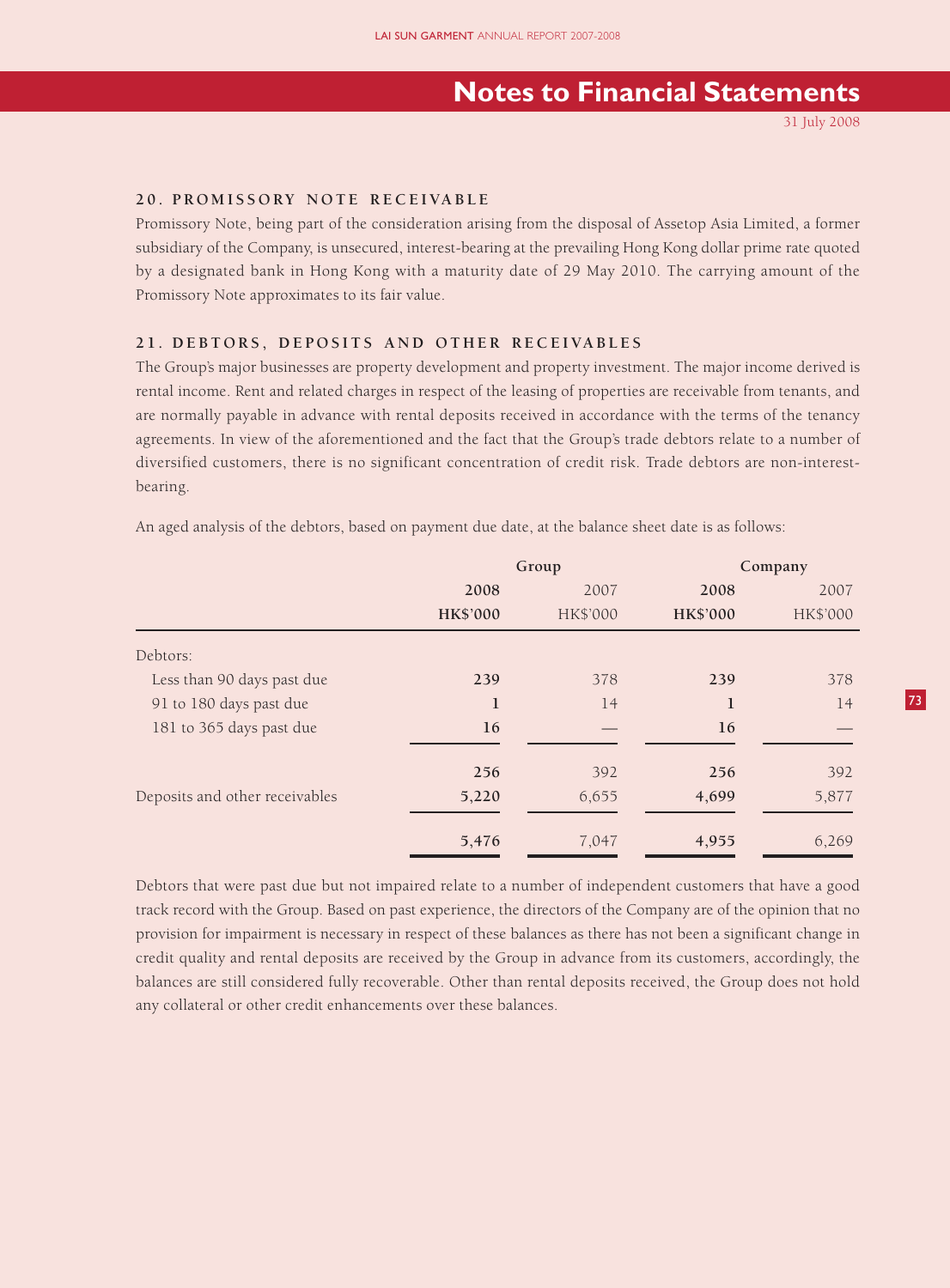31 July 2008

## **22. LOAN AND INTEREST RECEIVABLES**

|                          | Group           |          |  |
|--------------------------|-----------------|----------|--|
|                          | 2008            | 2007     |  |
|                          | <b>HK\$'000</b> | HK\$'000 |  |
| Loan principal           | 55,000          | 55,000   |  |
| Interest receivable      | 2,693           | 2,693    |  |
|                          | 57,693          | 57,693   |  |
| Provision for impairment | (23, 853)       | (3,641)  |  |
|                          | 33,840          | 54,052   |  |

The movements in provision for impairment of the loan and interest receivables are as follows:

|                                                  | 2008            | 2007     |
|--------------------------------------------------|-----------------|----------|
|                                                  | <b>HK\$'000</b> | HK\$'000 |
| At 1 August                                      | 3,641           | 7,700    |
| Impairment losses recognised/(reversed) (note 7) | 20,212          | (4,059)  |
| At 31 July                                       | 23,853          | 3,641    |

The loan is under a revolving loan facility of HK\$70 million granted by the Group to an independent third party (the "Borrower") with a maturity date on 28 July 2008. The loan is secured by, inter alia, (i) fixed and floating charges over the assets of the Borrower; (ii) fixed charge over the sole issued share of the Borrower; and (iii) the personal guarantee of the beneficial owner of the Borrower. The loan bears interest at a rate of 27% per annum. The principal activities of the Borrower are money lending, securities financing and investment holding.

Taking into account the current acute economic and market conditions, the Group has, based on the information provided and representations made by the Borrower, made a provision for impairment of HK\$20,212,000 for the carrying amount of the loan and interest receivables in the current year.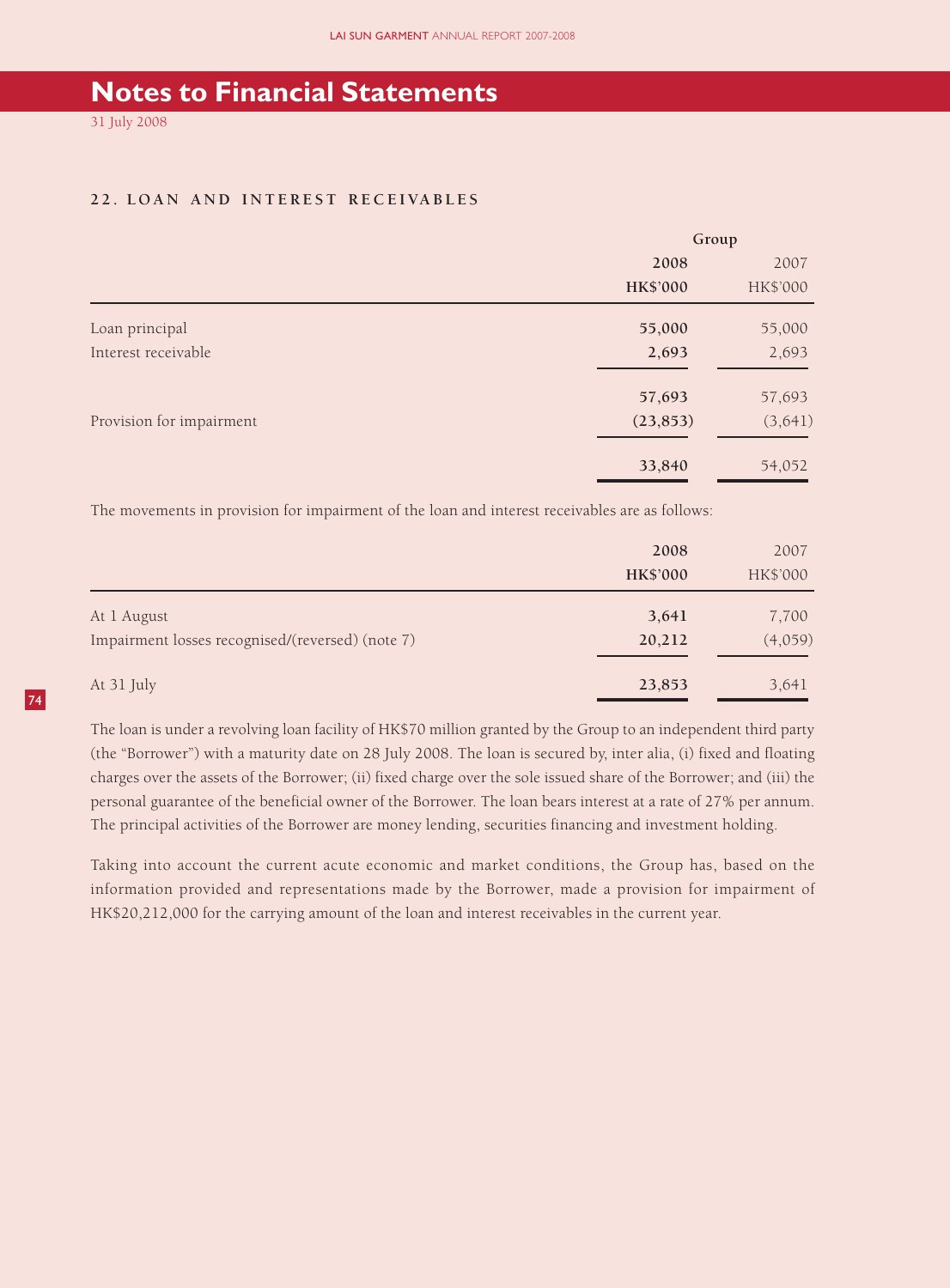31 July 2008

## **23. CASH AND CASH EQUIVALENTS**

|                           | Group           |          |                 | Company  |
|---------------------------|-----------------|----------|-----------------|----------|
|                           | 2008            | 2007     | 2008            | 2007     |
|                           | <b>HK\$'000</b> | HK\$'000 | <b>HK\$'000</b> | HK\$'000 |
| Cash and bank balances    | 22,665          | 8,401    | 22,429          | 7,904    |
| Time deposits, unpledged  |                 | 10,000   |                 | 10,000   |
| Cash and cash equivalents | 22,665          | 18,401   | 22,429          | 17,904   |

Cash at banks earns interest at floating rates based on daily bank deposit rates. Short term time deposits are made for varying periods up to three months depending on the immediate cash requirements of the Group, and earn interest at the respective short term time deposit rates. The bank balances and pledged deposits are deposited with creditworthy banks with no history of default.

### **24. CREDITORS, DEPOSITS RECEIVED AND ACCRUALS**

An aged analysis of the creditors, based on invoice date, as at balance sheet date is as follows:

|                                                |                 | Group    |
|------------------------------------------------|-----------------|----------|
|                                                | 2008            | 2007     |
|                                                | <b>HK\$'000</b> | HK\$'000 |
| Creditors aged within 90 days                  | 21,118          | 3,803    |
| Deposits received, other payables and accruals | 23,699          | 19,028   |
|                                                | 44,817          | 22,831   |

Creditors, deposits received, other payables and accruals are non-interest-bearing and are settled pursuant to the relevant agreements.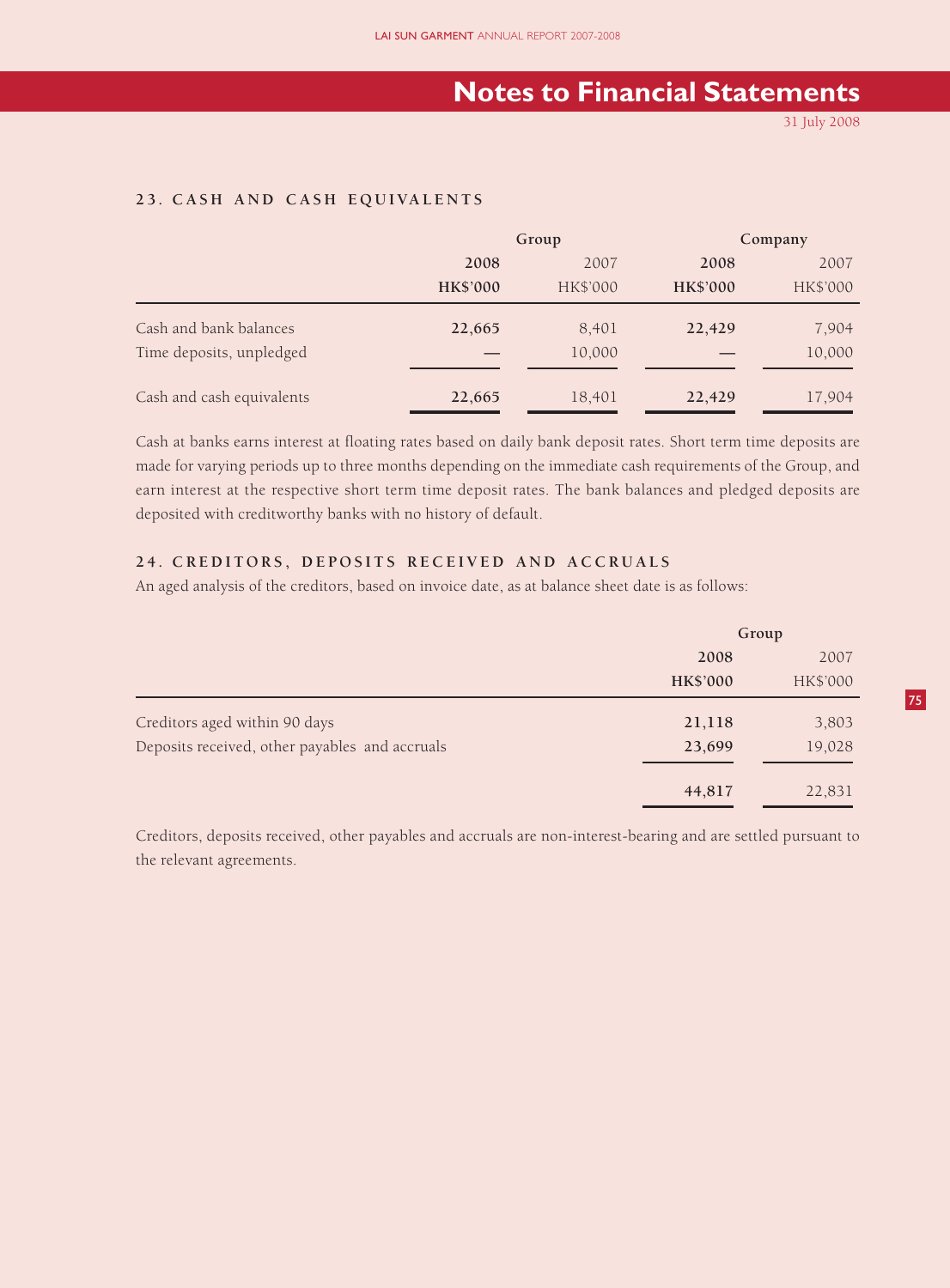31 July 2008

### **25. INTEREST-BEARING BANK AND OTHER BORROWINGS**

|                             |       | Group           |          |                 | Company  |
|-----------------------------|-------|-----------------|----------|-----------------|----------|
|                             |       | 2008            | 2007     | 2008            | 2007     |
|                             | Notes | <b>HK\$'000</b> | HK\$'000 | <b>HK\$'000</b> | HK\$'000 |
| Bank loan, secured          | (a)   | 82,000          | 28,000   |                 |          |
| Other borrowings, unsecured | (b)   | 31,745          | 31,745   | 31,745          | 31,745   |
|                             |       | 113,745         | 59,745   | 31,745          | 31,745   |

*Notes:*

(a) On 8 February 2007, a wholly-owned subsidiary of CGL (the "CGL Subsidiary") entered into an agreement for a HK\$361 million term loan facility (the "Loan Facility") with a bank in Hong Kong (the "Bank"). The Loan Facility is for financing in full the estimated construction costs of the New Building and is secured by, inter alia, the Property. Pursuant to an undertaking entered into between Unipress and the Bank on 8 February 2007 (the "Undertaking"), Unipress has undertaken to pay to the Bank as the principal obligor each amount due and payable under the Loan Facility. In addition, the Company has entered into a guarantee with the Bank on 8 February 2007 pursuant to which the Company has guaranteed to the Bank the due and prompt payment by the CGL Subsidiary and Unipress the amounts payable by CGL Subsidiary and Unipress under the Loan Facility.

The bank loan bears interest at prevailing market rate and the entire interest in Unipress was pledged to the bank loan. The outstanding loan principal under the Loan Facility will be repayable in full in the financial year ending 31 July 2010.

(b) Other borrowings as at 31 July 2008 was a loan of HK\$31,745,000 (2007: HK\$31,745,000) due to the late Mr. Lim Por Yen. Mr. Lim Por Yen, who passed away on 18 February 2005, was an executive director and a shareholder of the Company. A loan facility of HK\$100 million was granted by him in prior years, which bears interest at the best lending rate quoted by a designated bank in Hong Kong and was originally due on 30 November 2005. On 31 July 2008, the executor of Mr. Lim Por Yen's estate, at the request of the Group, confirmed to the Group that no demand for settlement of the outstanding amount or the related interest would be made within one year from 31 July 2008.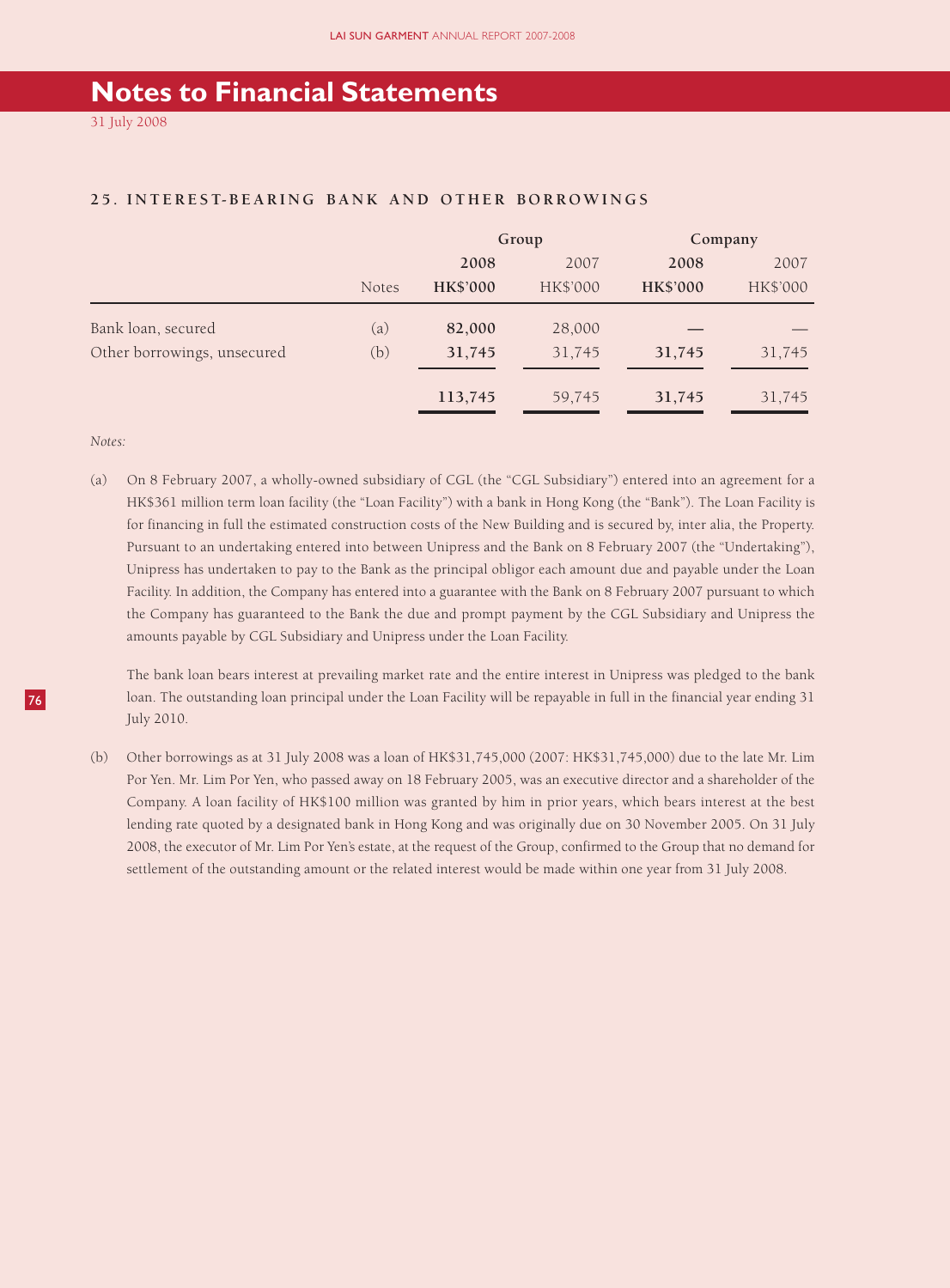31 July 2008

## **26. NOTE PAYABLE AND ACCRUED INTEREST PAYABLE**

Note payable amount represented a loan note payable to the late Mr. Lim Por Yen (the "Loan Note"). According to the terms, the Loan Note is unsecured, bears interest at the best lending rate quoted by a designated bank in Hong Kong and was due on 30 April 2006.

On 31 July 2008, the executor of Mr. Lim Por Yen's estate, at the request of the Group, confirmed to the Group that no demand for settlement of the Loan Note or the related interest would be made within one year from 31 July 2008.

Accrued interest payable amount represented accrued interests on the loan payable to the late Mr. Lim Por Yen (note 25(b)) and the Loan Note.

The carrying amounts of the Group's note payable and accrued interest payable approximate to their fair values at the balance sheet date.

### **27. DEFERRED TAX**

Deferred tax has been calculated at a rate of 16.5% (2007: 17.5%) on cumulative temporary differences at the balance sheet date. Movements in deferred tax liabilities during the year are as follows:

|                                                                        | <b>Group and Company</b> |
|------------------------------------------------------------------------|--------------------------|
|                                                                        | Revaluation              |
|                                                                        | of properties            |
|                                                                        | HK\$'000                 |
| At 1 August 2006                                                       | 20,165                   |
| Deferred tax charged to the income statement during the year (note 11) | 6,369                    |
| At 31 July 2007 and 1 August 2007                                      | 26,534                   |
| Effect of change in tax rate (note 11)                                 | (1,516)                  |
| Deferred tax charged to the income statement during the year (note 11) | 7,241                    |
| At 31 July 2008                                                        | 32,259                   |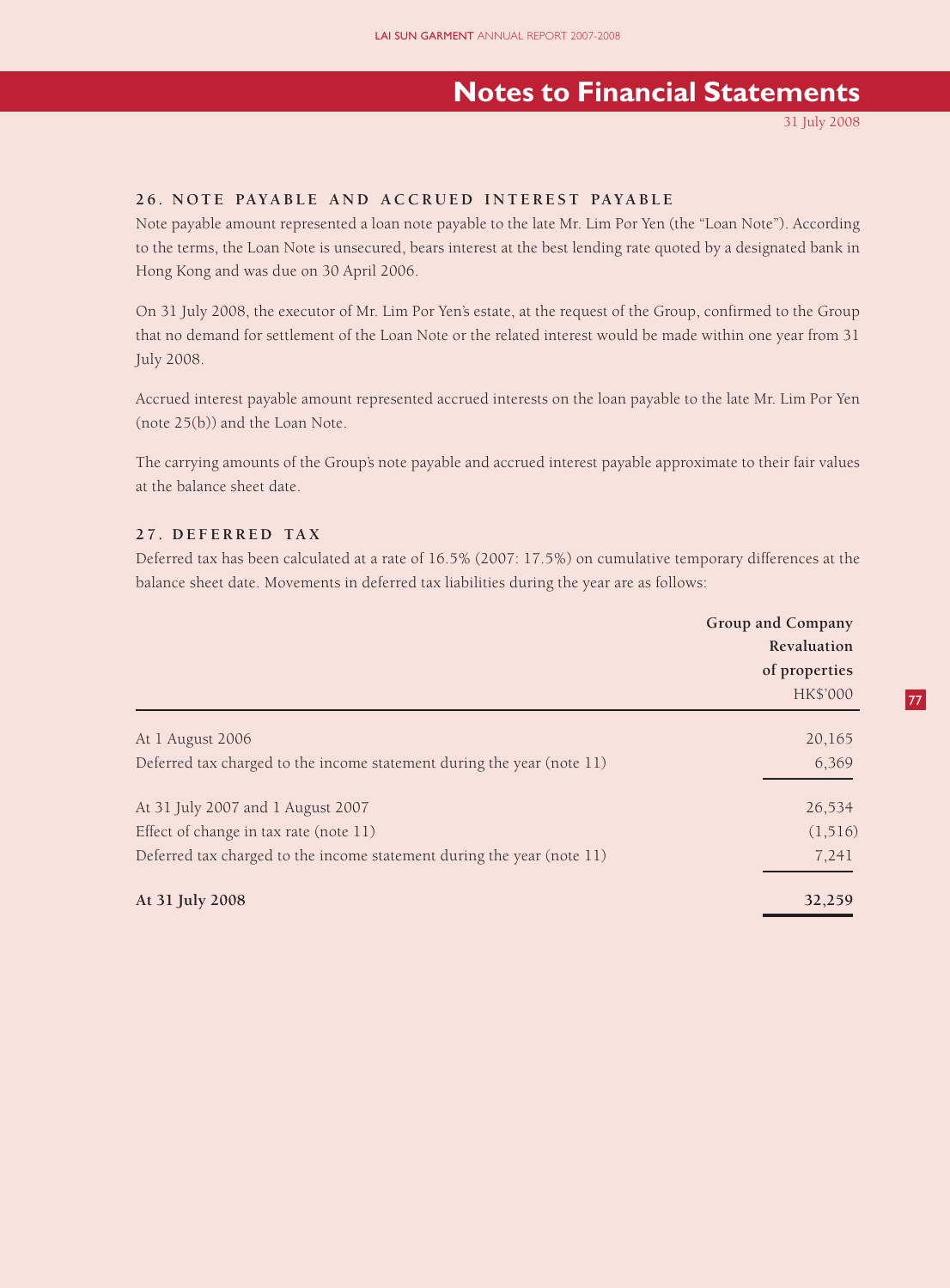31 July 2008

### **28. SHARE CAPITAL**

|                                                        | 2008            | 2007     |
|--------------------------------------------------------|-----------------|----------|
|                                                        | <b>HK\$'000</b> | HK\$'000 |
| Authorised:                                            |                 |          |
| 4,000,000,000 ordinary shares of HK\$0.01 each         |                 |          |
| (2007: 4,000,000,000 ordinary shares of HK\$0.01 each) | 40,000          | 40,000   |
| Issued and fully paid:                                 |                 |          |
| 1,617,423,423 ordinary shares of HK\$0.01 each         |                 |          |
| (2007: 1,617,423,423 ordinary shares of HK\$0.01 each) | 16,174          | 16,174   |

#### **29. SHARE OPTION SCHEME**

The Company operates a share option scheme (the "Share Option Scheme") for the purpose of providing incentives and rewards to eligible participants for their contribution or would-be contribution to the Group, to enable the Group to recruit and retain high-calibre employees and to attract human resources that are valuable to the Group. Eligible participants of the Share Option Scheme include the directors (including executive and non-executive directors), employees of the Group, agents or consultants of the Group, and employees of the shareholder or any member of the Group or holders of securities issued by any member of the Group. The Share Option Scheme was adopted on 22 December 2006 and became effective on 29 December 2006 and, unless otherwise terminated or amended, will remain in force for a period of 10 years from the latter date.

The maximum number of the Company's shares which may be issued upon exercise of all outstanding share options granted and yet to be exercised under the Share Option Scheme and any other schemes of the Company must not exceed 30% of the Company's shares in issue at any time. The total number of shares which may be issued upon exercise of all share options to be granted under the Share Option Scheme and any other schemes of the Company must not in aggregate exceed 10% of the shares of the Company in issue as at the date of adopting the Share Option Scheme, but the Company may seek approval of its shareholders in a general meeting to refresh the 10% limit under the Share Option Scheme.

The total number of shares issued and to be issued upon exercise of the share options granted and to be granted to each eligible participant (including both exercised and outstanding options) in any 12-month period up to the date of grant must not exceed 1% of the Company's shares in issue at the date of grant. Any further grant of share options in excess of this limit is subject to shareholders' approval in a general meeting of the Company.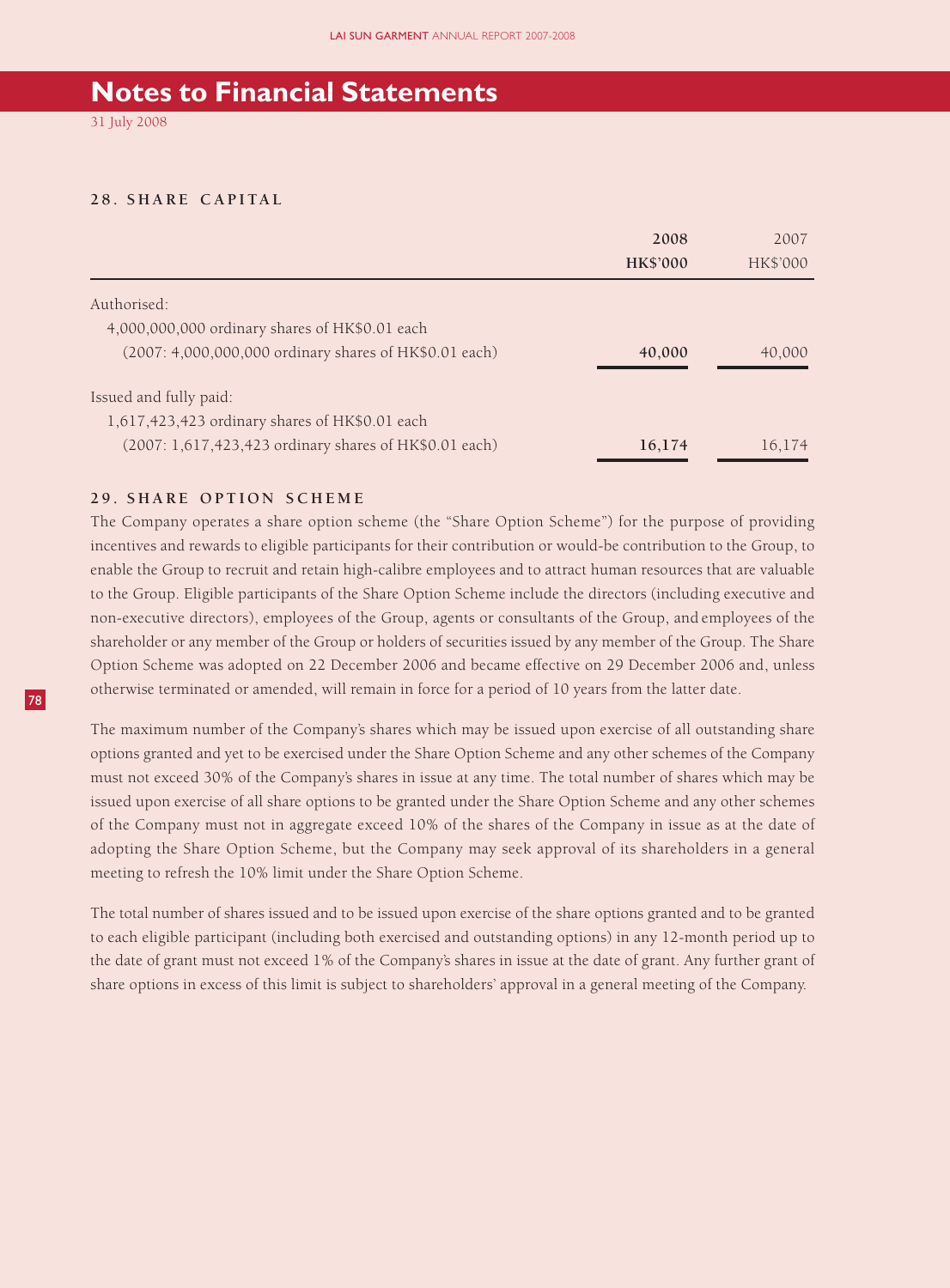31 July 2008

### **29. SHARE OPTION SCHEME (continued)**

Each grant of share options to a director, chief executive or substantial shareholder of the Company, or to any of their associates, is subject to approval in advance by the independent non-executive directors of the Company. In addition, any grant of share options to a substantial shareholder or an independent non-executive director of the Company, or to any of their associates, in excess of 0.1% of the shares of the Company in issue at any time or with an aggregate value (based on the closing price of the Company's share at the date of grant) in excess of HK\$5 million, within any 12-month period, is subject to shareholders' approval in advance in a general meeting of the Company.

The offer of a grant of share options may be accepted within 28 days from the date of offer to be accompanied by payment of a consideration of HK\$1.00 by the grantee. The exercise period of the share options granted is determinable by the directors of the Company save that such period must not be more than 10 years from the date of grant of the share options.

The exercise price of the share options is determinable by the directors of the Company, but must not be less than the highest of (i) the closing price of the Company's shares as stated in the daily quotations sheet of The Stock Exchange of Hong Kong Limited (the "Stock Exchange") on the date of the grant, which must be a trading day; (ii) the average closing price of the Company's shares as stated in the Stock Exchange's daily quotations sheets for the 5 trading days immediately preceding the date of the grant; and (iii) the nominal value of the Company's shares.

Share options do not confer rights on the holders to dividends or to vote at general meetings of the Company.

During the period from the date of adoption of the Share Option Scheme on 22 December 2006 to 31 July 2008, no share options had been granted under the Share Option Scheme.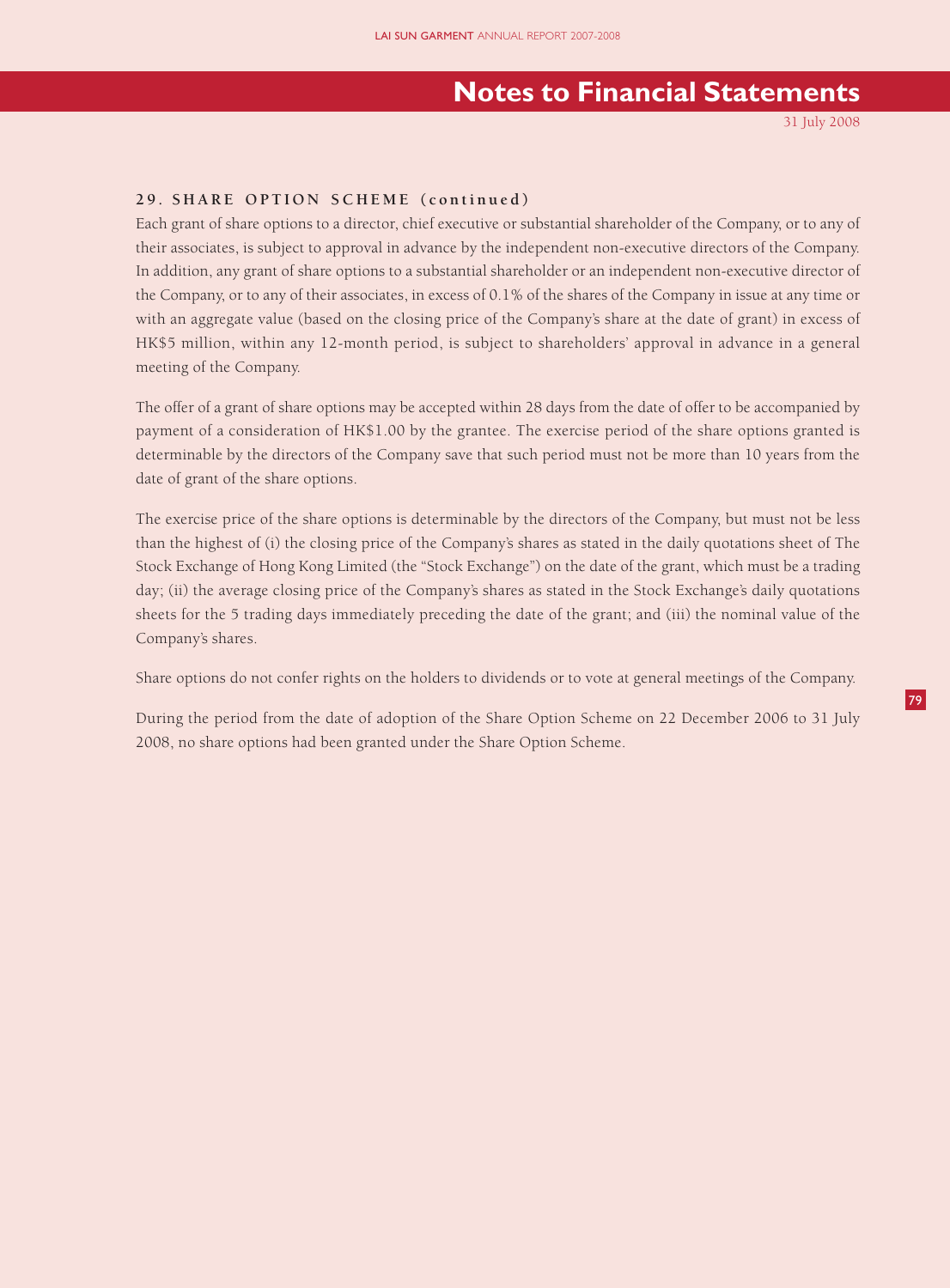31 July 2008

### **30. RESERVES**

## **(a) Group**

The amounts of the Group's reserves and the movements therein for the current and prior years are presented in the consolidated statement of changes in equity on page 34 of the financial statements.

### **(b) Company**

|                                                        | Share     | Asset       | Investment |                         |            |
|--------------------------------------------------------|-----------|-------------|------------|-------------------------|------------|
|                                                        | premium   | revaluation |            | revaluation Accumulated |            |
|                                                        | account   | reserve     | reserve    | losses                  | Total      |
|                                                        | HK\$'000  | HK\$'000    | HK\$'000   | HK\$'000                | HK\$'000   |
| At 1 August 2006                                       | 1,908,840 | 55,494      | 240,874    | (1,089,908)             | 1,115,300  |
| Changes in fair values of<br>available-for-sale equity |           |             |            |                         |            |
| investments (note 19)                                  |           |             | 7,169      |                         | 7,169      |
| Profit for the year (note 12)                          |           |             |            | 19,193                  | 19,193     |
| At 31 July 2007 and<br>1 August 2007                   | 1,908,840 | 55,494      | 248,043    | (1,070,715)             | 1,141,662  |
| Changes in fair values of<br>available-for-sale equity |           |             |            |                         |            |
| investments (note 19)                                  |           |             | (278, 152) |                         | (278, 152) |
| Profit for the year (note 12)                          |           |             |            | 14,027                  | 14,027     |
| At 31 July 2008                                        | 1,908,840 | 55,494      | (30, 109)  | (1,056,688)             | 877,537    |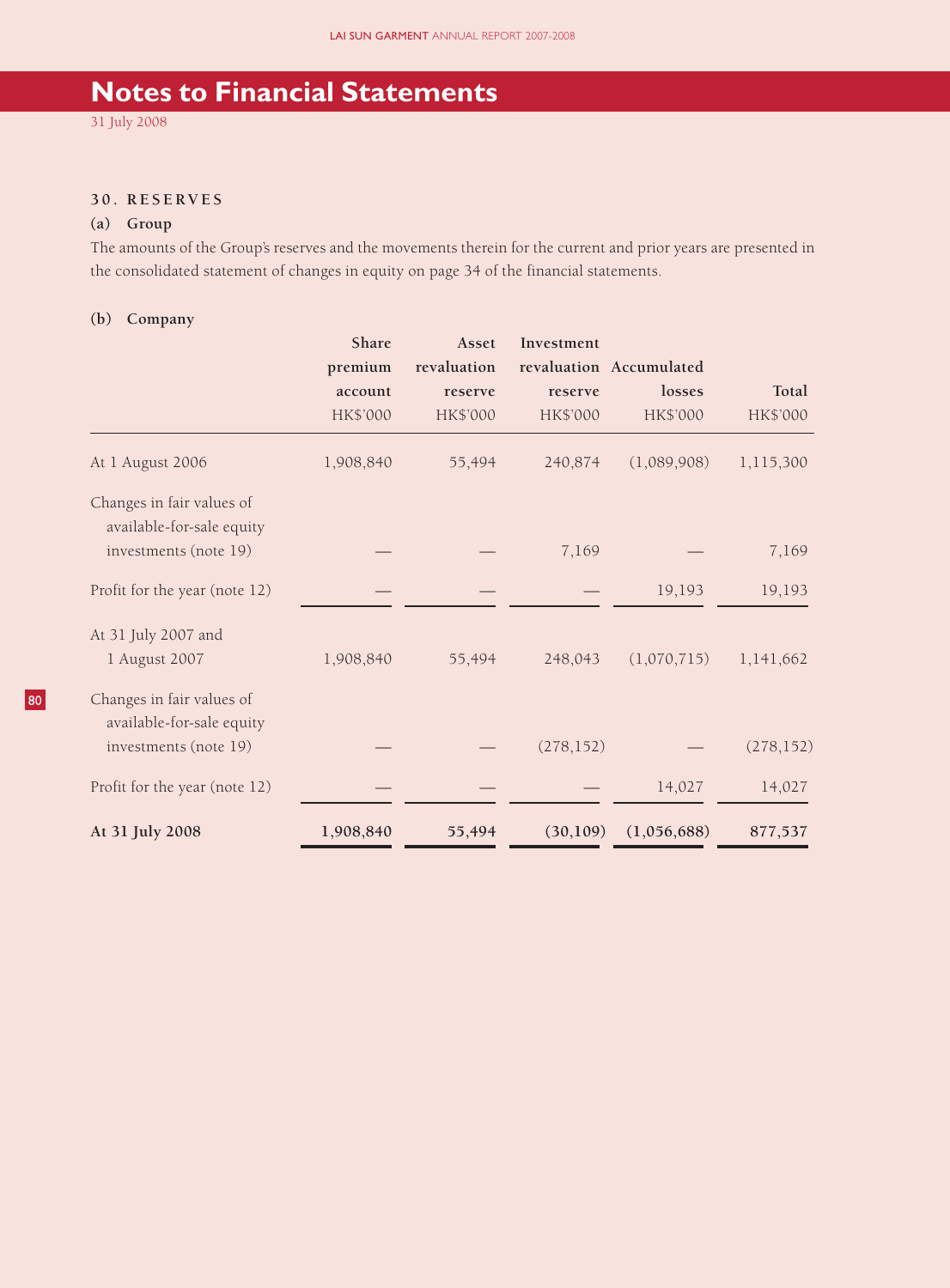31 July 2008

### **31. CONTINGENT LIABILITIES**

- (a) During the year ended 31 July 2006, the Company disposed of its entire interests in Assetop Asia Limited ("Assetop"), a then wholly-owned subsidiary of the Group, to Goldthorpe Limited ("Goldthorpe"), a wholly-owned subsidiary of Lai Fung. The principal asset held by Assetop is a property under development in Shanghai, the People's Republic of China (the "PRC"). Certain subsidiaries of Assetop in the PRC underwent merger by absorption and completion of the merger was conditional upon approval of the relevant PRC government authorities. During the year ended 31 July 2007, the aforementioned merger of the PRC subsidiaries of Assetop had been completed. The Company had agreed to indemnify Lai Fung and Goldthorpe against all losses incurred by Lai Fung and Goldthorpe for the resettlement costs of approximately RMB124 million, which had been incurred and paid in prior years in connection with the relocation of the original inhabitants and the demolition of the then building structure erected on the property under development (the "Resettlement Costs"), not being tax deductible, up to a maximum amount of HK\$102,000,000, which was estimated based on the prevailing tax regulations. The Resettlement Costs are properly incurred for the project and are properly recorded in the books of the PRC subsidiaries of Assetop. The liability of the Company under this indemnity will terminate on 29 May 2012 (being six years after the completion of the Assetop disposal). Based on the prevailing rules and regulations, the directors of the Company consider such Resettlement Costs are tax deductible and thus no material liabilities are expected to crystallise under this indemnity.
- (b) Other than the contingent liabilities disclosed as above, contingent liabilities in respect of the bank loan as referred to note 25(a) not provided for in the financial statements of the Company at the balance sheet date amounted to HK\$82,000,000 (2007: HK\$28,000,000), being the outstanding principal payable as at the balance sheet date.

#### **32. PLEDGE OF ASSETS**

Details of the Group's banking facilities, which are secured by the assets of the Group, are included in notes 15, 16 and 17 to the financial statements.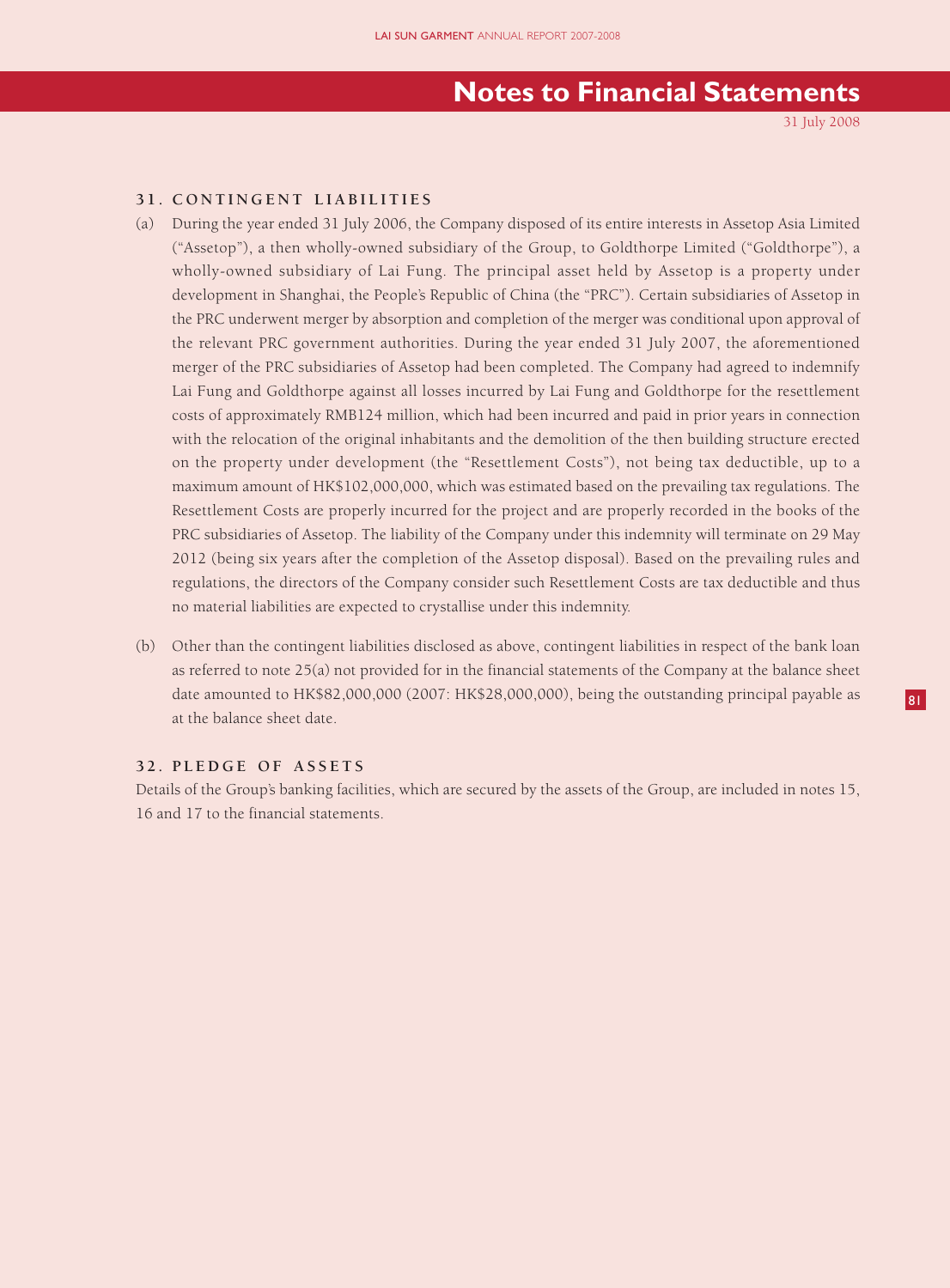31 July 2008

### **33. OPERATING LEASE ARRANGEMENTS**

#### **(a) As lessor**

The Group and the Company lease their investment properties (note 15) under operating lease arrangements, with leases negotiated for terms ranging from one to three years (2007: one to three years). The terms of the leases generally also require the tenants to pay security deposits and provide for periodic rental adjustments according to the then prevailing market conditions.

At the balance sheet date, the Group and the Company had total future minimum lease receivables under noncancellable operating leases with the tenants falling due as follows:

|                                         | Group and Company |          |
|-----------------------------------------|-------------------|----------|
|                                         | 2008              | 2007     |
|                                         | <b>HK\$'000</b>   | HK\$'000 |
|                                         |                   |          |
| Within one year                         | 12,285            | 10,314   |
| In the second to fifth years, inclusive | 4,665             | 7,832    |
|                                         | 16,950            | 18,146   |

### **(b) As lessee**

The Group leases its office premises under operating lease arrangements. Leases for properties are negotiated for terms of two years (2007: two years).

At the balance sheet date, the Group and the Company had total future minimum lease payments under noncancellable operating leases falling due as follows:

|                                         |                 | Group and Company |  |
|-----------------------------------------|-----------------|-------------------|--|
|                                         | 2008            | 2007              |  |
|                                         | <b>HK\$'000</b> | HK\$'000          |  |
| Within one year                         | 282             | 224               |  |
| In the second to fifth years, inclusive | 118             |                   |  |
|                                         | 400             | 224               |  |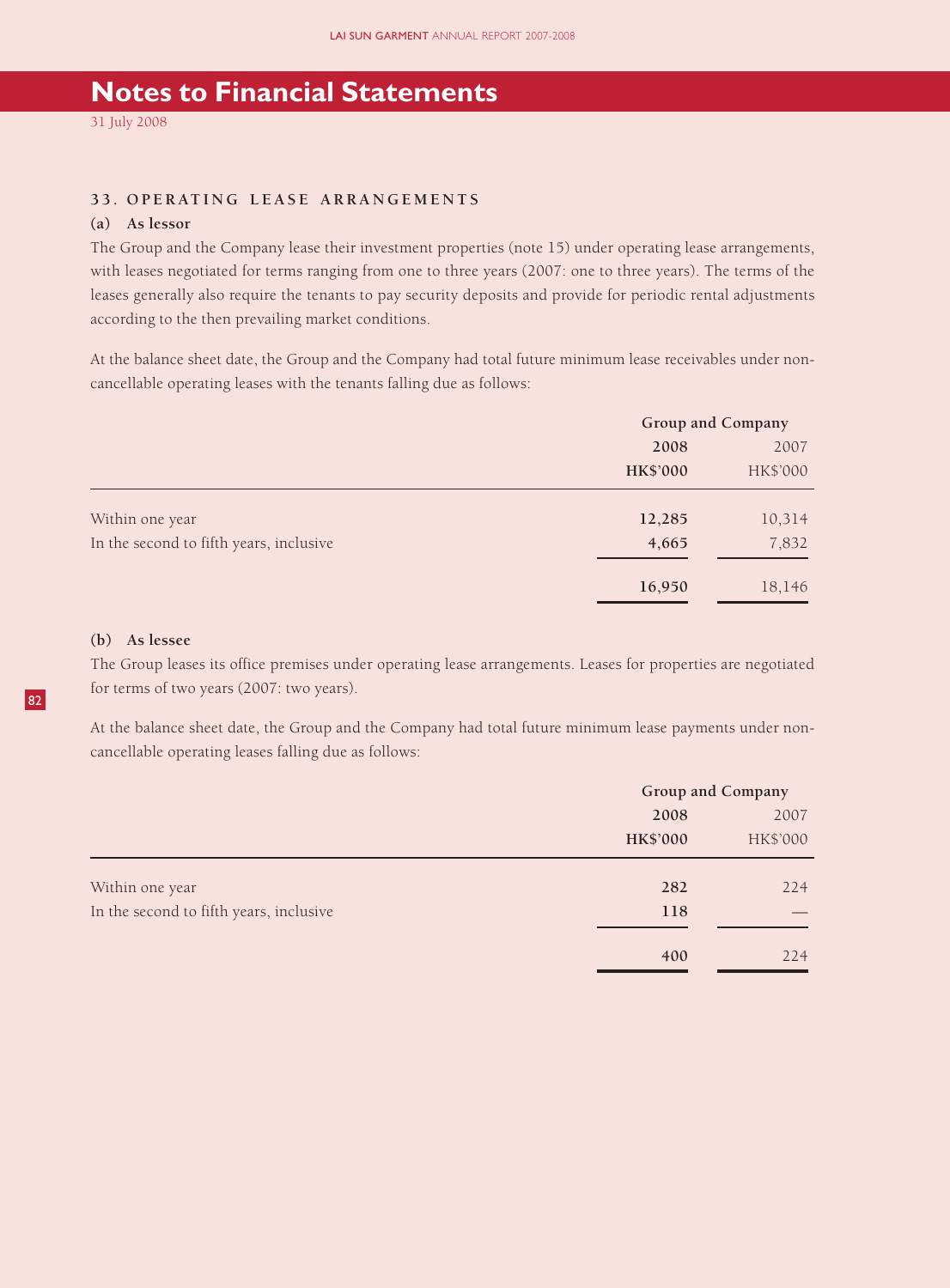31 July 2008

## **34. CAPITAL COMMITMENTS**

The Group had the following capital commitments at the balance sheet date:

|                                                     |                 | Group    |
|-----------------------------------------------------|-----------------|----------|
|                                                     | 2008            | 2007     |
|                                                     | <b>HK\$'000</b> | HK\$'000 |
| Capital commitments in respect of development costs |                 |          |
| attributable to properties under development:       |                 |          |
| Contracted, but not provided for                    | 214,170         | 18,097   |
| Authorised, but not contracted for                  | 31,706          | 308,270  |
|                                                     | 245,876         | 326,367  |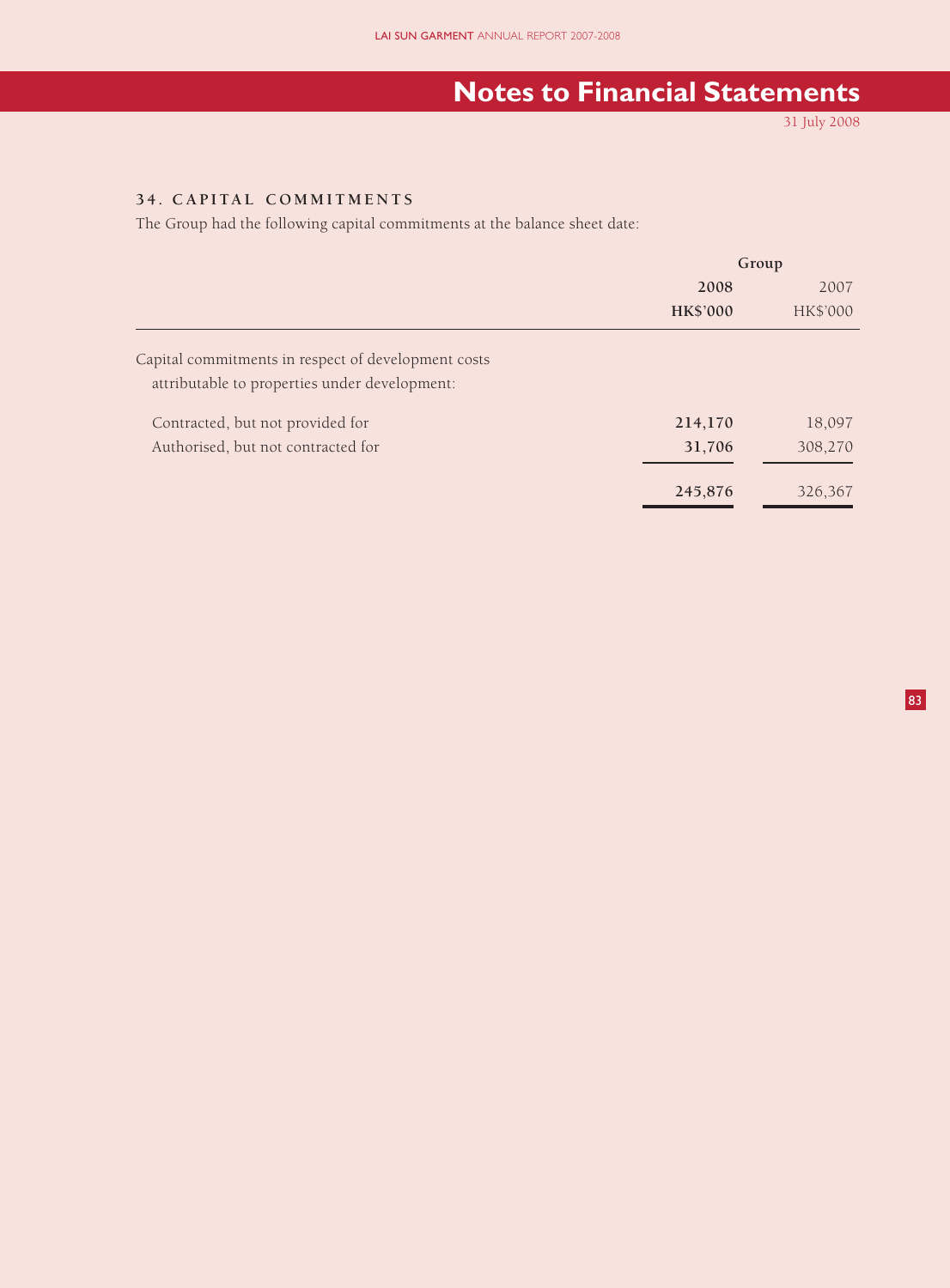31 July 2008

## **35. FINANCIAL INSTRUMENTS BY CATEGORY**

The carrying amounts of each of the categories of financial instruments as at the balance sheet date are as follows:

| 2008                                  | Group           |                 |                 |
|---------------------------------------|-----------------|-----------------|-----------------|
| <b>Financial assets</b>               |                 |                 |                 |
|                                       |                 | Available-      |                 |
|                                       |                 | for-sale        |                 |
|                                       | Loans and       | financial       |                 |
|                                       | receivables     | assets          | Total           |
|                                       | <b>HK\$'000</b> | <b>HK\$'000</b> | <b>HK\$'000</b> |
| Amounts due from associates           | 1,917           |                 | 1,917           |
| Available-for-sale equity investments |                 | 167,784         | 167,784         |
| Debtors and other receivables         | 3,936           |                 | 3,936           |
|                                       | 167,000         |                 | 167,000         |
| Promissory note receivable            |                 |                 |                 |
| Loan and interest receivables         | 33,840          |                 | 33,840          |
| Cash and cash equivalents             | 22,665          |                 | 22,665          |
|                                       | 229,358         | 167,784         | 397,142         |
| <b>Financial liabilities</b>          |                 |                 |                 |

|                                            | Financial       |
|--------------------------------------------|-----------------|
|                                            | liabilities at  |
|                                            | amortised cost  |
|                                            | <b>HK\$'000</b> |
|                                            |                 |
| Amounts due to associates                  | 2,000           |
| Creditors and other payables               | 38,544          |
| Interest-bearing bank and other borrowings | 113,745         |
| Note payable                               | 195,000         |
| Accrued interest payable                   | 55,370          |
|                                            |                 |
|                                            | 404,659         |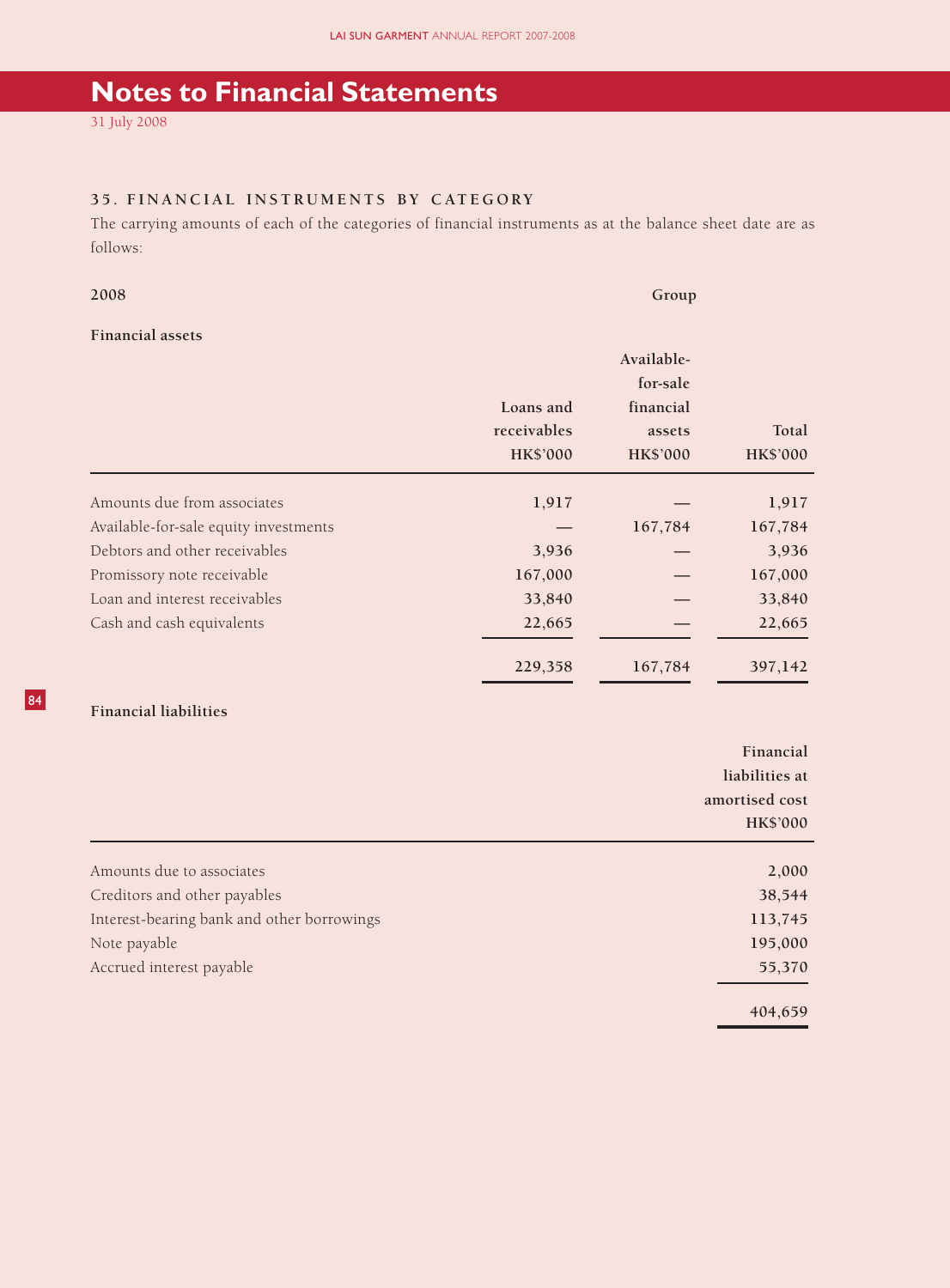31 July 2008

## **35. FINANCIAL INSTRUMENTS BY CATEGORY (continued)**

| 2007 | Group |
|------|-------|
|      |       |

Financial assets

|                                       |             | Available- |          |
|---------------------------------------|-------------|------------|----------|
|                                       |             | for-sale   |          |
|                                       | Loans and   | financial  |          |
|                                       | receivables | assets     | Total    |
|                                       | HK\$'000    | HK\$'000   | HK\$'000 |
| Amounts due from associates           | 1,769       |            | 1,769    |
| Available-for-sale equity investments |             | 474,860    | 474,860  |
| Debtors and other receivables         | 5,357       |            | 5,357    |
| Promissory note receivable            | 167,000     |            | 167,000  |
| Loan and interest receivables         | 54,052      |            | 54,052   |
| Cash and cash equivalents             | 18,401      |            | 18,401   |
|                                       | 246,579     | 474,860    | 721,439  |
|                                       |             |            |          |

Financial liabilities

|                                            | Financial      |
|--------------------------------------------|----------------|
|                                            | liabilities at |
|                                            | amortised cost |
|                                            | HK\$'000       |
|                                            |                |
| Amounts due to associates                  | 1,978          |
| Creditors and other payables               | 16,952         |
| Interest-bearing bank and other borrowings | 59,745         |
| Note payable                               | 195,000        |
| Accrued interest payable                   | 41,037         |
|                                            |                |
|                                            | 314,712        |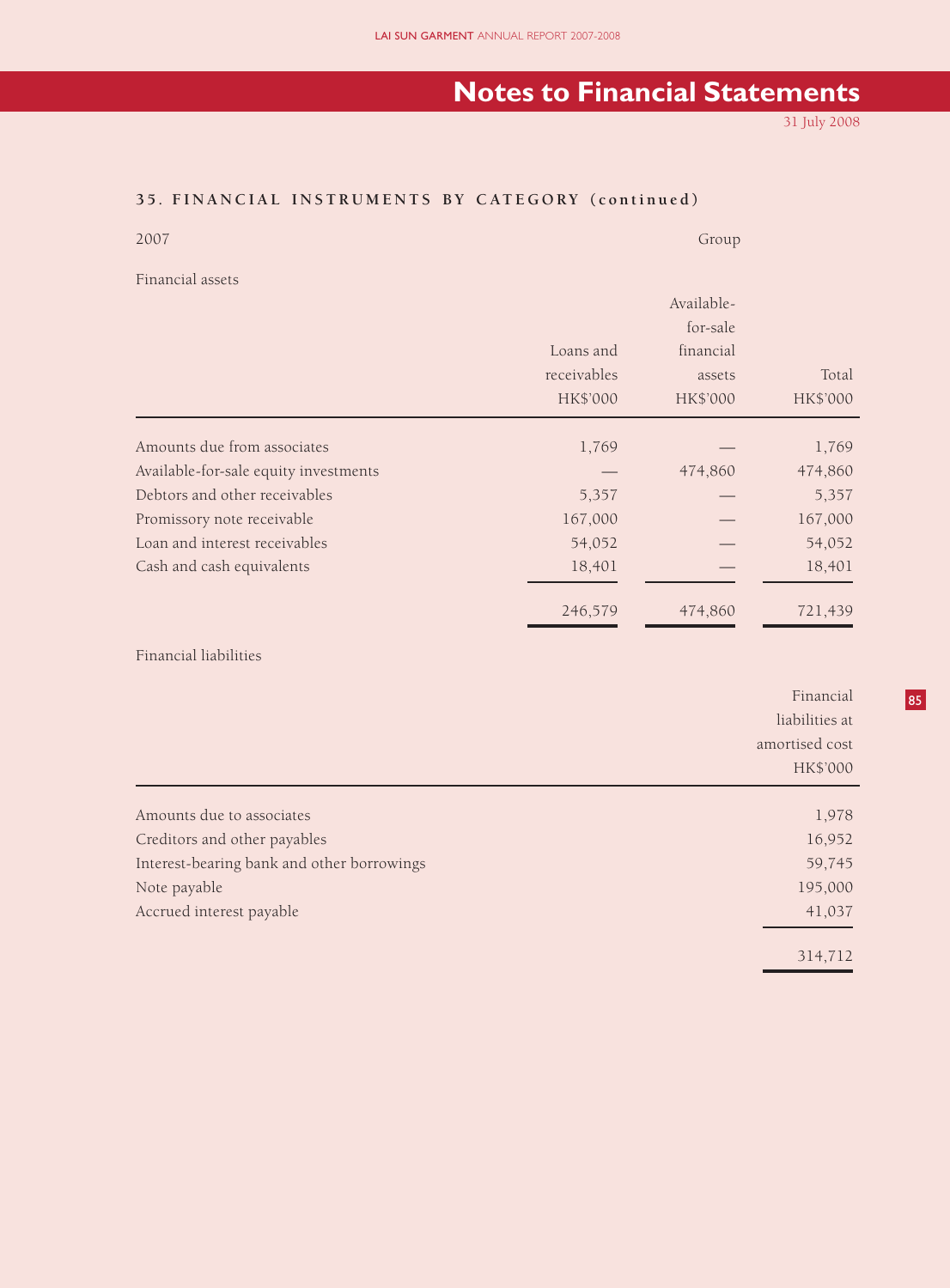**Company**

# **Notes to Financial Statements**

31 July 2008

## **35. FINANCIAL INSTRUMENTS BY CATEGORY (continued)**

| <b>Financial assets</b>        |                 |                 |                 |             |            |           |  |
|--------------------------------|-----------------|-----------------|-----------------|-------------|------------|-----------|--|
|                                |                 | 2008            |                 |             | 2007       |           |  |
|                                |                 | Available-      |                 |             | Available- |           |  |
|                                |                 | for-sale        |                 |             | for-sale   |           |  |
|                                | Loans and       | financial       |                 | Loans and   | financial  |           |  |
|                                | receivables     | assets          | Total           | receivables | assets     | Total     |  |
|                                | <b>HK\$'000</b> | <b>HK\$'000</b> | <b>HK\$'000</b> | HK\$'000    | HK\$'000   | HK\$'000  |  |
|                                |                 |                 |                 |             |            |           |  |
| Amounts due from subsidiaries  | 588,468         |                 | 588,468         | 600,496     |            | 600,496   |  |
| Amounts due from associates    | 1,917           |                 | 1,917           | 1,769       |            | 1,769     |  |
| Available-for-sale investments |                 | 151,980         | 151,980         |             | 430,132    | 430,132   |  |
| Debtors and other receivables  | 3,415           |                 | 3,415           | 4,579       |            | 4,579     |  |
| Promissory note receivable     | 167,000         |                 | 167,000         | 167,000     |            | 167,000   |  |
| Cash and cash equivalents      | 22,429          |                 | 22,429          | 17,904      |            | 17,904    |  |
|                                | 783,229         | 151,980         | 935,209         | 791,748     | 430,132    | 1,221,880 |  |

## **Financial liabilities**

|                                   | 2008<br>Financial liabilities Financial liabilities<br>at amortised cost<br><b>HK\$'000</b> | 2007<br>at amortised cost<br>HK\$'000 |
|-----------------------------------|---------------------------------------------------------------------------------------------|---------------------------------------|
| Amounts due to subsidiaries       | 289,176                                                                                     | 289,147                               |
| Amounts due to associates         | 2,000                                                                                       | 1,978                                 |
| Creditors and other payables      | 9,626                                                                                       | 10,141                                |
| Interest-bearing other borrowings | 31,745                                                                                      | 31,745                                |
| Note payable                      | 195,000                                                                                     | 195,000                               |
| Accrued interest payable          | 55,370                                                                                      | 41,037                                |
|                                   | 582,917                                                                                     | 569,048                               |

The carrying amounts of all financial assets and financial liabilities at amortised cost approximate to their fair values.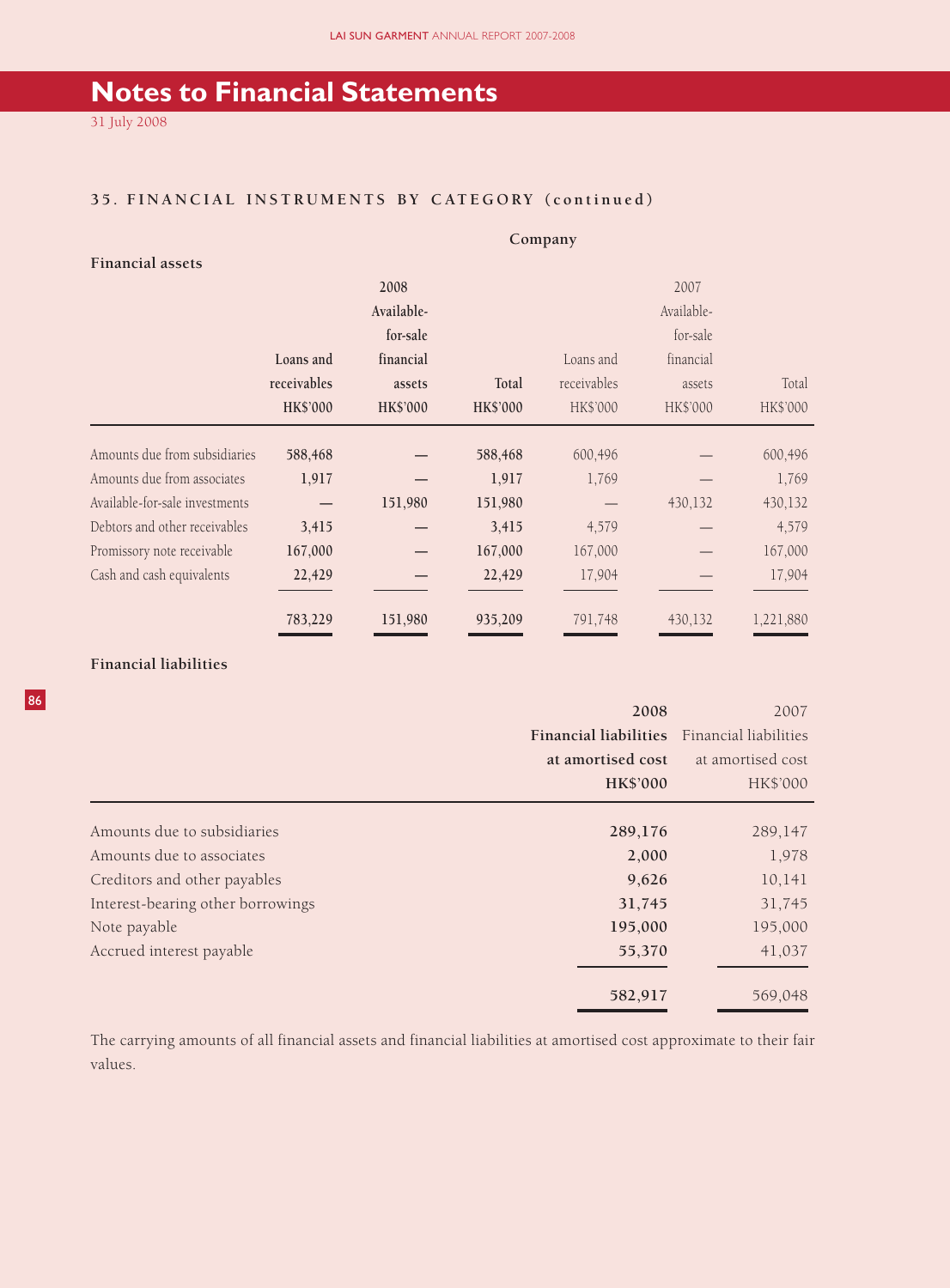31 July 2008

### **36. FINANCIAL RISK MANAGEMENT OBJECTIVES AND POLICIES**

The Group's principal financial instruments comprise available-for-sale equity investments, promissory note receivables, interest-bearing bank and other borrowings, note payable, loan and interest receivables, cash and bank equivalents and short-term time deposits. The main purpose of these financial instruments is to maintain adequate funds for the Group's operations. The Group has various other financial assets and liabilities such as debtors and creditors, which arise directly from its daily operations.

The main risks arising from the Group's financial instruments are interest rate risk, liquidity risk, credit risk and equity price risk. The directors of the Company meet periodically to analyse and formulate measures to manage the Group's exposure to these risks. Generally, the Group has adopted relatively conservative strategies on its risk management and the Group has not used any derivatives and other instruments for hedging purposes during the year. The Group does not hold or issue derivative financial instruments for trading purposes. The directors review and agree policies for managing each of these risks and they are summarised as follows:

#### **(i) Interest rate risks**

Interest rate risk is the risk that the future cash flows of a financial instrument will fluctuate because of changes in market interest rates. The Group's exposure to interest rates relates primarily to the Group's promissory note receivable, time deposits, cash and cash equivalents and interest-bearing bank and other borrowings with a floating interest rate.

At present, the Group does not intend to seek to hedge its exposure to interest rate fluctuations. However, the Group will constantly review the economic situation and its interest rate risk profile, and will consider appropriate hedging measures in future as may be necessary.

The following table demonstrates the sensitivity to a reasonably possible change in interest rates, with all other variables held constant and before any impact on tax, of the Group's profit (through the impact on floating rate promissory note receivable, time deposits, cash and cash equivalents, note payable and interest-bearing bank borrowings) and the Group's and the Company's equity.

|      |                  | Group     |           |                  | Company   |
|------|------------------|-----------|-----------|------------------|-----------|
|      | Decrease         | Increase  | Increase  | Decrease         | Increase  |
|      | in interest rate | in profit | in equity | in interest rate | in equity |
|      | (in percentage)  | HK\$'000  | HK\$'000  | (in percentage)  | HK\$'000  |
| 2008 | $0.5\%$          | 595       | 595       | $0.5\%$          | 187       |
| 2007 | $0.5\%$          | 347       | 347       | $0.5\%$          | 209       |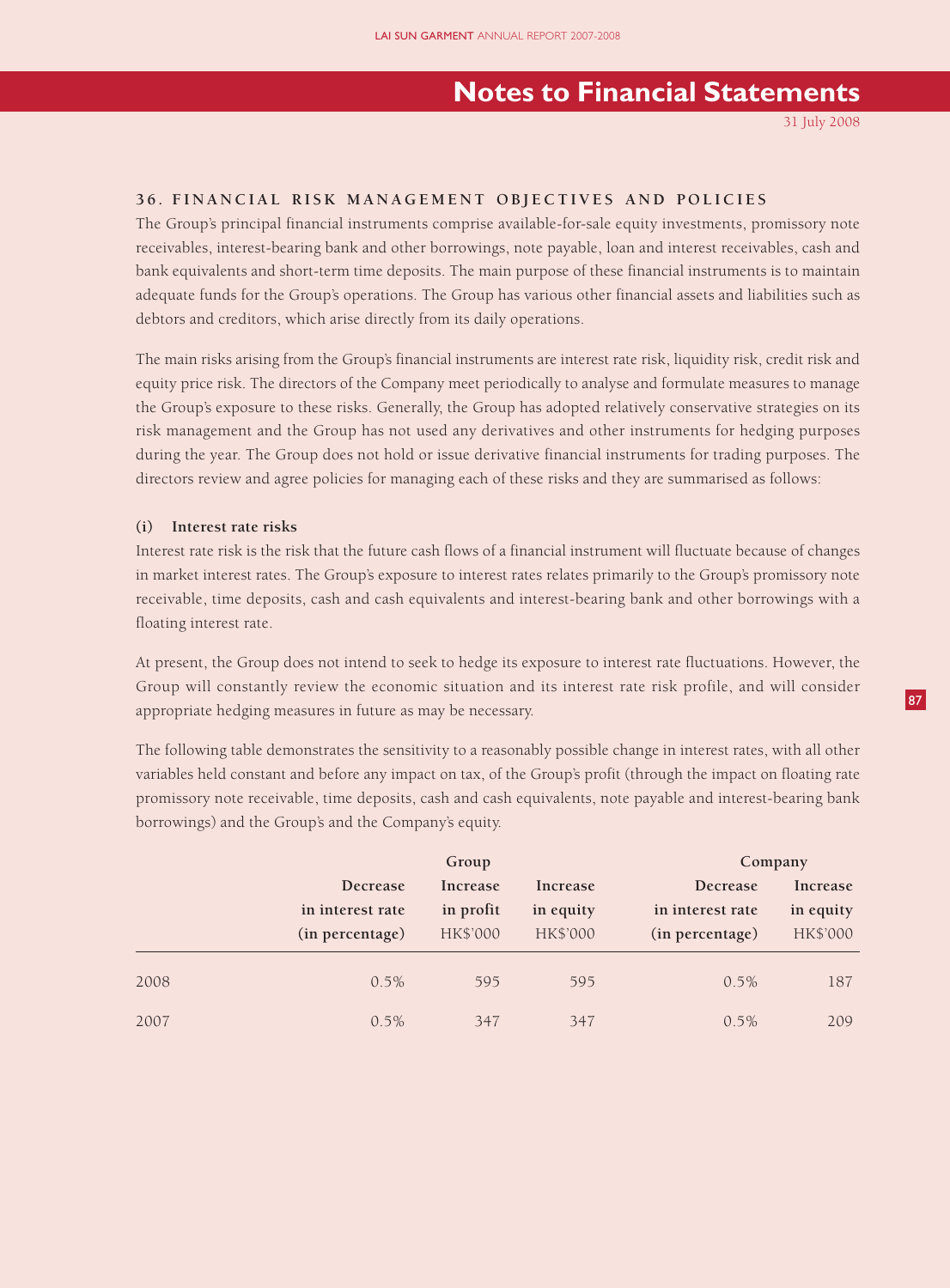31 July 2008

# **36. FINANCIAL RISK MANAGEMENT OBJECTIVES AND POLICIES (continued)**

## **(ii) Liquidity risk**

The Group's objective is to ensure adequate funds to meet commitments associated with its financial liabilities. Cash flows are closely monitored on an ongoing basis.

The maturity profile of the Group's and the Company's financial liabilities as at the balance sheet date, based on the contracted undiscounted payments, was as follows:

### **Group**

|                              | Less than       | $1$ to 5        |                 |
|------------------------------|-----------------|-----------------|-----------------|
|                              | 3 months        | years           | Total           |
|                              | <b>HK\$'000</b> | <b>HK\$'000</b> | <b>HK\$'000</b> |
| Amounts due to associates    |                 | 2,000           | 2,000           |
| Creditors and other payables | 38,544          |                 | 38,544          |
| Interest-bearing bank        |                 |                 |                 |
| and other borrowings         |                 | 117,878         | 117,878         |
| Note payable                 |                 | 205,238         | 205,238         |
| Accrued interest payable     |                 | 55,370          | 55,370          |
|                              | 38,544          | 380,486         | 419,030         |
|                              |                 | 2007            |                 |
|                              | Less than       | $1$ to 5        |                 |
|                              | 3 months        | years           | Total           |
|                              | HK\$'000        | HK\$'000        | HK\$'000        |
| Amounts due to associates    |                 | 1,978           | 1,978           |
| Creditors and other payables | 16,952          |                 | 16,952          |
| Interest-bearing bank        |                 |                 |                 |
| and other borrowings         |                 | 65,293          | 65,293          |
| Note payable                 |                 | 210,113         | 210,113         |
| Accrued interest payable     |                 | 41,037          | 41,037          |
|                              | 16,952          | 318,421         | 335,373         |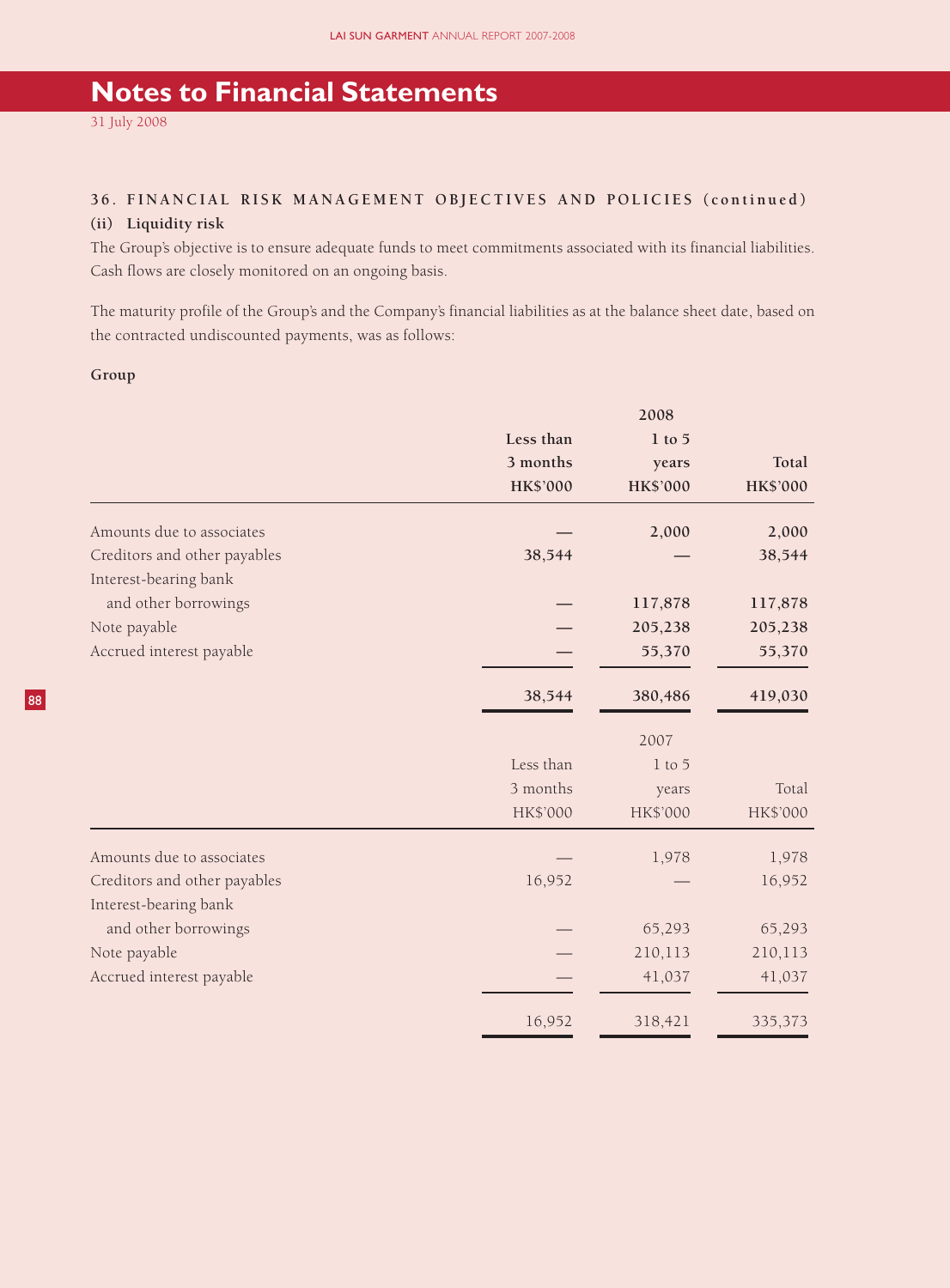31 July 2008

## **36. FINANCIAL RISK MANAGEMENT OBJECTIVES AND POLICIES (continued) (ii) Liquidity risk (continued)**

**Company**

|                             |                 | 2008            |                 |
|-----------------------------|-----------------|-----------------|-----------------|
|                             | Less than       | $1$ to 5        |                 |
|                             | 3 months        | years           | Total           |
|                             | <b>HK\$'000</b> | <b>HK\$'000</b> | <b>HK\$'000</b> |
| Amounts due to subsidiaries |                 | 289,176         | 289,176         |
| Amounts due to associates   |                 | 2,000           | 2,000           |
| Creditors                   | 9,626           |                 | 9,626           |
| Interest-bearing bank       |                 |                 |                 |
| and other borrowings        |                 | 33,412          | 33,412          |
| Note payable                |                 | 205,238         | 205,238         |
| Accrued interest payable    |                 | 55,370          | 55,370          |
|                             |                 |                 |                 |
|                             | 9,626           | 585,196         | 594,822         |
|                             |                 | 2007            |                 |
|                             | Less than       | $1$ to 5        |                 |
|                             | 3 months        | years           | Total           |
|                             | HK\$'000        | HK\$'000        | HK\$'000        |
| Amounts due to subsidiaries |                 | 289,147         | 289,147         |
| Amounts due to associates   |                 | 1,978           | 1,978           |
| Creditors                   | 10,141          |                 | 10,141          |
| Interest-bearing bank       |                 |                 |                 |
| and other borrowings        |                 | 34,205          | 34,205          |
| Note payable                |                 | 210,113         | 210,113         |
| Accrued interest payable    |                 | 41,037          | 41,037          |
|                             | 10,141          | 576,480         | 586,621         |
|                             |                 |                 |                 |

#### **(iii) Credit risk**

The Group has no significant concentrations of credit risk. Receivables are being closely monitored on an ongoing basis and the Group's exposure to bad debts is not significant. The credit risk of the Group's financial assets which comprise cash and cash equivalents, loan and interest receivables, promissory note receivable and debtors and other receivables, arising from default of the counterparty, with a maximum exposure equal to the carrying amount of these instruments.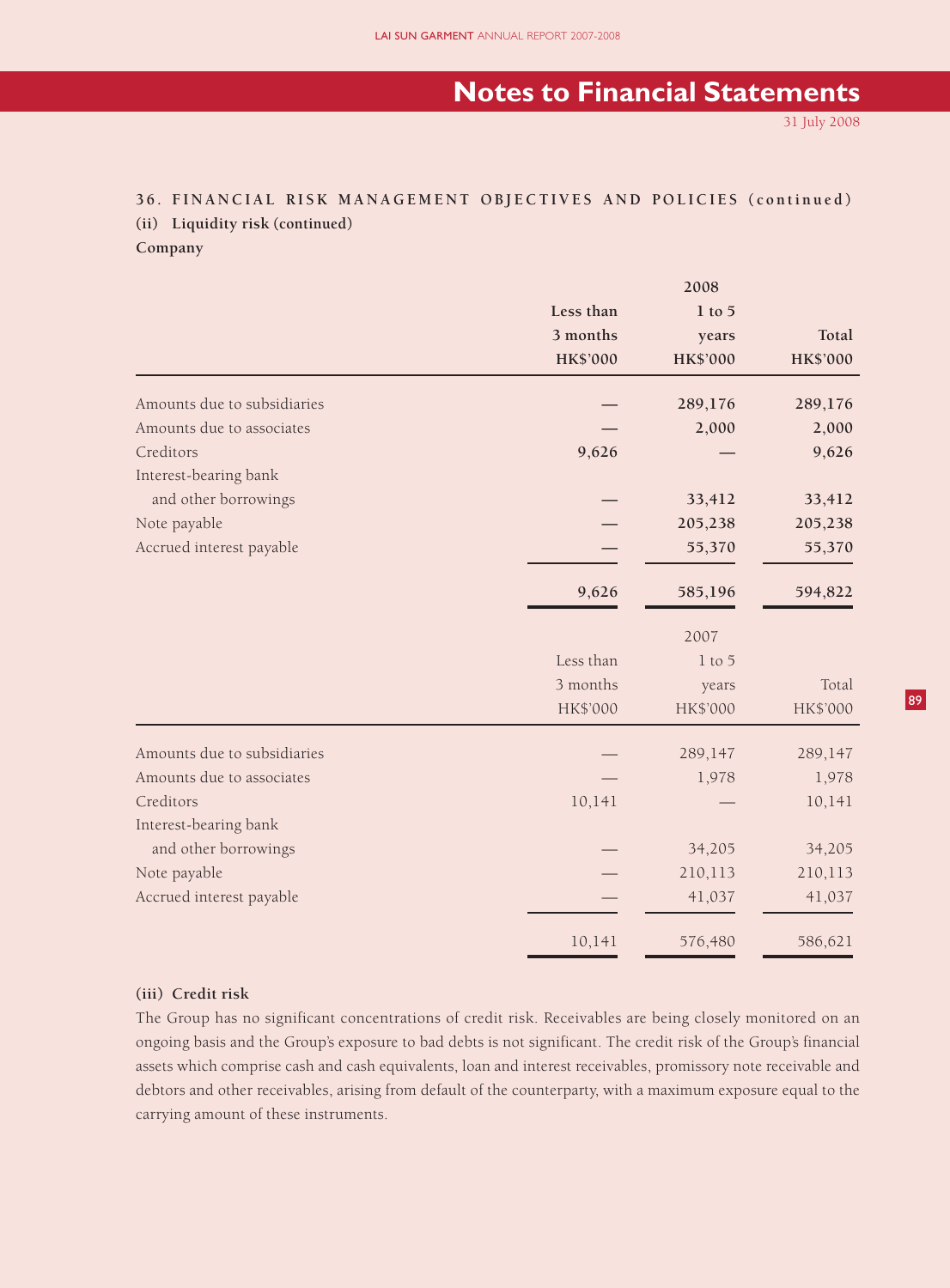31 July 2008

## **36. FINANCIAL RISK MANAGEMENT OBJECTIVES AND POLICIES (continued) (iv) Equity price risk**

Equity price risk is the risk that the fair values of equity securities decrease as a result of changes in the levels of equity indices and the value of individual securities. The Group is exposed to equity price risk arising from individual equity investments classified as available-for-sale equity investments (note 19) as at 31 July 2008. The Group's listed investments are listed on the Hong Kong Stock Exchange and are valued at quoted market prices at the balance sheet date.

The following table demonstrates the sensitivity to every 5% change in the fair values of the equity investments, with all other variables held constant and before any impact on tax, based on their carrying amounts at the balance sheet date.

|                  |                 | Group    |                 | Company  |  |
|------------------|-----------------|----------|-----------------|----------|--|
|                  | 2008            | 2007     | 2008            | 2007     |  |
|                  | <b>HK\$'000</b> | HK\$'000 | <b>HK\$'000</b> | HK\$'000 |  |
|                  |                 |          |                 |          |  |
| Change in equity | 8,389           | 23,743   | 7,599           | 21,507   |  |

### **(v) Capital management**

The Group manages its capital to ensure that entities in the Group will be able to continue as a going concern while maximising the return to stakeholders through the optimisation of the debt and equity balance. The Group's overall strategy remains unchanged from that of the prior year.

The capital structure of the Group consists of bank and other borrowings, note payable and equity attributable to equity holders of the Company, comprising issued share capital and reserves.

The directors of the Company review the capital structure regularly. As part of this review, the directors consider the cost of capital and the risks associated with each class of capital. Based on recommendations of the directors, the Group will balance its overall capital structure through issue of new shares as well as maintenance of appropriate level of debts.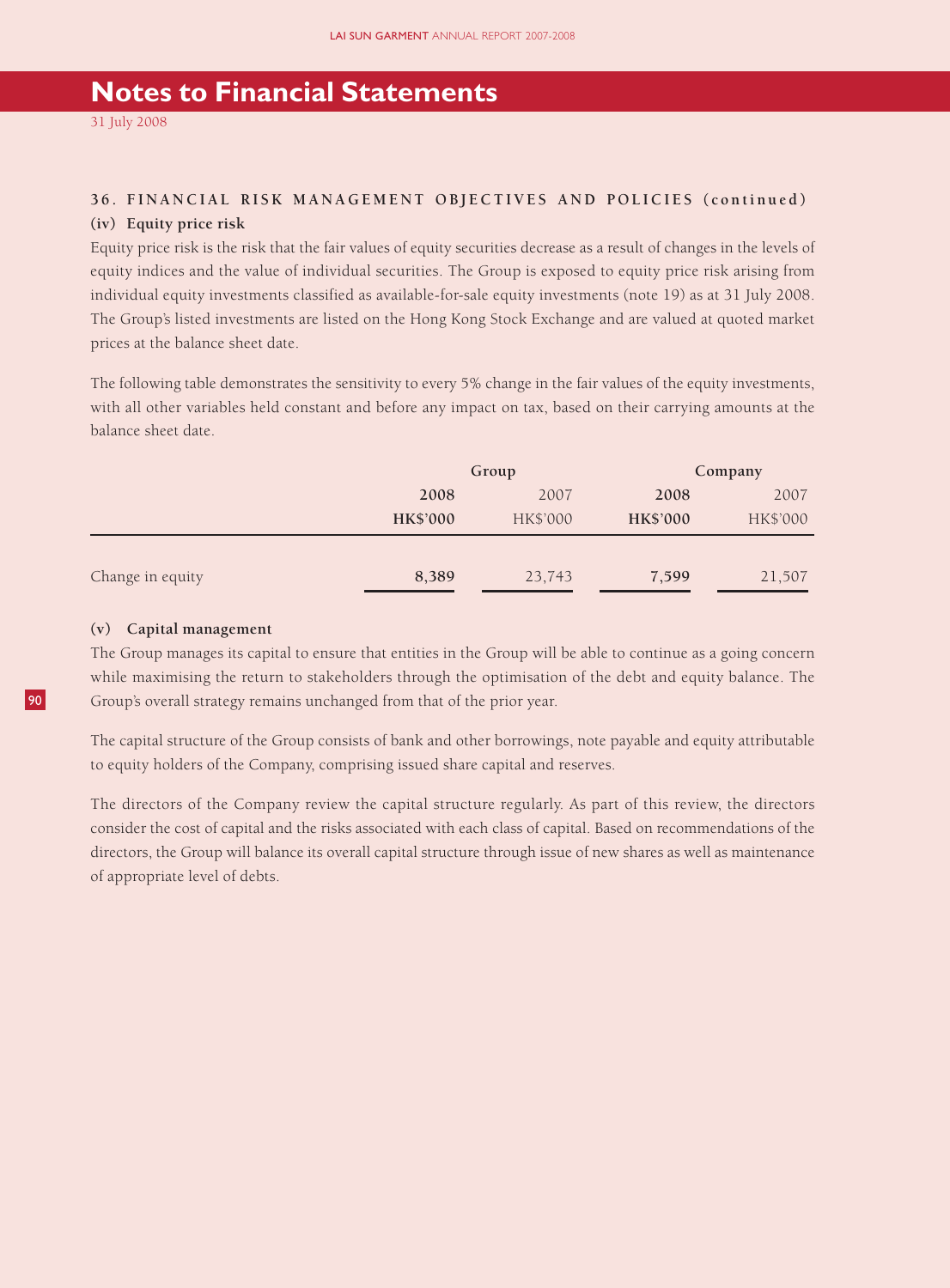31 July 2008

## **36. FINANCIAL RISK MANAGEMENT OBJECTIVES AND POLICIES (continued) (v) Capital management (continued)**

The Group monitors capital using a gearing ratio, which is total of note payable and bank and other borrowings divided by the total equity. The Group's policy is to maintain the gearing ratio at a moderate level which stands at 8.9% at 31 July 2008. Total equity includes mainly equity attributable to equity holders of the Company. The gearing ratios as at the balance sheet dates were as follows:

|                                                      | Group           |           |
|------------------------------------------------------|-----------------|-----------|
|                                                      | 2008            | 2007      |
|                                                      | <b>HK\$'000</b> | HK\$'000  |
| Note payable                                         | 195,000         | 195,000   |
|                                                      |                 |           |
| Interest-bearing bank and other borrowings           | 113,745         | 59,745    |
| Total debts                                          | 308,745         | 254,745   |
| Equity attributable to equity holders of the Company | 3,455,942       | 3,374,688 |
| Gearing ratio                                        | 8.9%            | 7.6%      |

## **37. APPROVAL OF THE FINANCIAL STATEMENTS**

These financial statements were approved and authorised for issue by the board of directors on 7 November 2008.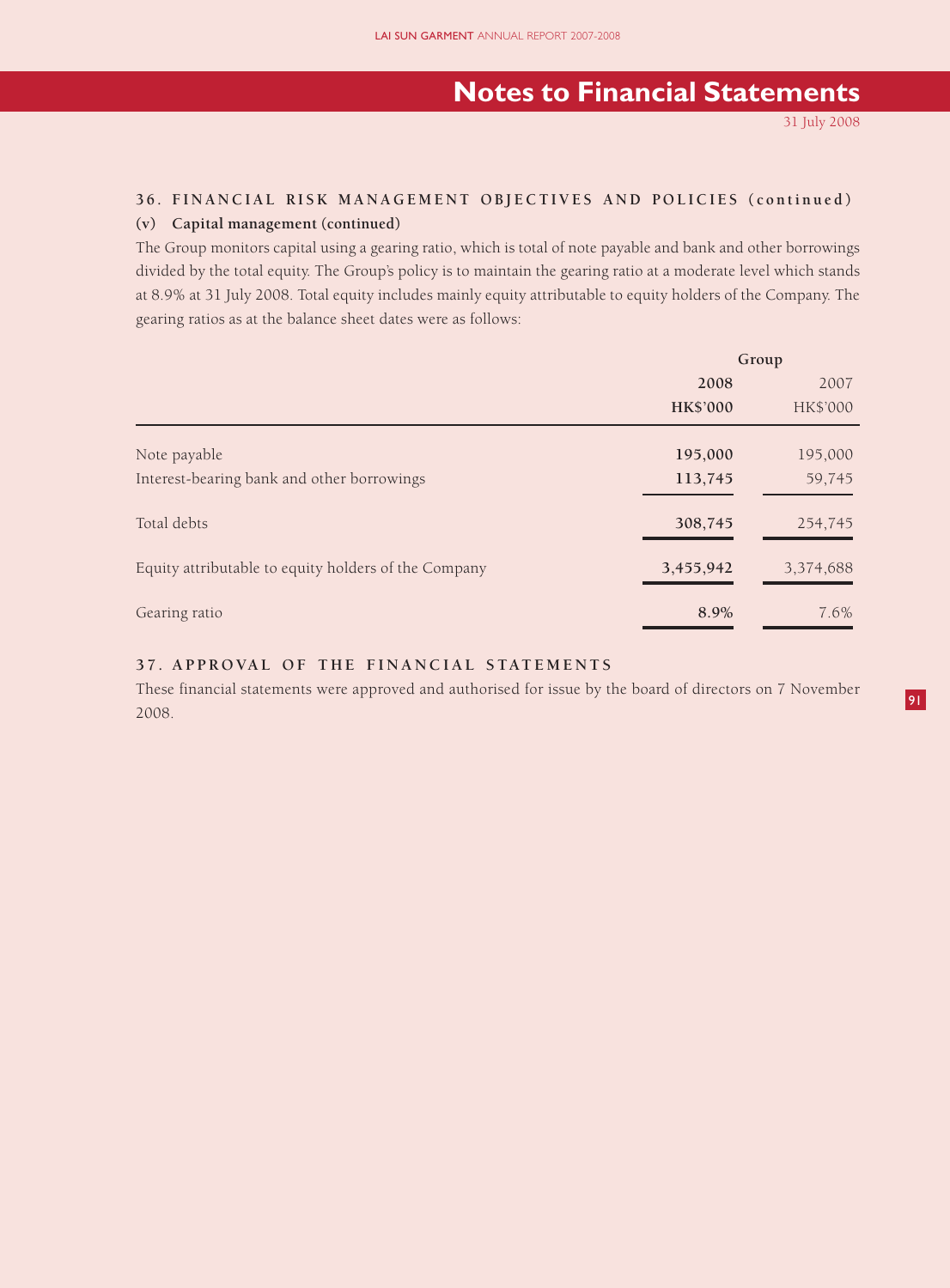# **Notice of Annual General Meeting**

**NOTICE IS HEREBY GIVEN THAT** the Annual General Meeting of the Members of the Company will be held at Salon 1-3, JW Marriott Ballroom, Level 3, JW Marriott Hotel Hong Kong, Pacific Place, 88 Queensway, Hong Kong on Tuesday, 23 December 2008 at 11:30 a.m. for the following purposes:-

- 1. To receive and consider the audited financial statements and the reports of the directors and of the auditors for the year ended 31 July 2008;
- 2. To re-elect retiring directors and to fix the directors' remuneration;
- 3. To appoint auditors and to authorise the directors to fix their remuneration; and
- 4. As special business, to consider and, if thought fit, pass with or without amendments, the following resolution as an Ordinary Resolution:

#### **"THAT**

- (a) subject to paragraph (c) of this Resolution, the exercise by the directors during the Relevant Period (as hereinafter defined) of all the powers of the Company to issue, allot and deal with additional ordinary shares in the Company, and to make or grant offers, agreements and options (including warrants, bonds, debentures, notes and any securities which carry rights to subscribe for or are convertible into ordinary shares in the Company) which would or might require the exercise of such power be and is hereby generally and unconditionally approved;
- (b) the approval in paragraph (a) of this Resolution shall authorise the directors during the Relevant Period to make or grant offers, agreements and options (including warrants, bonds, debentures, notes and any securities which carry rights to subscribe for or are convertible into ordinary shares in the Company) which would or might require the exercise of such power after the end of the Relevant Period;
- (c) the aggregate nominal amount of ordinary share capital allotted or agreed conditionally or unconditionally to be allotted (whether pursuant to an option or otherwise) and issued by the directors pursuant to the approval in paragraph (a) of this Resolution, otherwise than pursuant to (i) a Rights Issue (as hereinafter defined); or (ii) an issue of ordinary shares in the Company upon the exercise of rights of subscription or conversion under the terms of any of the securities which are convertible into shares of the Company; or (iii) an issue of ordinary shares in the Company as scrip dividends pursuant to the Articles of Association of the Company from time to time; or (iv) an issue of ordinary shares in the Company under any option scheme or similar arrangement for the grant or issue of ordinary shares in the Company or rights to acquire ordinary shares in the Company, shall not exceed 20% of the aggregate nominal amount of the issued ordinary share capital of the Company at the date of this Resolution, and the said approval shall be limited accordingly; and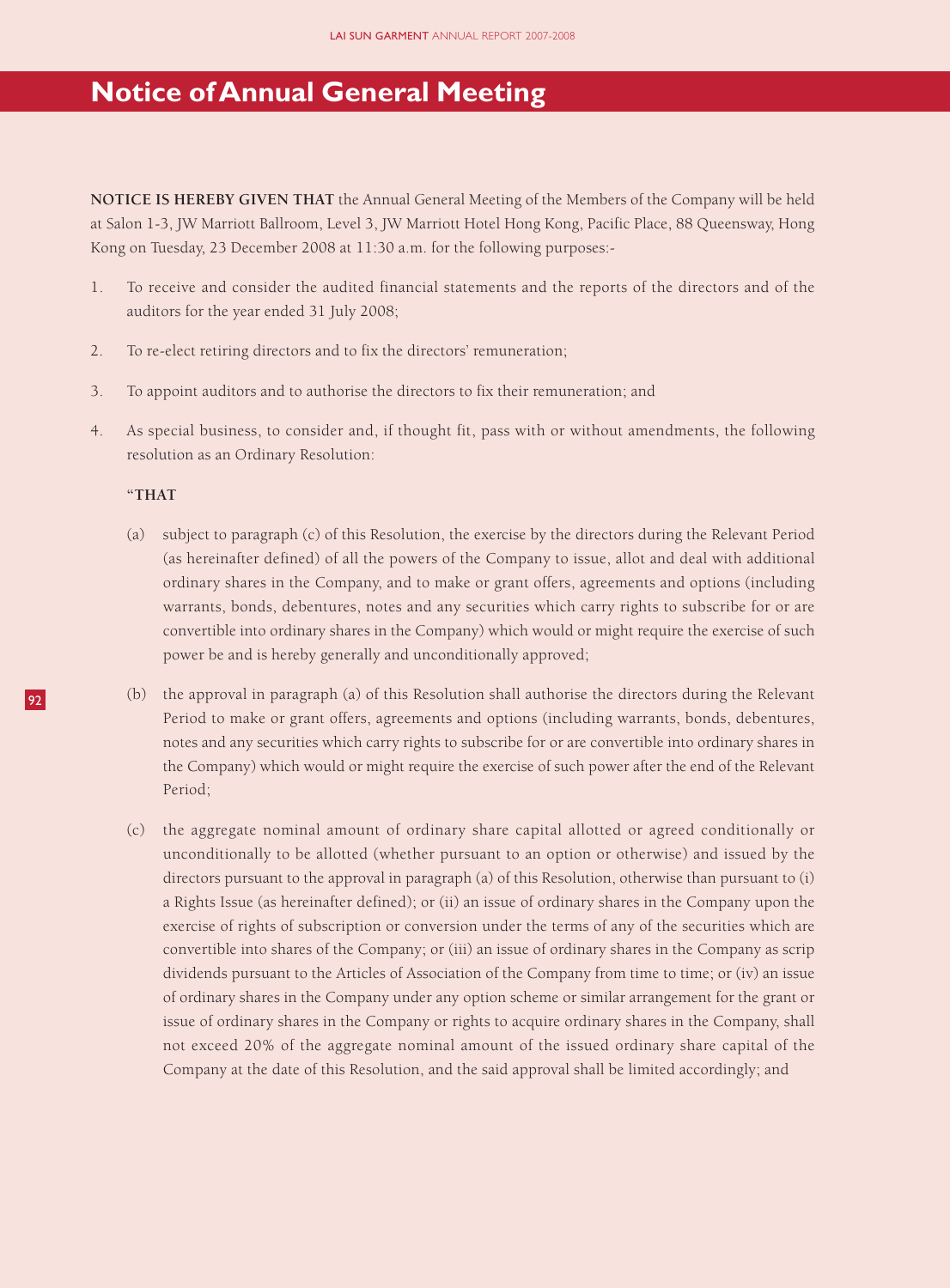# **Notice of Annual General Meeting**

(d) for the purposes of this Resolution,

"Relevant Period" means the period from the passing of this Resolution until whichever is the earliest of:

- (i) the conclusion of the next Annual General Meeting of the Company;
- (ii) the revocation or variation of the authority given under this Resolution by ordinary resolution of the shareholders of the Company in general meeting; or
- (iii) the expiration of the period within which the next Annual General Meeting of the Company is required by law to be held; and

"Rights Issue" means an offer of ordinary shares of the Company open for a period fixed by the directors to the holders of ordinary shares whose names appear on the Register of Members of the Company on a fixed record date in proportion to their then holdings of such ordinary shares as at that date (subject to such exclusions or other arrangements as the directors may deem necessary or expedient in relation to fractional entitlements or having regard to any restrictions or obligations under the laws of, or the requirements of any recognised regulatory body or any stock exchange in, any territory applicable to the Company).**"**

> By Order of the Board **Yeung Kam Hoi** *Company Secretary*

Hong Kong, 7 November 2008